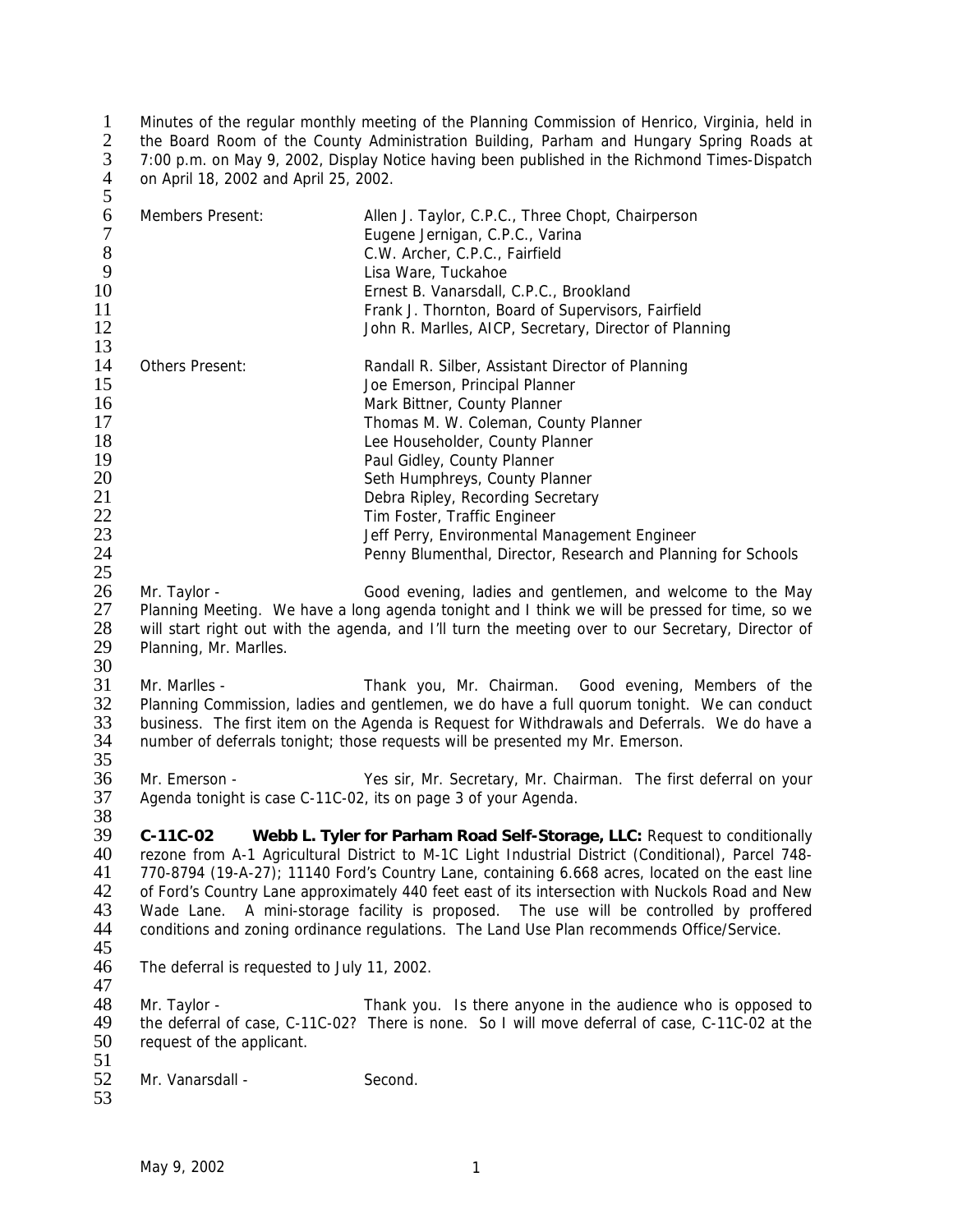54 Mr. Taylor - Motion made by Mr. Taylor, seconded by Mr. Vanarsdall. All in 55 favor, aye. Any opposed? The ayes have it the motion is approved. The vote is 5-0 (Mr. 56 Thornton abstained). 57<br>58 58 At the applicant's request, the Planning Commission deferred C-11C-02, Webb L. Tyler for 59 Parham Road Self-Storage, LLC to its meeting on July 11, 2002. Mr. Thornton abstained.  $\frac{60}{61}$ Mr. Taylor - Mr. Secretary. 62<br>63 63 Mr. Emerson - Mr. Chairman, the next deferral is on page 3 of the Agenda, C-<br>64 6C-02.  $6C-02.$ 65 66 *Deferred from the March 14, 2002 Meeting:* 67 **C-6C-02 Michael J. Kelly for L-C Corporation:** Request to amend proffered conditions 68 accepted with rezoning case C-14C-87, on Parcel 749-760-0500 (48-A-45) (Universal Ford), 69 containing 4.057 acres, located on the south line of West Broad Street (U. S. Route 250) 70 approximately 400 feet east of Cox Road. The amendment is related to eliminating the buffer on 71 the south line of the property. The existing zoning is B-3C. Business District. the south line of the property. The existing zoning is B-3C, Business District. 72 The deferral is requested to August 15, 2002. 74<br>75 Mr. Taylor - Thank you. Is there anyone in the audience who is opposed to 76 deferring case, C-6C-02? No opposition. Then I will move deferral of case, C-6C-02, Michael J. 77 Kelly for L-C Corporation at the request of the applicant. 78 Mr. Vanarsdall - Second. 80 81 Mr. Taylor - Motion made by Mr. Taylor, seconded by Mr. Vanarsdall. Those<br>82 in favor, ave. Any opposed? The aves have it: case C-6C-02 is deferred until August 15<sup>th</sup>. The 82 in favor, aye. Any opposed? The ayes have it; case C-6C-02 is deferred until August 15<sup>th</sup>. The 83 vote is 5-0 (Mr. Thornton abstained). vote is 5-0 (Mr. Thornton abstained). 84<br>85 85 At the applicant's request, the Planning Commission deferred C-6C-02, Michael J. Kelly for L-C<br>86 Corporation, to its meeting on August 15, 2002. Mr. Thornton abstained. Corporation, to its meeting on August 15, 2002. Mr. Thornton abstained. 87 88 Mr. Emerson - Mr. Chairman, the next case is also on page 3 of your Agenda.<br>89 It is C-7C-02. It is C-7C-02. 90 91 *Deferred from the March 14, 2002 Meeting:* 92 **C-7C-02 Michael J. Kelly for L-C Corporation:** Request to conditionally rezone from A-93 1 Agricultural District to B-3C Business District (Conditional), part of Parcel 748-759-9860 (48-A-<br>94 44), containing 0.687 acre, located on the east line of Cox Road approximately 600 feet south of 94 44), containing 0.687 acre, located on the east line of Cox Road approximately 600 feet south of 95 west Broad Street (U. S. Route 250). Automobile dealership parking and accessory uses are 95 West Broad Street (U. S. Route 250). Automobile dealership parking and accessory uses are 96 proposed. The uses will be controlled by zoning ordinance regulations and proffered conditions. 96 proposed. The uses will be controlled by zoning ordinance regulations and proffered conditions.<br>97 The Land Use Plan recommends Commercial Concentration. The Land Use Plan recommends Commercial Concentration. 98<br>99 The deferral is request to August 15, 2002. 100 101 Mr. Taylor - Thank you, Mr. Emerson. Is there anyone opposed to the 102 deferral of case, C-7C-02, Michael J. Kelly for L-C Corporation? No opposition. Then I will move 103 deferral of case C-7C-02. Michael J. Kelly for L-C Corporation to August 15<sup>th</sup>. deferral of case C-7C-02, Michael J. Kelly for L-C Corporation to August  $15<sup>th</sup>$ .  $\frac{104}{105}$ Mr. Jernigan - Second. 106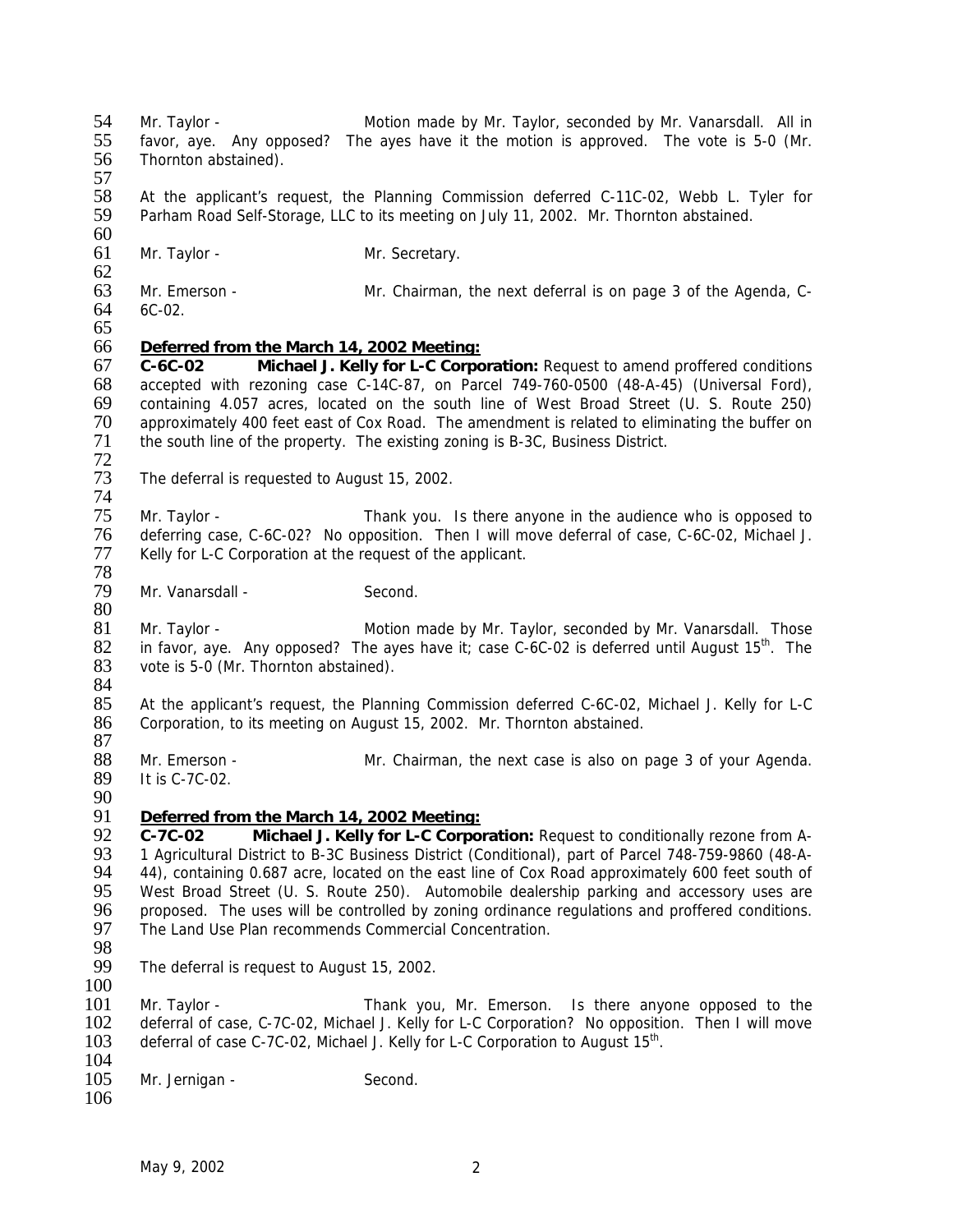107 Mr. Taylor - Motion made by Mr. Taylor, seconded by Mr. Jernigan. All in 108 favor, aye. Any opposed? The ayes have it the case is deferred. The vote is 5-0 (Mr. Thornton 109 abstained). abstained).  $\frac{110}{111}$ At the applicant's request, the Planning Commission deferred C-7C-02, Michael J. Kelly for L-C 112 Corporation, to its meeting on August 15, 2002. Mr. Thornton abstained.  $\frac{113}{114}$ Mr. Emerson - The Mr. Chairman, the next item is on page 4 of your Agenda.  $\frac{115}{116}$ 116 **C-27C-02 RFA Management, LLC:** Request to amend proffered conditions accepted with 117 rezoning case C-32C-89, on Parcel 740-750-0178 (66-A-11F), containing 12.415 acres, located at 118 the northwest intersection of Ridgefield Parkway and Glen Eagles Drive. the northwest the northeast intersection of Ridgefield Parkway and Glen Eagles Drive, the northwest 119 intersection of Ridgefield Parkway and Eagles View Drive, and the southeast intersection of 120 Eagles View Drive and Glen Eagles Drive. The amendment would change the maximum density 121 allowed from 7,850 square feet per acre to 8,975 square feet per acre. The existing zoning is B-121 allowed from 7,850 square feet per acre to 8,975 square feet per acre. The existing zoning is B-<br>122 2C, Business District (Conditional). The Land Use Plan recommends Commercial Concentration. 122 2C, Business District (Conditional). The Land Use Plan recommends Commercial Concentration.  $\frac{123}{124}$ The deferral is requested to November 14, 2002.  $\frac{125}{126}$ 126 Mr. Taylor - Thank you, Mr. Emerson. Is there anyone in the audience who is there is opposed to the deferral of case C-27C-02. RFA Management. LLC to November  $14<sup>th</sup>$ ? is opposed to the deferral of case C-27C-02, RFA Management, LLC to November  $14<sup>th</sup>$ ? 128 129 Mrs. Ware - Then I request that C-27C-02 be deferred to the November 14, 130 2002 meeting at the applicants request.  $\frac{131}{132}$ Mr. Vanarsdall - Second. 133 134 Mr. Taylor - Motion made by Mrs. Ware, seconded by Mr. Vanarsdall to defer<br>135 case C-27C-02. RFA Management. LLC to November 14<sup>th</sup>. All in favor, ave. Any opposed? No 135 case C-27C-02, RFA Management, LLC to November  $14<sup>th</sup>$ . All in favor, aye. Any opposed? No 136 opposetion, the aves have it. The deferral of case C-27C-02 to November  $14<sup>th</sup>$ . The vote is 5-0 136 opposition, the ayes have it. The deferral of case C-27C-02 to November  $14^{\text{th}}$ . The vote is 5-0  $137$  (Mr. Thornton abstained). (Mr. Thornton abstained). 138<br>139 139 At the applicant's request, the Planning Commission deferred C-27C-02, RFA Management, LLC, 140 to its meeting on November 14, 2002. Mr. Thornton abstained. to its meeting on November 14, 2002. Mr. Thornton abstained.  $\frac{141}{142}$ 142 Mr. Emerson - The next deferral, and the last deferral is also on page 4 of your 143 Agenda. 144<br>145 145 *Deferred from the April 11, 2002 Meeting:* 146 **P-21-01 Sprint PCS:** Request for a provisional use permit under Sections 24-95(a) and 147 24-122.1 of Chapter 24 of the County Code in order to construct and operate a 135' 148 communication tower and related equipment on part of Parcel 753-740-8228 (100-A-65) (8611 149 Henrico Avenue), containing 851 square feet, located at the southeast intersection of Henrico<br>150 Avenue and Ridge Road. The existing zoning is R-3 One Family Residence District. The Land Use Avenue and Ridge Road. The existing zoning is R-3 One Family Residence District. The Land Use 151 Plan recommends Government. 152<br>153 The deferral is requested to June 13, 2002.  $\frac{154}{155}$ 155 Mr. Taylor - Is there any opposition to the deferral of case P-21-01?  $\frac{156}{157}$ 157 Mrs. Ware - Is the applicant here? Will you come down? I just want to ask 158 you... you… 159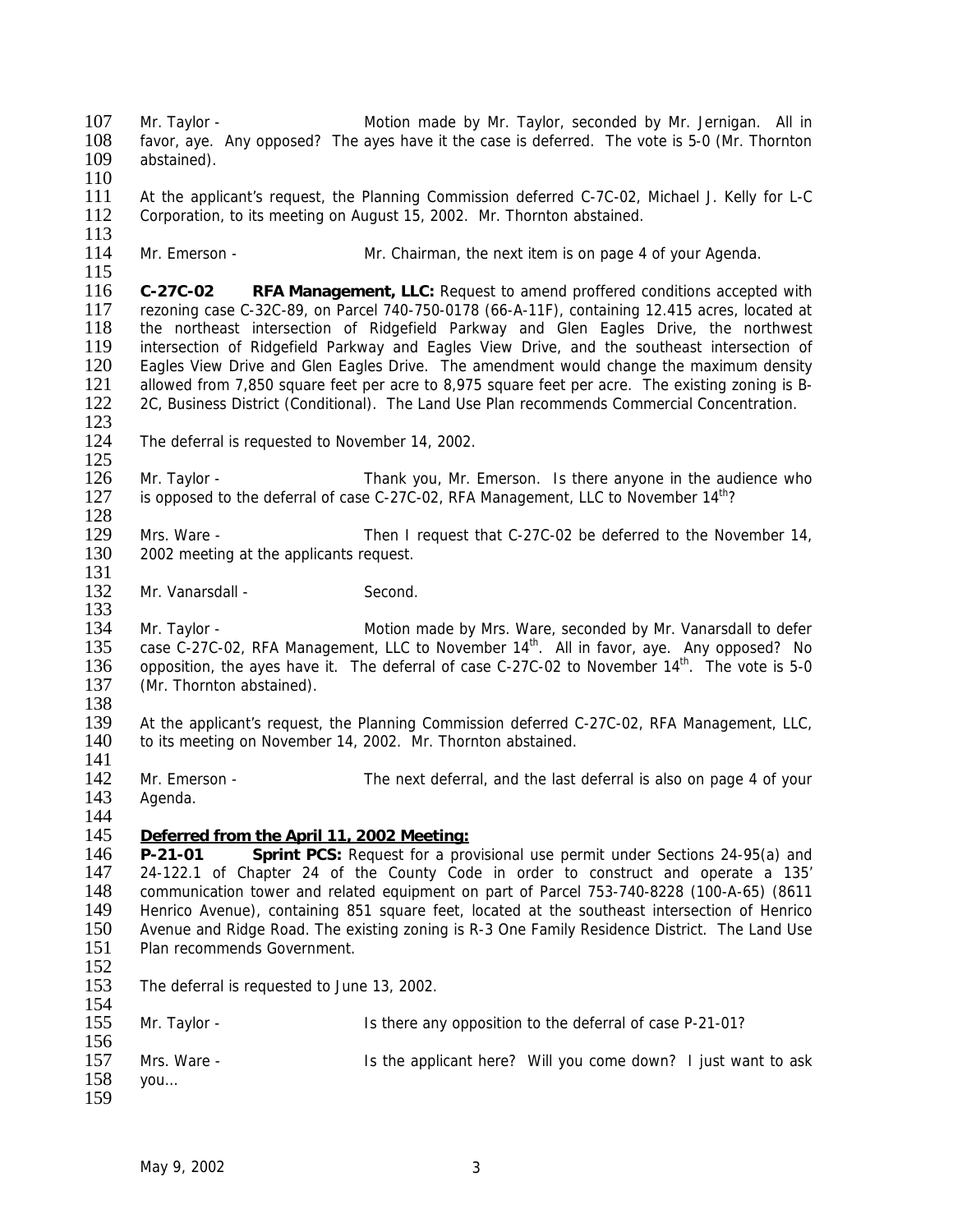160 Mr. Gil McLemore - Yes ma'am, my name is Gil McLemore, I'm the zoning 161 coordinator of Sprint PCS. I will be happy to answer any questions that you may have. 162 163 Mrs. Ware - Okay. Would you like to defer this longer than 30 days? 164 165 Mr. McLemore - Actually, we finally have some end in sight. I apologize it's been 166 a matter that the board has had to continue for so long. We were trying to consider an 167 alternative site nearby at Grove Avenue Baptist Church and it was a matter of leasing time frame. alternative site nearby at Grove Avenue Baptist Church and it was a matter of leasing time frame. 168 That lease has been closed as of this past week.  $\frac{169}{170}$ Mrs. Ware - Thas been closed? 171 172 Mr. McLemore - Yes ma'am. It's just a simple technicality; we have to withdraw that within the next 10-15 days. that within the next 10-15 days. 174<br>175 Mrs. Ware - Cassic Charles Charles Charles Okay. All right. Thank you.  $\frac{176}{177}$ Mr. McLemore - Thank you, very much. 178<br>179 179 Mrs. Ware - Then I move that P-21-01 be deferred to the June 13, 2002<br>180 meeting at the applicant's request. meeting at the applicant's request. 181 182 Mr. Vanarsdall - Second. 183 184 Mr. Taylor - Motion made by Mrs. Ware, seconded by Mr. Vanarsdall to defer 185 P-21-01, Sprint PCS to June  $13<sup>th</sup>$ . All in favor, aye. Any opposed? Being no opposition, the 186 motion is approved. Case P-21-01, Sprint PCS is deferred to June 13, 2002. The vote is 5-0 (Mr. 187 Thornton abstained). 188<br>189 189 At the applicant's request, the Planning Commission deferred P-21-01, Sprint PCS, to it's meeting 190 on June 13, 2002. Mr. Thornton abstained. on June 13, 2002. Mr. Thornton abstained.  $\frac{191}{192}$ 192 Mr. Marlles - Mr. Chairman, the next item on the Agenda is Request for Expedited Items, and for the benefit of the citizens in the audience, cases that are on the Expedited Items, and for the benefit of the citizens in the audience, cases that are on the 194 Expedited Agenda are cases that staff is recommending approval, the Planning Commission<br>195 Member from the District has no outstanding issues and there is no known citizen opposition. Member from the District has no outstanding issues and there is no known citizen opposition. 196 Mr. Emerson. 197<br>198 198 Mr. Emerson - Mr. Secretary, Mr. Chairman, the first item on your Expedited Agenda appears on page 2 of your Meeting Agenda. Agenda appears on page 2 of your Meeting Agenda.  $\frac{200}{201}$ 201 **C-21-02 Foster & Miller, PC for Clarendon Associates, LLC.:** Request to rezone from 202 R-5C General Residence District (Conditional) to C-1 Conservation District, part of Parcel 763-<br>203 774-7122 (13-5-A-100), containing approximately 9.8 acres, located on the north line of Hunton 774-7122 (13-5-A-100), containing approximately 9.8 acres, located on the north line of Hunton 204 Park Boulevard approximately 664 feet east of Staples Mill Road and along the Chickahominy<br>205 River approximately 1,425 feet east of the intersection of Hunton Park Boulevard and Hunton 205 River approximately 1,425 feet east of the intersection of Hunton Park Boulevard and Hunton<br>206 Park Lane. A Conservation District is proposed. The Land Use Plan recommends Environmental Park Lane. A Conservation District is proposed. The Land Use Plan recommends Environmental 207 Protection Area. 208 209 Mr. Taylor - Is there anybody opposed to case C-21-02, Foster & Miller, PC<br>210 for Clarendon Associates. LLC being placed on the Expedited Agenda? No opposition. for Clarendon Associates, LLC being placed on the Expedited Agenda? No opposition. 211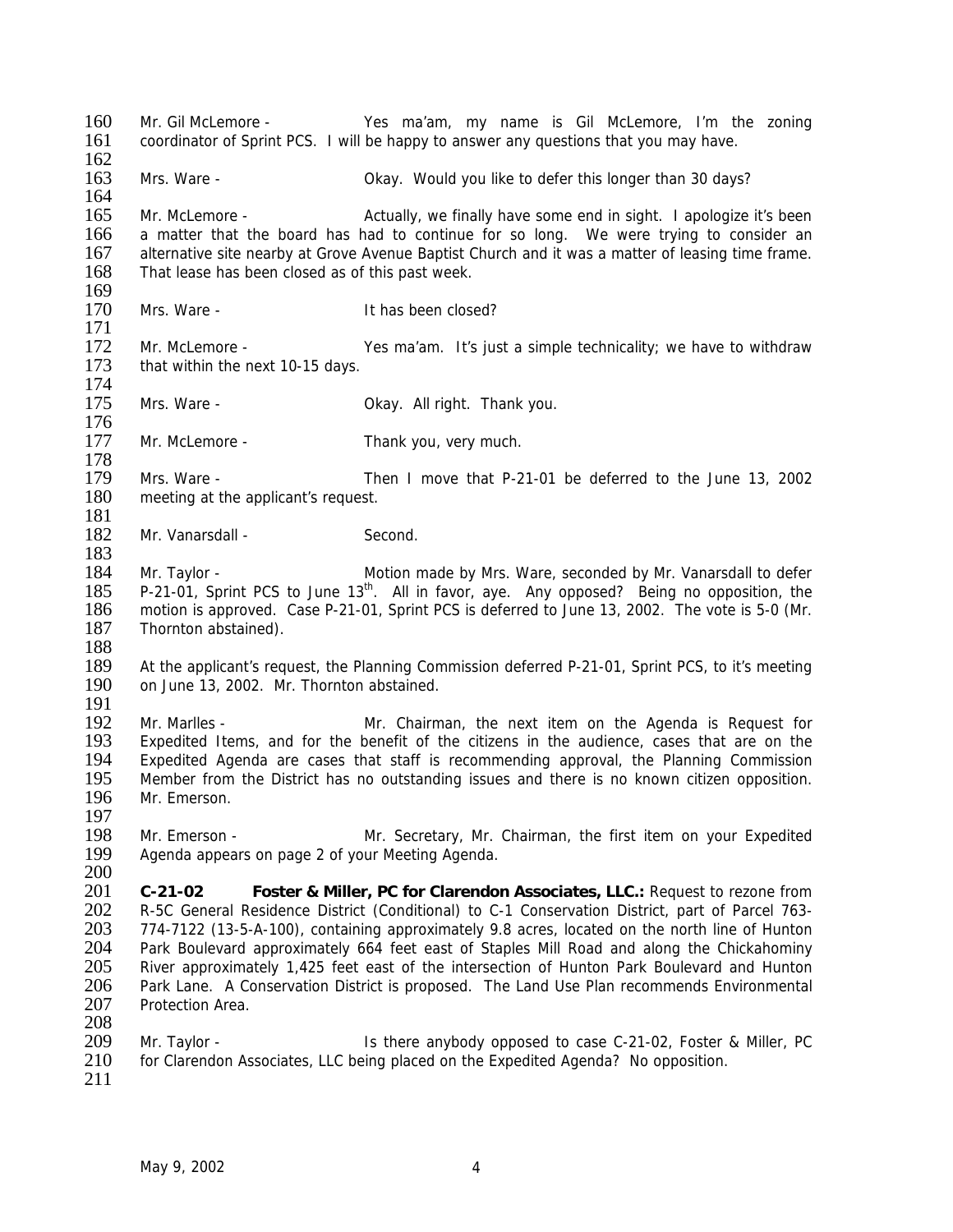212 Mr. Vanarsdall - All right. I move C-21-02 be recommended to the Board of

213 Supervisors for approval.

214

216

215 Mr. Archer - Second.

217 Mr. Taylor - Motion made by Mr. Vanarsdall, seconded by Mr. Archer for case<br>218 C-21-02 on the Expedited Agenda. All in favor, ave. Any opposed? The aves have it, C-21-02 is 218 C-21-02 on the Expedited Agenda. All in favor, aye. Any opposed? The ayes have it, C-21-02 is 219 approved on the Expedited Agenda. The vote is 5-0 (Mr. Thornton abstained). approved on the Expedited Agenda. The vote is 5-0 (Mr. Thornton abstained).

 $\frac{220}{221}$ 221 The Planning Commission approved recommendation of approval of C-21-02, Foster & Miller, PC<br>222 for Clarendon Associates. LLC, to the Board of Supervisors. for Clarendon Associates, LLC, to the Board of Supervisors.

223

247

 REASON: Acting on a motion by Mr. Vanarsdall, seconded by Mr. Archer, the Planning Commission voted 5-0 (one abstention) to recommend the Board of Supervisors **grant** the request because it conforms to the recommendations of the Land Use Plan and fulfills the 227 established proffered conditions governing the property.

228<br>229 229 Mr. Emerson - Mr. Chairman, the next item on the Expedited Agenda also<br>230 appears on page 2 of your Meeting Agenda, case C-22-02. appears on page 2 of your Meeting Agenda, case C-22-02.

- $\frac{231}{232}$ 232 **C-22-02 Foster & Miller, PC for Hunton RTH Development Corp.:** Request to rezone from RTHC Residential Townhouse District (Conditional) to C-1 Conservation District, part 234 of Parcel 762-776-4610 (13-6-0-A), containing approximately 12.9 acres, located along the 235 Chickahominy River approximately 2,200' northeast of the intersection of Staples Mill Road and 236 Hunton Park Boulevard; and along the west side of Holladay Branch approximately 1,500' east of 237 the intersection of Hunton Park Boulevard and Hunton Park Lane. The Land Use Plan 237 the intersection of Hunton Park Boulevard and Hunton Park Lane. The Land Use Plan<br>238 recommends Environmental Protection Area. recommends Environmental Protection Area.
- 239<br>240 240 Mr. Taylor - Is there any opposition to placing C-22-02 on the Expedited 241 Agenda? No opposition. Agenda? No opposition.
- $\frac{242}{243}$ 243 Mr. Vanarsdall - I move that C-22-02, Foster & Miller for Hunton RTH Corporation 244 be recommended to the Board of Supervisors for approval. be recommended to the Board of Supervisors for approval. 245
- 246 Mr. Jernigan Second.

248 Mr. Taylor - Motion made by Mr. Vanarsdall, seconded by Mr. Jernigan to 249 approve case. C-22-02. Foster & Miller on the Expedited Agenda. All in favor, aye. Any 249 approve case, C-22-02, Foster & Miller on the Expedited Agenda. All in favor, aye. Any 250 opposed? Motion is approved. The vote is 5-0 (Mr. Thornton abstained). opposed? Motion is approved. The vote is 5-0 (Mr. Thornton abstained).

251<br>252 252 The Planning Commission approved recommendation of approval of C-22-02, Foster & Miller, PC<br>253 for Hunton RTH Development Corp., to the Board of Supervisors. for Hunton RTH Development Corp., to the Board of Supervisors.

 $\frac{254}{255}$ REASON: Acting on a motion by Mr. Vanarsdall, seconded by Mr. Jernigan, the Planning 256 Commission voted 5-0 (one abstention) to recommend the Board of Supervisors **grant** the 257 request because it conforms to the recommendations of the Land Use Plan and fulfills the 258 established proffered conditions governing the property. established proffered conditions governing the property.

259<br>260 Mr. Taylor - Next case, Mr. Secretary.

 $\frac{261}{262}$ 262 Mr. Emerson - <br>263 Agenda, C-24C-02. **Again, the final expedited case is on page 2** of your Meeting Agenda, C-24C-02. 264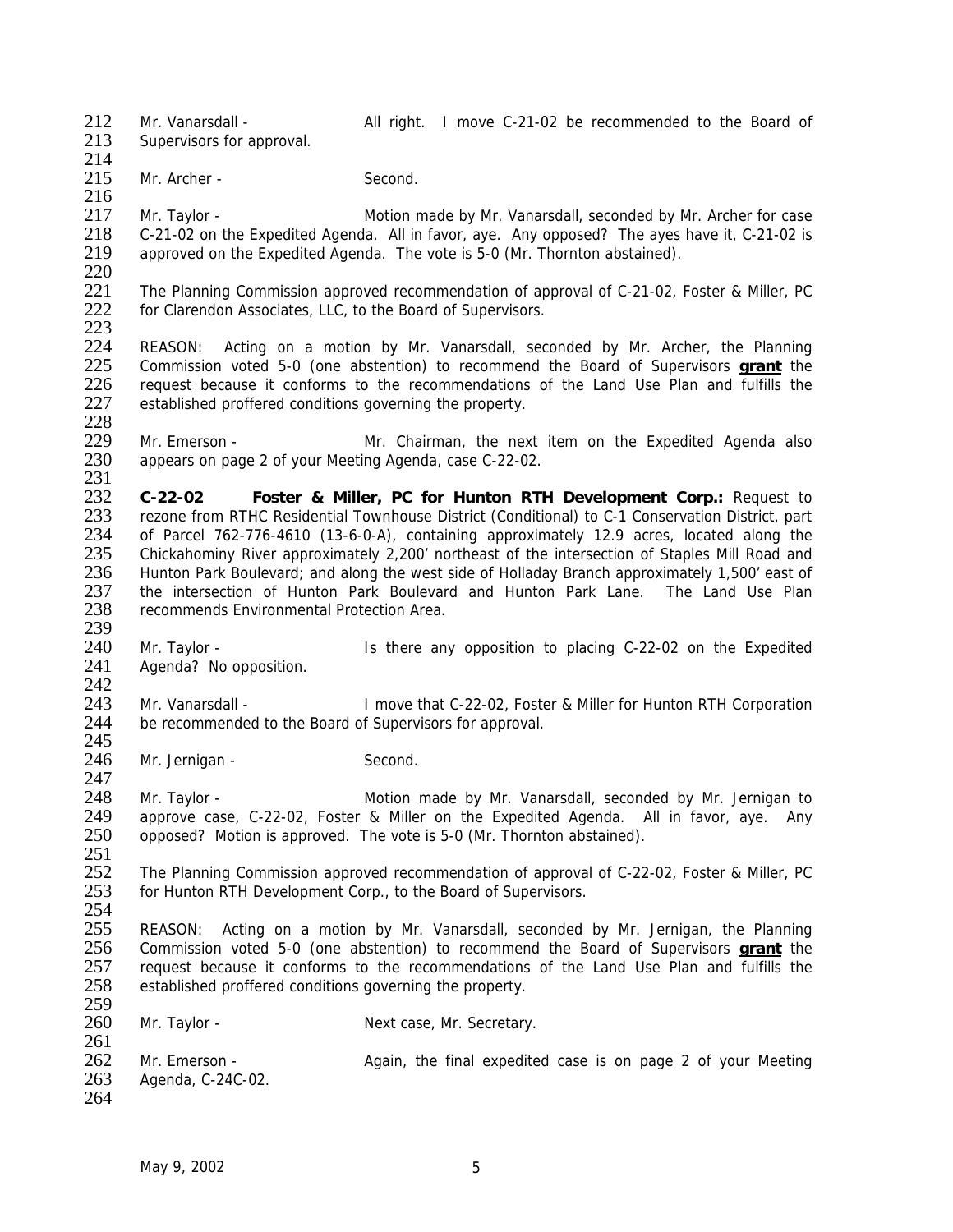**C-24C-02 Virginia Center Ventures, LLC:** Request to conditionally rezone from R-2A One Family Residence District to M-1C Light Industrial District (Conditional), Parcel 784-768-3829 (33-A-55), containing 0.83 acres, located approximately 350 feet north of Virginia Center Parkway and 540 feet east of Brook Road (U. S. Route 1). A commercial development is 269 proposed. The use will be controlled by proffered conditions and zoning ordinance regulations. 270 The Land Use Plan recommends Office/Service.

271<br>272 272 Mr. Taylor - Is there anyone in the audience who is opposed to approval of 273 case. C-24C-02. on the Expedited Agenda? No opposition. Mr. Archer. case, C-24C-02, on the Expedited Agenda? No opposition. Mr. Archer.

274<br>275 275 Mr. Archer - Mr. Chairman, I move recommendation to the Board of C-24C-02<br>276 on the Expedited Agenda. on the Expedited Agenda.

277<br>278 Mr. Vanarsdall - Second. 279

280 Mr. Taylor - **Motion made by Mr. Archer, seconded by Mr. Vanarsdall to** 281 approve case C-24C-02. Virginia Center Ventures, on the Expedited Agenda. All in favor, ave. 281 approve case C-24C-02, Virginia Center Ventures, on the Expedited Agenda. All in favor, aye.<br>282 Any opposed? The aves have it the motion is approved. Case C-24C-02 is approved on the 282 Any opposed? The ayes have it the motion is approved. Case C-24C-02 is approved on the 283 Expedited Agenda. The vote is 5-0 (Mr. Thornton abstained). Expedited Agenda. The vote is 5-0 (Mr. Thornton abstained).

284<br>285 285 The Planning Commission approved recommendation of approval of C-24C-02, Virginia Center 286 Ventures. LLC. to the Board of Supervisors. Ventures, LLC, to the Board of Supervisors.

287

288 REASON: Acting on a motion by Mr. Archer, seconded by Mr. Vanarsdall, the Planning 289 Commission voted 5-0 (one abstention) to recommend the Board of Supervisors **grant** the 290 request because it continues a form of zoning consistent with the area and it would assist in 291 achieving the appropriate development of adioining property. achieving the appropriate development of adjoining property.

292<br>293 Mr. Taylor - Mr. Secretary.

294<br>295 295 Mr. Marlles - Mr. Chairman, the first case on the regular agenda is on Page 1<br>296 of vour Agenda. of your Agenda.

297<br>298 298 **P-7-02 Jared Ledet for VoiceStream Wireless:** Request for a provisional use permit 299 under Sections 24-95(a) and 24-122.1 of Chapter 24 of the County Code in order to construct<br>300 and operate a telecommunications tower extendable to 199 feet and related equipment and also and operate a telecommunications tower extendable to 199 feet and related equipment and also 301 to install a temporary tower for 90 days, on part of Parcel 798-696-8886 (213-A-2), containing 302 10,000 square feet, located on the east side of Osborne Turnpike approximately 1,700 feet north<br>303 of Sholev Road (7000 Osborne Turnpike). The existing zoning is A-1 Agricultural District. The 303 of Sholey Road (7000 Osborne Turnpike). The existing zoning is A-1 Agricultural District. The 304 Land Use Plan recommends Office. Land Use Plan recommends Office.

- 305<br>306 The staff report will be given by Mr. Tom Coleman.
- 307<br>308

311

Mr. Taylor - Mr. Coleman, good evening.

309<br>310 Mr. Coleman - **How are you doing?** 

312 VoiceStream Wireless is requesting approval to construct a communications tower up to 199'. 313 The tower would initially be constructed at 158' but could be extended to 199' to accommodate a 314 future communications provider. VoiceStream is also requesting approval to install a temporary<br>315 tower until the permanent one is built. The applicant has also filed a Conditional Use Permit 315 tower until the permanent one is built. The applicant has also filed a Conditional Use Permit 316 application for a temporary tower, which is scheduled to be heard by the BZA on May  $23^{\text{rd}}$ . application for a temporary tower, which is scheduled to be heard by the BZA on May  $23^{\text{rd}}$ .

317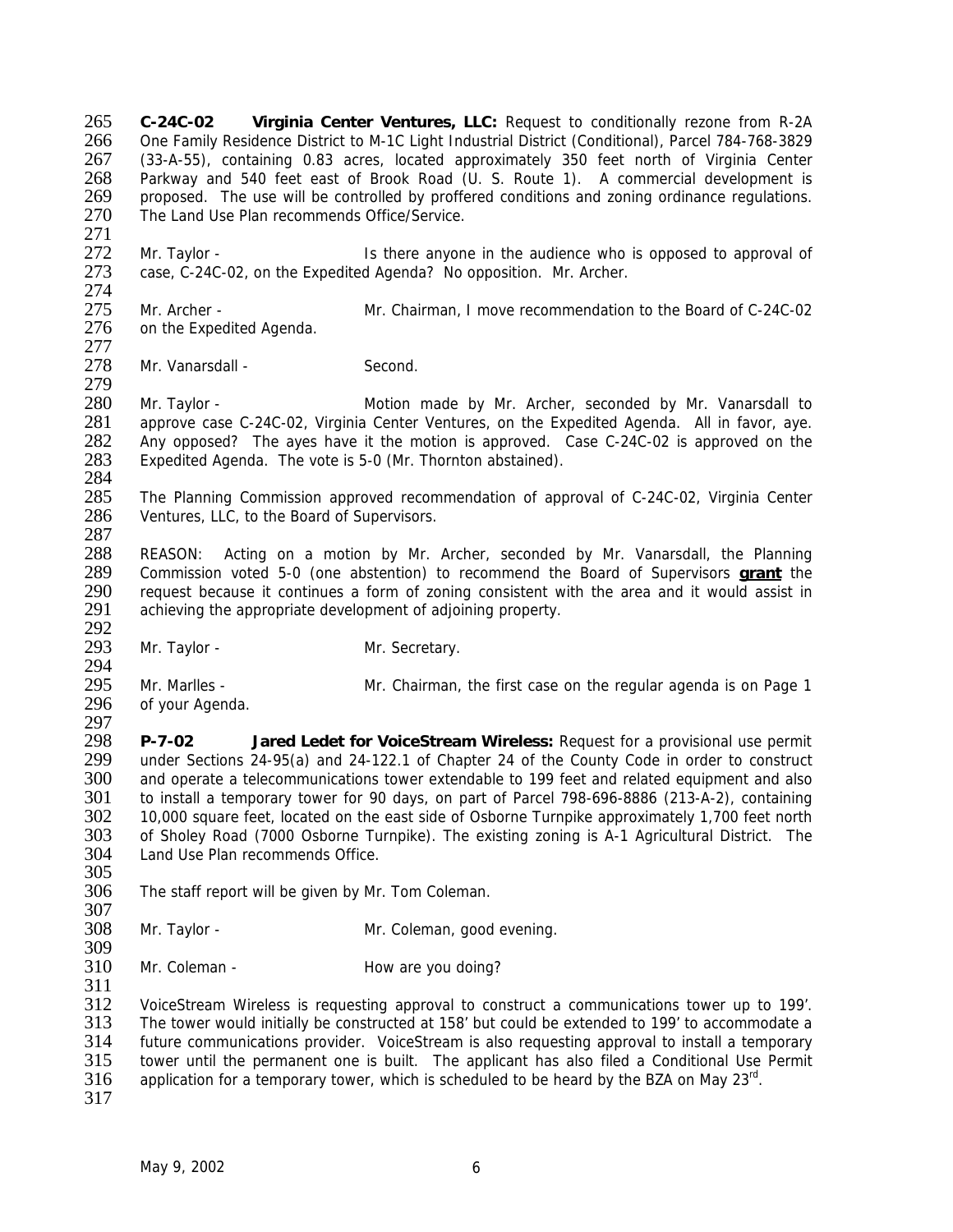- 318 The applicant has amended the application to move the tower to the northeast. The new 319 location is adjacent to the Dominion Virginia Power Easement approximately 317' west of 320 Osborne Turnpike. A revised site plan has been distributed to you.
- 321<br>322

The subject property is zoned A-1 and contains approximately 434 acres. Tarmac America has a 323 Conditional Use Permit to extract material from the subject property and has been mining the subject property since 1984. subject property since 1984.

325<br>326

326 This request is consistent with the County's policy of encouraging towers to be located in 327 industrial, commercial, or agricultural locations not utilized for residential purposes. industrial, commercial, or agricultural locations not utilized for residential purposes.

328<br>329

The comprehensive plan also seeks to protect the character of Route 5 by discouraging towers 330 within 1,400' of this corridor. The tower would be over 3,000' away from Route 5.

331<br>332

Staff is concerned about moving the tower to the new location. The area is characterized 333 primarily by a combination of agricultural and rural residential development. With the original 334 application, the closest dwelling units were approximately 1,000' to the south and the northeast. 334 application, the closest dwelling units were approximately 1,000' to the south and the northeast.<br>335 With the amended request the closest dwelling unit would be approximately 500' to the west. 335 With the amended request the closest dwelling unit would be approximately 500' to the west.<br>336 While the new location may be appropriate for a tower, staff would prefer this application be 336 While the new location may be appropriate for a tower, staff would prefer this application be 337 deferred to allow the adjacent property owners and other interested parties sufficient time to 337 deferred to allow the adjacent property owners and other interested parties sufficient time to 338 review the changes. review the changes.

339

340 One of the County's principal goals regarding telecommunication towers is to reduce the 341 proliferation of towers. Should a tower be considered acceptable at this location, approving a 342 tower at 199' could accommodate additional communication providers and would support the 343 County's effort to reduce the need for new towers. County's effort to reduce the need for new towers. 344

345 At this time, staff recommends deferral of this application to allow adjacent property owners a<br>346 reasonable time to review the changes. reasonable time to review the changes.

347<br>348 348 Should the Planning Commission recommend approval of this Provisional Use Permit it is 349 recommended the permit be granted subject to the conditions in the staff report. recommended the permit be granted subject to the conditions in the staff report.

- 350<br>351 I would be happy to answer any questions.
- 352<br>353 Mr. Taylor - Any questions? 354

355 Mr. Jernigan - Yes, ask if there is opposition.

356<br>357 Mr. Taylor - Is there any opposition to case P-7-02?

358<br>359 359 Mr. Jernigan - Okay. We will be with you in a moment. Mr. Coleman, how 360 many phone calls have you had on this? How many calls... many phone calls have you had on this? How many calls... 361

362 Mr. Coleman - Two adjacent property owners. 363

364 Mr. Jernigan - Would they be directed to you in this case? 365

366 Mr. Coleman - Yes.

367<br>368 368 Mr. Jernigan - Sokay. The information that we see here is available on the 369 internet? internet? 370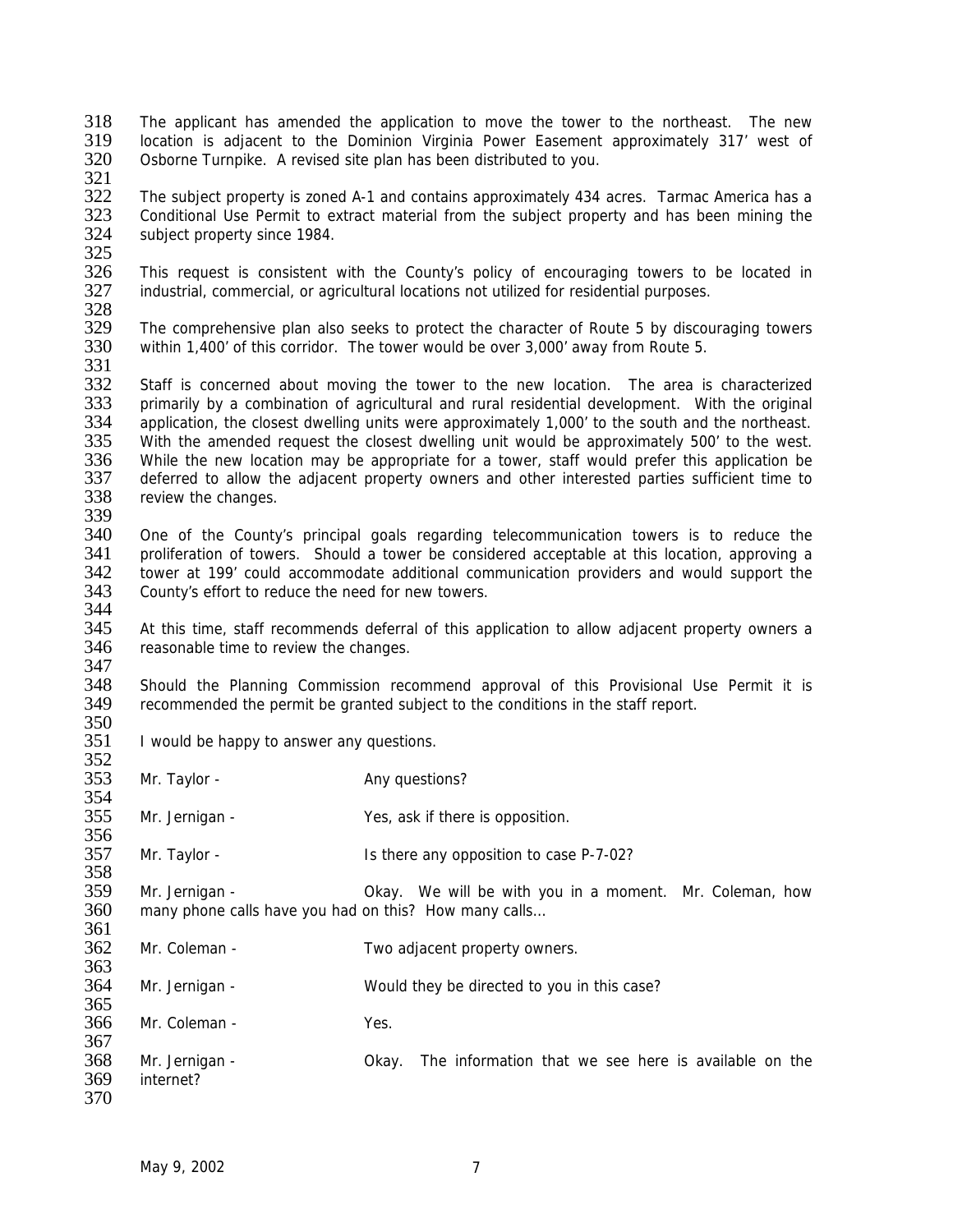371 Mr. Coleman - Actually, the updated information is not available on the internet. 372 373 Mr. Jernigan - So anybody that checked in on the internet would have seen 374 where the tower was before we got the new location. 375 376 Mr. Coleman - The original request. 377<br>378 Mr. Jernigan - Cassic Collection Collection Collection Collection Mr. Jernald Mr. Jernald Mr. 2016. 379<br>380 380 Mr. Taylor - **Any other questions for Mr. Coleman?** With there being 381 opposition our Secretary will review the rules for cases where there is opposition, Mr. Marlles. opposition our Secretary will review the rules for cases where there is opposition, Mr. Marlles. 382 383 Mr. Marlles - Ladies and gentlemen, it is the policy of the Planning 384 Commission that when there is opposition to a case to allow ten minutes to the applicant to 385 present the case. A portion of that ten minutes by the applicant can be saved for rebuttal of present the case. A portion of that ten minutes by the applicant can be saved for rebuttal of 386 opposition statements. Time to answer questions by the Commission is not included within that 387 ten minute time period. Finally, the applicants' presentation, the opponents or citizens concerned 387 ten minute time period. Finally, the applicants' presentation, the opponents or citizens concerned 388 to that application or opposed to it are also allowed ten minutes to present testimony. That ten 388 to that application or opposed to it are also allowed ten minutes to present testimony. That ten<br>389 minutes can be extended based on approval of the Commission. But. I did want to read those 389 minutes can be extended based on approval of the Commission. But, I did want to read those 390 rules. It is the policy of the Commission. rules. It is the policy of the Commission. 391<br>392 Mr. Jernigan - T'd like to hear from the applicant. 393<br>394 Mr. Taylor - **IS the applicant ready to speak?** If you would sir, please come 395 down to the podium and state your name for the record. We would be happy to hear you. 396<br>397 Mr. Jared Ledet – Yes, sir. 398<br>399 399 Mr. Marlles - Sir, would you like to reserve a portion of that ten-minute time 400 for rebuttal? for rebuttal?  $\frac{401}{402}$ 402 Mr. Ledet - Yes, sir. I have a short presentation. It will probably take about 403 five minutes and then I'll maintain... five minutes and then I'll maintain... 404 405 Mr. Marlles - I'll reserved two minutes or whatever you have left over. 406 407 Mr. Ledet - That will be fine. Thank you. Again, my name is Jared Ledet 408 and I'm here tonight representing VoiceStream Wireless. Before I get started I'd like to pass a<br>409 little pamphlet around to vou guys so you know exactly what we are discussing here. little pamphlet around to you guys so you know exactly what we are discussing here. 410<br>411 411 First of all I would like to apologize for the last minute change in our proposal. In the real estate 412 negotiations with the property owner, he has received a permit to mine his property recently and 112 negotiations with the property owner, he has received a permit to mine his property recently and<br>413 with intentions of doing so the initial proposal is probably not the most ideal location for the 413 with intentions of doing so the initial proposal is probably not the most ideal location for the 414 landlord to mine his property in the most effective way. He has given us the proposed location. landlord to mine his property in the most effective way. He has given us the proposed location, 415 as you can see identified by the yellow dot (referring to slide) on the screen, it's pretty 416 snug/close to the Virginia Power easement, roughly about 317' from Osborne Turnpike. snug/close to the Virginia Power easement, roughly about 317' from Osborne Turnpike. 417 418 If you turn to the second page, this basically shows our footprint for Henrico County, which is 419 composed of 32 sites, of which 29 we'll have collocated on existing structures. We put a valiant 420 effort into collocating on existing structures where opportunity is available. With this location 420 effort into collocating on existing structures where opportunity is available. With this location<br>421 there is, unfortunately no existing structures that VoiceStream would have the opportunity to 421 there is, unfortunately no existing structures that VoiceStream would have the opportunity to collocate on. collocate on. 423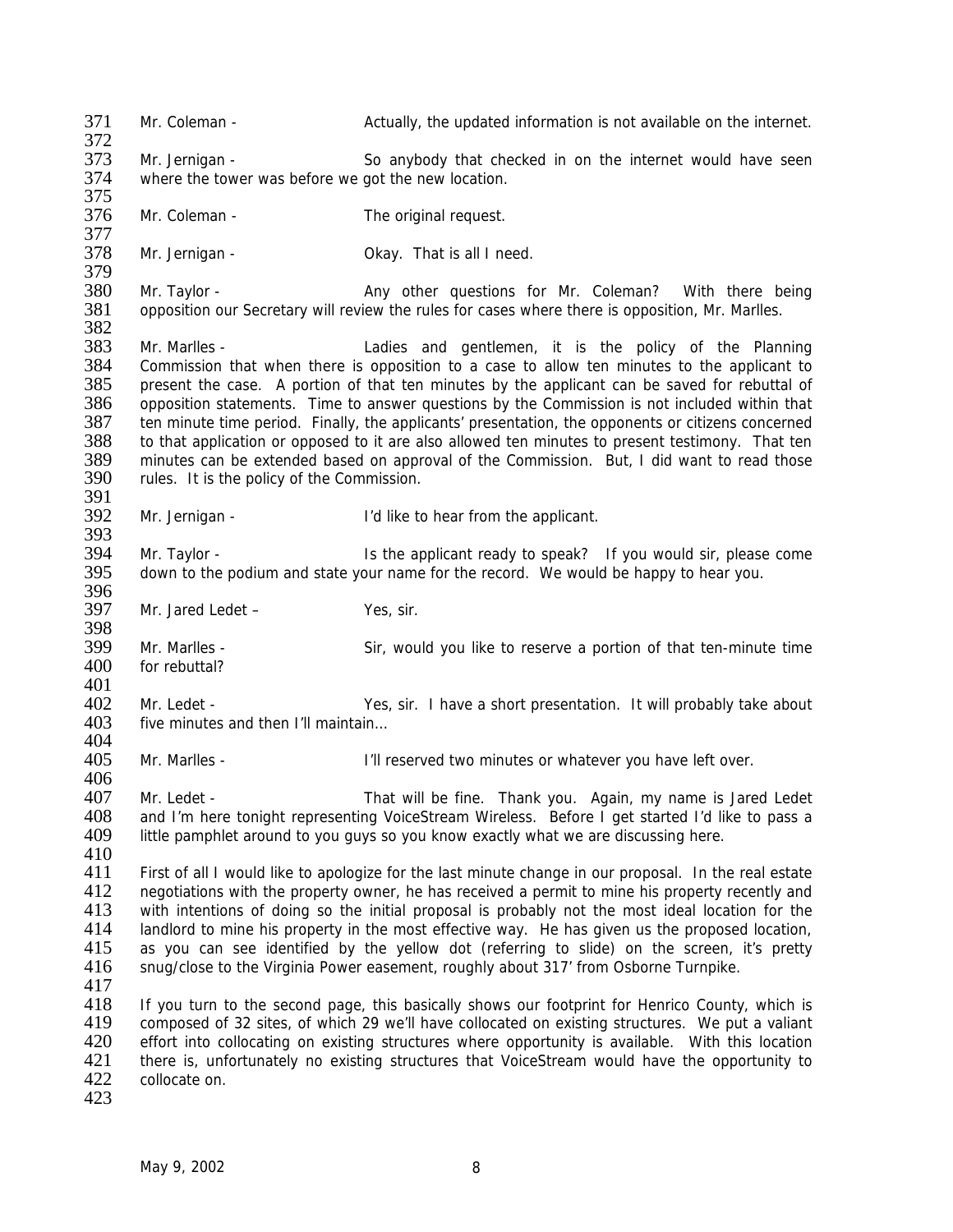424 If you would turn to the third page, you will see a green circle in the middle (referring to 425 rendering), which is our so-called search ring. The ideal location where VoiceStream would need 426 a tower, provide quality service to our customers and the surrounding blue dots you will see 427 (referring to rendering) are sites that we have developed, are starting to develop to tie in and<br>428 blend in with the site that we have proposed tonight. Our main coverage objective for this site is 428 blend in with the site that we have proposed tonight. Our main coverage objective for this site is 429 the intersection of Osborne Turnpike and Highway 5. the intersection of Osborne Turnpike and Highway 5.

430<br>431

431 If you turn to the next page we have the new location staked out in the far northeast corner,<br>432 IV which is, like I said, snug against the Virginia Power easement and it's marked at 317' away from 432 which is, like I said, snug against the Virginia Power easement and it's marked at 317' away from<br>433 Osborne Turnpike. Again, our initial proposal was more in the center where the pond is located 433 Osborne Turnpike. Again, our initial proposal was more in the center where the pond is located 434 on the survey, the site sketch. on the survey, the site sketch.

435

436 If you turn to the next page you will see our propagation maps. The circle that I'm pointing to 437 here (referring to slide), the white area is basically the void that we have in our coverage area<br>438 without a site in this location. As you can see we have surrounding sites that are blended in to 438 without a site in this location. As you can see we have surrounding sites that are blended in to 439 provide coverage, a very significant gaping hole that would not allow our customers to maintain<br>440 calls traveling down Highway 5. calls traveling down Highway 5.

441<br>442 442 If you turn to the next page you will see the proposed site at a 150' elevation. How it blends in 443 perfectly within the surrounding areas and gives excellent coverage on Osborne Turnpike and 443 perfectly within the surrounding areas and gives excellent coverage on Osborne Turnpike and 444 Highway 5. Highway 5.

445

446 The last page that we have shows the 1,400' setback that we meet from Highway 5 by more 447 than doubled the required amount.

448<br>449

We feel free that we have put a valiant effort in determining a good location for VoiceStream, for 450 the Landlord and for Henrico County to help eliminate the proliferation of towers in the area. Our 451 personal needs are only a wraps center of 150', but at VoiceStreams expense we are willing to<br>452 purchase a tower of 199' in height and incur the expense of the foundation to maintain a 452 purchase a tower of 199' in height and incur the expense of the foundation to maintain a<br>453 structurally sound structure to accommodate, in the future, any future collocation opportunities, 453 structurally sound structure to accommodate, in the future, any future collocation opportunities,<br>454 cellular companies that would need added coverage in the area. cellular companies that would need added coverage in the area.

455<br>456

With that said, I will answer any questions that you guys might have for me. 457

458 Mr. Taylor - Any questions for Mr. Ledet? 459

460 Mr. Jernigan - Yes. When we discussed before, the meeting about the phone 461 calls, we have only had two that are directed, but with Mr. Coleman telling me that the internet 462 service did not pick up the new location. At this time we are going to have to defer this. You've 462 service did not pick up the new location. At this time we are going to have to defer this. You've 463 got a CUP in that you will be able to get up and running, but I don't think it is fair to the citizens.<br>464 I don't know how many did, but if it is one I'm going to object to it. I don't know how many did, but if it is one I'm going to object to it.

465<br>466

466 I wanted to go ahead and let everyone hear, and I do want to hear from the opposition too. I<br>467 am going to defer this for 30 days. am going to defer this for 30 days.

468<br>469

469 Mr. Ledet - Okay. Just keep in mind that VoiceStream takes into effect the 470 communities interest, as you well know with the withdrawal of the Thompson property, the other 471 location that we had before us tonight. We feel free and confident that this is a good location.<br>472 With two phone calls placed with Tom Coleman I completely respect and understand your 472 With two phone calls placed with Tom Coleman I completely respect and understand your 473 decision. decision.

474<br>475 475 Mr. Jernigan - Well, we know that there was two phone calls, but we don't 476 know how many hits there were on the internet. know how many hits there were on the internet.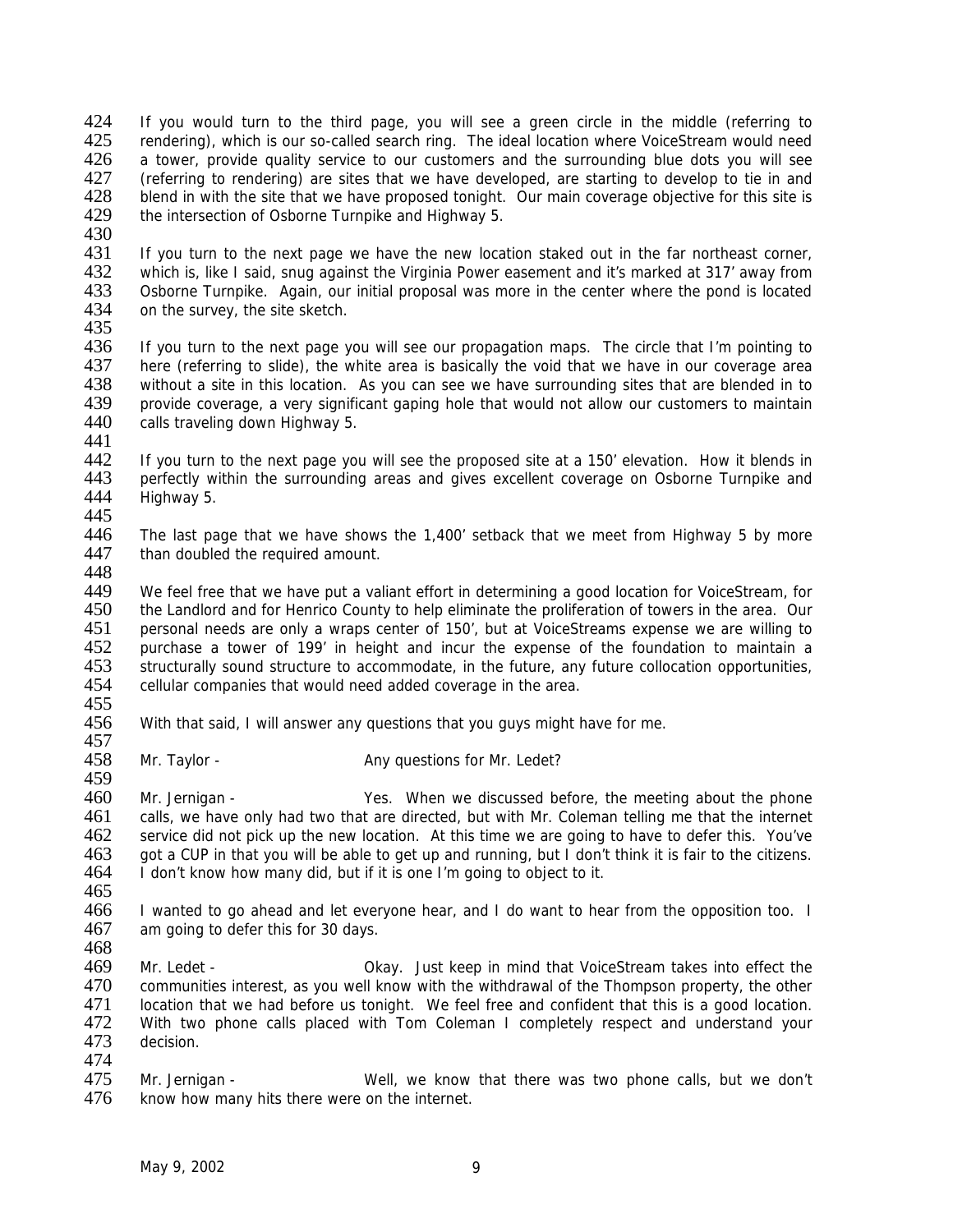| 477 |                                                                                                                                          |                                                                                                    |  |
|-----|------------------------------------------------------------------------------------------------------------------------------------------|----------------------------------------------------------------------------------------------------|--|
| 478 | Mr. Ledet -                                                                                                                              | Yes sir.                                                                                           |  |
| 479 |                                                                                                                                          |                                                                                                    |  |
| 480 | Mr. Jernigan -                                                                                                                           | If I send this thing up to Mr. Donati he will want to beat me up if                                |  |
| 481 | he starts getting a lot of phone calls at home at night.                                                                                 |                                                                                                    |  |
| 482 |                                                                                                                                          |                                                                                                    |  |
| 483 | Mr. Ledet -                                                                                                                              | I understand.                                                                                      |  |
| 484 |                                                                                                                                          |                                                                                                    |  |
| 485 | Mr. Jernigan -                                                                                                                           | I am going to defer it, but I do want to hear from the opposition                                  |  |
| 486 | and see if we can clear up another matter. Okay.                                                                                         |                                                                                                    |  |
| 487 |                                                                                                                                          |                                                                                                    |  |
| 488 | Mr. Ledet -                                                                                                                              | All right, sir.                                                                                    |  |
| 489 |                                                                                                                                          |                                                                                                    |  |
| 490 |                                                                                                                                          |                                                                                                    |  |
|     | Mr. Jernigan -                                                                                                                           | Okay. Thank you.                                                                                   |  |
| 491 |                                                                                                                                          |                                                                                                    |  |
| 492 | Mr. Taylor -                                                                                                                             | Thank you, Mr. Ledet. Now we will hear from the opposition.                                        |  |
| 493 |                                                                                                                                          | Please, sir if you would come down and identify yourself at the microphone.                        |  |
| 494 |                                                                                                                                          |                                                                                                    |  |
| 495 | Mr. Anthony Paone -                                                                                                                      | My name is Anthony Paone and I represent                                                           |  |
| 496 |                                                                                                                                          |                                                                                                    |  |
| 497 | Mr. Jernigan -                                                                                                                           | Sir, I didn't get your name.                                                                       |  |
| 498 |                                                                                                                                          |                                                                                                    |  |
| 499 | Mr. Paone -                                                                                                                              | Anthony Paone, P A O N E, I represent Ann Vail Thomas, The                                         |  |
| 500 |                                                                                                                                          | Vail Family Trust, LLC and former Southern Company, Inc., which is now Availand, Inc., that is A   |  |
| 501 | V A I L A N D, Inc, that was a recent name change.                                                                                       |                                                                                                    |  |
| 502 |                                                                                                                                          |                                                                                                    |  |
| 503 |                                                                                                                                          | Being that it's being deferred I'll try to be as brief as I can and the next meeting we can deal   |  |
| 504 |                                                                                                                                          | further into what our further objections may be at that time. But, certainly site location was a   |  |
| 505 | big concern and I understand that VoiceStream has made other applications that have either                                               |                                                                                                    |  |
| 506 | been rejected or, and correct me if I'm wrong, or have been withdrawn and finally what they                                              |                                                                                                    |  |
| 507 | found is a commercial entity that is willing to allow this on their property. But what we have                                           |                                                                                                    |  |
| 508 |                                                                                                                                          | surrounding, is a number of rural residences as well as farmland and certainly for aesthetic       |  |
| 509 |                                                                                                                                          | purposes, if we could have this tower, if it is going to be approved, which we would nonetheless   |  |
| 510 |                                                                                                                                          | object to, as far away as possible for aesthetic reasons. That would certainly be a benefit to the |  |
| 511 |                                                                                                                                          | landowners in the area, especially my clients. Specifically, as far as land valuation would go,    |  |
| 512 |                                                                                                                                          |                                                                                                    |  |
| 513 | because if anything is proposed in the future with my clients property a tower sticking out there<br>is certainly going to be a concern. |                                                                                                    |  |
| 514 |                                                                                                                                          |                                                                                                    |  |
| 515 |                                                                                                                                          | Second and probably most important is the precedence it sets. Once things are put in one area      |  |
| 516 |                                                                                                                                          |                                                                                                    |  |
| 517 | then you begin to cluster. You have extensions off the tower, you have guide wires coming off,                                           |                                                                                                    |  |
|     | certain other things that could happen. That is kind of a snowball rolling down the hill and it gets                                     |                                                                                                    |  |
| 518 | very difficult to stop at that point.                                                                                                    |                                                                                                    |  |
| 519 |                                                                                                                                          |                                                                                                    |  |
| 520 | I'll leave it be for now. I think with the deferral at this point and seeing which other landowners                                      |                                                                                                    |  |
| 521 | might not of had notice we can take this up at a future date. When does the Commission expect                                            |                                                                                                    |  |
| 522 | to defer this until?                                                                                                                     |                                                                                                    |  |
| 523 |                                                                                                                                          |                                                                                                    |  |
| 524 | Mr. Jernigan -                                                                                                                           | What was the next date?                                                                            |  |
| 525 |                                                                                                                                          |                                                                                                    |  |
| 526 | Mr. Taylor -                                                                                                                             | Would be 30 days.                                                                                  |  |
| 527 |                                                                                                                                          |                                                                                                    |  |
| 528 | Mr. Vanarsdall -                                                                                                                         | June $13^{\text{th}}$ .                                                                            |  |
| 529 |                                                                                                                                          |                                                                                                    |  |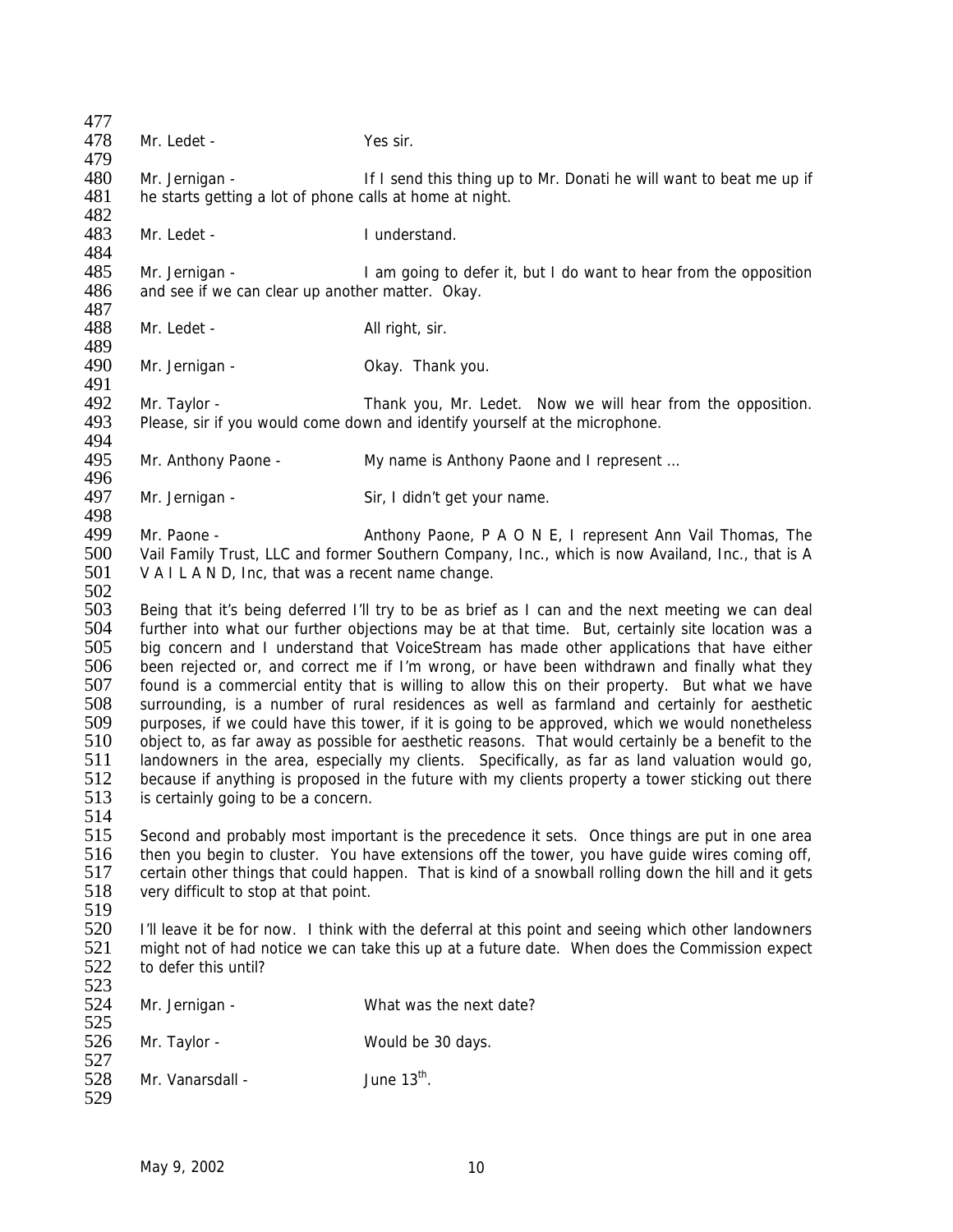$530$  Mr. Jernigan - June  $13<sup>th</sup>$ . 531<br>532 532 Mr. Paone - I understand there is someone behind me, Mr. Marshall, Mr. and 533 Mrs. Marshall, who have an objection to this also and I understand that they are landowners in 534 the area. I don't know if they are adiacent or not. the area. I don't know if they are adjacent or not. 535<br>536 That's June  $13<sup>th</sup>$  at 7:00. 537<br>538 Mr. Jernigan - Yes sir. Was there other opposition? 539<br>540 Mr. Taylor - Excuse me, is there some other opposition. 541 542 Ms. Bailey - Yes. 543<br>544 Mr. Taylor - **All right, ma'am if you would just wait for a second.** 545<br>546 Mr. Jernigan - Well... 547<br>548 548 Mr. Taylor - If you would like to speak you may. But we would like you to at 549 least identify yourself. least identify yourself. 550<br>551 551 Mr. Jernigan - Normally on a deferral I would have went ahead and we would 552 have just deferred this case. But the reason I wanted to get you up here was because I called 553 Ann Thomas myself, twice, and left a message for her to call me. She never returned my phone 554 calls. The reason I called was that we had tried, VoiceSteam had wanted to put one of these<br>555 towers on an existing tower that is in the easement that runs through her property and she towers on an existing tower that is in the easement that runs through her property and she 556 refused. I never got a phone call from her, but somebody else did. She didn't even want to talk 557 to anybody about it. Now we could cure that problem with having this tower, if we were on that 558 tower in that Vepco easement. That is a lattice tower that is already up there and they could go 558 tower in that Vepco easement. That is a lattice tower that is already up there and they could go<br>559 right up on top of it. Now I tell you, the County policy is, the reason that case was deferred off 559 right up on top of it. Now I tell you, the County policy is, the reason that case was deferred off 560 of excuse me, withdrawn from Barksdale because it was setting in a residential area. It was on 560 of, excuse me, withdrawn from Barksdale because it was setting in a residential area. It was on 561 14 acres and there was enough opposition in that neighborhood for them to withdraw that. 14 acres and there was enough opposition in that neighborhood for them to withdraw that. 562 563 This site, which is an industrial site, is what the County recommends. As a matter of fact, County 564 was okay with this before it was moved, just within the last few days. The reason that it is<br>565 getting deferred is because it has been moved closer to these other residences. But, if you all getting deferred is because it has been moved closer to these other residences. But, if you all 566 don't want that tower there, then why don't you talk to VoiceStream about the Virginia Power 567 tower that is in that easement. 568 569 Mr. Paone - Well, we will certainly, I just met the representative this evening.<br>570 I know Ms. Thomas is out of the Commonwealth at this point and time. She did speak to Mr. 570 I know Ms. Thomas is out of the Commonwealth at this point and time. She did speak to Mr.<br>571 Coleman. if I'm not mistaken. Coleman, if I'm not mistaken. 572<br>573 Mr. Coleman - Yes. 574<br>575 Mr. Paone - Certainly, I will be happy to contact you and see whatever we 576 can discuss to possibly have a resolution. 577 578 Mr. Jernigan - Well, what I'm saying is it would be a blessing, everybody would<br>579 be happy if you were to due that because the tower is already there. So would you talk to the 579 be happy if you were to due that because the tower is already there. So would you talk to the 580 representative from VoiceStream. representative from VoiceStream. 581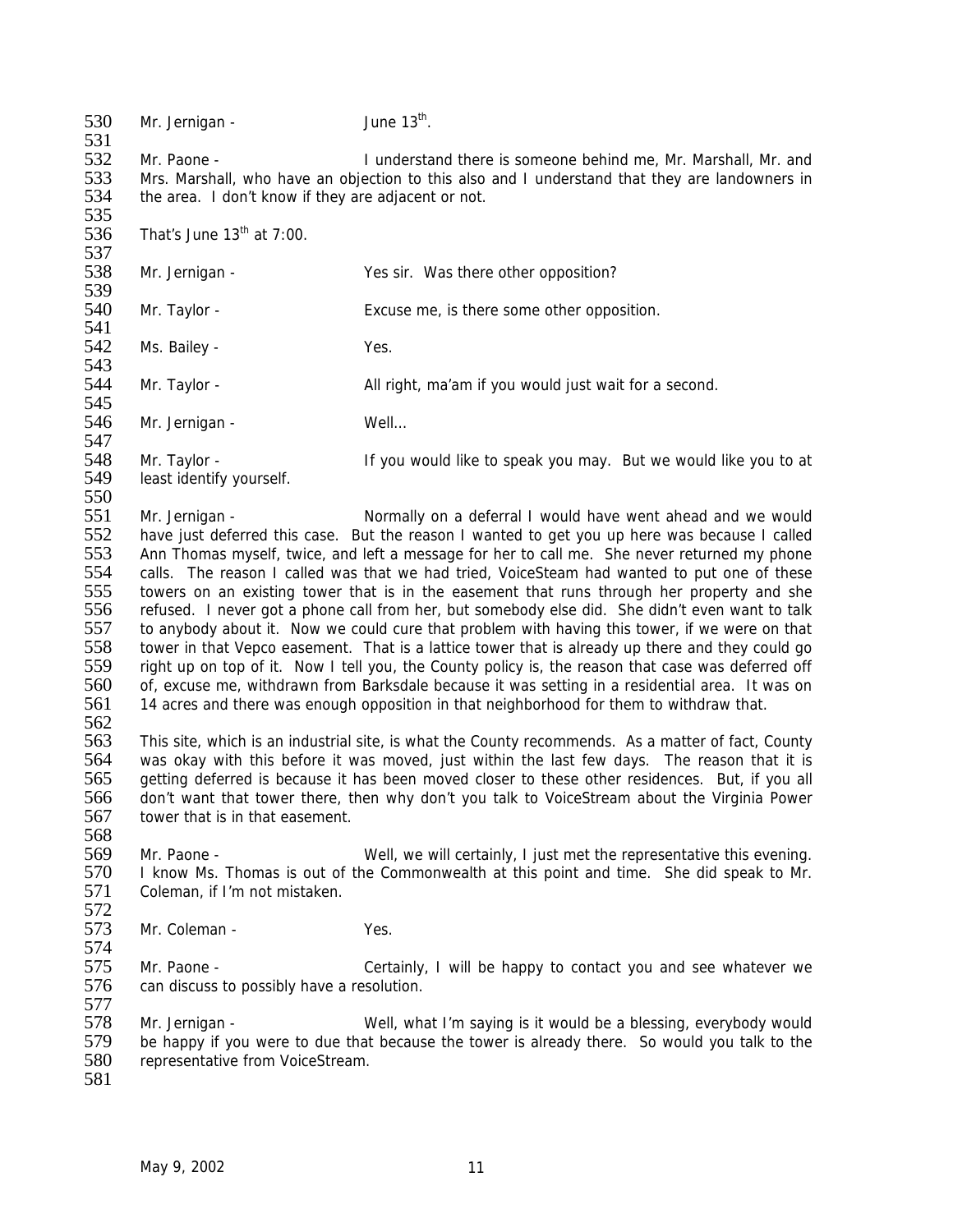582 Mr. Paone - By all means. I'll give you a call as well and I'll relate to Ms. 583 Thomas and the rest of the entities as to what took place this evening and we'll see what we can 584 do. 585<br>586 586 Mr. Jernigan - Its merely a suggestion I'm making. But, I think you all need to 587 talk. 588 589 Mr. Marlles - Mr. Coleman can give you some information of where that has<br>590 been done elsewhere in the County, but generally as Mr. Jernigan indicated, that is consistent 590 been done elsewhere in the County, but generally as Mr. Jernigan indicated, that is consistent 591 with the County Policy to try to reduce the proliferation of these towers, by trying to collocate 591 with the County Policy to try to reduce the proliferation of these towers, by trying to collocate<br>592 antennas on existing towers. But, I think we probably have some examples around the County 592 antennas on existing towers. But, I think we probably have some examples around the County<br>593 that she could look at and you could look at to show you what we are talking about. that she could look at and you could look at to show you what we are talking about. 594 595 Mr. Paone - Very good. 596<br>597 Mr. Jernigan - Chay. 598<br>599 Mr. Paone - Thank you, sir. 600 Mr. Jernigan - Thank you, sir.  $602$ <br> $603$ Mr. Paone - You are welcome. 604 605 Mr. Jernigan - Mr. Chairman, with that I'll make a motion to… 606<br>607 Mr. Taylor - Wait a minute. There is one other lady who... 608 609 Mr. Jernigan - I'm sorry.  $610$ <br> $611$ Mr. Paone - Think there is gentlemen.  $612$ <br> $613$ Mr. Taylor - … …that would like to speak with the opposition. I think... 614 615 Ms. Bailey - I don't have a statement, except that I am opposed to this 616 tower. 617 618 Mr. Jernigan - Ma'am, you have to come to the podium. 619<br>620 620 Mr. Taylor - Ma'am, please come up to the microphone and give us your 621 name. name.  $622$ <br> $623$ 623 Mr. Archer - Mr. Jernigan, if you are going to defer, do you think there is any<br>624 need to hear opposition tonight? We'll have to hear it again when the case comes back. heed to hear opposition tonight? We'll have to hear it again when the case comes back. 625 626 Mr. Taylor - My thought is to just identify who was going to speak. If you would... would… 628 629 Ms. Lynn Robertson-Bailey - Hi, my name is Lynn Robertson-Bailey. I reside at 6991 Osborne 630 Turnpike, which is directly across from the property that you are talking about. It would be in 631 direct view of my property, which is farm property. I am in the land use program and I actually 632 follow a lot of strict rules in order to stay in the land use program in Henrico County because I 632 follow a lot of strict rules in order to stay in the land use program in Henrico County because I 633 believe in preserving the farms and agricultural areas. The little few that we have left here, and 634 I think for aesthetic reasons and also for my property value it would be very detrimental to have

I think for aesthetic reasons and also for my property value it would be very detrimental to have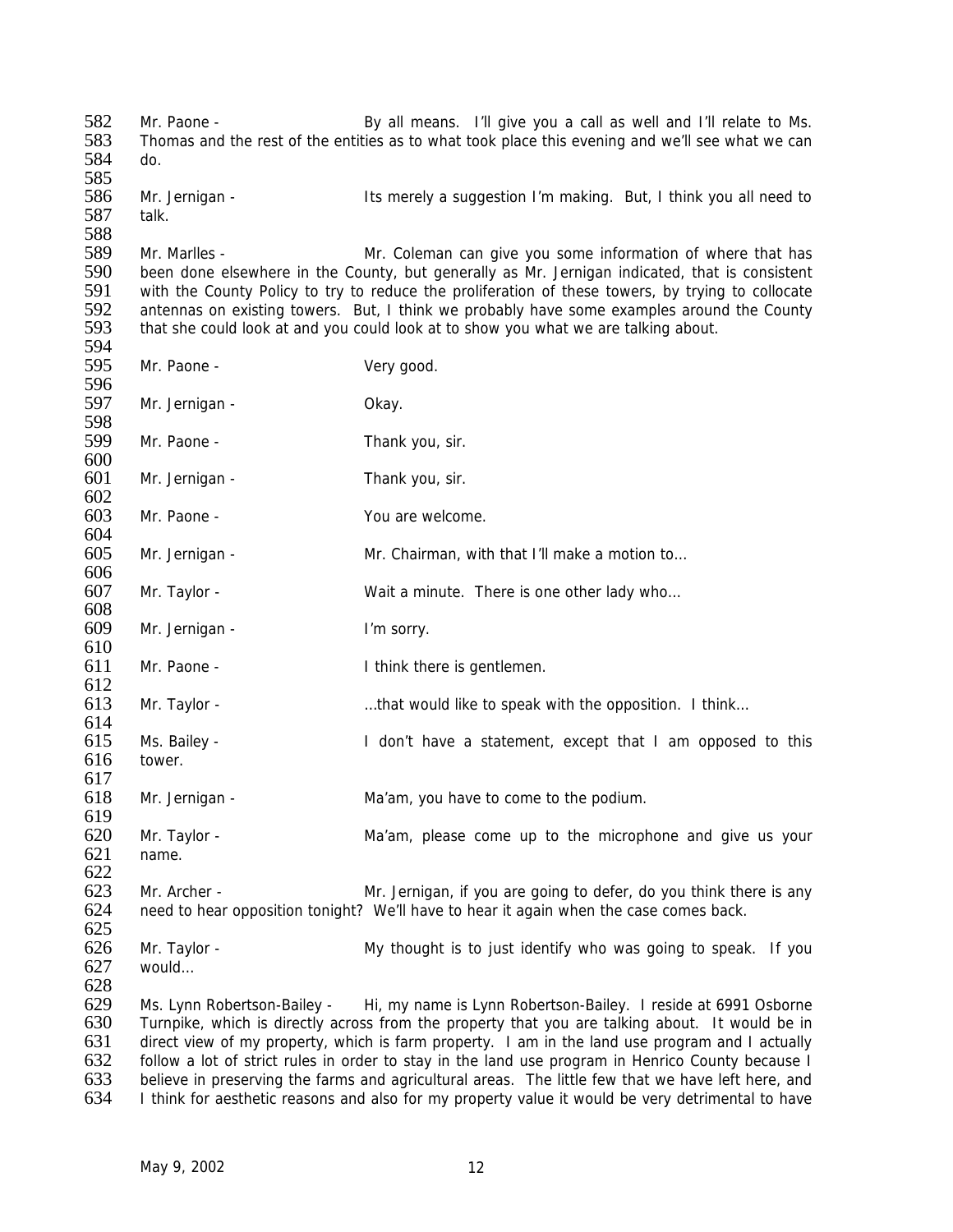635 this tower anywhere near my property where I can see it. I am already having to deal with the 636 digging, the noise, the dust and everything else that they are doing across the road because they 637 got variances on agricultural property to do this to make a profit. I think it's, I will file an 638 injunction, I'll do whatever I have to do to fight this. 639 640 Mr. Jernigan - Okay. 641<br>642 Mr. Taylor - Thank you, Ms. Bailey. 643<br>644 644 Mr. Jernigan -  $\phantom{0}$  All right, that will be fine and I am going to defer this and you 645 can come back at the next hearing. So we don't need to hear anybody else. can come back at the next hearing. So we don't need to hear anybody else. 646 647 Mr. Taylor - Motion in order, sir. 648<br>649 Mr. Jernigan - **Mr. Chairman, I make a motion to defer provisional use permit**  $650$  P-7-02 to the June 13<sup>th</sup> meeting by request of the Commission. 651<br>652 Mr. Vanarsdall - Second. 653<br>654 Mr. Taylor -  $\blacksquare$  Motion made to defer case P-7-02 to the June 13<sup>th</sup> meeting at 655 the request of the Commission. All in favor, aye. Any opposed. The ayes have it, P-7-02 is 656 deferred to our meeting on June  $13<sup>th</sup>$ . The vote is 5-0 (Mr. Thornton abstained). deferred to our meeting on June  $13<sup>th</sup>$ . The vote is 5-0 (Mr. Thornton abstained). 657 658 The Planning Commission deferred Provisional Use Permit P-7-02, Jared Ledet for VoiceStream 659 Wireless to its meeting on June 13, 2002. 660 661 Mr. Taylor - Mr. Secretary, next case. 662<br>663 Mr. Marlles - Chairman. The next case is case C-28C-02. 664<br>665 665 **C-28C-02 Laraine Isaac for William D. Godsey:** Request to conditionally rezone from 666 M-1 Light Industrial District to M-2C General Industrial District (Conditional) and C-1 Conservation 667 District, part of Parcel 817-721-5981 (154-A-30C), containing 60.696 acres, located on the north 668 line of Oakley's Lane approximately 94 feet east of Oakley's Place and 217 feet west of S. Holly 669 Avenue. An industrial park including a contractor's storage yard is proposed. An industrial park including a contractor's equipment storage yard is proposed. The use will be controlled by 671 proffered conditions and zoning ordinance regulations. The Land Use Plan recommends Planned 672 Industry and Environmental Protection Area. The site is also in the Airport Safety Overlay<br>673 District. District. 674 The staff report will be given by Mr. Tom Coleman. 676<br>677 Mr. Taylor - Mr. Coleman. 678 679 Mr. Coleman - Thank you. Amended proffers have been distributed to you that 680 do not require waiving the time limit. The application has also been amended to increase the 681 amount of C-1 zoning. 682 683 Mr. Archer - Excuse me, did we ask if there was opposition? 684<br>685 Mr. Taylor - **IS there any opposition to this?** There is opposition. 686<br>687 Mr. Jernigan - Go ahead, Mr. Coleman.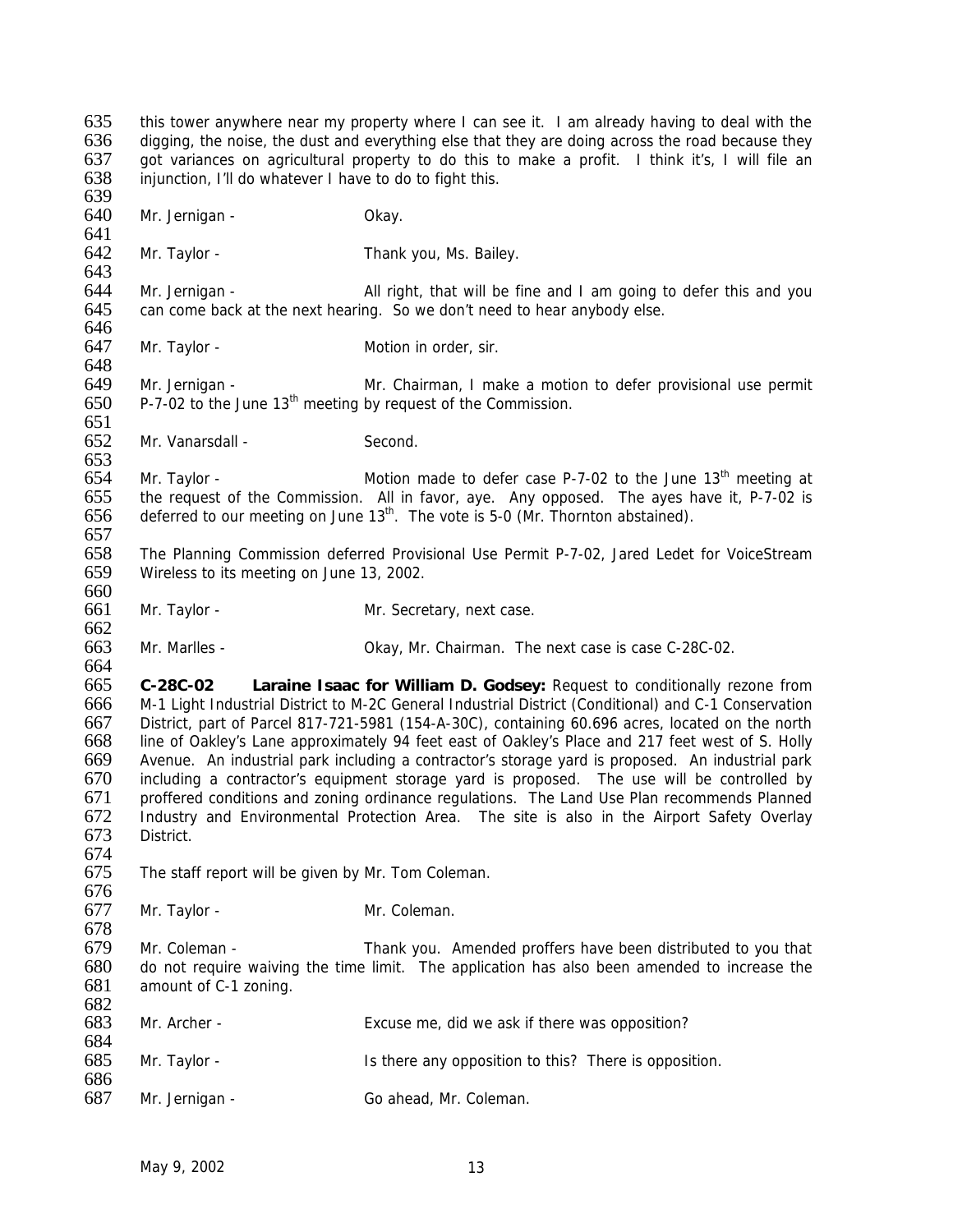688

690 time limit.

691<br>692 This application proposes to rezone 60.696 acres from M-1 to M-2C and C-1 zoning. An industrial 693 park including a contractor's storage yard is proposed. The Land Use Plan recommends Planned<br>694 Undustry and Environmental Protection Area. Industry and Environmental Protection Area.

695<br>696

696 The property contains significant wetland and floodplain areas and steep slopes. A series of use 697 permits to mine the property were granted to West Sand and Gravel and E. T. Mankin in the 698 1960's and the old borrow pits also remain. 1960's and the old borrow pits also remain.

699

700 Several residential areas are adjacent to the subject property including Viviana Hall, Wynfield, 701 Tucker Acres and Highland Springs. The historic Mankin Mansion is to the south. The Mankin<br>702 Mansion is listed in the National Register of Historic Places as well as the County's Inventory of 702 Mansion is listed in the National Register of Historic Places as well as the County's Inventory of 703 Early Architecture and Historic Places. The properties to the west are undeveloped. Early Architecture and Historic Places. The properties to the west are undeveloped.

704

705 There are tracts of industrial zoned property nearby, however the subject property serves as a<br>706 buffer between the adiacent residential areas and the industrial areas to the south. In the 706 buffer between the adjacent residential areas and the industrial areas to the south. In the 707 vicinity of the subject property, there is no industrial development north of Oakley's Lane. This 707 vicinity of the subject property, there is no industrial development north of Oakley's Lane. This<br>708 request fails to provide for logical arrangements of land uses and does not offer a transition from 708 request fails to provide for logical arrangements of land uses and does not offer a transition from<br>709 the more intense industrial uses to the less intense residential uses. the more intense industrial uses to the less intense residential uses.

710

711 The proposed C-1 zoning would provide a buffer to the areas to the north and northeast of the 712 subject property, however, all of the adjacent properties could potentially be impacted by the 713 development of the subject property. development of the subject property.

714 The C-1 zoning encompasses almost one-half of the property. County records indicate additional<br>716 areas of floodplain not included in the C-1 request. While the requested C-1 zoning is desirable. 716 areas of floodplain not included in the C-1 request. While the requested C-1 zoning is desirable, 717 staff would prefer to see all areas eligible for the Conservation zoning District be delineated and 718 considered for inclusion in the C-1 District. considered for inclusion in the C-1 District.

719

720 The Land Use Plan recommends Planned Industry. Development proposed within Planned Industry areas should have high environmental quality standards, minimal impact on adjacent 722 uses, and function as part of an integrated development plan. The development should have<br>723 developmental standards that unify individual sites, attractive entrance features, and high quality developmental standards that unify individual sites, attractive entrance features, and high quality 724 building materials that are uniformed throughout the development. Development in the M-2C<br>725 district could only be compatible with this designation when the proposed development exhibits 725 district could only be compatible with this designation when the proposed development exhibits<br>726 the standards typically associated with a well-planned industrial park. the standards typically associated with a well-planned industrial park.

727 728 The proposed development would include a contractor's equipment storage yard. This typically 729 includes a large outdoor area dedicated to parking and storing construction equipment and 730 trucks. It would not comply with the Land Use Plan designation and would not be desirable 730 trucks. It would not comply with the Land Use Plan designation and would not be desirable<br>731 adiacent to residential property. adjacent to residential property.

732

733 Finally, Oakley's Lane is a narrow two-lane road with no shoulders. Lack of appropriate road improvements are a longstanding issue in this area. Oakley's Lane would not appear to be 735 conducive to operating or transporting construction equipment in a safe manner. Also, the 736 historic Mankin Mansion property could be impacted by road improvements. historic Mankin Mansion property could be impacted by road improvements.

737<br>738 738 This request fails to provide for a logical arrangement of land uses, which offer a transition from 739 industrial uses to the less intense residential uses and could have a negative impact on adjacent residential and historic properties. The C-1 zoning district is desirable and appropriate for the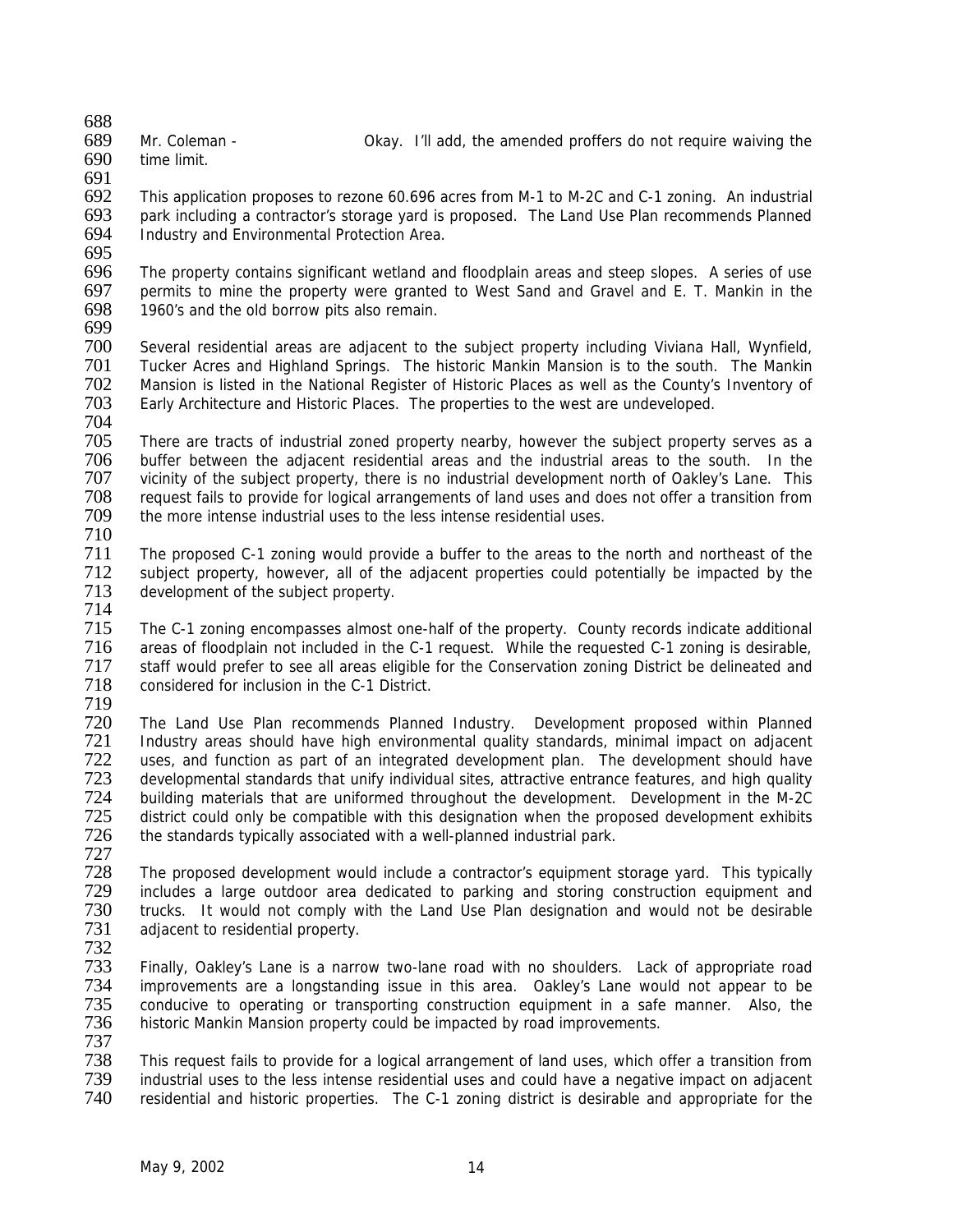741 floodplain areas and other environmentally sensitive lands, however, the requested C-1 district 742 boundaries could be expanded to include additional eligible areas. Staff does not believe<br>743 sufficient information has been provided to evaluate the development of this site and does not sufficient information has been provided to evaluate the development of this site and does not 744 recommend approval of this application. 745 746 I would be happy to answer any questions. 747 748 Mr. Taylor - Thank you, Mr. Coleman. Are there any questions on behalf of 749 the Commission? the Commission? 750 751 Mr. Jernigan - I think I've asked you enough previously. You know where we<br>752 stand. stand. 753 The Mr. Archer - The Mr. Coleman, I have one question before you take a seat,<br>755 please. You indicated that there is additional information that could be helpful to you. Do you please. You indicated that there is additional information that could be helpful to you. Do you 756 feel that this property could be configured in such a manner that you could divide the transition<br>757 area and buffering that would make the site acceptable to staff? I understand it's against the 757 area and buffering that would make the site acceptable to staff? I understand it's against the Land Use Plan. 759 760 Mr. Coleman - Right. I think, we do have a problem with any use that requires<br>761 outside storage, like a contractor's equipment storage vard and I would say it would be difficult 761 outside storage, like a contractor's equipment storage yard and I would say it would be difficult<br>762 to envision that, that they could accommodate it. Certainly they have expanded the C-1 to try to 762 to envision that, that they could accommodate it. Certainly they have expanded the C-1 to try to 763 accomplish that, but that does correspond with what the minimum zoning ordinance setback 764 requirement anyway for that district is. While we do like to see as much of the property zoned 765 as C-1 as possible, the idea of introducing an intense general industrial use, it is difficult to see 766 how we would support that. 767 768 Mr. Archer - Okay. Even if there were an attempt made on the part of the 769 applicant to reduce the amount of storage and maybe configure it so that nothing else could 769 applicant to reduce the amount of storage and maybe configure it so that nothing else could 770 buffer... buffer… 771 Thean, absolutely, we have met with the applicant and those<br>773 discussions were fruitful. They did expand the C-1 zoning, you know. I quess it is possible that 773 discussions were fruitful. They did expand the C-1 zoning, you know, I guess it is possible that 774 any future discussions could bring additional remedy. any future discussions could bring additional remedy. 775 Mr. Archer - Chay. Just trying to explore all of the avenues. I appreciate it. 777 Thank you. 778 Mr. Taylor - Can we hear from the applicant? 780 781 Ms. Laraine Isaac - Mr. Chairman, Planning Commission Members, my name is 782 Laraine Isaac representing William Douglas Godsey. Laraine Isaac representing William Douglas Godsey. 783 Mr. Marlles - The Mr. Isaac, would you like to reserve some time since there is 785 opposition we are going to have our time policy in effect. 786 Ms. Isaac - This issue is the My presentation is very short because I think there is going to 788 be more questions of me so I will only need about 3 minutes for my presentation and I'll reserve<br>789 the rest. the rest. 790 Mr. Marlles - Cassing Communication of Okay. 792<br>793 Mr. Taylor - Cassic Collection Collection Collection Collection Collection Collection Collection Collection Collection Collection Collection Collection Collection Collection Collection Collection Collection Collection Coll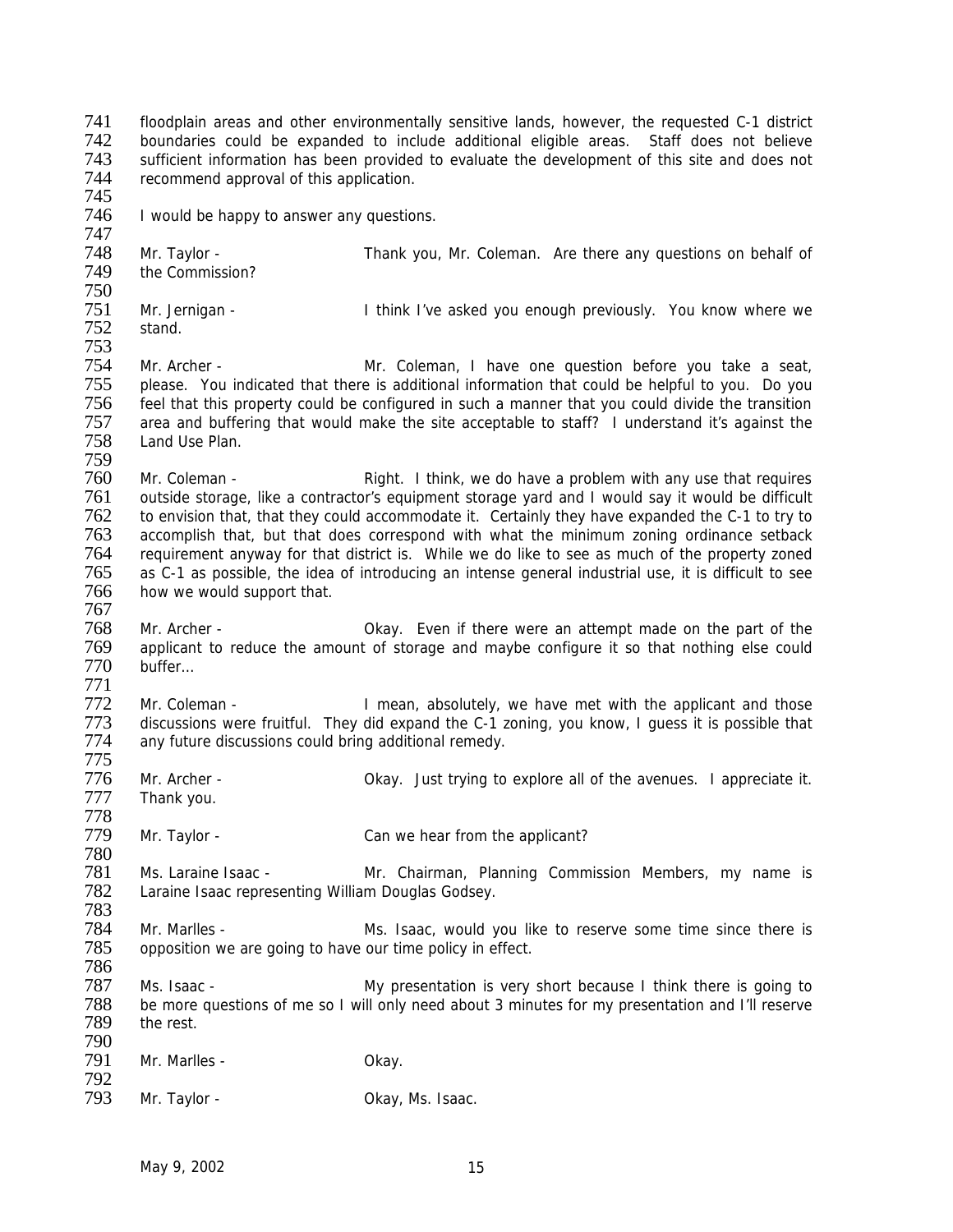794 Ms. Isaac - The rezoning request that is before you tonight is quite 796 appropriate for this location. The site is in an area of industrial users. There is an industrial park 797 to the southwest, with both M-1 and M-2 zoning, to the southeast is the Tarmac site, which is<br>798 zone M-2, in the general area there is Atlantic Industrial Constructors and Simmons. The site has 798 zone M-2, in the general area there is Atlantic Industrial Constructors and Simmons. The site has 799 the advantage of being in a less visible area than these users. The site is also unique in that most 800 of the site, 28 acres, almost half the total acreage will be zoned C-1 and the map that is up 801 there, the area outlined in blue (referring to slide) is the area to be rezoned in C-1 and it will be 801 there, the area outlined in blue (referring to slide) is the area to be rezoned in C-1 and it will be 802 permanently protected from development and in conformance with the Land Use Plan. 802 permanently protected from development and in conformance with the Land Use Plan.  $\frac{803}{804}$ 804 Since this case was originally filed the C-1 district was extended to create a 300' permanent buffer along the residential property to the northwest of this site. There is floodplain on this site 806 and that is shown in green (referring to slide) that will limit the intensity of the development 807 making it appropriate for smaller industrial sites. 808 809 The site as it now exist is more detrimental to the community then the development of an 810 industrial park. I just learned vesterday that the police contacted Mr. Godsey in order to get 810 industrial park. I just learned yesterday that the police contacted Mr. Godsey in order to get 811 permission to arrest people for trespassing on this site. There are roads and trails and they are 811 permission to arrest people for trespassing on this site. There are roads and trails and they are<br>812 being used by people with off road vehicles. There has been occasions of illegal drinking, drug 812 being used by people with off road vehicles. There has been occasions of illegal drinking, drug<br>813 deals on the property and a man sleeping in his car was arrested on outstanding warrants. 813 deals on the property and a man sleeping in his car was arrested on outstanding warrants.<br>814 These kind of things will continue as long as this property remains in its present state. These kind of things will continue as long as this property remains in its present state.  $815$ <br>816 Mr. Godsey has a stake in this development. He plans to move his business to this site. He has 817 made a commitment to create a nice place for his employees. He is currently working with the 818 Core of Engineers to enhance the existing wetlands. This will require thousands of dollars for 819 additional planning. He is willing to do this in order to have a nice development. I believe additional planning. He is willing to do this in order to have a nice development. I believe 820 adequate protection of adjacent properties has been provided and I believe this rezoning is 821 appropriate to this site. 822<br>823 I'll be happy to answer any questions. 824<br>825 825 Mr. Jernigan - Ms. Isaac originally when we talked on this he had not given up  $826$  on the C-1 that is to the north side, but he has of now. on the C-1 that is to the north side, but he has of now. 827 828 Ms. Isaac - Right and the ordinance requires a 50' buffer between this site and the residential and he has increased that to a zoning classification of 300'. and the residential and he has increased that to a zoning classification of 300'. 830 831 Mr. Jernigan - And the setback is 300'. 832<br>833 Ms. Isaac - Yes. 834<br>835 Mr. Jernigan - The South of the didn't make that C-1 then he could park in it, but now as C-836 1… 837 838 Ms. Isaac - Yes, as C-1 he is very limited in the uses. The C-1 uses allowed 839 in the ordinances are absolutely not appropriate to this site. He is not going to have a holiday in the ordinances are absolutely not appropriate to this site. He is not going to have a holiday 840 cabin or something. 841<br>842 842 Mr. Jernigan - I may have another question for you later, but I want to hear 843 from the opposition first. Thank you. from the opposition first. Thank you. 844<br>845 Ms. Isaac - That's fine. 846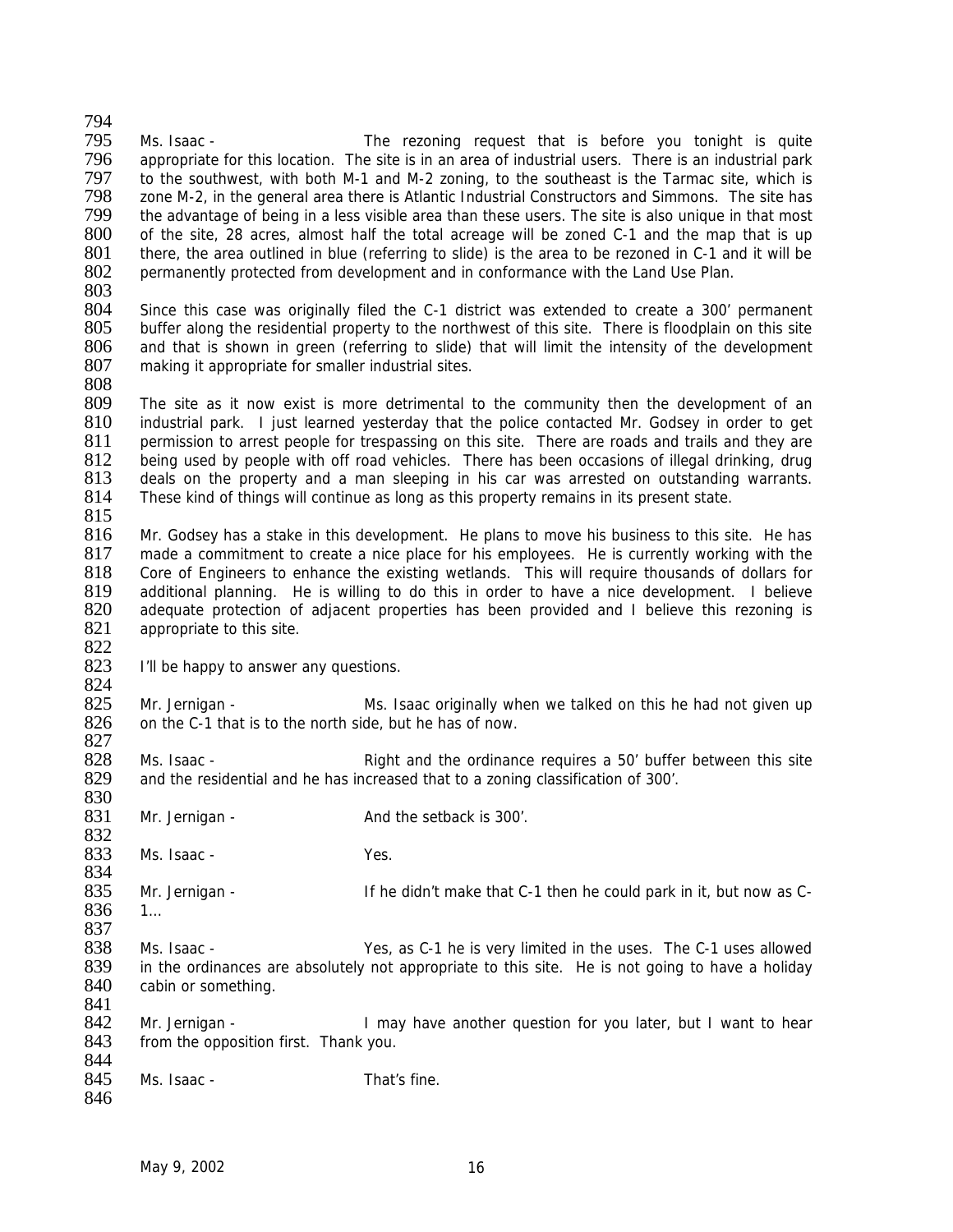847 Mr. Taylor - Is there any other questions of the Commission? 848 849 Mr. Archer - Ms. Isaac, do you know what types of industrial equipment 850 would occupy this site? would occupy this site? 851 Ms. Isaac - Mr. Godsey is a grading contractor and if his equipment is on-<br>853 site he is not making any money. So his equipment is normally on a site. It is brought there if it 853 site he is not making any money. So his equipment is normally on a site. It is brought there if it 854 needs repair work. You may have a lowboy going in once or twice a week. Yes, it is an 854 needs repair work. You may have a lowboy going in once or twice a week. Yes, it is an 855 equipment vard, but it's rare that you would have more than maybe one or two pieces of grading 855 equipment yard, but it's rare that you would have more than maybe one or two pieces of grading 856 equipment there. equipment there. 857<br>858 858 Mr. Archer - I was asking that because, you know, looking at Oakley's Lane, I 859 was just curious as to how much traffic this would engender. Taking equipment back and forth, 860 but if it's not… 861 862 Ms. Isaac - He is going to be required to make improvements on Oakley's<br>863 Hane. We proffered that this road would be a public road, which requires any dedication. Lane. We proffered that this road would be a public road, which requires any dedication, 864 improvements, to make the whole thing work. He is going to, at a minimum, is going to have to 865 improve Oakley's Lane from just west of the entrance to that whole distance to the end of the Cimprove Oakley's Lane from just west of the entrance to that whole distance to the end of the C-866 1. 867<br>868 Mr. Jernigan - And he is widening it 15'. 869 870 Ms. Isaac - Yes. We assume that is what, based upon what was done at 871 Tarmac, what Public Works would want and of course once we get into any POD's or subdivisions<br>872 then whatever the requirement is that Public Works wants, if it is in excess of 15' we would have then whatever the requirement is that Public Works wants, if it is in excess of 15' we would have 873 to meet that. 874<br>875 Mr. Jernigan - Okay. 876<br>877 877 Mr. Taylor - Any other questions from the Commission for Ms. Isaac? Thank 878 vou. Ms. Isaac. Now there was opposition. you, Ms. Isaac. Now there was opposition. 879<br>880 Mr. Jernigan - You've got two in opposition. 881 Mr. Taylor - Who would like to go first. 883 884 Ms. Allen - Same property? 885 886 Mr. Taylor - Same. 887<br>888 888 Mr. Jernigan - Whichever one of you would want to be the speaker. Okay. 889<br>890 Mr. Taylor - The Section of the might, before we start, if you would identify yourselves. 891<br>892 Mr. Tracy Collins - I am Tracy Collins, I'm the current husband of the property 893 owned at 4300 Oakley's Lane on the south side of this proposal. My wife and I unconditionally 894 oppose the rezoning put forth as C-28C-02. For reasons including, but not limited to: public 895 safety, environmental protection, historic preservation quality of life and lack of proper planning.<br>896 Additionally, we have enclosed some of our vast collection of photos, official document, 896 Additionally, we have enclosed some of our vast collection of photos, official document, 897 correspondence and study that may not be currently in consideration regarding very similar past 897 correspondence and study that may not be currently in consideration regarding very similar past 898 proposals in the area and their impact on the surrounding proporties. proposals in the area and their impact on the surrounding properties.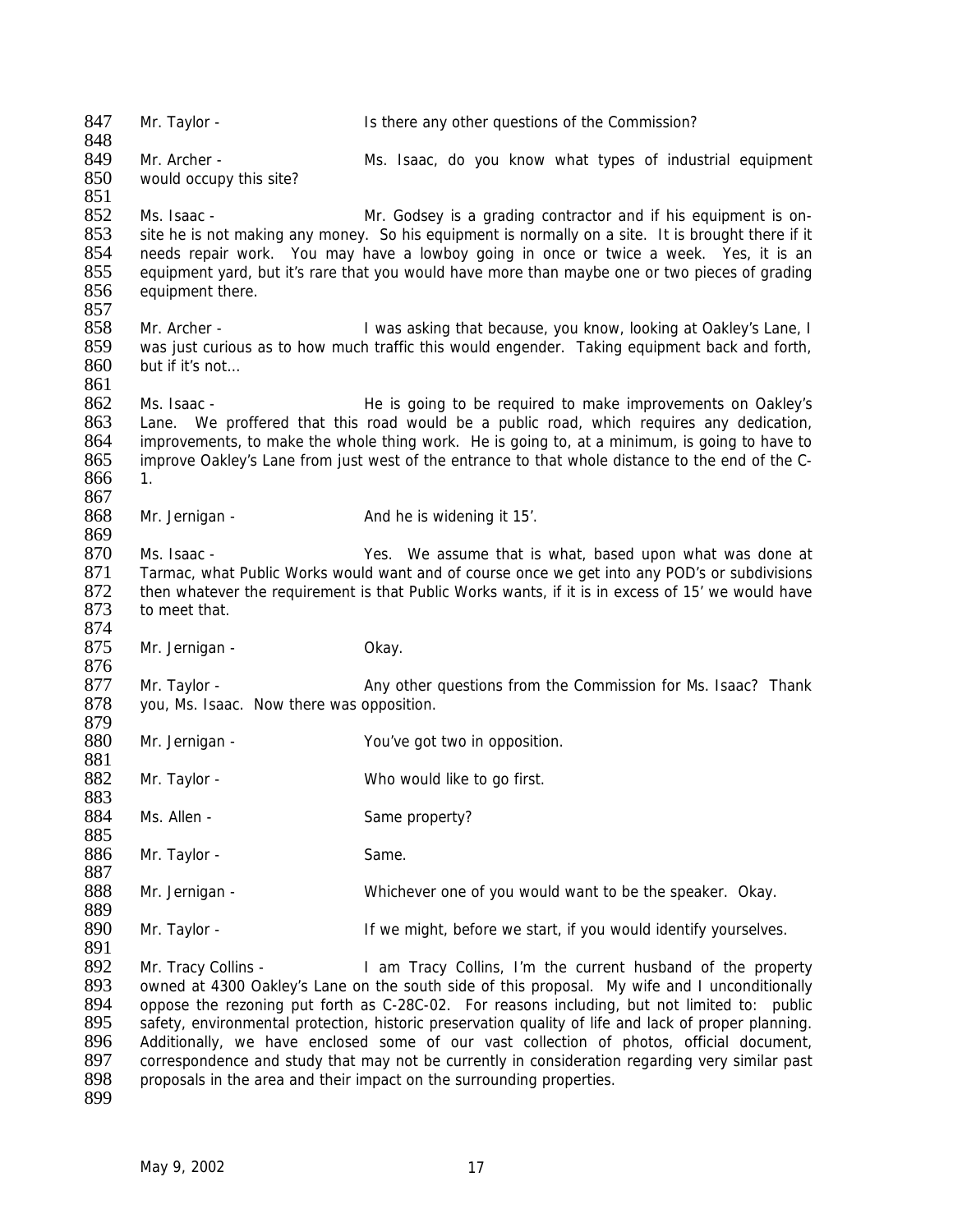900 Let it be known that we are willing to work with the County of Henrico and conscientious private<br>901 property owners to promote proper planned economic development in the area for the benefit of 901 property owners to promote proper planned economic development in the area for the benefit of 902 all citizens. At this stage however, zoning changes proposed in C-28C-02 would be a drastic step all citizens. At this stage however, zoning changes proposed in C-28C-02 would be a drastic step 903 in the wrong direction.

904<br>905 Mr. Vanarsdall - Don't you live where they built the brick... 906<br>907 Mr. Collins - We live in the Mankin Mansion. 908 909 Mr. Vanarsdall - You all have been there a long time, haven't you? 910<br>911 Mr. Collins - My wife has owned the property for approximately 16 years. 912 913 Mr. Vanarsdall - Yes, good to see you again. 914<br>915 Mr. Collins - We have been through a lot of this before. 916<br>917 Mr. Vanarsdall - Okay. 918<br>919 919 Mr. Jernigan - What would you like to see there? You know that it's zoned M-1<br>920 now. now. 921 922 Mr. Collins - It is. We are just not at liberty to say right now. We are open 923 to earnest discussions on development. We are not going to oppose anything and everything 924 that comes along, but it is obvious to us that there has just not been proper planning of any type<br>925 ooing into this. I'll leave it at that. going into this. I'll leave it at that. 926 927 Mr. Jernigan - But, you do realize it is zoned an Industrial Site now? 928<br>929 Mr. Collins - Yes, M-1 zoning surrounded by residential and historic property. 930<br>931 Mr. Jernigan - Chay. Thank you, Mr. Collins. Is there any other questions? 932<br>933 Mr. Taylor - Are there any other questions from the Commission? Mrs. 934 Collins do you want to make a separate statement? 935 936 Ms. Rhonda J. Allen - Ms. Allen. Yes, I have... 937<br>938 938 Mr. Taylor - Mis. Allen. If you would, ma'am, give us your full name for the 939 record. record. 940<br>941 941 Ms. Allen - Okay. My name is Rhonda J. Allen and I guess I'm here for a<br>942 little history lesson on the Mankin Mansion and Oakley's Lane. For starters I have a copy of a 942 little history lesson on the Mankin Mansion and Oakley's Lane. For starters I have a copy of a<br>943 letter from November 16, 1996 and I just want to read the second paragraph of it to you: letter from November 16, 1996 and I just want to read the second paragraph of it to you: 944<br>945 Dear Mr. Licken & Ms. Allen 946 947 Mr. Richard Glover, Chairman of Board of Supervisors, and Mr. Virgil Hazelett, County 948 Manager, requested that I respond to your recent letter regarding the relocation of 949 (949) Solid Calicu 949 Oakley's Lane from Holly Avenue to a point approximately one-half mile west of Holly<br>950 Menue. Avenue. 951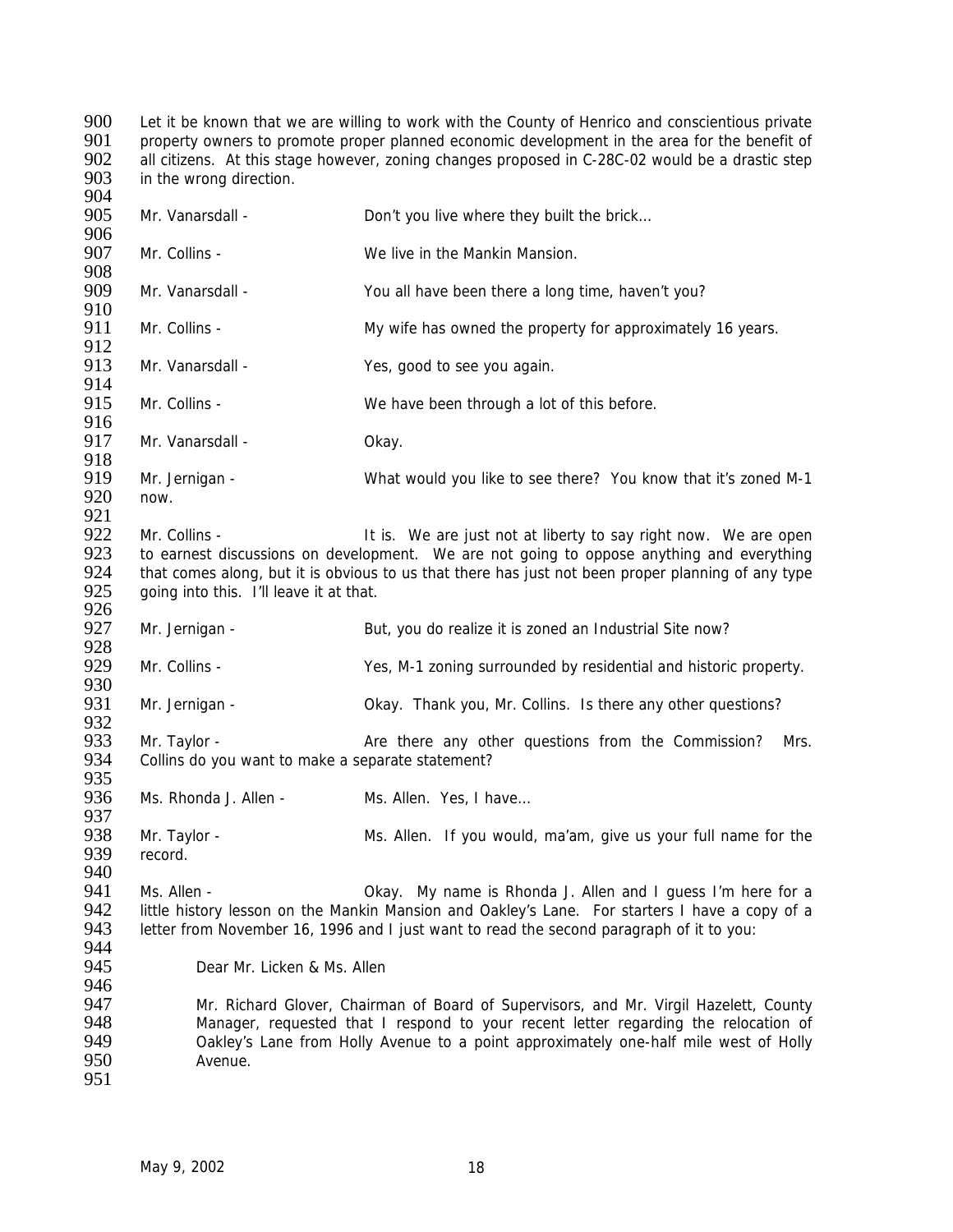952 If you will notice that is exactly where they are planning on doing this development. Henrico 953 County has plans to relocate and design Oakley's Lane to go right through this property. 954 955 You are correct, Henrico County has designed a relocation for a section of Oakley's Lane<br>956 in order to provide a wider roadway to avoid the constriction in the vicinity of the Mankin 956 in order to provide a wider roadway to avoid the constriction in the vicinity of the Mankin<br>957 Mansion. At the time of Oaklev Center development \$100.000 was provided by the 957 Mansion. At the time of Oakley Center development \$100,000 was provided by the<br>958 developer towards this project. In addition, the County has \$500,000 allocated for this 958 developer towards this project. In addition, the County has \$500,000 allocated for this 959 project. 960<br>961 961 Where is it? That is what I want to know. It never happened. I've got more letters if you would 962 like to hear and see them. They are all in those packages. like to hear and see them. They are all in those packages. 963 964 Mr. Jernigan - All right, this is a lot for me to... 965<br>966 Ms. Allen - I understand. 967<br>968 968 Mr. Jernigan - Let me ask you this. Are you against Godsey's case or do you<br>969 want road improvements? want road improvements? 970<br>971 971 Ms. Allen - Okay. This is what I'm against. I'm against any further activity<br>972 on Oaklev's Lane, rezoning or otherwise until previous things that are over 10 years old. 972 on Oakley's Lane, rezoning or otherwise until previous things that are over 10 years old,<br>973 resolutions, amendments, by the Board of Supervisors have been discussed. Specifically for 973 resolutions, amendments, by the Board of Supervisors have been discussed. Specifically for 974 areas of conservations. C-1, where there has been a road design to go across that area and also areas of conservations, C-1, where there has been a road design to go across that area and also 975 specifically for areas where they have a road designed across the middle of a huge beaver dam, 976 right where they have designed their road, on this particular drawing (referring to rendering). 977<br>978 I'm opposed to everything at this point until there is proper planning, as my partner said earlier, 979 and until there is a review of what promises have been already been made from Henrico County. 980<br>981 Mr. Jernigan - Did Mr. Godsey have a neighborhood meeting with you all? 982<br>983 Ms. Allen - No. 984<br>985 Mr. Jernigan - Okay. 986<br>987 987 Ms. Allen - The first contact I had with anybody from Godsey was a<br>988 telephone call this afternoon when I got home from work today. She said that somebody had 988 telephone call this afternoon when I got home from work today. She said that somebody had<br>989 been trying to contact us, but we have an answering machine and that was not the case. been trying to contact us, but we have an answering machine and that was not the case. 990<br>991 991 Mr. Taylor - Ms. Allen, have you had any meetings at all with the staff or the 992 developer? developer? 993<br>994 Ms. Allen - Common Common Common Control and Ms. Allen - On this particular case? 995<br>996 Mr. Taylor - (unintelligible) 997<br>998 998 Ms. Allen - I talked to Tom Coleman on the phone quite a few times. He 999 has a lot of the information and he said that he felt there was more history and information that 999 has a lot of the information and he said that he felt there was more history and information that 1000 was not on the table for Godsey to look at and for you all to look at as well. was not on the table for Godsey to look at and for you all to look at as well. 1001<br>1002 1002 I also have a letter that was generated from Mr. Thornton, if he remembers, and has a copy of it 1003 as well. He came out to the Mankin Mansion and we had a long discussion and I'm sure that he 1003 as well. He came out to the Mankin Mansion and we had a long discussion and I'm sure that he 1004 and the<br>1004 can inform you of that and I can read this if you need to, it's also in that package. can inform you of that and I can read this if you need to, it's also in that package.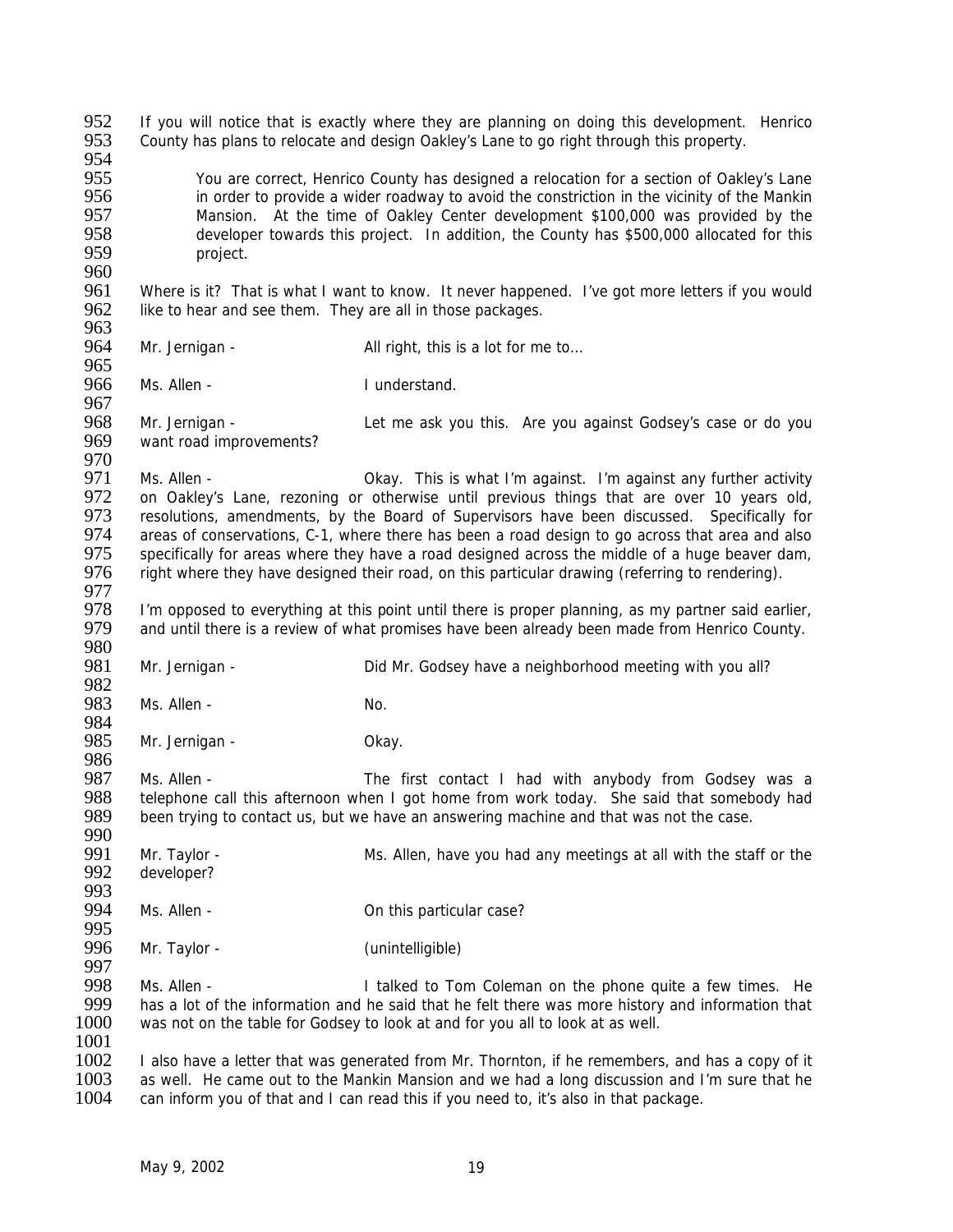1005 1006 Mr. Jernigan - All right. 1007 1008 Ms. Allen - Also in the package that you have there is a resolution from, I 1009 believe it's 1990, there is a resolution with the dates in there from, oh here it is, there is one 1010 from the status report as of December 9, 1991 on Oakley's Lane. A third of the funding for the 1011 project was provided. Okay, you can look at that and read that and then on another one. let's 1011 project was provided. Okay, you can look at that and read that and then on another one, let's 1012 see, excuse me for the delay... see, excuse me for the delay...  $\frac{1013}{1014}$ 1014 Mr. Marlles - Mr. Jernigan, while Ms. Allen is looking for that letter I would<br>1015 add that we do have a representative from Traffic Engineering who may be able to brief us on add that we do have a representative from Traffic Engineering who may be able to brief us on 1016 what the status of the road plan is. 1017 1018 Ms. Allen - Chay. 1019 1020 Mr. Jernigan - Yes, Mr. Foster is here and I think that we need to... Let me<br>1021 state my part first. In my staff report there is no concept road. state my part first. In my staff report there is no concept road. 1022<br>1023 Ms. Allen - **I** noticed that. 1024<br>1025 1025 Mr. Jernigan - And that means that right now the County does not have 1026 anything in mind. Now, when you speak of doing road improvements down you way, and I'm anything in mind. Now, when you speak of doing road improvements down you way, and I'm 1027 familiar with the brickyard. I've been through that quite a few times. 1028 1029 Ms. Allen - I prefer that it be referred to as the Mankin Mansion because the 1030 brickvard is actually where Tarmac is located now. brickyard is actually where Tarmac is located now. 1031 1032 Mr. Jernigan - Chay. 1033<br>1034 1034 Ms. Allen - We live in the house and then what was actually the brick facility<br>1035 is where Tarmac is. People get confused because the part that we are concerned about is 1035 is where Tarmac is. People get confused because the part that we are concerned about is 1036 actually, was the house and the residence of Mr. Mankin in the 1920's. Actually, he owned what 1036 actually, was the house and the residence of Mr. Mankin in the 1920's. Actually, he owned what 1037 Godsey and his sons own now with Mr. Burrows for his business, as well as Tarmac. Godsey and his sons own now with Mr. Burrows for his business, as well as Tarmac. 1038 1039 Mr. Jernigan - Do you want the traffic relocated from where it comes next to 1040 that house now? 1041 1042 Ms. Allen - Ckay. As you will see in the photos, and for anybody in the 1043 audience who is not aware of it, there are brick structures and columns that are, and there is a audience who is not aware of it, there are brick structures and columns that are, and there is a 1044 diagram in your package that will show you that there is only 17  $\frac{1}{2}$  feet between those columns.<br>1045 People refer to Oakley's Lane as a two-lane road. It is not truly a two-lane road in our sense of 1045 People refer to Oakley's Lane as a two-lane road. It is not truly a two-lane road in our sense of 1046 what two lane roads are these days. There is no lines, there is no curves in Oakley's Lane, nor is 1046 what two lane roads are these days. There is no lines, there is no curves in Oakley's Lane, nor is 1047 there room for them through that section where the Mankin Mansion is unless you were to there room for them through that section where the Mankin Mansion is unless you were to 1048 completely remove these structures that have been there since 1920. 1049 1050 I own property on both sides of that road, which is on the National and State Register Properties. 1051 I've been there since 1986. I personally took a walk down all the history and did all the 1052 paperwork myself to put it on the National Register and obviously my life is there.  $\frac{1053}{1054}$ Mr. Jernigan - Changel Collect Contains thank you. Is there any other questions? 1055<br>1056 1056 Mr. Taylor - Any other questions from Members of the Commission? Mr.<br>1057 Jernigan, there does not appear to be any questions. Jernigan, there does not appear to be any questions.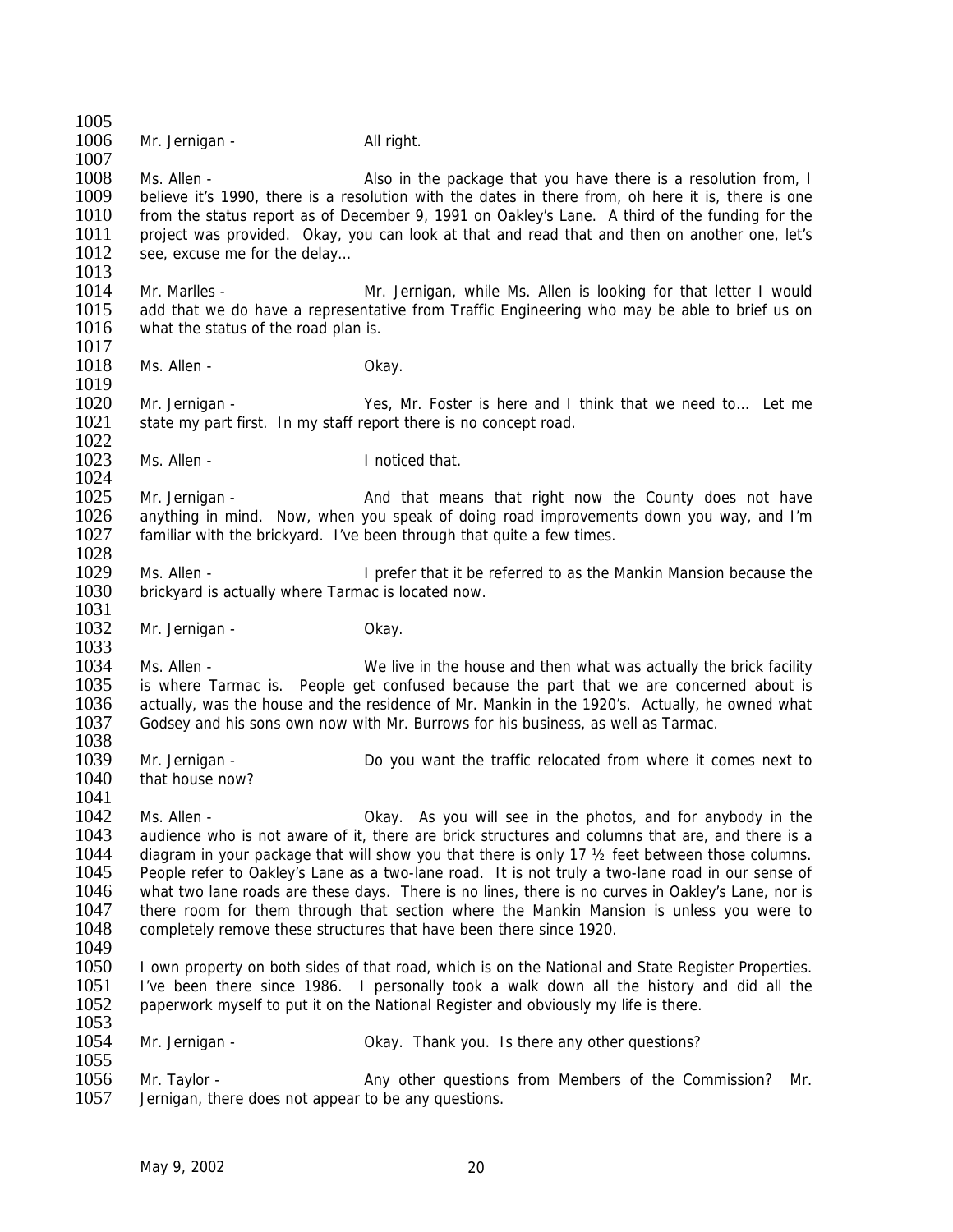| 1058         |                                                          |                                                                                                                                                                                        |
|--------------|----------------------------------------------------------|----------------------------------------------------------------------------------------------------------------------------------------------------------------------------------------|
| 1059         | Mr. Jernigan -                                           | Mr. Foster, can you help us out here?                                                                                                                                                  |
| 1060         |                                                          |                                                                                                                                                                                        |
| 1061         | Mr. Tim Foster -                                         | Yes sir, Mr. Jernigan, my name is Tim Foster, I'm traffic engineer                                                                                                                     |
| 1062         |                                                          | for the County for the record. The County did get funding to do design and engineering for this                                                                                        |
| 1063         |                                                          | project in the mid 90's. We did the design of the project. There is a realignment that we did do                                                                                       |
| 1064         |                                                          | that takes Oakley's Lane and relocates into this area here (referring to slide) and back around,                                                                                       |
| 1065         |                                                          | essentially around the Mansion. That design was approved by the Public Works Department.                                                                                               |
| 1066         |                                                          | When we went out to do soil borings and also wetland issues there were some very serious                                                                                               |
| 1067         |                                                          | environmental issues out there. We are still not sure if the road connection will be built because                                                                                     |
| 1068         | of those environmental issues in those soils.            |                                                                                                                                                                                        |
| 1069         |                                                          |                                                                                                                                                                                        |
| 1070         |                                                          | The project is still on our books. It's not our CIP, it's not funded, but any development that takes                                                                                   |
| 1071         |                                                          | place on this site we would expect right-of-way dedication and possibly improvements across that                                                                                       |
| 1072         |                                                          | site just as we would with any other site. So even though we don't have funding for the project                                                                                        |
| 1073         | at this time it is still an active project on our books. |                                                                                                                                                                                        |
| 1074         |                                                          |                                                                                                                                                                                        |
| 1075         | Mr. Jernigan -                                           | So you are saying that there still could be a road going through                                                                                                                       |
| 1076         | there.                                                   |                                                                                                                                                                                        |
| 1077         |                                                          |                                                                                                                                                                                        |
| 1078<br>1079 | Mr. Foster -                                             | There could be a road going through there. As I said, it is going                                                                                                                      |
| 1080         |                                                          | to be very expensive and it is some wetland issues, some environmental issues, and some soil<br>issues, however the project has not been removed from our project list. Therefore, any |
| 1081         |                                                          | development that would take place on the site we would expect the normal standards to take                                                                                             |
| 1082         |                                                          | place, which would be right-of-way dedication and/or improvements depending on the POD and                                                                                             |
| 1083         | we would have to review the POD before we knew that.     |                                                                                                                                                                                        |
| 1084         |                                                          |                                                                                                                                                                                        |
| 1085         | Mr. Jernigan -                                           | Isn't it normal that they would have a concept road on the plan.                                                                                                                       |
| 1086         |                                                          |                                                                                                                                                                                        |
| 1087         | Mr. Foster -                                             | Usually we have a concept road here, this is just a minor re-                                                                                                                          |
| 1088         |                                                          | alignment. Most of our concept roads that show up on zoning maps are the new roads or a very                                                                                           |
| 1089         |                                                          | big re-alignment, but that plan has been in our office for about six years now.                                                                                                        |
| 1090         |                                                          |                                                                                                                                                                                        |
| 1091         | Mr. Jernigan -                                           | Okay.                                                                                                                                                                                  |
| 1092         |                                                          |                                                                                                                                                                                        |
| 1093         | Mr. Taylor -                                             | One question that I have in furtherance of Mr. Jernigan's, Mr.                                                                                                                         |
| 1094         |                                                          | Foster, as I look at this road, the way that it is curved. Would that be significantly straightened                                                                                    |
| 1095         | across that environmental protection area?               |                                                                                                                                                                                        |
| 1096         |                                                          |                                                                                                                                                                                        |
| 1097         | Mr. Foster -                                             | Yes sir. It would meet our current standards for a 35-mile per                                                                                                                         |
| 1098         |                                                          | hour-designed road through this area and all the curves would be straightened out to meet that                                                                                         |
| 1099         | standard.                                                |                                                                                                                                                                                        |
| 1100         |                                                          |                                                                                                                                                                                        |
| 1101         | Mr. Taylor -                                             | All right.<br>Now where would that, basically in your concept,                                                                                                                         |
| 1102         | where would that road go from/to?                        |                                                                                                                                                                                        |
| 1103         |                                                          |                                                                                                                                                                                        |
| 1104         | Mr. Foster -                                             | It would start in this area here (referring to slide) and actually                                                                                                                     |
| 1105         |                                                          | go up into this property and around and tie back in somewhere in this area right here.                                                                                                 |
| 1106<br>1107 |                                                          |                                                                                                                                                                                        |
| 1108         | Mr. Taylor -                                             | It would still be curved, it would not go straight across the EPA?                                                                                                                     |
|              |                                                          |                                                                                                                                                                                        |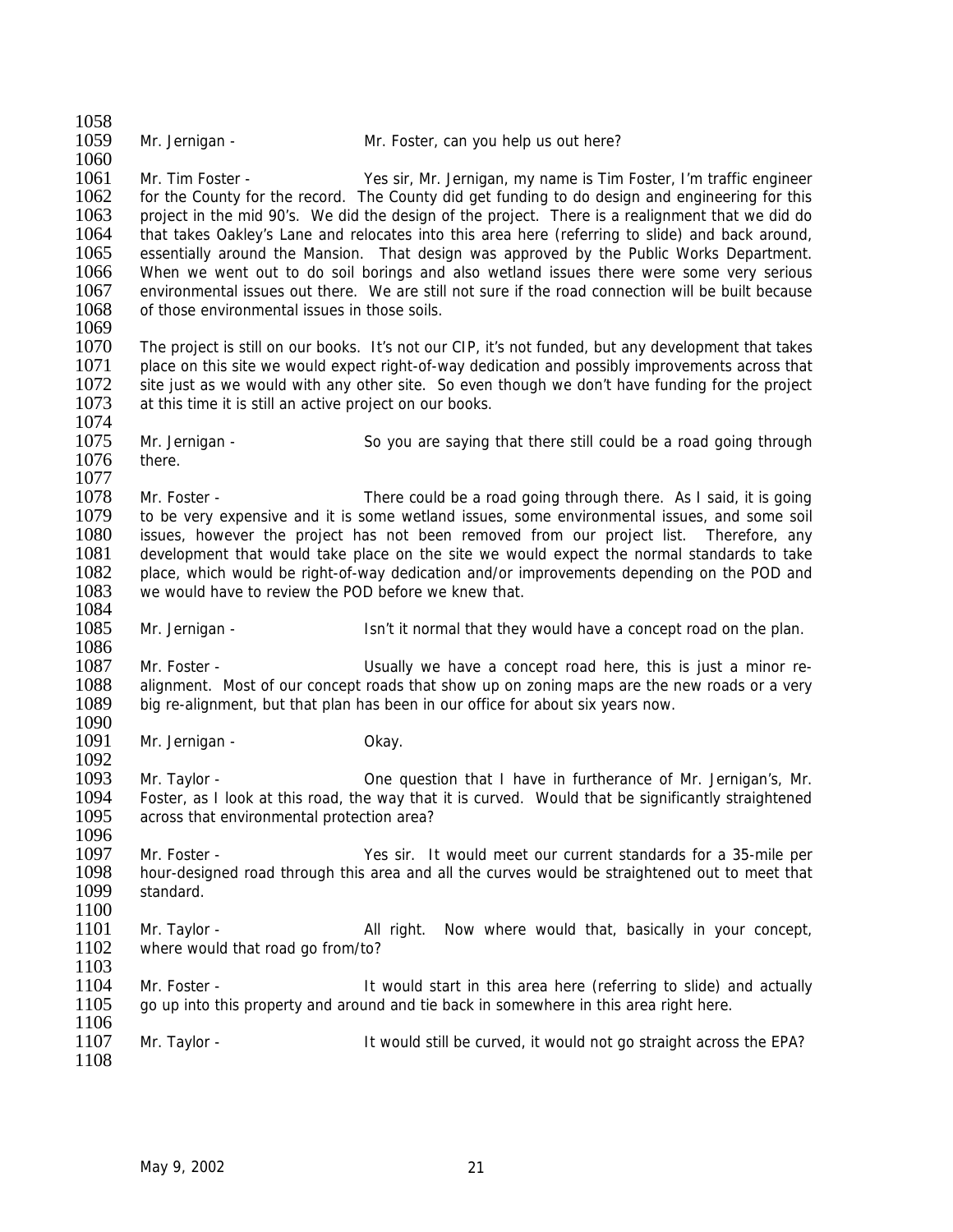1109 Mr. Foster - That is correct. It was designed to try and minimize the 1110 crossing, obviously it would still have to be crossed, but it was designed to minimize the 1111 crossings and also to get around those brick columns that are out there.  $\frac{1112}{1113}$ Mr. Taylor - The Superson Mow that would miss the Mankin Mansion completely. 1114 1115 Mr. Foster - Yes sir. It would pull the road away from it and it would take it 1116 away from those brick columns at exist out there now. away from those brick columns at exist out there now. 1117<br>1118 Mr. Taylor - **And that would be totally within Mr. Godsey's property.** 1119<br>1120 Mr. Foster - At this point and time, yes sir. 1121 1122 Mr. Taylor - Chang Chay. Thank you. 1123 1124 Mr. Jernigan - This case has to many problems to process tonight. So we are 1125 aoing to defer this one. Mr. Chairman. I was wondering... going to defer this one. Mr. Chairman, I was wondering... 1126<br>1127 Ms. Isaac - Can I say something, Mr. Jernigan? 1128<br>1129 Mr. Jernigan - Yes ma'am. 1130 1131 Ms. Isaac - Can we get additional comments from Public Works since this is<br>1132 the first time I have heard of any of this? I'm sure Mr. Godsey has not heard. It was not in the the first time I have heard of any of this? I'm sure Mr. Godsey has not heard. It was not in the 1133 staff report. 1134 1135 Mr. Jernigan - I know. 1136<br>1137 Ms. Isaac - **I'm at a total loss to respond to what Mr. Foster said.** 1138<br>1139 1139 Mr. Taylor - We can understand that. Just hearing this and listening to this,<br>1140 this is really an engineering issue or an engineering problem. this is really an engineering issue or an engineering problem. 1141<br>1142 Ms. Isaac - We have a lot of problems if it is going through wetlands and 1143 floodplains. 1144 1145 Mr. Taylor - Yes ma'am, I think you do and the only way I know to resolve 1146 that is to have a separate meeting, defer this case, have a separate meeting with Public Works, 1147 review both the physical aspects of the road, the environmental consequences, the 1148 environmental protection agency, talk with the owners of the Mansion and come up with a plan.<br>1149 Because certainly if this is on the National Register of Historic Places it will require preservation 1149 Because certainly if this is on the National Register of Historic Places it will require preservation<br>1150 and routing roads around it. If anything is to be done it would have to meet the environmental 1150 and routing roads around it. If anything is to be done it would have to meet the environmental 1151 aspects as well as the historical aspects aspects as well as the historical aspects. 1152 1153 Ms. Isaac - I think the case itself has addressed environmental issues. I 1154 think that it has addressed concerns brought up tonight and even though this is historical 1155 property it is connected with an industrial use. So I think that some of the issues brought up 1156 tonight are just, I think… 1157<br>1158 Mr. Taylor - The Much more complicated than you thought. 1159<br>1160 1160 Ms. Isaac - The road is the crux of the whole development and we need<br>1161 more information from Public Works. more information from Public Works.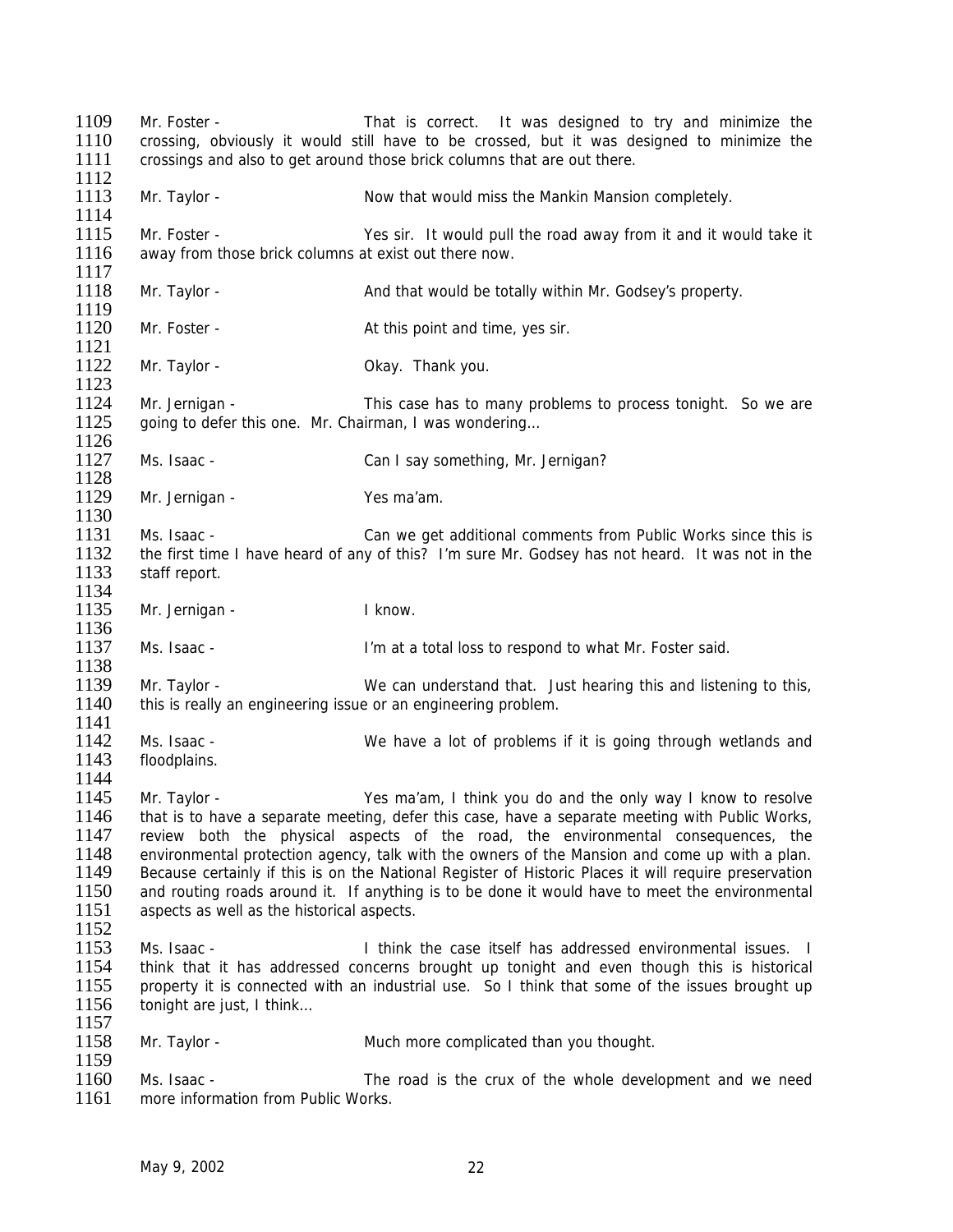| 1162         |                                                                                                                         |                                                                                                                                                                                                   |  |
|--------------|-------------------------------------------------------------------------------------------------------------------------|---------------------------------------------------------------------------------------------------------------------------------------------------------------------------------------------------|--|
| 1163         | Mr. Taylor -                                                                                                            | I concur.                                                                                                                                                                                         |  |
| 1164         |                                                                                                                         |                                                                                                                                                                                                   |  |
| 1165<br>1166 | Mr. Jernigan -                                                                                                          | Ms. Isaac, I'm going to do a Commission deferral on this.                                                                                                                                         |  |
| 1167         | Ms. Isaac -                                                                                                             | Thank you.                                                                                                                                                                                        |  |
| 1168<br>1169 | Mr. Jernigan -                                                                                                          | Do you want 30 or 60 days?                                                                                                                                                                        |  |
| 1170         |                                                                                                                         |                                                                                                                                                                                                   |  |
| 1171<br>1172 | Ms. Isaac -<br>and if we can't we will request another 30 on our own.                                                   | I hope we can resolve this in 30. I don't know, let's go for 30                                                                                                                                   |  |
| 1173         |                                                                                                                         |                                                                                                                                                                                                   |  |
| 1174<br>1175 | Mr. Jernigan -                                                                                                          | Okay. Well, you make contact with Mr. Foster and you make<br>contact with Mr. Godsey and tell him he is to contact these people and get with them and have a                                      |  |
| 1176<br>1177 |                                                                                                                         | meeting and anybody else that is around there that is concerned. Okay.                                                                                                                            |  |
| 1178<br>1179 | Ms. Isaac -                                                                                                             | Yes. Okay. Very good.                                                                                                                                                                             |  |
| 1180         | Mr. Jernigan -                                                                                                          | Okay. Thank you.                                                                                                                                                                                  |  |
| 1181         |                                                                                                                         |                                                                                                                                                                                                   |  |
| 1182         | Ms. Isaac -                                                                                                             | Thank you.                                                                                                                                                                                        |  |
| 1183         |                                                                                                                         |                                                                                                                                                                                                   |  |
| 1184         | Mr. Taylor -                                                                                                            | Thank you, Ms. Isaac.                                                                                                                                                                             |  |
| 1185         |                                                                                                                         |                                                                                                                                                                                                   |  |
| 1186         | Mr. Jernigan -                                                                                                          | Mr. Chairman, with that I make a motion to defer zoning case C-                                                                                                                                   |  |
| 1187         | 28C-02 to the June 13 <sup>th</sup> Agenda by request of the Commission.                                                |                                                                                                                                                                                                   |  |
| 1188         |                                                                                                                         |                                                                                                                                                                                                   |  |
| 1189         | Mr. Vanarsdall -                                                                                                        | Second.                                                                                                                                                                                           |  |
| 1190         |                                                                                                                         |                                                                                                                                                                                                   |  |
| 1191         | Mr. Taylor -                                                                                                            | Motion made by Mr. Jernigan, seconded by Mr. Vanarsdall to                                                                                                                                        |  |
| 1192         |                                                                                                                         | defer case C-28C-02 to the 13 <sup>th</sup> of June at the request of the Commission. All in favor, aye. Any                                                                                      |  |
| 1193         |                                                                                                                         | opposed? The ayes have it the case is deferred to June 13 <sup>th</sup> at the request of the Commission.                                                                                         |  |
| 1194         | The vote is 5-0 (Mr. Thornton abstained).                                                                               |                                                                                                                                                                                                   |  |
| 1195<br>1196 |                                                                                                                         |                                                                                                                                                                                                   |  |
| 1197         | The Planning Commission deferred Case C-28C-02, Laraine Isaac for William D. Godsey to its<br>meeting on June 13, 2002. |                                                                                                                                                                                                   |  |
| 1198         |                                                                                                                         |                                                                                                                                                                                                   |  |
| 1199         | Mr. Thornton -                                                                                                          | Mr. Chairman.                                                                                                                                                                                     |  |
| 1200         |                                                                                                                         |                                                                                                                                                                                                   |  |
| 1201         | Mr. Taylor -                                                                                                            | Yes, sir.                                                                                                                                                                                         |  |
| 1202         |                                                                                                                         |                                                                                                                                                                                                   |  |
| 1203         | Mr. Thornton -                                                                                                          | This particular case that you've just deferred, maybe we can                                                                                                                                      |  |
| 1204         |                                                                                                                         | learn from this. I don't know, just an observation on my part, that in the future that these cases                                                                                                |  |
| 1205         | that have historical significances, as well as the other (unintelligible) for the developers, is that                   |                                                                                                                                                                                                   |  |
| 1206         | we probably need to share more of that information in the future so that everyone will be privy                         |                                                                                                                                                                                                   |  |
| 1207         |                                                                                                                         | to that. Just my observation that some people didn't know some of the background this evening.                                                                                                    |  |
| 1208         |                                                                                                                         | I think that kind of information is really helpful and that would also provide the Commissioners to                                                                                               |  |
| 1209         |                                                                                                                         | give more adequate reflection and resolution to cases like this. They are rather complex in some                                                                                                  |  |
| 1210         | parts, but you have got to know all the parts.                                                                          |                                                                                                                                                                                                   |  |
| 1211         |                                                                                                                         |                                                                                                                                                                                                   |  |
| 1212         | Mr. Marlles -                                                                                                           | Mr. Thornton, I would say for the benefit of the audience that                                                                                                                                    |  |
| 1213<br>1214 |                                                                                                                         | the Staff Reports, the full Staff Reports, written Staff Reports are available on the Planning Office<br>web page, which can be accessed through the County web page and downloaded. So there is, |  |
|              |                                                                                                                         |                                                                                                                                                                                                   |  |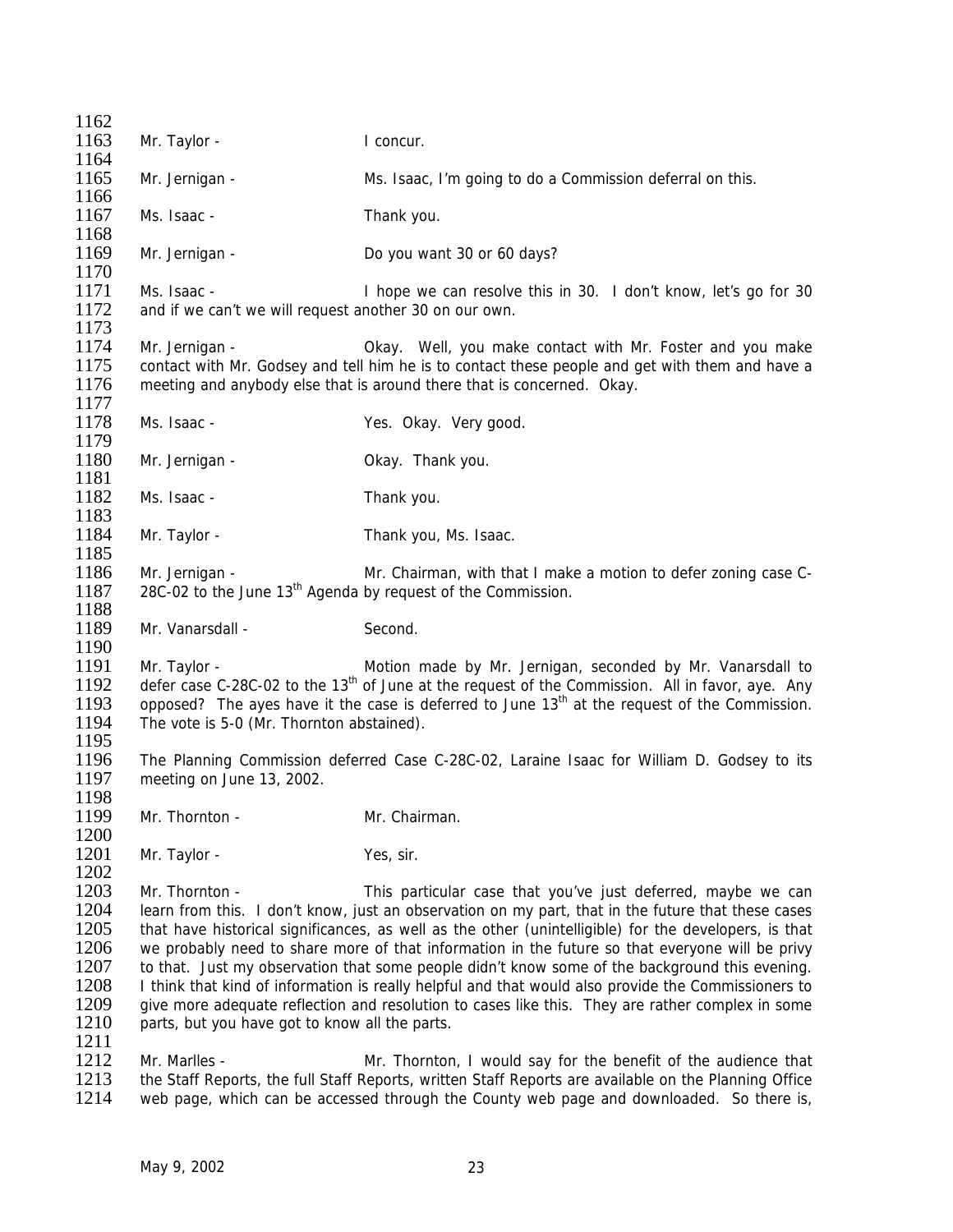Staff does try to make information available. Of course, I think what happened tonight is that we had some new information, of course that is the purpose of Public Hearings, is that new information often does come out. But, citizens can certainly get information on any of these cases that are presented tonight, before the meetings, on the Planning Office web page. 1219

1220 Mr. Thornton - Thank you.

1229

1237

1241

1260

1221<br>1222 1222 Mr. Taylor - Thank you, Mr. Thornton for that comment and I might just add<br>1223 A postscript if this happens again. When cases come up that have questions. I think the real 1223 a postscript if this happens again. When cases come up that have questions, I think the real 1224 thing to do is to probe the staff, all of the staffs of the County, which are there, both 1224 thing to do is to probe the staff, all of the staffs of the County, which are there, both 1225 knowledgeable to an extent that future planned projects and the historical landmark issues and 1225 knowledgeable to an extent that future planned projects and the historical landmark issues and<br>1226 the national landmark issues. On this one here I just somehow think it escaped and nobody the national landmark issues. On this one here I just somehow think it escaped and nobody 1227 really considered it. Certainly, Mr. Thornton's point is a good one and we hope that we will all 1228 learn from as we go forward.

1230 Mr. Jernigan - Mr. Chairman, that didn't escape us because I am familiar with 1231 the area and I know that it has historical value. The only thing, and the reason this case kept on 1231 the area and I know that it has historical value. The only thing, and the reason this case kept on 1232 coming because prior, before you get to the Mansion there is industrial, after the Mansion there 1232 coming because prior, before you get to the Mansion there is industrial, after the Mansion there 1233 is industrial and I believe the Mansion itself is zoned industrial. is industrial and I believe the Mansion itself is zoned industrial.

1234<br>1235 1235 Ms. Allen - No, the pond actually use to be, but it's all A-1 now. It was 1236 changed. It doesn't still show on 2. I'm pretty sure it's A-1. changed. It doesn't still show on 2. I'm pretty sure it's A-1.

1239<br>1240 Ms. Allen - The Yes, it's on the diagram.

1238 Mr. Marlles - It's on the diagram.

1242 Mr. Jernigan - A-1 and M-2.

1243<br>1244 Ms. Allen - The pond. If you will look...

1245<br>1246 Mr. Jernigan - Chav, well...

1247<br>1248 Ms. Allen - The little circle that you are looking at, that's not my property 1249 that is Mrs. Creasy's property and she is not here. That is what use to be part of the brickyard,<br>1250 but I don't own it. but I don't own it.

1251 1252 Mr. Jernigan - Ckay. All right. We will settle this out later and I appreciate you<br>1253 coming. coming. 1254<br>1255 Mr. Taylor - Thank you. I'll turn it over to Mr. Secretary, we'll go to the next 1256 case. 1257 1258 Mr. Marlles - Mr. Chairman, the next two cases are companion cases. They

1259 are located in the Brookland District.

## 1261 *Deferred from the April 11, 2002 Meeting:*

1262 **C-15C-02 Nicholas A. Spinella & John G. Mizell, Jr. for Margaret J. and James H.** 1263 **Clifton:** Request to conditionally rezone from R-2A One Family Residence District to B-2C 1264 Business District (Conditional), Parcel 771-767-7742 (31-A-46) and part of Parcel 771-767-9566<br>1265 (47A), containing 5.12 acres, located at the northeast intersection of Mountain Road and Old 1265 (47A), containing 5.12 acres, located at the northeast intersection of Mountain Road and Old<br>1266 Washington Highway (2900 and 2910 Mountain Road). A bed and breakfast facility is proposed. 1266 Washington Highway (2900 and 2910 Mountain Road). A bed and breakfast facility is proposed.<br>1267 The use will be controlled by proffered conditions and zoning ordinance regulations. The Land The use will be controlled by proffered conditions and zoning ordinance regulations. The Land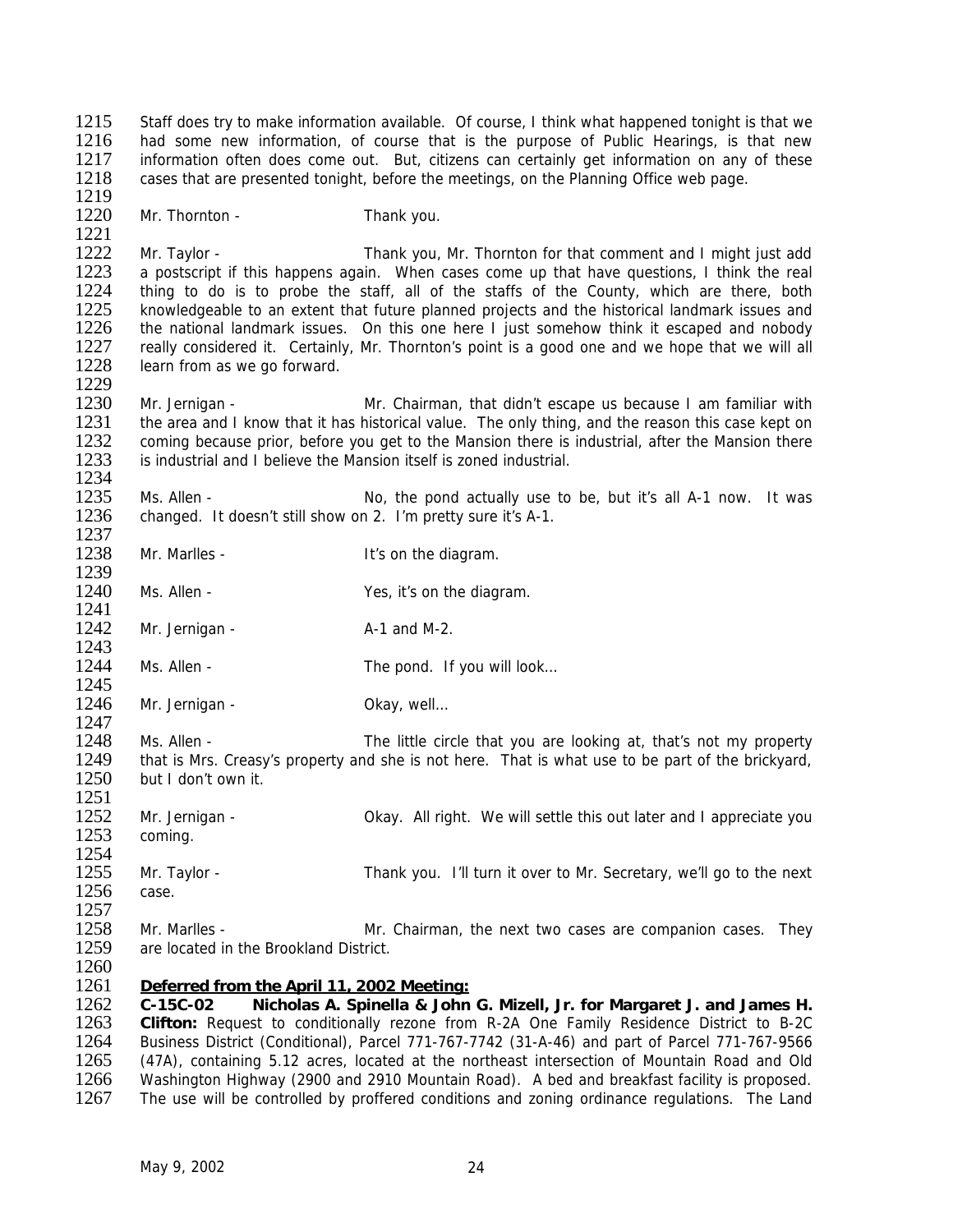1268 Use Plan recommends Suburban Residential 1, 1.0 to 2.4 units net density per acre, and 1269 Environmental Protection Area.

1270

## 1271 *Deferred from the April 11, 2002 Meeting:*

1272 **P-4-02 Nicholas A. Spinella & John G. Mizell, Jr. for Margaret J. and James H.** 1273 **Clifton:** Request for a provisional use permit under Sections 24-58.2 (d) and 24-122.1 of 1274 Chapter 24 of the County Code in order to use tents for outdoor dining in conjunction with 1275 weddings and receptions at a bed and breakfast facility, on Parcel 771-767-7742 (31-A-46) and 1275 weddings and receptions at a bed and breakfast facility, on Parcel 771-767-7742 (31-A-46) and<br>1276 part of Parcel 771-767-9566 (47A), containing 5.12 acres, located at the northeast intersection of 1276 part of Parcel 771-767-9566 (47A), containing 5.12 acres, located at the northeast intersection of 1277 Mountain Road and Old Washington Highway (2900 and 2910 Mountain Road and Old Washington Highway (2900 and 2910 M 1277 Mountain Road and Old Washington Highway (2900 and 2910 Mountain Road). The existing 1278 zoning is R-2A. The Land Use Plan recommends Suburban Residential 1, 1.0 to 2.4 units net 1279 density per acre, and Environmental Protection Area. density per acre, and Environmental Protection Area.

- 1280
- 1281 The staff reports will be given by Mr. Lee Householder.
- 1282
- 1283 Mr. Taylor Good evening again, Mr. Householder.
- 1284<br>1285 Mr. Householder - Good evening, Mr. Taylor. Did you want to call for opposition?
- 1286 Mr. Taylor - **IS there any opposition to this case?** There is no opposition.
- 1288<br>1289 1289 Mr. Householder - Thank you, Mr. Chairman, Members of the Commission. The 1290 subject property is bordered to the east, west, and south by single-family residential uses and to 1291 the north by the Cultural Arts Center at Glen Allen. Development in the vicinity of this request 1292 includes single-family subdivisions along Mountain Road and the Glen Allen Industrial Center is 1293 located in this area here (referring to slide). located in this area here (referring to slide). 1294
- 1295 The applicant is currently operating a bed and breakfast facility named the Virginia Cliffe Inn on the 1296 subject property. The applicant received a provisional use permit in August 1997 (P-12-97) to allow 1296 subject property. The applicant received a provisional use permit in August 1997 (P-12-97) to allow 1297 the bed and breakfast use with six (6) bedrooms and parking for up to 6 vehicles. Also in the 1297 the bed and breakfast use with six (6) bedrooms and parking for up to 6 vehicles. Also in the 1298 provisional use permit there were conditions that limited the employees on the site, the number of 1298 provisional use permit there were conditions that limited the employees on the site, the number of 1299 meals served and signage. meals served and signage.
- 1300<br>1301
- This request for B-2C would allow the applicant to expand their current operations by increasing 1302 the number of guest rooms and providing for indoor and outdoor activities. They have also<br>1303 submitted this companion provisional use permit (P-4-02) that request for tents to be placed in submitted this companion provisional use permit (P-4-02) that request for tents to be placed in 1304 the rear yard of the subject property for outdoor dining associated with outdoor events on the 1305 property.
- 1306<br>1307 1307 The applicant has revised their proffers today and they have revised a conceptual layout on the 1308 site. The revised proffers were handled out to you. Since they were handed out today they 1308 site. The revised proffers were handled out to you. Since they were handed out today they<br>1309 would require a waiver of the time limits. Also handled out to you are revised conditions for the 1309 would require a waiver of the time limits. Also handled out to you are revised conditions for the 1310 provisional use permit. provisional use permit.
- 1311
- 1312 The revised plan shown here (referring to slide) depicts the anticipated use of the subject 1313 property. I'll quickly try and highlight some of the features of it. This gray area would be 1314 proposed parking (referring to slide) for the site. This would accommodate for activities held on proposed parking (referring to slide) for the site. This would accommodate for activities held on 1315 the property. Here where this hand is moving is an existing, what they call Cottage (referring to 1316 slide) and they have a pool table in there and they have extra room space actually for the Inn.<br>1317 This grav area here is the proposed expansion of this facility (referring to slide). These dotted 1317 This gray area here is the proposed expansion of this facility (referring to slide). These dotted 1318 lines here and here (referring to slide) are proposed tent locations. They would each be a 30' x 1318 lines here and here (referring to slide) are proposed tent locations. They would each be a 30' x<br>1319 40' tent. Here is a pond and the gazebo area (referring to slide) where they hold weddings in 1319 40' tent. Here is a pond and the gazebo area (referring to slide) where they hold weddings in 1320 this area. This gray area here (referring to slide) is a proposed expansion to the primary this area. This gray area here (referring to slide) is a proposed expansion to the primary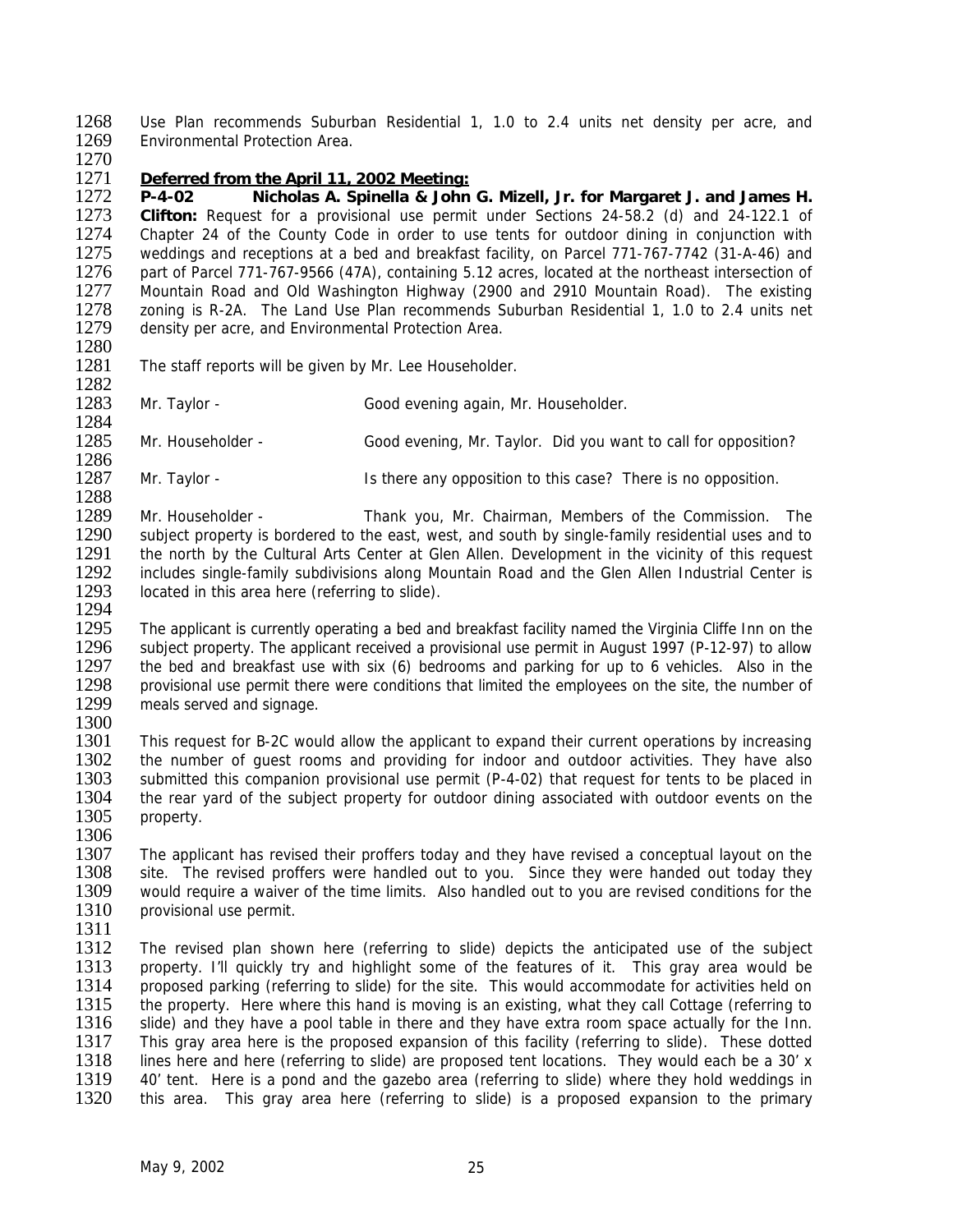1321 structure, being the bed and breakfast feature and I also have a picture of the facility there 1322 (referring to rendering). (referring to rendering).

1323

1324 The revised proffers seek to address some of the issues that staff outlined in the staff report.<br>1325 Like I said, these proffers were received todav. Like I said, these proffers were received today.

1326<br>1327 1327 The first proffer was proffer #1 and it was revised to further specify uses on the property. They<br>1328 have also reduced the number of quests permitted at events or outdoor activities to 125 and they 1328 have also reduced the number of guests permitted at events or outdoor activities to 125 and they 1329 proffered that outdoor activities will only be held 50 days per year. They have added proffer  $\#9$ . 1329 proffered that outdoor activities will only be held 50 days per year. They have added proffer #9, 1330 which indicates that they will provide a landscape plan at the corner of Mountain and Old 1330 which indicates that they will provide a landscape plan at the corner of Mountain and Old 1331 Washington. I'm bringing this back up so you can see (referring to slide). Washington. I'm bringing this back up so you can see (referring to slide). 1332

1333 Staff feels that some aspects of this proposal could be modified to improve the overall design and 1334 quality of this proposal and we have the following concerns: 1335

1336 We are concerned about B-2C zoning in an area, which is residential in character. We believe it 1337 would only be acceptable if it is heavily restricted. A bed and breakfast use for outdoor 1337 would only be acceptable if it is heavily restricted. A bed and breakfast use for outdoor 1338 aatherings of a moderate size is consistent with the surrounding properties. But, an increase in 1338 gatherings of a moderate size is consistent with the surrounding properties. But, an increase in 1339 the intensity of the use may have an adverse impact on the character of the area. Staff has 1339 the intensity of the use may have an adverse impact on the character of the area. Staff has<br>1340 vorked with the applicant a great deal to attempt to reduce the scale of the operation such that 1340 worked with the applicant a great deal to attempt to reduce the scale of the operation such that 1341 it doesn't have a impact on the surrounding area. it doesn't have a impact on the surrounding area.

1342

1343 Staff has some concerns with the scale of the proposed building additions as shown on the 1344 revised layout. We encourage the applicant to consider limiting these proposed expansions to 1345 the facility in order to maintain the appearance and function of a bed and breakfast. We also<br>1346 feel that the applicant should reduce the number of quests allowed at outdoor activities to 100. feel that the applicant should reduce the number of quests allowed at outdoor activities to 100. 1347

1348 We have concerns with the parking area. We feel that it should be organized and appropriately<br>1349 marked so that it functions in a safe and efficient manner. The applicant has attempted to 1349 marked so that it functions in a safe and efficient manner. The applicant has attempted to 1350 address this concern in Proffer #4 by stating that they will provide a parking plan for this area. 1350 address this concern in Proffer #4 by stating that they will provide a parking plan for this area.<br>1351 But at this point staff would still like to have some more details on how the spaces will be 1351 But at this point staff would still like to have some more details on how the spaces will be 1352 designated on this site. The parking area at this time, this is how it appears (referring to 1352 designated on this site. The parking area at this time, this is how it appears (referring to 1353 rendering) and we feel like some structure to this area would provide quests for the facilities an 1353 rendering) and we feel like some structure to this area would provide guests for the facilities an 1354 opportunity to park. To that end the applicant has offered to have an attendant for large events opportunity to park. To that end the applicant has offered to have an attendant for large events 1355 directing traffic.

1356 1357 Staff feels like the existing bed and breakfast use supports County effort to promote heritage 1358 tourism and is a compatible use on Mountain Road, however staff is concerned about the impacts<br>1359 of a more intense commercial operation. If the applicant can address staff concerns we would be 1359 of a more intense commercial operation. If the applicant can address staff concerns we would be 1360 villing to recommend approval of this request. willing to recommend approval of this request.

1361<br>1362 1362 I will quickly review the provisional use permit. P-4-02 would allow tents in this area and at this 1363 point they are proposing a 2.400 square feet of tent space as an accessory to the bed and point they are proposing a 2,400 square feet of tent space as an accessory to the bed and 1364 breakfast. We have deleted the condition that limited the size of the tent space in the provisional 1365 use permit because the applicant has added proffer #5 which said the same thing. They are 1366 limiting their tent space at 2,400 square feet and staff is comfortable with that.

1367

1368 We typically recommend a number of conditions that will mitigate the impacts, but we think that 1369 most of these issues are addressed with the proffers in the case.

1370<br>1371 1371 If it were to be approved we would recommend approval based with the conditions that were 1372 handed out to vou tonight. handed out to you tonight.

1373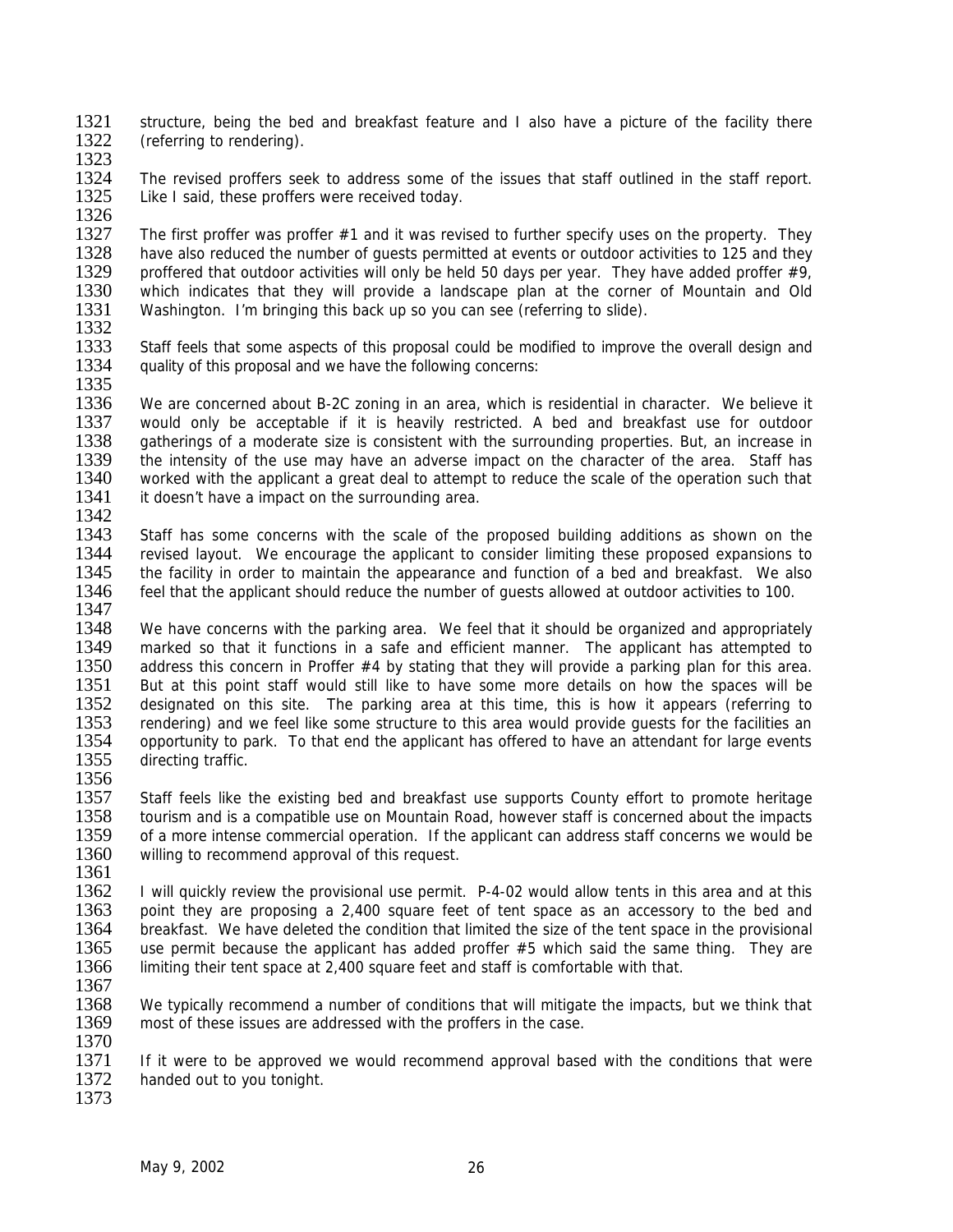- 1374 With that I will answer any questions that you may have.
- 1376 Mr. Taylor Thank you, Mr. Householder. Are there any questions for Mr. 1377 Householder on the part of the Commission?
- 1378<br>1379 1379 Mr. Archer - Mr. Householder you indicated that the new proffers do entail<br>1380 the recommended conditions. the recommended conditions.
- 1381<br>1382 1382 Mr. Householder - Yes, some of the things that we might typically place as a<br>1383 condition, as you know the staff can address conditions we think are fairly covered in the issues 1383 condition, as you know the staff can address conditions we think are fairly covered in the issues<br>1384 that are still outstanding. We don't feel comfortable applying conditions that relate to the B-2 1384 that are still outstanding. We don't feel comfortable applying conditions that relate to the B-2<br>1385 zoning on the provisional use permit. So therefore, many of the items that we are concerned zoning on the provisional use permit. So therefore, many of the items that we are concerned 1386 about lie in the proffers and we feel like they covered some things we might typically condition 1387 out.
- 1388

1375

- 1389 Mr. Archer Thank you, Mr. Householder.
- 1390<br>1391 Mr. Taylor - Mr. Vanarsdall, would you like to hear from the applicant?
- 1392<br>1393 1393 Mr. Vanarsdall - Oh yes, of course. Mr. Chairman, we have people here tonight 1394 that want to speak, but not necessarily in opposition. I'd like to hear from them too, if they want 1394 that want to speak, but not necessarily in opposition. I'd like to hear from them too, if they want 1395 to speak. to speak.
- 1396<br>1397 Mr. Taylor - Can I have an idea of how many people might want to speak 1398 about this project? (hands raised in audience) Thank you. We'll proceed and then we'll open the 1399 voting of the comments later. Go ahead, sir. voting of the comments later. Go ahead, sir. 1400
- 1401 Mr. John Mizell Mr. Chairman, Members of the Commission, my name is John<br>1402 Mizell. I'm an attorney with the law firm of Spinella. Owings and Shaia and I'm pleased to be 1402 Mizell. I'm an attorney with the law firm of Spinella, Owings and Shaia and I'm pleased to be 1403 here this evening with my partner. Nick Spinella. We represent James and Margaret Clifton on 1403 here this evening with my partner, Nick Spinella. We represent James and Margaret Clifton on 1404 cases C-15C-02 and P-4-02, pending before you tonight. cases C-15C-02 and P-4-02, pending before you tonight.
- 1405<br>1406

1406 In the interest of efficiency, I was aware previously that at least 3 folks in the community would 1407 like to speak and I've talked to them about trying to address specific issues of about 1 minute like to speak and I've talked to them about trying to address specific issues of about 1 minute 1408 each and I'll try to confine my remarks to maybe 5 or 6 minutes then reserve a minute or so for 1409 any rebuttal, response later. any rebuttal, response later.

1410

1411 Mr. and Mrs. Clifton have owned most of the subject property and resided in the main dwelling 1412 on the property for approximately 50 years. The Cliftons have requested that the County rezone 1412 on the property for approximately 50 years. The Cliftons have requested that the County rezone 1413 5.12 acres located on the northeast intersection of Mountain Road and Old Washington Highway 1413 5.12 acres located on the northeast intersection of Mountain Road and Old Washington Highway<br>1414 from the present R-2A to B-2C for the bed and breakfast facility with outdoor weddings. 1414 from the present R-2A to B-2C for the bed and breakfast facility with outdoor weddings, 1415 receptions, and similar events. The applicants request an increase of the intensity of the bed and 1415 receptions, and similar events. The applicants request an increase of the intensity of the bed and 1416 breakfast use to include special event activities for up to 125 people. As was mentioned by staff. breakfast use to include special event activities for up to 125 people. As was mentioned by staff, 1417 there is also the companion request for the provisional use permit to allow outdoor dining on the 1418 premises as well as the temporary use of tents in conjunction with specific events.

1419<br>1420

The applicants are currently operating on the subject property a facility named The Virginia Cliffe 1421 Inn, which is Henrico Countys first bed and breakfast. The property has about a 5,500 square 1422 foot home and a 700 square foot accessory building, referred to earlier as the Cottage near the 1423 rear of the principal structure that is used for recreational purposes for quest of the bed and 1423 rear of the principal structure that is used for recreational purposes for guest of the bed and 1424 breakfast facility. The site also has a small garage with an attached carport, a small existing 1424 breakfast facility. The site also has a small garage with an attached carport, a small existing 1425 gravel parking area and a pond and a nearby gazebo. gravel parking area and a pond and a nearby gazebo.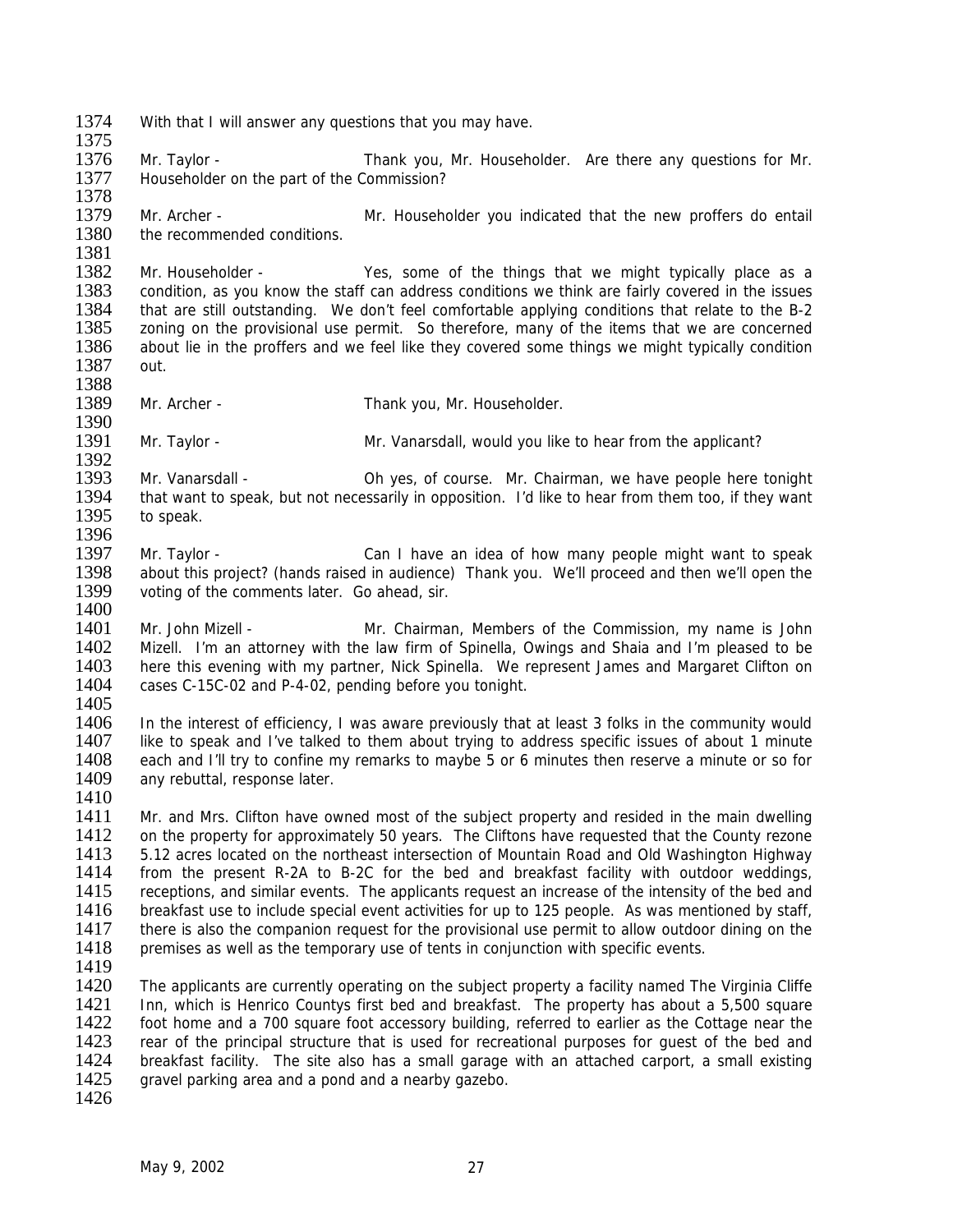- 1427 The applicants received a provisional use permit in August of 1997 to operate a 6-room bed and 1428 breakfast facility with parking for up to 15 vehicles. That approval also provided conditions for 1429 the number of employees, meals, signs and allowed the applicant to host special events on the the number of employees, meals, signs and allowed the applicant to host special events on the 1430 property.
- 1431<br>1432

1432 Over the past year or two some concern has arisen from the County about wedding receptions,<br>1433 Which the applicants were holding on the property and particularly the temporary use of tents for 1433 which the applicants were holding on the property and particularly the temporary use of tents for 1434 those facilities. Recently there has been a genuine dispute between the County and the Cliftons' 1434 those facilities. Recently there has been a genuine dispute between the County and the Cliftons'<br>1435 about precisely what events were permitted under that previous permit granted in 1997. about precisely what events were permitted under that previous permit granted in 1997.

- 
- 1436<br>1437 1437 So in November of last year the applicants contacted the Planning Office and outlined the 1438 activities that they wish to conduct on the property and the manner in which they would like to activities that they wish to conduct on the property and the manner in which they would like to 1439 expand the existing bed and breakfast facility. It was suggested that the expansion and uses 1440 requested would require a B-2 zoning and then need a provisional use permit for the outdoor<br>1441 dining and tents. So the applicants have filed the rezoning applicant and the provisional use dining and tents. So the applicants have filed the rezoning applicant and the provisional use 1442 permit request on January  $31^{st}$  of this year. This would allow for the expansion of the current 1443 use of quest rooms, where it is now 6, we initially asked for 10 quest rooms for the bed and 1443 use of guest rooms, where it is now 6, we initially asked for 10 guest rooms for the bed and 1444 breakfast. As we stand before vou at this time with the proffers, that is now an 8 and we have 1444 breakfast. As we stand before you at this time with the proffers, that is now an 8 and we have 1445 been trying to reach some accommodation about a reasonable compromise and also to address 1445 been trying to reach some accommodation about a reasonable compromise and also to address 1446 some of the special activities for limited purposes. some of the special activities for limited purposes.
- 1447<br>1448 I think Mr. Householder covered just about all of the special features on the various aspects of 1449 the site. I would just mention one other thing, where I have the yellow dot there (referring to 1450 slide) is the Cottage. A 30' x 40' tent is presently requested as a temporary use right beside it. 1451 But in the long term planning for the property we would like to have the option to have, basically 1452 a Florida Room or an enclosed room of the exact same dimensions of 30' x 40'. So that is one of a Florida Room or an enclosed room of the exact same dimensions of 30' x 40'. So that is one of 1453 the additional things in the long-range plan.
- 1454<br>1455 1455 Over the past several months in negotiations with the County the focal points of the discussions 1456 and deliberations have been about the types of uses and the number of quests allowed on the 1456 and deliberations have been about the types of uses and the number of guests allowed on the 1457 property, particularly for wedding receptions in the parking area generally, especially the 1457 property, particularly for wedding receptions in the parking area generally, especially the 1458 material configuration and use of the parking areas on the property. material, configuration and use of the parking areas on the property.
- 1459<br>1460
- The applicants have now provided to the County a second amended set of proffers to further 1461 limit the nature and scope of the activities as well as an conceptual plan, which you see, I<br>1462 believe, attached to the back of the proffers, to visually show the improvement envisioned on the believe, attached to the back of the proffers, to visually show the improvement envisioned on the 1463 property and the location of those. 1464
- 1465 At this time I would like to go through the list of proffers in a little bit more detail then what Mr. 1466 Householder indicated initially. Several of these have in fact been arrived at over the past week<br>1467 or so. There was a community meeting a couple of weeks ago and then further deliberations 1467 or so. There was a community meeting a couple of weeks ago and then further deliberations 1468 with staff. with staff.
- 1469
- 1470 Beside the bed and breakfast uses in this first proffer, item 3 we've spelled out special gatherings 1471 for weddings, wedding receptions, anniversaries, birth dates, meetings and receptions for civic<br>1472 aroups, neighborhood groups, private individuals, government or not for profit groups. We have 1472 groups, neighborhood groups, private individuals, government or not for profit groups. We have<br>1473 also set the cap at 125 quests. The number of special outdoor gatherings would be limited to 50 also set the cap at 125 guests. The number of special outdoor gatherings would be limited to 50 1474 per year. We put some limitation about on-site catering activities. There was concern from staff 1475 about on-site catering. The reality is that it is hard to get a caterer to come on-site for much less 1476 than 50 people, so we tried to use a rational basis for using that figure. For some small groups 1476 than 50 people, so we tried to use a rational basis for using that figure. For some small groups 1477 we might still be allowed to do some catering, but for the larger groups that would require a 1477 we might still be allowed to do some catering, but for the larger groups that would require a<br>1478 caterer coming on-site. But even for the larger groups there would be no cooking of meals on 1478 caterer coming on-site. But even for the larger groups there would be no cooking of meals on 1479 site and the property would be used simply as a food staging for those gatherings. site and the property would be used simply as a food staging for those gatherings.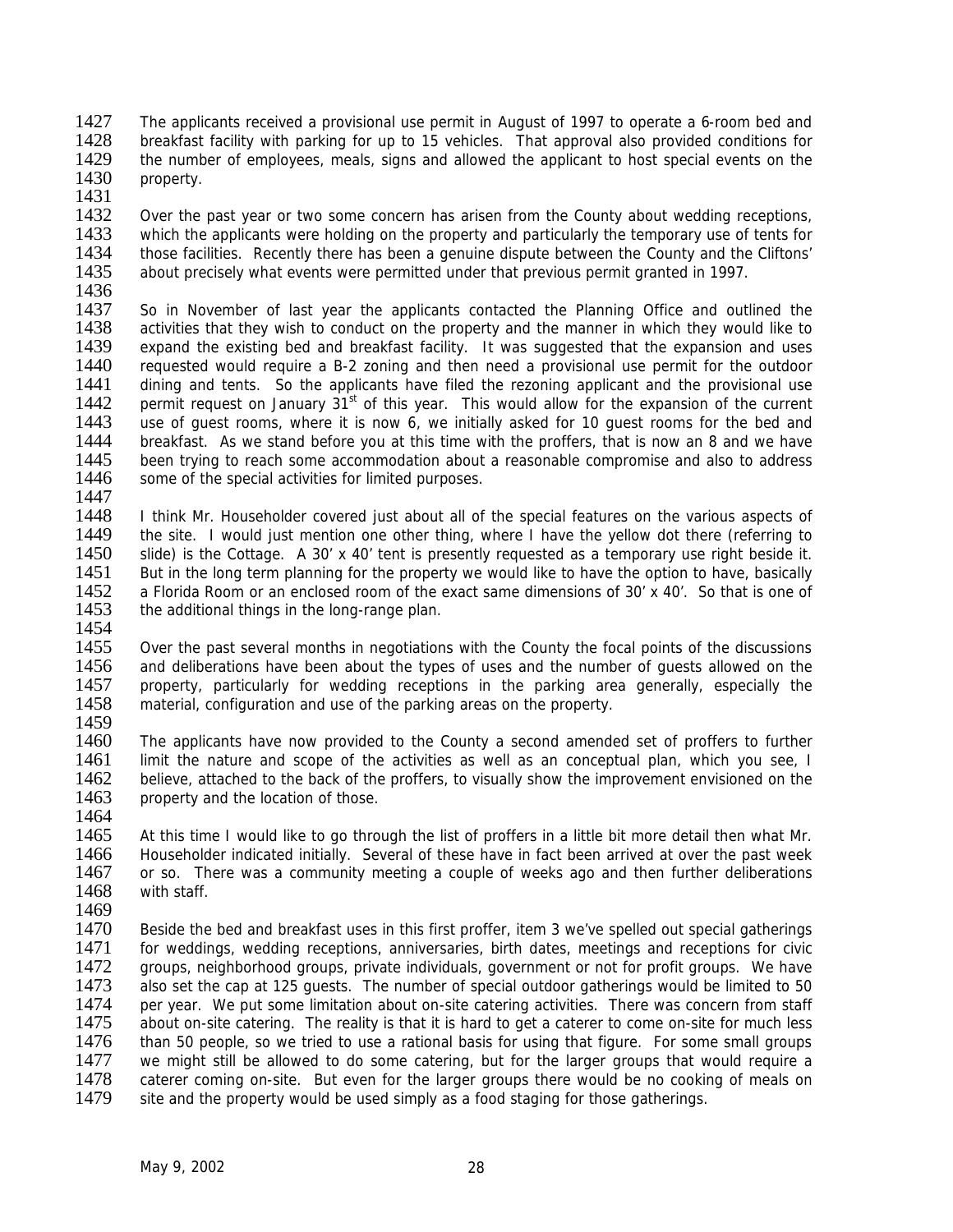1481 Further, the property would not be used for special events or meetings involving business or 1482 corporation entities or other for profit groups. The property shall not be used for convention or 1483 business retreat related purposes. So that is a fairly significant exclusion and the question arises, 1484 vould the Cliftons like to do that. have they done some of that in the past. Yes, but in the 1484 would the Cliftons like to do that, have they done some of that in the past. Yes, but in the 1485 interest in trying to compromise and focus where they feel they can be of most benefit to the 1485 interest in trying to compromise and focus where they feel they can be of most benefit to the 1486 community we've seen fit to try to proffer that out. Then furthermore, with the request from the 1486 community we've seen fit to try to proffer that out. Then furthermore, with the request from the 1487 County we have gone ahead and delineated some 46 uses in the B-1 and B-2 zoning categories 1487 County we have gone ahead and delineated some 46 uses in the B-1 and B-2 zoning categories<br>1488 that would not be allowed on the property. Of course we could have just said. "If it is not 1488 that would not be allowed on the property. Of course we could have just said, "If it is not 1489 specifically requested, we can't do it." But it was thought it might be helpful for some to see that 1489 specifically requested, we can't do it." But it was thought it might be helpful for some to see that 1490 none of these uses would be envisioned under this rezoning. none of these uses would be envisioned under this rezoning.

1491

1480

- 1492 Proffer 2 just simply sets out the hours of operation. Other than the bed and breakfast, which of 1493 course would be 24 hours a day, any other activities would simply be 8:00 a.m. to 10:00 p.m.
- 1494<br>1495 1495 Item 3 basically came out of the present use permit. We just decided to delete the word<br>1496 permanent, the adjective of speaker. So none of that would occur in the late evening hours 1496 permanent, the adjective of speaker. So none of that would occur in the late evening hours 1497 between 10:00 p.m. and 8:00 a.m. between  $10:00$  p.m. and  $8:00$  a.m.
- 1498<br>1499 1499 Proffer 4; you know in a highlighting way I would just say we added additional proffers to try to 1500 address some of the concerns about parking. There would be a plan submitted to the County. 1500 address some of the concerns about parking. There would be a plan submitted to the County.<br>1501 We have indicated that certain levels of numbers of vehicles would trigger the requirement for We have indicated that certain levels of numbers of vehicles would trigger the requirement for 1502 certain attendants to help with that and that we would also take appropriate action to give care 1503 and maintenance for the parking areas and corrective actions about any dirt or mud that went 1504 onto the public road. Frankly, proffer #4, a couple of weeks ago before the community meeting,<br>1505 that was a maior concern of the applicants, but because of the input from the community and that was a major concern of the applicants, but because of the input from the community and 1506 the response and further discussions with the County Staff we feel like there is not a need to put 1507 any further types of material in the parking lot itself. So that is a much-improved issue as far as 1508 the applicants are concerned and we appreciate the flexibility and the responsiveness to what the 1508 the applicants are concerned and we appreciate the flexibility and the responsiveness to what the 1509 citizens had indicated. citizens had indicated.
- 1510<br>1511

1511 Proffer 5; basically we would make every attempt to minimize any alternations of the existing<br>1512 buildings. If it is not on the conceptual plan then it won't be allowed. We've also said there 1512 buildings. If it is not on the conceptual plan then it won't be allowed. We've also said there<br>1513 would be limitations on the number of tents and the square footage of those tents and that, if in would be limitations on the number of tents and the square footage of those tents and that, if in 1514 fact, we are allowed later to do a permanent structure of 30' x 40', that would basically replace 1515 the need for one of those tents. the need for one of those tents. 1516

- 1517 Proffer 6; basically is pulled out of the present use permit about the 1 and only sign that is there 1518 now.
- 1519<br>1520 1520 Proffer 7 just said that there would be one point of access to Mountain Road and one point of 1521 access to Old Washington Highway. access to Old Washington Highway.
- $\frac{1522}{1523}$ Proffer 8 at the request of the County to give some limit to the number of employees that would 1524 be there, we have come up with a number of 12.

1525<br>1526 Finally, the last proffer added was about a landscaping plan that would include a decorative fence 1527 and landscaping at the corner of Mountain Road and Old Washington Highway. We've outlined, 1528 at the County's suggestion, a time frame of how that land would play out.

1529<br>1530 1530 There are obviously some proffers; I mean buffers and screening that would seem appropriate.<br>1531 The B-2 district would normally have a 25' transitional buffer along the property lines adiacent to 1531 The B-2 district would normally have a 25' transitional buffer along the property lines adjacent to 1532 residential zoning. The applicants plan to request a deviation from the normal buffer residential zoning. The applicants plan to request a deviation from the normal buffer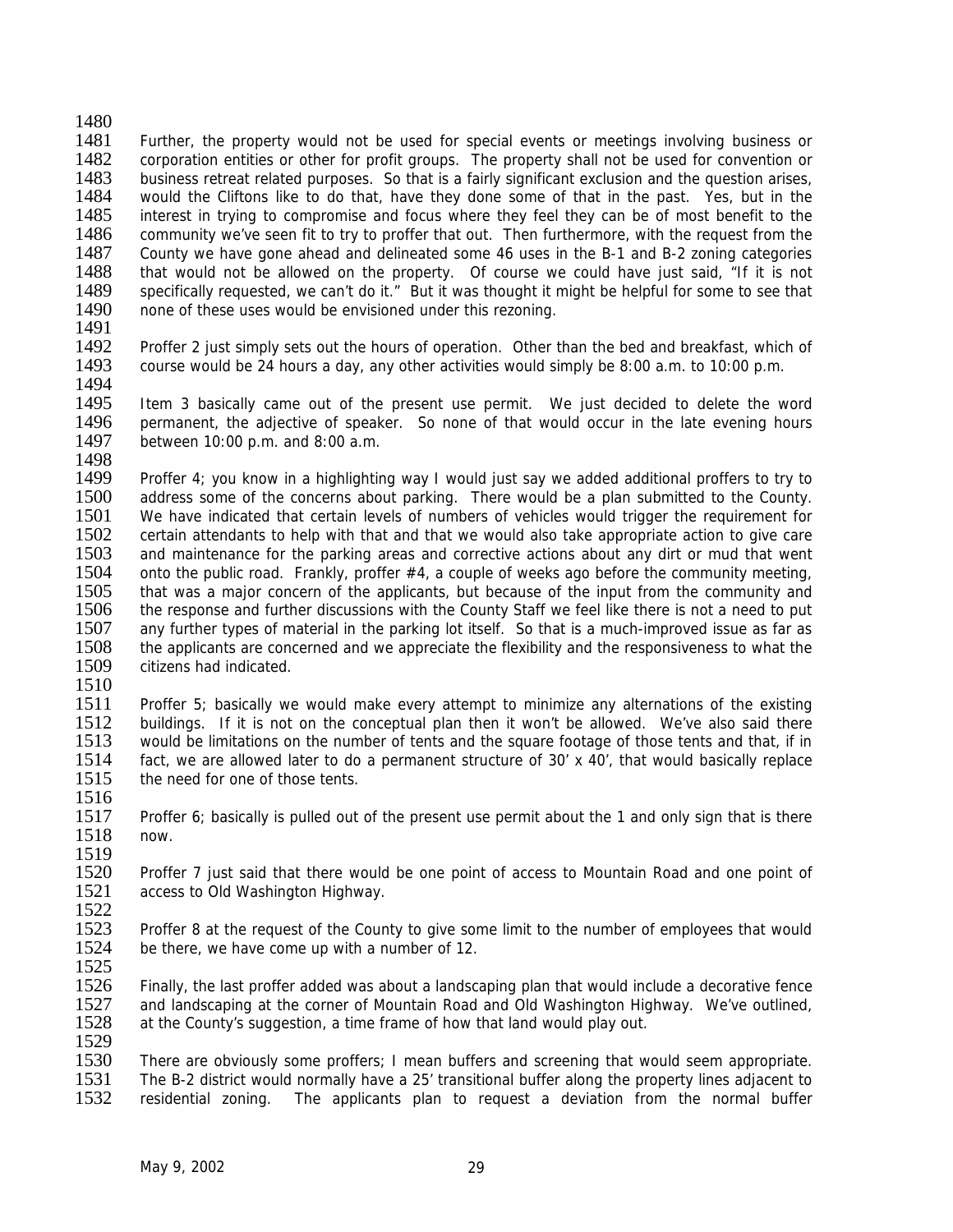1533 requirement that it be granted along the northern and western lines because there is basically<br>1534 voods and heavy vegetation there on the west with some fencing on the northwest and then 1534 woods and heavy vegetation there on the west with some fencing on the northwest and then<br>1535 across the northern boundary with the Cultural Arts Center. The applicants do recognize that across the northern boundary with the Cultural Arts Center. The applicants do recognize that 1536 additional landscaping would be needed on the eastern property line with that of the Lewis<br>1537 property. property.

1538<br>1539 1539 As far as the sequence of events that we've gone through I would just summarize briefly that we<br>1540 had a request to defer from the last meeting to allow for a community meeting. It was very well 1540 had a request to defer from the last meeting to allow for a community meeting. It was very well<br>1541 attended and those who came from the community were very vocal and I think it was a real 1541 attended and those who came from the community were very vocal and I think it was a real 1542 demonstration of the people wanting to be heard. They spoke in a very resoundingly clear voice. 1542 demonstration of the people wanting to be heard. They spoke in a very resoundingly clear voice,<br>1543 essentially to leave the parking area in its natural state as it has been and essentially the 1543 essentially to leave the parking area in its natural state as it has been and essentially the 1544 message was if it is not broken don't fix it. message was, if it is not broken don't fix it.

1545

1546 Even since that meeting further deliberations with the County Officials and the applicants have 1547 continued and we had a very productive meeting two days ago and that has resulted in this continued and we had a very productive meeting two days ago and that has resulted in this 1548 latest set of proffers. We would request a waiver of the 48-hour rule for the consideration of the 1549 latest set of proffers at this meeting. latest set of proffers at this meeting.

1550<br>1551

1551 As far as the issues where we're somewhat in odds with the County Staff, the main one to point 1552 out is that we are asking for 125 quest to be allowed, where the County Staff is asking to limit 1552 out is that we are asking for 125 guest to be allowed, where the County Staff is asking to limit 1553 that to 100. I would say that that is a very significant part of the market and the Cliftons believe 1553 that to 100. I would say that that is a very significant part of the market and the Cliftons believe<br>1554 that can impact significantly on the potential folks that would use this facility. A lot of folks who that can impact significantly on the potential folks that would use this facility. A lot of folks who 1555 would envision wedding receptions, for example, need numbers higher than 100 or the 1556 opportunity would just be lost.

1557<br>1558 I think we have already discussed earlier one of the conditions in the list of the provisional use 1559 permit about how we treat the total area of the tents. This has now been removed based on our 1560 proffer #5, the language gated toward the end there. So I don't really need to discuss that.

1561<br>1562 1562 In general we would submit to you that the uses requested by the Cliftons and the conditions<br>1563 voluntarily offered by them represent a fair compromise in a delicate balancing of the property 1563 voluntarily offered by them represent a fair compromise in a delicate balancing of the property<br>1564 owners desire to operate a modestly expanded bed and breakfast with special receptions while 1564 owners desire to operate a modestly expanded bed and breakfast with special receptions while<br>1565 minimizing the impact on the surrounding property. We feel that these requested uses are truly 1565 minimizing the impact on the surrounding property. We feel that these requested uses are truly<br>1566 compatible with the other uses in the historic Glen Allen District, including the Glen Allen Cultural compatible with the other uses in the historic Glen Allen District, including the Glen Allen Cultural 1567 Arts Center. 1568

1569 At this point I would be glad to answer any questions that you have. If there is none, particularly 1570 right now. I can ask at least 3 folks that we have identified to make brief points of their own. right now, I can ask at least 3 folks that we have identified to make brief points of their own.

1571<br>1572 1572 Mr. Taylor - Thank you, Mr. Mizell. Are there any questions on the part of 1573 the Commission? the Commission?

1574<br>1575 1575 Mr. Vanarsdall - I have a question, Mr. Mizell. On page 1 of the proffers you<br>1576 have in the second paragraph that the property will not be used for special events or meetings. have in the second paragraph that the property will not be used for special events or meetings, 1577 but on page 3 you refer to the number of during an special event. I don't know why you used 1578 that term if you are going to proffer it out. that term if you are going to proffer it out. 1579

| 1580<br>1581         | Mr. Mizell -     | All right, could you say that again I didn't quite catchon page |
|----------------------|------------------|-----------------------------------------------------------------|
| 1582<br>1583<br>1584 | Mr. Vanarsdall - | On page 1 of the proffers                                       |
| 1585                 | Mr. Mizell -     | Yes.                                                            |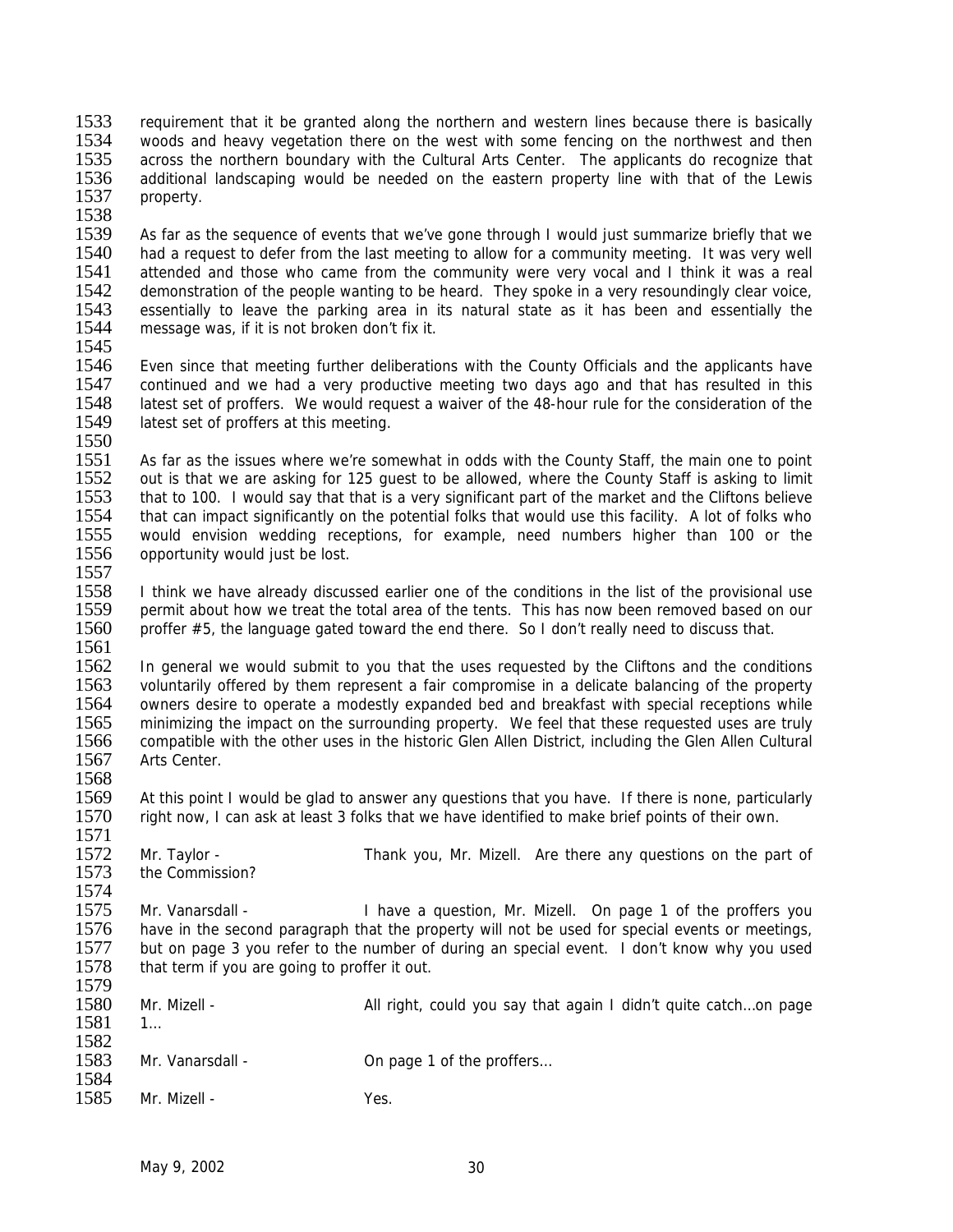1586 1587 Mr. Vanarsdall - It said the property will not be used for special events, but you 1588 go on down to the same proffers on page 3 down in number 5, down at the bottom of number 5, 1589 it said, "the number of tents during an special event…" 1590 1591 Mr. Mizell - All right. Well... 1592<br>1593 Mr. Vanarsdall - I think we never did establish what a special event was. Mr. 1594 Householder did you mention that the County Attorney looked at this? I didn't hear you say that.<br>1595 And that was one of the County Attorneys questions, "what is a special event and that is where 1595 And that was one of the County Attorneys questions, "what is a special event and that is where<br>1596 we started out a long time ago?" What is a special event? we started out a long time ago?" What is a special event? 1597 1598 Mr. Householder - We have gotten confused a little bit with describing the activities 1599 outdoors and in the proffer the meaning of that first paragraph was trying to layout what a<br>1600 special event use is. In there they called it a gathering and that was the recommended term by special event use is. In there they called it a gathering and that was the recommended term by 1601 staff. With that being described as what a gathering is maybe on page 3, in proffer 5, it should 1602 refer to special gathering to be consistent with proffer 1. I think that may refer to special gathering to be consistent with proffer 1. I think that may... 1603<br>1604 Mr. Vanarsdall - **Did the County Attorney question that?** 1605<br>1606 1606 Mr. Householder - That was kind of his point, was to just be consistent with the 1607 language in proffer 1. language in proffer 1. 1608 1609 Mr. Vanarsdall - Okay. At this time I don't have any more questions, Mr. 1610 Chairman. 1611 1612 Mr. Taylor - All right. 1613<br>1614 1614 Mr. Mizell - We certainly don't have any problem with that change. We <br>1615 would be alad to make that. would be glad to make that. 1616<br>1617 Mr. Vanarsdall - Do you have any rebuttal time left? 1618 1619 Mr. Mizell - What do we have? 1620<br>1621 Mr. Marlles - The Mr. Vanarsdall, because there was no opposition the rules for 1622 the 10-minute time frame really did not apply here, because we had no opposition. 1623<br>1624 Mr. Vanarsdall - All right, good. 1625<br>1626 Mr. Mizell - **But we will certainly still try and keep it brief.** First on my list 1627 was Michael Duke, a long time resident of Glen Allen. 1628 1629 Mr. Vanarsdall - All right. 1630 1631 Mr. Michael Duke - Mr. Chairman, Members of the Commission, my name is Michael 1632 Duke and I reside on Courtney Road and have for more than 20 years, in the same community as 1633 The Virginia Cliffe Inn and have known well, and are considered close friends of Mr. and Mrs. 1634 Clifton and their family. I have 2 concerns, if you will, that I would like to respectfully ask the 1635 County to consider on this case. County to consider on this case. 1636<br>1637 1637 First of all is the access and availability that smaller groups will have to the Cottage facility, 1638 commonly known as the Barn, which is a detached facility behind their residence. It is a well commonly known as the Barn, which is a detached facility behind their residence. It is a well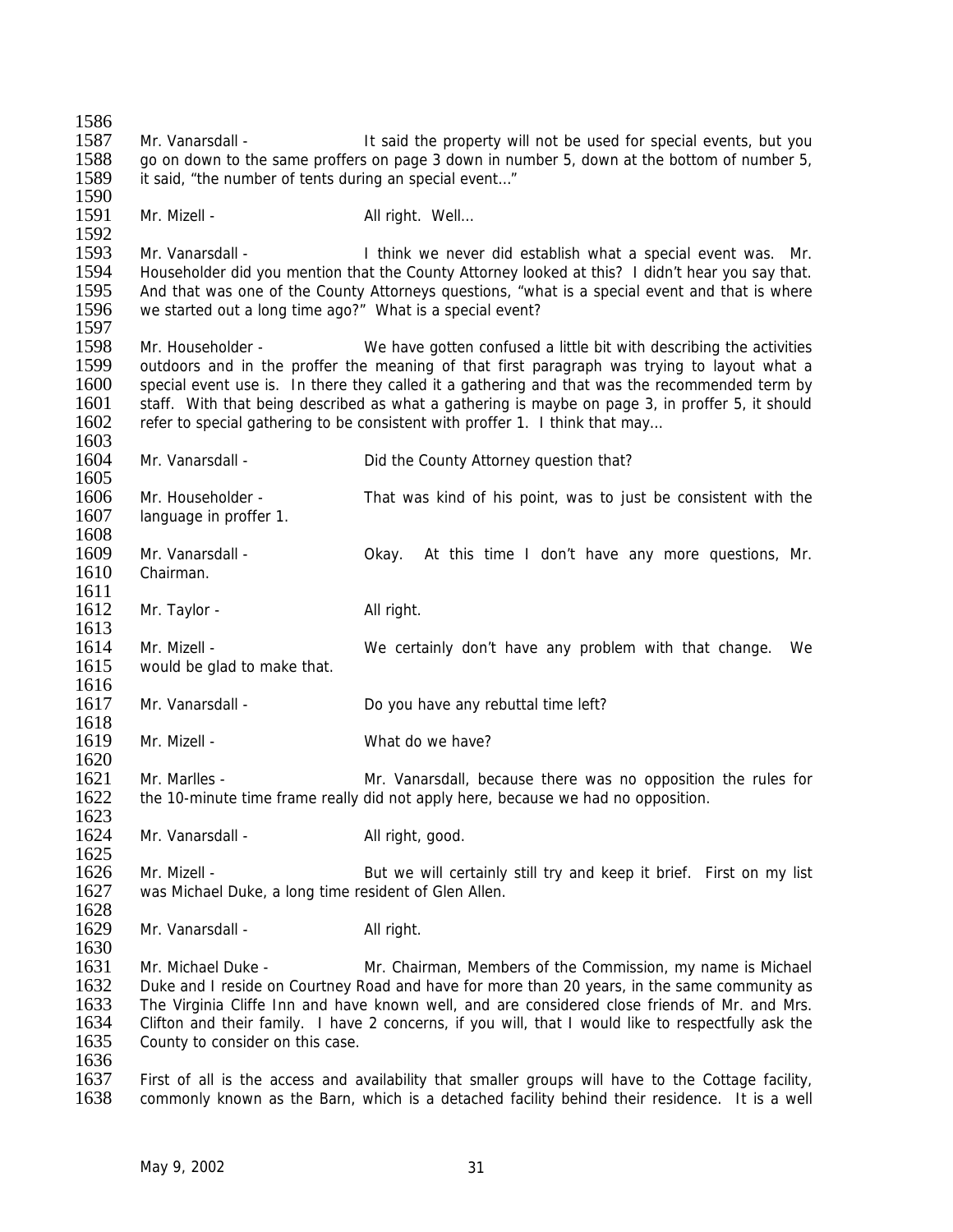1639 used, gathering place for members of our church, members of the community. Personally I have 1640 used and availed myself to that facility on 2 occasions where my extended family of 25 to 30 1641 people have gathered, reception type area meal. One was a graduation party, if you will. A 1642 gathering of our family for one of our children and the other was a Christmas gathering, again for 1643 the same members of my extended out of town family. We used the kitchen and I would ask the same members of my extended out of town family. We used the kitchen and I would ask 1644 that the catering and food service and access to the food and meals be considered for smaller 1645 cathering in the 25 or less group. I have been in attendance numerous times to mention with 1645 gatherings in the 25 or less group. I have been in attendance numerous times to mention with 1646 other gatherings in the community of like nature and it is pretty much a benefit to the community 1646 other gatherings in the community of like nature and it is pretty much a benefit to the community 1647 and a place for fellowship, if you will. I would like to maintain that use, if possible. and a place for fellowship, if you will. I would like to maintain that use, if possible. 1648<br>1649 1649 Secondly, is the placement of burden and sealing limitation, if you will, of head count for larger<br>1650 aatherings, the rehearsals and receptions, weddings that have been taking place there for the 1650 gatherings, the rehearsals and receptions, weddings that have been taking place there for the 1651 last 5 years. Some more than twice the 125 headcount have been into attendance there. The 1652 two ingress and egress that they have on 2 separate state routes there on Washington Highway<br>1653 and Mountain Road. I don't feel it places unnecessary risk or burden or safety or traffic patterns and Mountain Road. I don't feel it places unnecessary risk or burden or safety or traffic patterns 1654 in that area and on that corner. I believe that doing so, the placement of less than 125<br>1655 headcount would place unnecessary burden on the business that is being conducted there. headcount would place unnecessary burden on the business that is being conducted there. 1656<br>1657 Thank you for consideration on this matter. 1658<br>1659 Mr. Vanarsdall - Mr. Duke, I have a question for you. 1660 1661 Mr. Duke - Yes sir. 1662 1663 Mr. Vanarsdall - You described the things that you have been going to... 1664 1665 Mr. Duke - Yes sir. 1666<br>1667 1667 Mr. Vanarsdall - …and I know you have, because I know you. How would that 1668 change if this staved as it is or if it went to B-2. change if this stayed as it is or if it went to B-2. 1669<br>1670 1670 Mr. Duke - Well, I don't know that it would. I'm asking you, "Would we still<br>1671 have access to food service being catered there for groups of less than 30 people?" Is that have access to food service being catered there for groups of less than 30 people?" Is that, 1672 maybe a kitchen facility is available to us there in the Cottage. Would we still continue? 1673<br>1674 Mr. Vanarsdall - Are you just in much in favor of the changing of the zoning if the 1675 Cliftons weren't there, as you speak now? 1676<br>1677 Mr. Duke - The same state of the U'm not prepared to really answer that. It is a legitimate 1678 question. What makes this such an inviting and comfortable and real access to the community is 1679 the present of the Cliftons. the present of the Cliftons. 1680<br>1681 Mr. Vanarsdall - Chay. 1682 1683 Mr. Duke - Creditability and warmth that they bring to the facility is a big 1684 part of this zoning. I can't really answer that, if someone other than the Cliftons were there. 1685 1686 Mr. Vanarsdall - I don't have any more questions, Mr. Chairman. 1687<br>1688 1688 Mr. Taylor - All right. Thank you, Mr. Duke. Is there anyone else who would 1689 like to speak on behalf of the project? like to speak on behalf of the project? 1690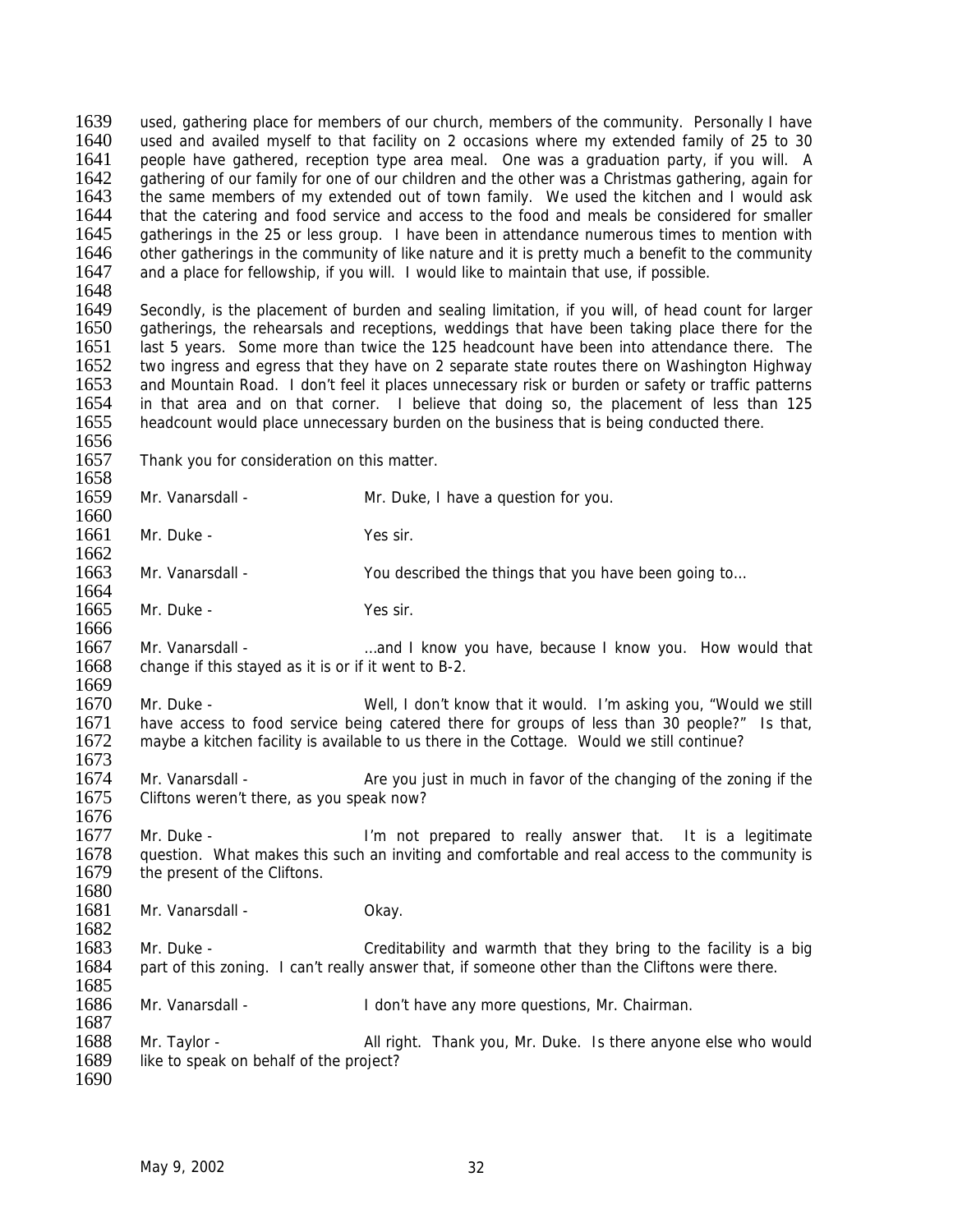1691 Mr. Mizell - I had Tommy Trexler and then Matt Davidson as the other two 1692 and then there maybe others that I'm not aware of. 1693

1694 Mr. Marlles - Mr. Chairman, while the speaker is coming to the podium I do<br>1695 want to sav for the Commission Members and the audience that we do know it is hot in this want to say for the Commission Members and the audience that we do know it is hot in this 1696 room. The lightening has knocked out our air conditioning. We have a contractor who is trying 1697 to get the air conditioning going for this room. So we know it is uncomfortable. to get the air conditioning going for this room. So we know it is uncomfortable.

1698<br>1699 1699 Mr. Taylor - Thank you, Mr. Director. I wasn't actually sure of why the 1700 temperature is... Go ahead sir, if you would just identify vourself for the record and we will go 1700 temperature is... Go ahead sir, if you would just identify yourself for the record and we will go 1701 ahead and get started. ahead and get started. 1702

- 1703 Mr. Tommy Trexler Good evening, my name is Tommy Trexler and thank you for the 1704 opportunity to speak tonight. 1705
- 1706 Mr. Vanarsdall Tommy, may I interrupt you a moment. Don't you live in 1707 Deersprings? Deersprings?
- 1708<br>1709 Mr. Trexler - Yes sir, I certainly do.
- 1710<br>1711 Mr. Vanarsdall - Anybody else here from Deersprings?
- 1713 Mr. Trexler Dr. Collier.
- 1715 Mr. Vanarsdall Thank you. I didn't mean to interrupt you. Go ahead. 1716
- 1717 Mr. Trexler That's okay. Thank you again for the opportunity to speak. I 1718 am both a resident living within about a half of a mile of The Virginia Cliffe Inn and also<br>1719 Chairman of Deacons of Glen Allen Baptist Church. I would like to speak a little bit on behalf of 1719 Chairman of Deacons of Glen Allen Baptist Church. I would like to speak a little bit on behalf of 1720 both of those. both of those.

1721

1712

1714

1722 Number one: As a residence I just like to say that I am very much in support of this rezoning<br>1723 that the Cliftons have proposed. I think the business that they run is a great asset to our 1723 that the Cliftons have proposed. I think the business that they run is a great asset to our 1724 community. Nothing gives me greater pride in our community, then to ride down the street and community. Nothing gives me greater pride in our community, then to ride down the street and 1725 see a beautiful home, one of the most beautiful homes in our community with a bride and groom<br>1726 dressed to the hilt on the steps. I mean, it's just a wonderful site and I would like to see it every dressed to the hilt on the steps. I mean, it's just a wonderful site and I would like to see it every 1727 weekend. Frankly, I think it makes our community a very desirable place to be.

1728<br>1729 1729 With respect to utilization, obviously I have no problem with anything that they have put forth 1730 with respect to how often they would like to use it and I have observed gatherings there where 1730 with respect to how often they would like to use it and I have observed gatherings there where<br>1731 they have probably in excess of 200 visitors or quest. I have no concerns whatsoever with the 1731 they have probably in excess of 200 visitors or guest. I have no concerns whatsoever with the 1732 way that they manage the crowd. I have never ever heard any noise coming from the group. 1732 way that they manage the crowd. I have never ever heard any noise coming from the group.<br>1733 Never seen any traffic problems. So with that in mind I would support the Cliftons with whatever 1733 Never seen any traffic problems. So with that in mind I would support the Cliftons with whatever 1734 they would like to do in terms of the total number of quest. they would like to do in terms of the total number of quest.

1735<br>1736

1736 As Chairman of Deacons at the church we frequently have the opportunity to use the Clifton<br>1737 property known as the Cottage. They make if available to our Sunday School classes every property known as the Cottage. They make if available to our Sunday School classes every 1738 winter. I've have Christmas parties and other types of anniversary gatherings we like to do 1739 there. We had one there last fall for our retiring organist and we had it outside under the tent.<br>1740 We were very thankful for the opportunity to have that there, but it was cold and rainy and 1740 We were very thankful for the opportunity to have that there, but it was cold and rainy and 1741 therefore I certainly support them in their bid to be able to enclosed that area so that as they 1741 therefore I certainly support them in their bid to be able to enclosed that area so that as they<br>1742 make it available to other community events it would be more comfortable. But again, I'm very 1742 make it available to other community events it would be more comfortable. But again, I'm very 1743 appreciative to have had what we have had in the past. appreciative to have had what we have had in the past.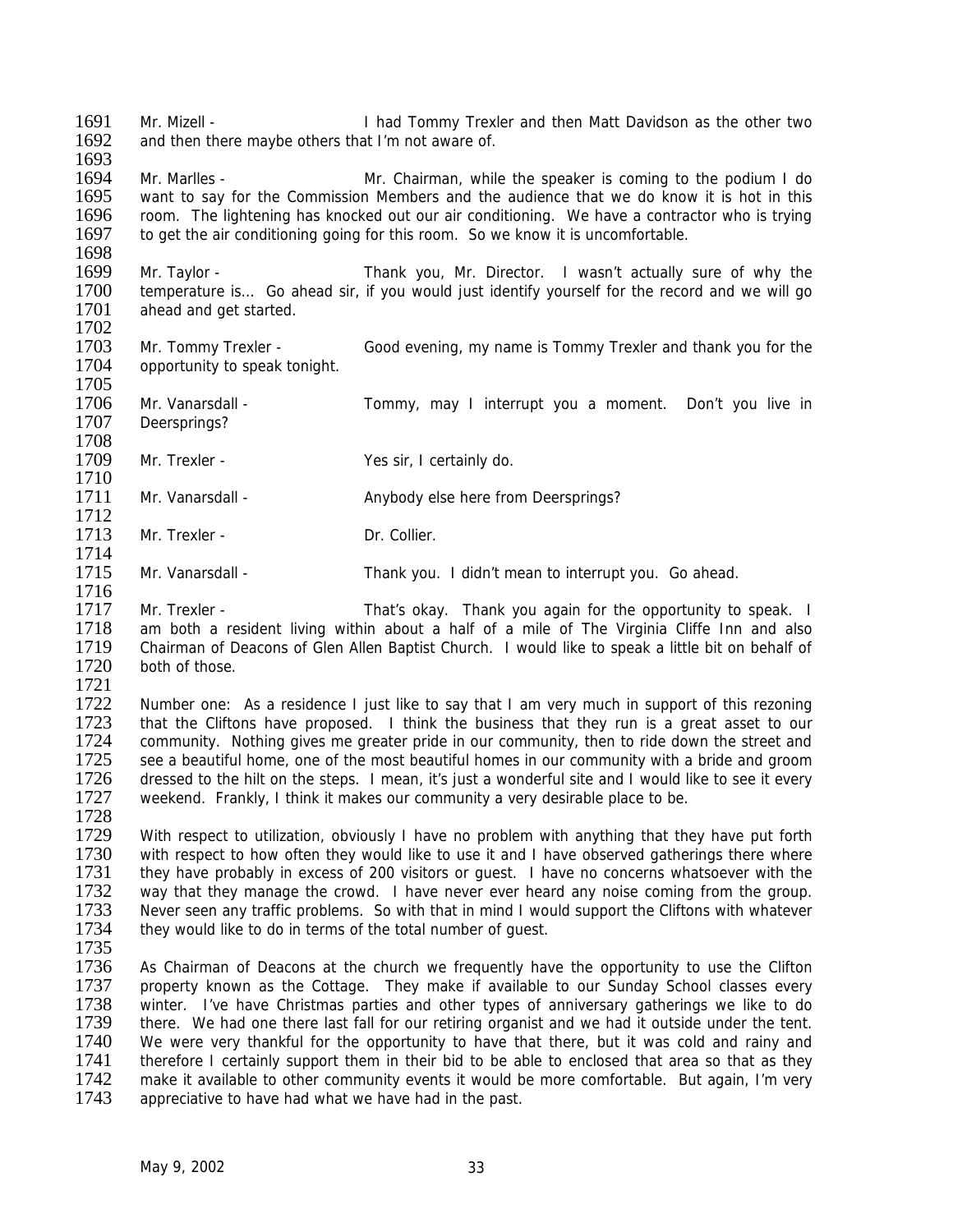1744

1745 With respect to catering, there have been opportunities when we would have liked to have been 1746 able to have had catering on-site for small groups. I understand that is not permitted. So I 1747 would also like to support them in their bid to be able to have events catered for up to 50<br>1748 individuals. individuals.

1749<br>1750

1770

1777

1779

That is all I have. Thank you, very much.

1751<br>1752 1752 Mr. Taylor - Thank you, Mr. Trexler. I think there was one other person. Sir, 1753 if you would step forward and identify yourself please. if you would step forward and identify yourself please.

1754<br>1755 Mr. Matt Davidson - Matt Davidson, sir. I live in the neighborhood. I would like to 1756 add one to, not from the standpoint of a business, but this is a service to the community. Much 1757 has been made about this from a business standpoint, but I want you to understand that one of 1758 the changes that took place that I think is fuel, particularly the wedding aspect of this facility is the changes that took place that I think is fuel, particularly the wedding aspect of this facility is 1759 that many of the churches, and Glen Allen Baptist Church being one, decided to limit weddings to 1760 church members or to children of church members. That created a very much, a demand I don't 1760 church members or to children of church members. That created a very much, a demand I don't 1761 think was recognized either by the County or by the community or by the Cliftons. One of the 1761 think was recognized either by the County or by the community or by the Cliftons. One of the 1762 things that I would say is this is helping to give a venue for young people to have a wedding in a 1762 things that I would say is this is helping to give a venue for young people to have a wedding in a<br>1763 very nice place and I think it is helping from the standpoint, by having this, that we don't have 1763 very nice place and I think it is helping from the standpoint, by having this, that we don't have<br>1764 people trying to hold weddings in their backvards. People trying to find a public park facility 1764 people trying to hold weddings in their backyards. People trying to find a public park facility 1765 where they could have a wedding event. As a former Pastor, and one that has conducted where they could have a wedding event. As a former Pastor, and one that has conducted 1766 outdoor weddings, I much rather see it an opportunity like the Cliftons environment rather than a 1767 public place. So I would encourage you to take the suggestions, number  $#1$  in a positive way. 1768

- 1769 Mr. Taylor Thank you, sir.
	-

1771 Ms. Janice Clifton - Thi, my name is Janice Clifton. I just have one quick comment. I<br>1772 The Know it's hot and a long evening. I wanted to address Mr. Vanarsdall question. I did want you 1772 know it's hot and a long evening. I wanted to address Mr. Vanarsdall question. I did want you<br>1773 to know that I am very, very proud of my place. I was born there, grew up there. I do want to 1773 to know that I am very, very proud of my place, I was born there, grew up there. I do want to 1774 continue the business many vears after my parents are not able to do that. I feel like a lot of 1774 continue the business many years after my parents are not able to do that. I feel like a lot of 1775 their efforts have been so that it could remain Clifton property and I could continue the business. 1775 their efforts have been so that it could remain Clifton property and I could continue the business.<br>1776 So I'm very grateful to them and all of you all for trying to work with us. So I'm very grateful to them and all of you all for trying to work with us.

- 1778 Thank you.
- 1780 Mr. Vanarsdall Thank you, Janice.

1781<br>1782 1782 Mr. Taylor - Is there anybody else in favor of this case that would like to<br>1783 Speak? Two people. Sir, if you would come down, one at a time, and identify vourself we would 1783 speak? Two people. Sir, if you would come down, one at a time, and identify yourself we would 1784 be happy to hear you. be happy to hear you.

1785<br>1786 Mr. Steven Lewis - My name is Steven Lewis. I am the immediate neighbor to the 1787 Cliftons on the east. I apologize to them for them not knowing that I would be here. The nature 1788 of my work, I was not sure until about 6:00 that I could actually be here. 1789

1790 I've been next door for 5 years, for all of these functions. I have no complaints, no objections 1791 whatsoever. I feel like it has been done very professionally, like I said, my wife and I fully 1792 support the Cliftons in what they do and I am in agreement with everyone else in the community.<br>1793 live been in the community for over 50 years myself. Grew up with the Clifton family, attending 1793 I've been in the community for over 50 years myself. Grew up with the Clifton family, attending 1794 the church and I just want to say that I'm fully behind them and what it is they want to do. 1794 the church and I just want to say that I'm fully behind them and what it is they want to do.<br>1795 Thank you. Thank you. 1796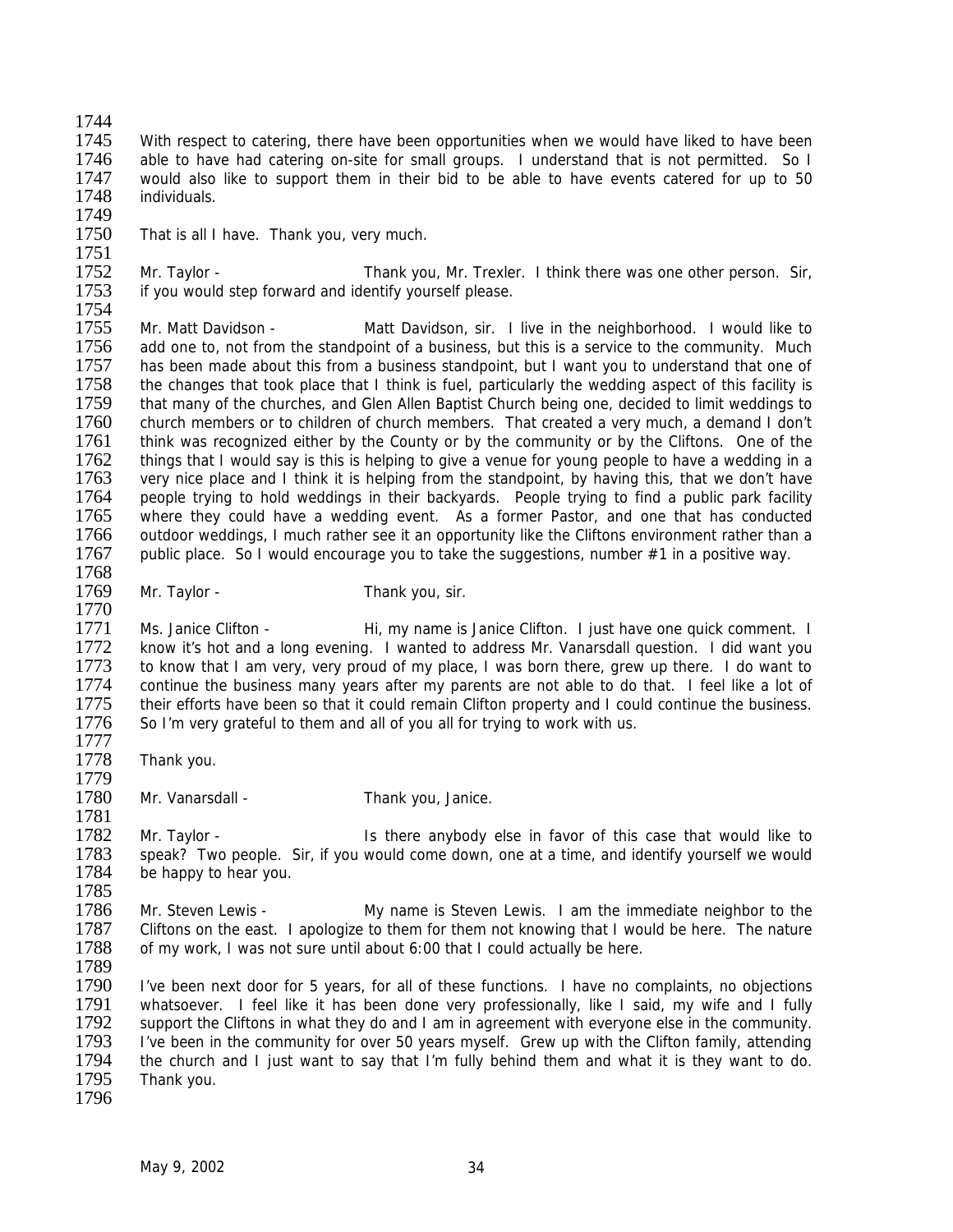| 1797<br>1798<br>1799<br>1800                         | Mr. Vanarsdall -                                                       | Mr. Lewis, I don't know if I saw you at the meeting at the school<br>or not, I know I saw Mrs. Lewis. It was noisy when we were leaving; she said something about<br>you did want something, some buffer I believe. I'm not sure. Could you clear that up?                                                                                                                                                                                                                                                                  |
|------------------------------------------------------|------------------------------------------------------------------------|-----------------------------------------------------------------------------------------------------------------------------------------------------------------------------------------------------------------------------------------------------------------------------------------------------------------------------------------------------------------------------------------------------------------------------------------------------------------------------------------------------------------------------|
| 1801<br>1802<br>1803                                 | Mr. Lewis -<br>buffer enough for me.                                   | I not sure what the need of the buffer is. I just assumed it was                                                                                                                                                                                                                                                                                                                                                                                                                                                            |
| 1804<br>1805                                         | Mr. Vanarsdall -                                                       | Wasn't that next to your house?                                                                                                                                                                                                                                                                                                                                                                                                                                                                                             |
| 1806<br>1807                                         | Mr. Lewis -                                                            | Pardon me.                                                                                                                                                                                                                                                                                                                                                                                                                                                                                                                  |
| 1808<br>1809                                         | Mr. Vanarsdall -                                                       | Wasn't that next to your house?                                                                                                                                                                                                                                                                                                                                                                                                                                                                                             |
| 1810<br>1811                                         | Mr. Lewis -                                                            | Yes, it is.                                                                                                                                                                                                                                                                                                                                                                                                                                                                                                                 |
| 1812<br>1813                                         | Mr. Vanarsdall -                                                       | Okay. Thank you.                                                                                                                                                                                                                                                                                                                                                                                                                                                                                                            |
| 1814<br>1815<br>1816<br>1817                         | Mr. Lewis -                                                            | Most of the functions are in the back. The wedding ceremonies<br>themselves, quite a few are on the front porch of the house, but the receptions themselves                                                                                                                                                                                                                                                                                                                                                                 |
| 1818<br>1819<br>1820                                 | Mr. Vanarsdall -<br>and it hasn't bothered you?                        | What you are telling us is that you have been there for 5 years                                                                                                                                                                                                                                                                                                                                                                                                                                                             |
| 1821<br>1822                                         | Mr. Lewis -                                                            | No, it hasn't.                                                                                                                                                                                                                                                                                                                                                                                                                                                                                                              |
| 1823<br>1824                                         | Mr. Vanarsdall -                                                       | Thank you.                                                                                                                                                                                                                                                                                                                                                                                                                                                                                                                  |
| 1825<br>1826<br>1827<br>1828                         | Mr. Taylor -<br>down.                                                  | Thank you, Mr. Lewis. We have time for one more person to<br>comment. I think there was one person in the back that would like to speak. Sir, can you come                                                                                                                                                                                                                                                                                                                                                                  |
| 1829<br>1830<br>1831                                 | Mr. Vanarsdall -<br>mind Mr. Chairman. I want everybody to have a say. | We will take as many of you all who want to speak, if you don't                                                                                                                                                                                                                                                                                                                                                                                                                                                             |
| 1832<br>1833                                         | Mr. Taylor -<br>Mr. Vanarsdall, up to you.                             | Actually, are there any other people that would like to speak?                                                                                                                                                                                                                                                                                                                                                                                                                                                              |
| 1834<br>1835<br>1836<br>1837<br>1838                 | Mr. Mizell -<br>them.                                                  | I won't belabor the issue anymore. Again, if you have any other<br>questions that have come to mind by any comments that were made I would be glad to answer                                                                                                                                                                                                                                                                                                                                                                |
| 1839<br>1840                                         | Mr. Archer -                                                           | Mr. Mizell.                                                                                                                                                                                                                                                                                                                                                                                                                                                                                                                 |
| 1841<br>1842                                         | Mr. Mizell -                                                           | Yes.                                                                                                                                                                                                                                                                                                                                                                                                                                                                                                                        |
| 1843<br>1844<br>1845<br>1846<br>1847<br>1848<br>1849 | Mr. Archer -                                                           | I can recall when we voted on this case in 1997 and I must say<br>that it apparently has been a wonderful asset to the community because all these people<br>wouldn't have come up and spoke so nicely about it. But, do you have any knowledge as to<br>what, since it was originally a bed and breakfast, that was what we intended back in 1997, what<br>the breakdown would be of the gross receipts from bed and breakfast as opposed to the other<br>gatherings? Has it changed in character, I guess, is I'm asking? |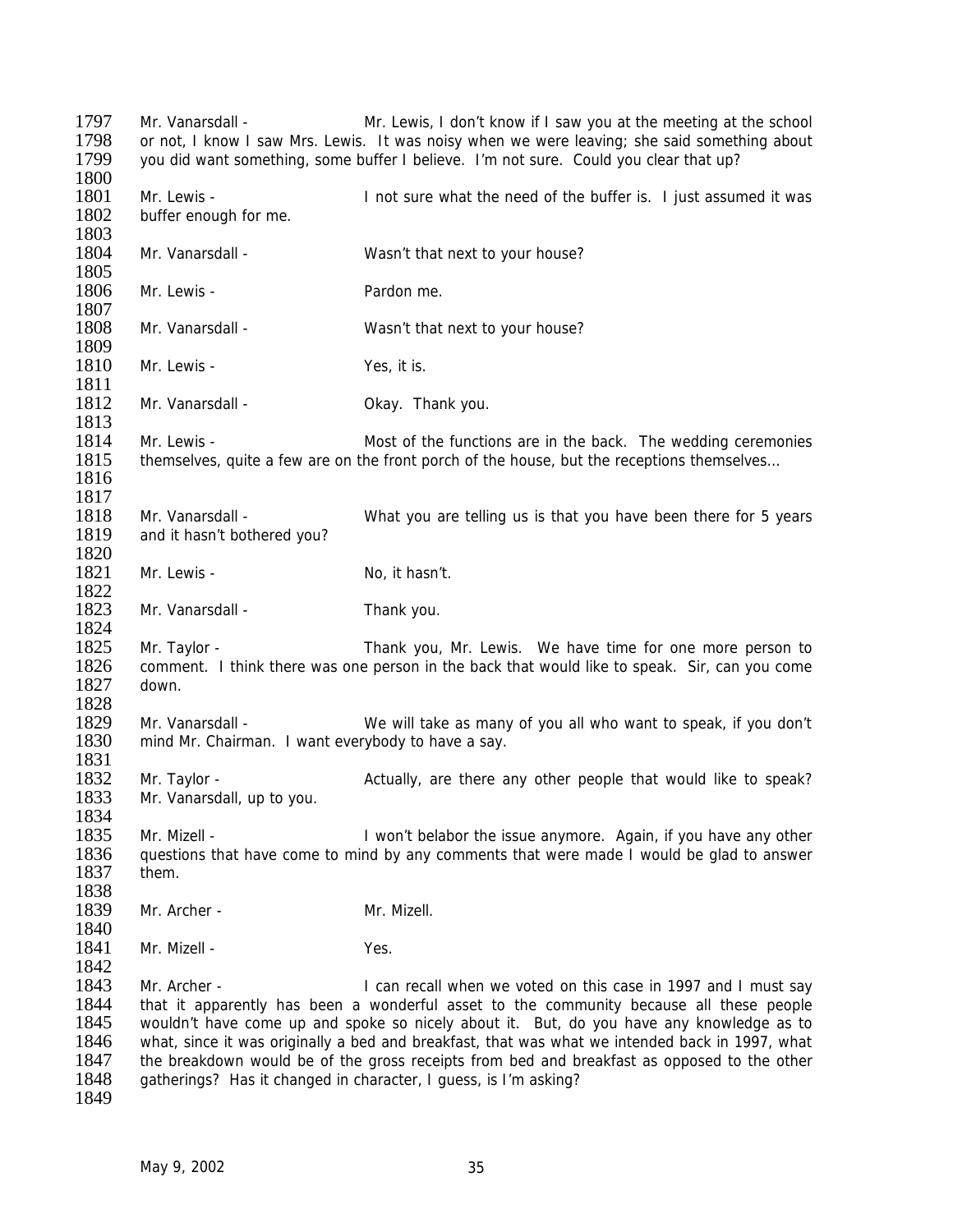1850 Mr. Mizell - Well, it is my impression that the market, the interest in the 1851 reception part of the situation has increased dramatically. I don't think the Cliftons even 1852 expected as much interest in the wedding reception area. They did put in the application, the 1853 questionnaire about what intended uses and they talked about special gathering. It is somewhat 1854 vague and it is very possible that the County has some limited thoughts about what might go on 1855 there and I think the Cliftons thought they had a whole lot of flexibility and the language even in 1856 the letter from the County about the permit talked about as long as the cars can be 1856 the letter from the County about the permit talked about as long as the cars can be 1857 accommodated on the site and not spill over onto the public roadway. That might have had accommodated on the site and not spill over onto the public roadway. That might have had 1858 something to do with the way they felt there was more flexibility. I'm not aware of any instances 1859 where they have gone beyond the site. Whatever, even though there are large numbers in some 1859 where they have gone beyond the site. Whatever, even though there are large numbers in some 1860 cases, they've been able to accommodate them adequately on the site. I think they are deriving cases, they've been able to accommodate them adequately on the site. I think they are deriving 1861 a fairly significant part or have in the last year or two from the reception part. Bed and breakfast 1862 was what it began with but it has triggered some additional things. If they have had family 1863 parties and some of these other private groups, I think previously, and the interest in that has 1864 iust continued to grow. just continued to grow.

1865<br>1866 1866 Ms. Ware - I have a question. You said that you have had some receptions<br>1867 of up to 200 people attending. Have you calculated any type of average on the amount of quest of up to 200 people attending. Have you calculated any type of average on the amount of quest 1868 you have generally, have you looked though and come up with…?

1869<br>1870 1870 Mr. Mizell - Well, in some of our discussions with the staff. I believe it has 1871 been stated, and some of the family members could do this better than I that, more than 50% of been stated, and some of the family members could do this better than I that, more than 50% of 1872 them are in the above 100 range. As we began our efforts with this case the 100 to 150 range 1873 was a target that we wanted very much to be able to achieve. The staff wanted much less. Our 1874 earlier proffer had the figure 150. We have lowered it somewhat, but there is still a fairly 1875 significantly part of the market there between 120 and 125. So I think it is more than 50%, it's significantly part of the market there between 120 and 125. So I think it is more than 50%, it's 1876 in that range, and if any of the family members want to be more precise, or can…Janice…

1877<br>1878 1878 Ms. Janice Clifton - For about a year I worked with my parents at the Inn when they<br>1879 vere getting a lot of wedding calls and he is right, we do get lots of calls because it's a beautiful 1879 were getting a lot of wedding calls and he is right, we do get lots of calls because it's a beautiful<br>1880 wedding plantation location. The maiority of brides tell us when they call a year ahead they 1880 wedding plantation location. The majority of brides tell us when they call a year ahead they<br>1881 think it is going to be 150. I would say 25% end up being at the 150. We've had a few that 1881 think it is going to be 150. I would say 25% end up being at the 150. We've had a few that 1882 were more than that. Some cut their list and it goes to 100-125, but 150 is what almost every 1882 were more than that. Some cut their list and it goes to 100-125, but 150 is what almost every 1883 bride tells us when they call. bride tells us when they call.

1884<br>1885 Mr. Taylor - Thank you, Ms. Clifton. Mr. Vanarsdall.

1887 Mr. Vanarsdall - Everyone finished? All right. I promised John Mizell if he did get 1888 the proffers in that I would waive the time limit. So I'm going to keep my promise on that. the proffers in that I would waive the time limit. So I'm going to keep my promise on that.

1889 I move that we waive the time limit on case C-15C-02.

1891<br>1892 Mr. Jernigan - Second.

- 1894 Mr. Taylor Motion made by Mr. Vanarsdall, seconded by Mr. Jernigan to 1895 waive the time limit. All in favor, aye. The motion carries. The vote is 5-0 (Mr. Thornton waive the time limit. All in favor, aye. The motion carries. The vote is 5-0 (Mr. Thornton 1896 abstained).
- 1897

1893

1886

1898 The Planning Commission voted waived the time limits on case C-15C-02, Nicholas A. Spinella & 1899 John G. Mizell. Jr. for Margaret J. and James H. Clifton. John G. Mizell, Jr. for Margaret J. and James H. Clifton.

1900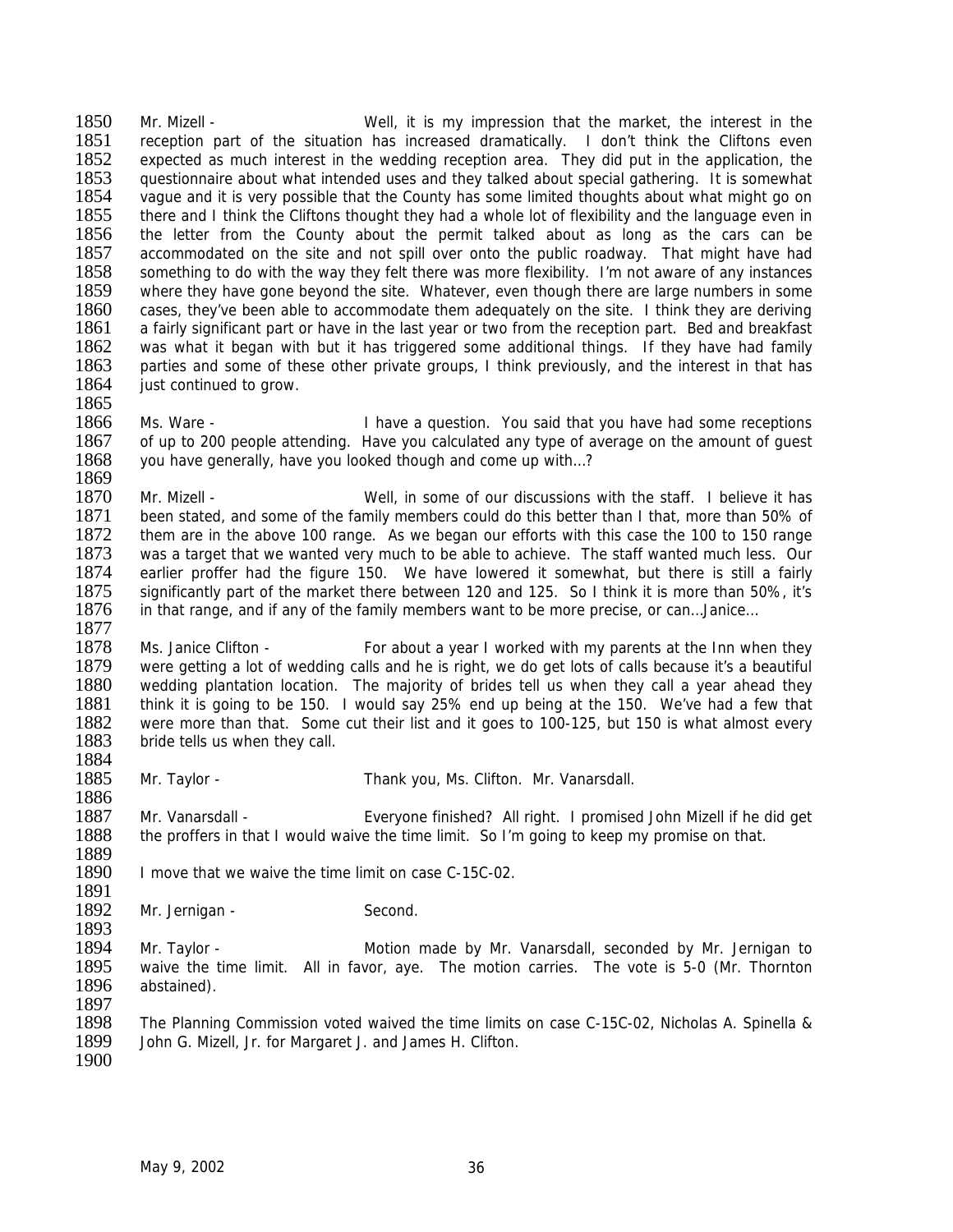1901 Mr. Vanarsdall - Now, I want to start on the case. This is the most unusual case 1902 that I have ever had and I have been setting here for quite a number of years. I thought back 1903 on this and I wish there were cases that we wouldn't of have any opposition that we did.

- 1904<br>1905
- 

I want to thank everyone who came and everyone who spoke.

1906<br>1907 1907 I have had a concern about this case from the day that I was called from John Mizell to enter it.<br>1908 I 've had concerns on it and I didn't know what some of the concerns were. I have quite a file 1908 I've had concerns on it and I didn't know what some of the concerns were. I have quite a file<br>1909 here, and here, and I set down vesterday afternoon and last night late, and I went through all of 1909 here, and here, and I set down yesterday afternoon and last night late, and I went through all of 1910 it. I kept coming back to the same thing over and over. it. I kept coming back to the same thing over and over.

1911<br>1912

I want to start from the beginning. I have some notes here, if I can read them. I don't 1913 understand in Mr. Mizell's cover letter to all of the Planning Commissioners, he talks about that 1914 the clients wanted 200 guests.

1915

1916 First of all I want to clear myself. I think Mr. and Mrs. Clifton are nice people just like you all do.<br>1917 Have been to the place. I have been there for the grand opening. Janice played the piano. I 1917 I have been to the place. I have been there for the grand opening. Janice played the piano. I<br>1918 Gave Mr. Clifton the name of a man here in Richmond that works on pianos. I do know a little bit 1918 gave Mr. Clifton the name of a man here in Richmond that works on pianos. I do know a little bit 1919 about it and I was in on the 1997 case. I have the letter here that Mr. Archer asked about 1919 about it and I was in on the 1997 case. I have the letter here that Mr. Archer asked about 1920 written by Mr. and Mrs. Clifton on what they wanted to do. August 27, 1997. I made the motion 1920 written by Mr. and Mrs. Clifton on what they wanted to do, August 27, 1997. I made the motion 1921 that night to approve it and Mr. Zevler, who was then in the Varina District, position that Mr. 1921 that night to approve it and Mr. Zeyler, who was then in the Varina District, position that Mr.<br>1922 Lernigan is in, seconded it. It was unanimous. That was in 1997, that was a different situation Jernigan is in, seconded it. It was unanimous. That was in 1997, that was a different situation 1923 altogether. 1924

1925 I don't understand some of the things and I'm going to try to explain before I give you my<br>1926 answer. I don't understand if you need 200 quest to get by, how you can then settle for 125. 1926 answer. I don't understand if you need 200 guest to get by, how you can then settle for 125, 1927 staff said 100. Mr. Mizell has written in 125. If you need 200 to make money and to come out staff said 100. Mr. Mizell has written in 125. If you need 200 to make money and to come out 1928 on, then I don't understand how you can settle for 125.

1929<br>1930

1930 The other thing that I am concerned about is this: I never liked a case that has a lot of proffers 1931 on it that you can't enforce. We have a lot of proffers and a lot of cases, probably that can't be 1931 on it that you can't enforce. We have a lot of proffers and a lot of cases, probably that can't be 1932 enforced over the past. But you can enforce the proffer, for example, a subdivision and the 1932 enforced over the past. But you can enforce the proffer, for example, a subdivision and the 1933 applicant, the developer said I'm not going to build but 50 houses. Well, you can't hide a house. 1933 applicant, the developer said I'm not going to build but 50 houses. Well, you can't hide a house, 1934 so the inspector can go and see how many houses are there. I'm not concerned about the so the inspector can go and see how many houses are there. I'm not concerned about the 1935 present way things are being run by the Cliftons because I went to that Glen Allen School<br>1936 meeting and I was really shocked that you all would have no reservation at all for a commercial meeting and I was really shocked that you all would have no reservation at all for a commercial 1937 zoning being in the area on the highway. Only one person said, he said, if, and it's not a if it's 1938 when. He said when the Cliftons are gone that may make a difference. So I ask vou tonight if 1938 when. He said when the Cliftons are gone that may make a difference. So I ask you tonight if 1939 vou took the Cliftons away 1939 you took the Cliftons away, and that is why I asked Michael Duke, if you took the Cliftons away<br>1940 from this case what would you have? You would have a B-2 zoning in a residential area, the 1940 from this case what would you have? You would have a B-2 zoning in a residential area, the 1941 Land Use Plan is just halfway on it, said it could be consistent. The Goals, Objectives and Policy 1941 Land Use Plan is just halfway on it, said it could be consistent. The Goals, Objectives and Policy<br>1942 said that, and that is what we go by also, that it would promote heritage culture. It also may be 1942 said that, and that is what we go by also, that it would promote heritage culture. It also may be 1943 an encroachment in that area, because the Goals. Objectives, Policies. an encroachment in that area, because the Goals, Objectives, Policies.

1944

1945 I want to point out that Lee Householder has been the lead planner on this case and has done an<br>1946 excellent job on working with it, and the other staff members, Joe Emerson and Mr. Silber. 1946 excellent job on working with it, and the other staff members, Joe Emerson and Mr. Silber.<br>1947 Randy Silber is the one that came to the meeting and tried in vain to explain the procedures of 1947 Randy Silber is the one that came to the meeting and tried in vain to explain the procedures of 1948 what we go through and I told him when he got home, don't take a drink of water because it 1948 what we go through and I told him when he got home, don't take a drink of water because it 1949 would all run out as many holes they shot in him. What he was doing was trying to tell you the 1949 would all run out as many holes they shot in him. What he was doing was trying to tell you the 1950 process. The process I'll tell you again tonight is that you work with the staff, and then staff 1950 process. The process I'll tell you again tonight is that you work with the staff, and then staff<br>1951 brings it to the Planning Commission, then the Planning Commission either recommends denial or 1951 brings it to the Planning Commission, then the Planning Commission either recommends denial or 1952 approval to the Board of Supervisors and that has always been the system. I don't know of 1952 approval to the Board of Supervisors and that has always been the system. I don't know of 1953 anywhere that we have any better system of government. anywhere that we have any better system of government.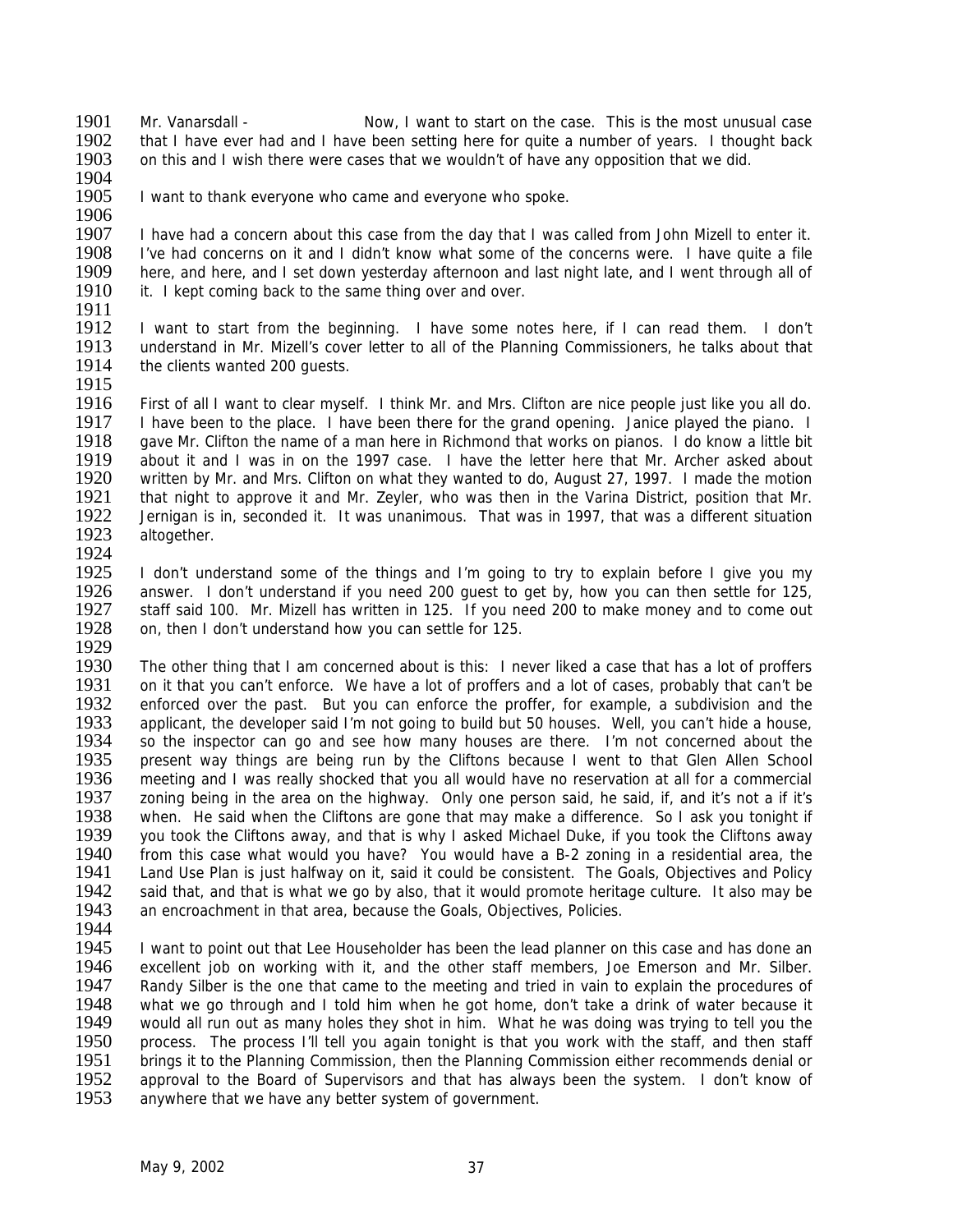1954 1955 So get back on the proffers. We have in here that the gatherings for these purposes will not 1956 exceed 125 guests. Then it said, that a number of special outdoor gatherings, whatever that 1957 may be, will be limited to 50 days per year. Then we go down to another one that said we limit 1958 the groups to no more than 50 quests. Then we go down to 50 quests again. Who is going to 1958 the groups to no more than 50 guests. Then we go down to 50 guests again. Who is going to 1959 follow this? How can it possibly be enforceable? There again, its not a (unintelligible) to the 1959 follow this? How can it possibly be enforceable? There again, its not a (unintelligible) to the 1960 Cliftons. I know how you feel about it and I want you to, if you can, to appreciate how I feel 1960 Cliftons. I know how you feel about it and I want you to, if you can, to appreciate how I feel<br>1961 about it. I am a keeper of the flame and if we appeared zoned in personalities we really would about it. I am a keeper of the flame and if we appeared zoned in personalities we really would 1962 have some bad zoning. So who can enforce this? We would have to have an inspector up a tree<br>1963 counting people. Counting instead of 50 people there are 52 and what are we going to do? If 1963 counting people. Counting instead of 50 people there are 52 and what are we going to do? If 1964 someone else, if new owners took it over and they had 250 quest and it was reported, an 1964 someone else, if new owners took it over and they had 250 guest and it was reported, an 1965 inspector went out the next day, you had 250 quests, well yes we did, we didn't know we were inspector went out the next day, you had 250 guests, well yes we did, we didn't know we were 1966 going to have that many. So we did. Don't you all do it again? We won't. That would never 1967 end. It is totally unenforceable. I've used this term before and I think it is appropriate to use it 1968 tonight. An attorney in California at one of the American Planning Associations said, "if you can't tonight. An attorney in California at one of the American Planning Associations said, "if you can't 1969 police it, don't pass it."

- 1970<br>1971 1971 Now we will go to another one. One of the things that was proffer out that Mr. Mizell mentioned 1972 was hotel, motels and motor lodges. The staff report from day one that came out said that this 1972 was hotel, motels and motor lodges. The staff report from day one that came out said that this 1973 was bordering on a hotel. If the Cliftons ever sold out and Don and Janice took it over and 1973 was bordering on a hotel. If the Cliftons ever sold out and Don and Janice took it over and 1974 decided it was to much work, to restricted, they would sell it or if they liked it and they were just 1974 decided it was to much work, to restricted, they would sell it or if they liked it and they were just 1975 trilled about the work and somebody came along and gave them a price, they would sell it. The trilled about the work and somebody came along and gave them a price, they would sell it. The 1976 new owner would immediately go into this case and see where it was mentioned a hotel. He 1977 would be back here to us or to someone to amend the proffer that said hotels, motels, motor 1978 lodges, and restrictions. So there we are. I think you see where I'm going with it.
- 1979<br>1980 Over on page 3 it said, here again, we will have special gatherings with at least 25 vehicles. If 1981 you have 25 vehicles, we'll have a parking attendant, and if you have more than 25 vehicles, 1982 we'll have two parking attendants. I'm not going to go over there every time they have an event 1982 we'll have two parking attendants. I'm not going to go over there every time they have an event 1983 to see if you all have two parking attendants or one. Here again, it's totally unenforceable. It 1983 to see if you all have two parking attendants or one. Here again, it's totally unenforceable. It<br>1984 iust can't be. just can't be.
- 1985<br>1986

1986 You all are thinking, I know Mr. Mizell is thinking, this and the rest of them can read the pages.<br>1987 Well we are not the ones that are asking for that. The only way that this will work is if really Well we are not the ones that are asking for that. The only way that this will work is if really 1988 restrictive. I said from the beginning and I think I have covered everything. I said from the 1989 beginning that this is a heavy zoning, it never was intended to have a commercial, a B. B is beginning that this is a heavy zoning, it never was intended to have a commercial, a B, B is 1990 commercial, business there. Everything around it including the Cultural Arts Center is in the R<br>1991 district, except the place across the street, which is the Glen Allen Industrial. That has been 1991 district, except the place across the street, which is the Glen Allen Industrial. That has been<br>1992 there before most of us were born and will probably be there after most of us die. We can't do 1992 there before most of us were born and will probably be there after most of us die. We can't do 1993 anything about that, but maybe someday they may close up. We had the same problems with 1993 anything about that, but maybe someday they may close up. We had the same problems with 1994 them. They had proffers, we won't stack the pipes higher than 8. We'd never be able to see 1994 them. They had proffers, we won't stack the pipes higher than 8. We'd never be able to see<br>1995 them over the top of the fence, we won't do it on Tuesday and Thursday, and we won't start 1995 them over the top of the fence, we won't do it on Tuesday and Thursday, and we won't start 1996 before 5:30. We would have had to have an enforcement officer with a chair like a movie 1996 before 5:30. We would have had to have an enforcement officer with a chair like a movie 1997 director uses to set over there all of the time. It just doesn't work. director uses to set over there all of the time. It just doesn't work.

1998<br>1999

1999 I know, I have heard enough at the School, I've heard enough tonight, and I've heard enough 2000 from emails and from phone calls. If Mr. and Mrs. Clifton were not involved, and if somebody from emails and from phone calls. If Mr. and Mrs. Clifton were not involved, and if somebody 2001 came in from out of state and put something there, my phone would ring, John Marlles phone<br>2002 vould ring off and everybody else, to try to do something about it. So I'm trying to make you 2002 would ring off and everybody else, to try to do something about it. So I'm trying to make you<br>2003 understand the problem. I'm trying to make you understand, while I would like to be a good guy 2003 understand the problem. I'm trying to make you understand, while I would like to be a good guy <br>2004 tonight. I can't do that. That is not my job. I wouldn't be setting here if I felt that way. tonight, I can't do that. That is not my job. I wouldn't be setting here if I felt that way. 2005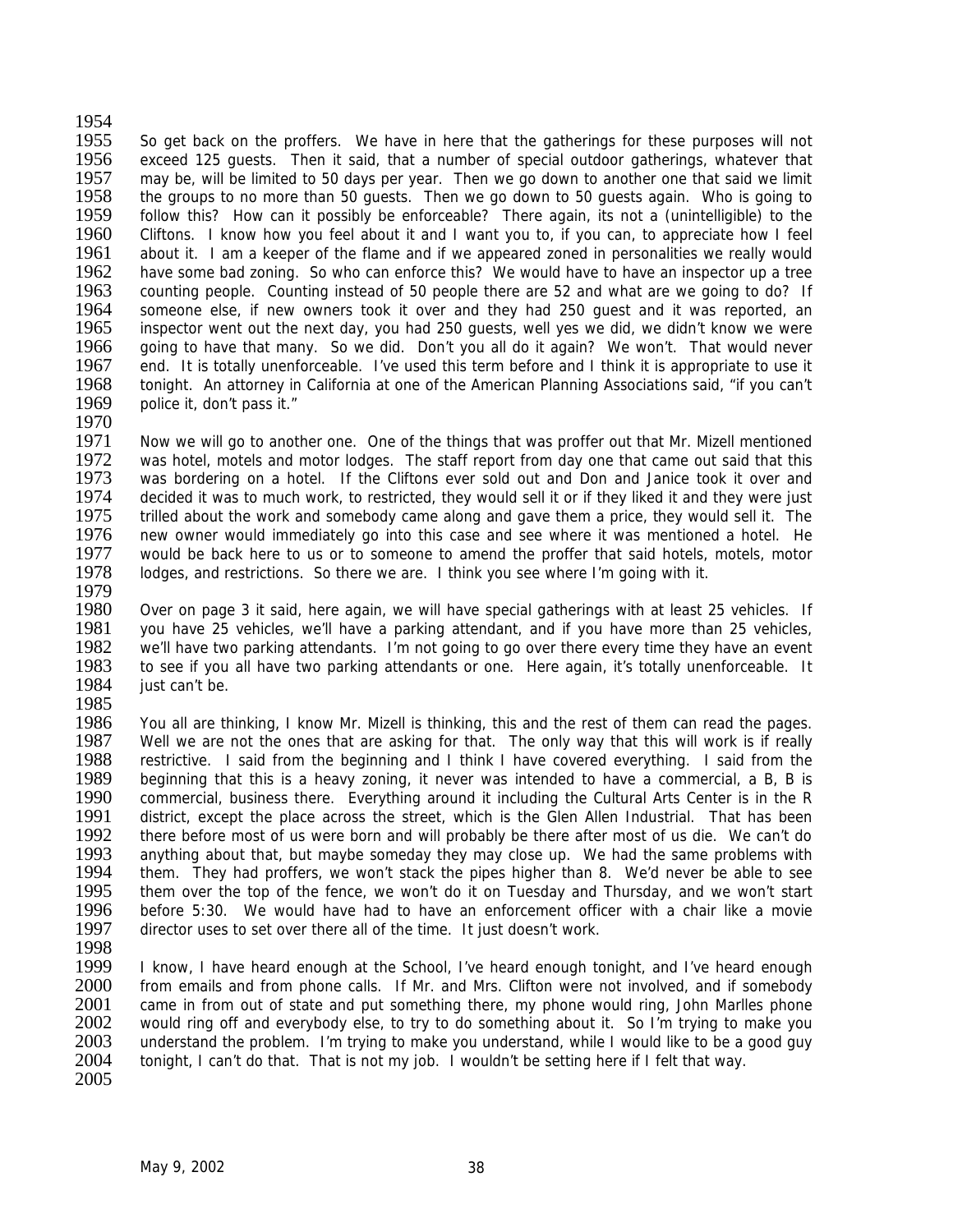2006 Having said all of that I cannot in good conscience and recommend this to the Board of 2007 Supervisors. So I would therefore make the motion that C-15C-02 be recommended to the Board 2008 of Supervisors for denial. of Supervisors for denial. 2009<br>2010 Mr. Taylor - **Are we going to take these one at a time, C-15 and P-4?** 2011<br>2012 Mr. Marlles - Yes sir.  $\frac{2013}{2014}$ Mr. Archer - Second. 2015<br>2016 2016 Mr. Taylor - Motion made by Mr. Vanarsdall, seconded by Mr. Archer to 2017 disapprove case C-15C-02. All in favor, ave. The motion carries. The vote is 5-0 (Mr. Thornton 2017 disapprove case C-15C-02. All in favor, aye. The motion carries. The vote is 5-0 (Mr. Thornton 2018 abstained). 2019<br>2020 REASON: Acting on a motion by Mr. Vanarsdall, seconded by Mr. Archer, the Planning 2021 Commission voted 5-0 (one abstention) to recommend the Board of Supervisors **deny** the 2022 request because the intensity of business development will detrimentally impact surrounding uses<br>2023 and it failed to include the proffered conditions deemed necessary to lessen the impact of B-2C 2023 and it failed to include the proffered conditions deemed necessary to lessen the impact of B-2C<br>2024 zoning on the area. zoning on the area. 2025<br>2026 Mr. Vanarsdall - The Music Cover P-4-02 be denied along with it. 2027 2028 Mr. Archer - Second. 2029 2030 Mr. Taylor - Motion made by Mr. Vanarsdall, seconded by Mr. Archer to 2031 disapprove P-4-02. All in favor, ave. The motion carries. The vote is 5-0 (Mr. Thornton 2031 disapprove P-4-02. All in favor, aye. The motion carries. The vote is 5-0 (Mr. Thornton 2032 abstained). abstained). 2033<br>2034 2034 REASON: Acting on a motion by Mr. Vanarsdall, seconded by Mr. Archer, the Planning<br>2035 Commission voted 5-0 (one abstention) to recommend the Board of Supervisors **deny** the 2035 Commission voted 5-0 (one abstention) to recommend the Board of Supervisors **deny** the 2036 request because it could have a detrimental impact on property owners in the vicinity and it could 2037 have a precedent setting impact on existing land uses in the area. have a precedent setting impact on existing land uses in the area. 2038<br>2039 2039 Mr. Taylor - I think ladies and gentlemen we will take a five-minute break 2040 and enjoy the cool air. 2041 2042 Mr. Marlles - Ladies and gentlemen I just wanted to let you know that the 2043 recommendation to the Board is a recommendation and the Board makes the final decision and  $2044$  that this matter would come up before the Board of Supervisors on June  $11<sup>th</sup>$ . That is their 2044 that this matter would come up before the Board of Supervisors on June  $11^{th}$ . That is their 2045 zoning hearing. That is an evening meeting, 7:00. Thank you. zoning hearing. That is an evening meeting, 7:00. Thank you. 2046<br>2047 **THE COMMISSION RECESSED FOR FIVE MINUTES.** 2048<br>2049 2049 **THE COMMISSION RECONVENED AT THIS TIME.**  2050<br>2051 Mr. Taylor - Mr. Director, our next case. 2052 2053 **THREE CHOPT:** 2054 *Deferred from the March 14, 2002 Meeting:* 2055 **C-49C-00 Henry L. Wilton:** Request to amend proffered conditions accepted with 2056 rezoning case C-45C-99, on Parcels 748-756-8078 (58-A-3), 749-756-6440 (6) and 749-756-6859<br>2057 (6A) and part of Parcels 749-755-4576 (58-A-4) and 749-755-6396 (5), containing approximately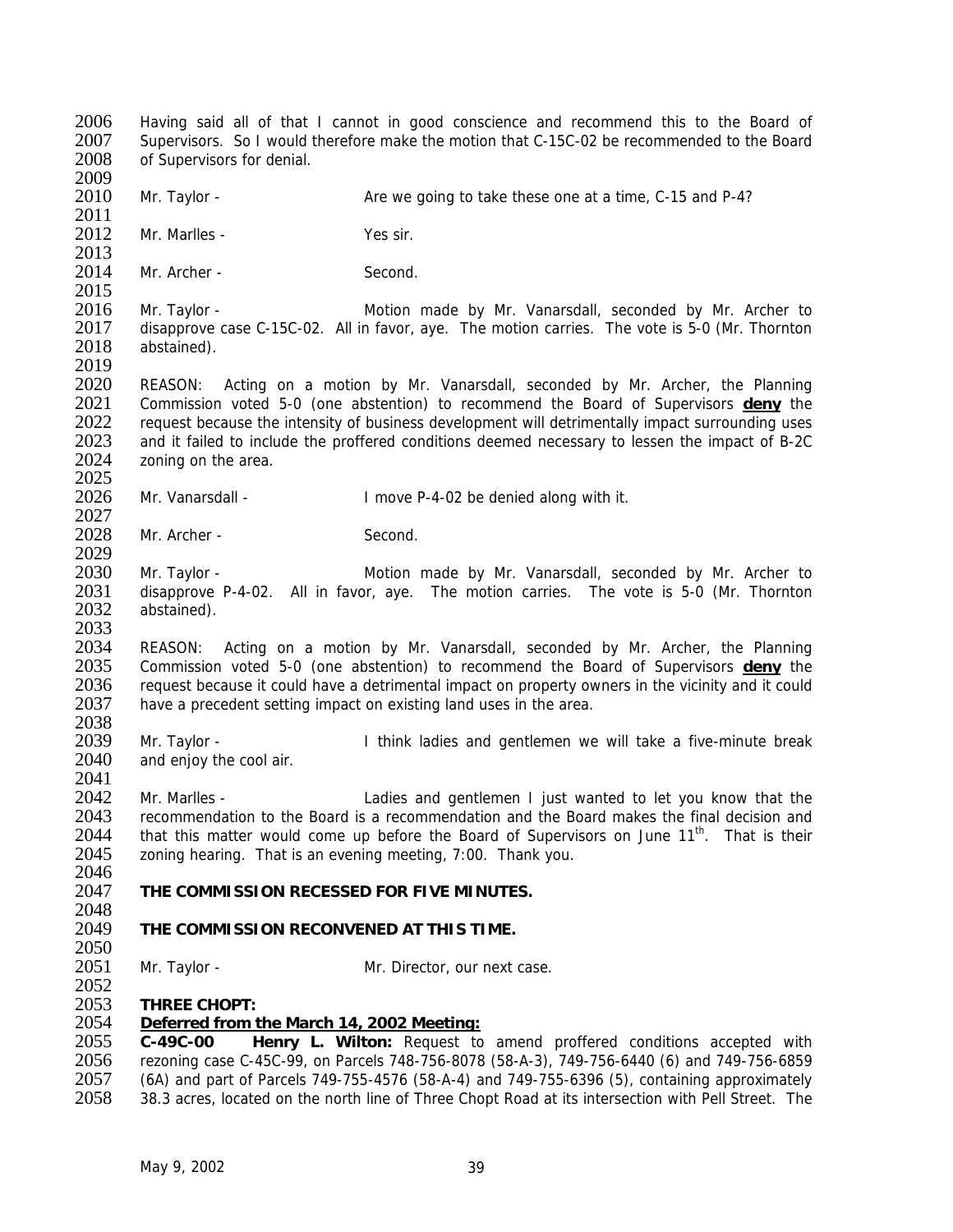amendment would allow an eighty (80) unit townhouse development in place of a detached single family development. The existing zoning is R-6C, General Residence District (Conditional). The Land Use Plan recommends Urban Residential, 3.4 to 6.8 units per acre, and Environmental Protection Area.

- 2063 2064 Mr. Marlles - The staff report will be given by Mr. Lee Householder. 2065<br>2066 Mr. Taylor - Good evening, Mr. Householder. 2067<br>2068 2068 Mr. Householder - Good evening, Mr. Chairman. Did you want to call for 2069 opposition? opposition? 2070
- 2071 Mr. Taylor Do we have any opposition to Case C-49C-00? There is.

2072<br>2073 2073 Mr. Householder - The property is located between Interstate 64 and Three Chopt 2074 Road between Greenaire Wood Townhouses. The property to the west is a townhouse community<br>2075 and a kennel. That is what is west of this site. Development to the south side of Three Chopt 2075 and a kennel. That is what is west of this site. Development to the south side of Three Chopt 2076 consists of Deep Run Manor, a single-family subdivision, and The Hermitage at Cederfield, a 2076 consists of Deep Run Manor, a single-family subdivision, and The Hermitage at Cederfield, a<br>2077 retirement community, which is in this area here (referring to slide). retirement community, which is in this area here (referring to slide).

2078<br>2079

2079 This site is designated on the 2010 Land Use Plan for Urban Residential and Environmental 2080 Protection Area. Recommended uses in that designation include townhouses, condominiums, zero Protection Area. Recommended uses in that designation include townhouses, condominiums, zero 2081 lot line homes as well as single-family homes. The proffers accepted with case C-45C-99 restricted 2082 the overall density to 6.8 net units per acre.

2083<br>2084

The primary reason for this amendment of proffers is to allow townhouse units instead of single-2085 family independent units, that the approval of C-49C-00 consisted of single units, duplexes, and 2086 triplexes. The single-family independent living units were age-restricted; the current request for 2087 townhouse units is not age restricted. The applicant has proffered the townhouses will have a 2087 townhouse units is not age restricted. The applicant has proffered the townhouses will have a<br>2088 minimum of 1.700 square feet. 50 percent of the front building facade will be brick, and proffered 2088 minimum of 1,700 square feet, 50 percent of the front building façade will be brick, and proffered<br>2089 an architectural elevation (referring to slide). The applicant has also proffered a preliminary layout 2089 an architectural elevation (referring to slide). The applicant has also proffered a preliminary layout 2090 for the subject property that shows 78 townhouse units and five acres set aside in a revised plan 2090 for the subject property that shows 78 townhouse units and five acres set aside in a revised plan<br>2091 ecceived in the Planning Office this week for an assisted living development (referring to slide). received in the Planning Office this week for an assisted living development (referring to slide). 2092

2093 The preliminary layout displays a considerable amount of environmental and topographic<br>2094 constraints on the property. Staff feels the preliminary plan is sensitive to the constraints of constraints on the property. Staff feels the preliminary plan is sensitive to the constraints of 2095 developing this property, but many of the environmental and topographic issues will have to be 2096 resolved during the Plan of Development stage when more specific information is provided.

2097<br>2098 2098 In this request, the applicant has removed the age-restriction on the townhouse units, and added 2099 an age-restriction on the assisted living elements of this proposal, which is right in this area here 2099 an age-restriction on the assisted living elements of this proposal, which is right in this area here<br>2100 (referring to slide). Staff feels that an age-restricted use would be preferable at this location. 2100 (referring to slide). Staff feels that an age-restricted use would be preferable at this location.<br>2101 The principal benefit is the lower peak hour traffic. Other benefits include a decrease in the 2101 The principal benefit is the lower peak hour traffic. Other benefits include a decrease in the 2102 number of children obviously with an age-restriction and a reduction in associated public school number of children, obviously, with an age-restriction and a reduction in associated public school 2103 costs, and a lower demand for government services. The applicant has attempted to address this 2104 concern by limiting the townhouses to 78 units and the overall density of the entire site to 4.7<br>2105 units per acre. Staff recognizes that the reduction in density is an improvement over the original units per acre. Staff recognizes that the reduction in density is an improvement over the original 2106 submittal that was included in the Staff Report; however, staff would still prefer to see a further 2107 reduction in density. This would not only reduce the traffic generated by the proposed use, but 2107 reduction in density. This would not only reduce the traffic generated by the proposed use, but 2108 also provide areater flexibility developing in site design, especially with respect to the 2108 also provide greater flexibility developing in site design, especially with respect to the 2109 environmental constraints on the property. environmental constraints on the property.

 $\frac{2110}{2111}$ 

One of the concerns in the staff report was the height, which was Proffer  $#18$ , which was deleted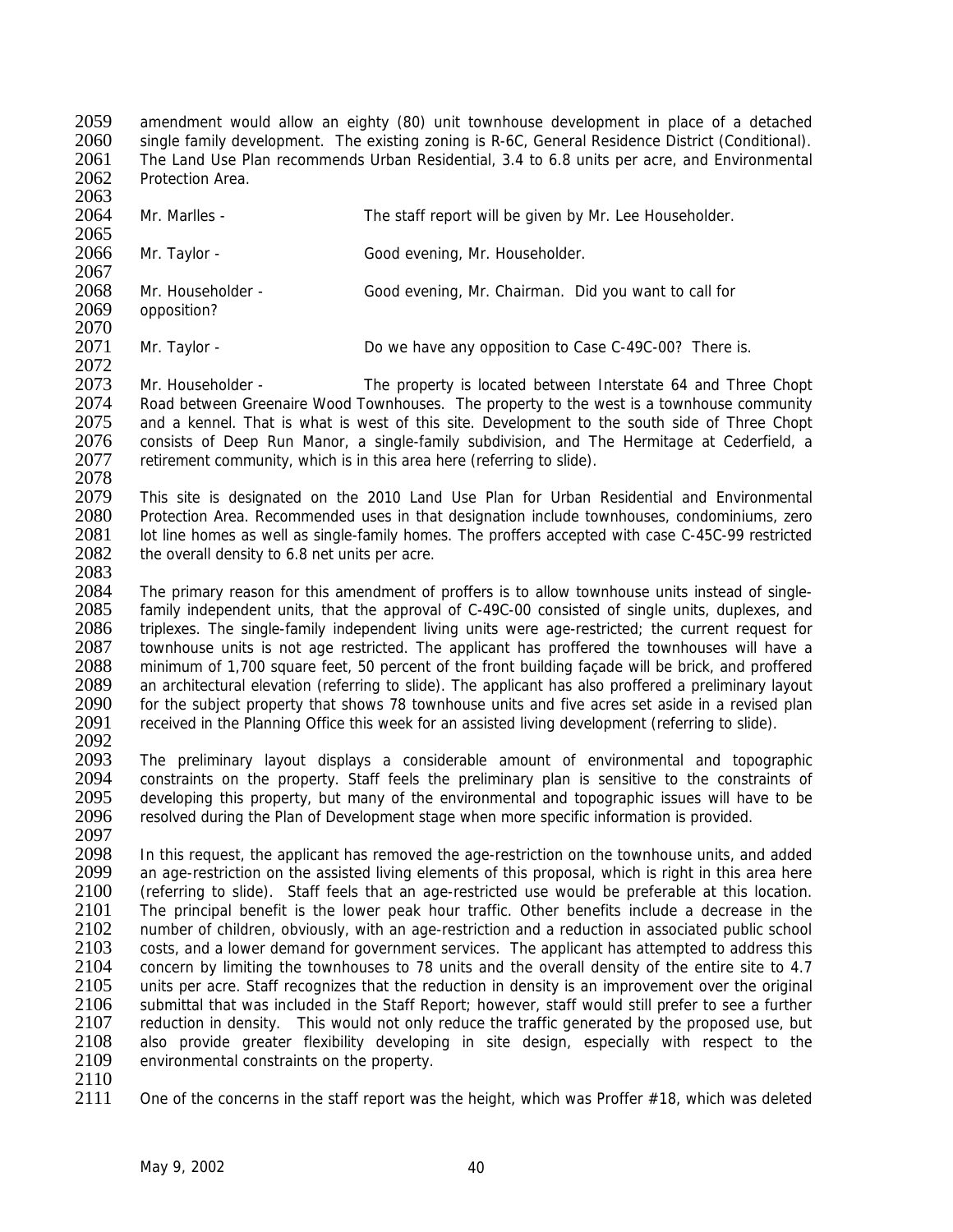2112 in the version of the Staff Report, but there are some new proffers handed out to you that re-<br>2113 instates this proffer with a limited height to three stories unless otherwise approved by the 2113 instates this proffer with a limited height to three stories, unless otherwise approved by the 2114 Planning Commission. Staff is content with that, addressing our concern with height. Planning Commission. Staff is content with that, addressing our concern with height.

2115<br>2116 Overall, the proposed amendment to allow residential townhouse and assisted living residences 2117 at a density of 4.7 units per acre is consistent with the Urban Residential designation of the 2010<br>2118 Land Use Plan and the zoning of surrounding properties. The applicant, we feel, has also 2118 Land Use Plan and the zoning of surrounding properties. The applicant, we feel, has also<br>2119 Submitted proffers that will help to ensure a quality development on the property. If the applicant 2119 submitted proffers that will help to ensure a quality development on the property. If the applicant 2120 can address staff concerns regarding the density of the townhouse units developed on the 2120 can address staff concerns regarding the density of the townhouse units developed on the 2121 property, staff could recommend approval of this request. I will answer any questions that you 2121 property, staff could recommend approval of this request. I will answer any questions that you<br>2122 may have may have. 2123

2124 Mr. Taylor - Are there any questions on behalf of the Commission? Mr. 2125 Householder, you mentioned that the density of 4.7, you feel is still higher than the staff would like 2126 to see? to see?

2127<br>2128 2128 Mr. Householder - Yes, 4.7 is a hard figure to work from. We would prefer to work<br>2129 from the density of the townhouse portion. To understand density: you look at the five acres 2129 from the density of the townhouse portion. To understand density; you look at the five acres<br>2130 proposed for assisted living at a maximum density of 19.8 units per acre, and then combined with 2130 proposed for assisted living at a maximum density of 19.8 units per acre, and then combined with 2131 the townhouse density, you get an overall density of 4.7. If you were to decrease a few townhouse 2131 the townhouse density, you get an overall density of 4.7. If you were to decrease a few townhouse<br>2132 units, it would be negligible in the overall density, but staff still feels like maybe reducing the 2132 units, it would be negligible in the overall density, but staff still feels like maybe reducing the 2133 townhouse density proffers from 78 to 75 would allow more flexibility. At the time of the staff townhouse density proffers from 78 to 75 would allow more flexibility. At the time of the staff 2134 report, because he was at 80, staff was recommending 70 units. Given the proffers and things that 2135 they have addressed that staff was concerned about, we think 75 townhouse units would 2136 sufficiently address our density concern. 2137

2138 Mr. Taylor - And what was the density for the individual units, 4.7, no, the 2139 density for the multiple occupancies?

2140<br>2141 2141 Mr. Householder - The density of the assisted living portion of the property taken at 2142 the five-acre level would be 19.8 for the five acres. If you take in the additional townhouses and 2142 the five-acre level would be 19.8 for the five acres. If you take in the additional townhouses and 2143 combine it with that, that is how you get the overall density of 4.7, and given that there are a lot of 2143 combine it with that, that is how you get the overall density of 4.7, and given that there are a lot of 2144 areas that will not be developed on the property. So overall if you reduced to 75 units. I think you 2144 areas that will not be developed on the property. So, overall, if you reduced to 75 units, I think you 2145 would end up with 4.6 units per acre would end up with 4.6 units per acre.

- 2146<br>2147 Mr. Taylor - So 4.6 is acceptable?
- 2148<br>2149 Mr. Householder - Yes, sir.

2150<br>2151 2151 Mr. Taylor - Any other questions on behalf of the Commission? I guess we will<br>2152 hear from the applicant. hear from the applicant.

- $2153$ <br> $2154$ 2154 Ms. Sandra Verna - My name is Sandra Verna and I am here tonight on behalf of 2155 Wilton Development. Also, here with me tonight is Mark Kikoski from our firm, Wilton Also, here with me tonight is Mark Kikoski from our firm, Wilton 2156 Development. Before we start, I have two handouts for you.
- 2157<br>2158 Mr. Marlles - The Mr. Werna, because there is opposition, the time limits will be in 2159 effect. Would you like to reserve some portion of your 10 minutes for rebuttal?
- 2160<br>2161 Ms. Verna - I am just giving a short speech.
- 2162<br>2163 Mr. Marlles - OK. 2164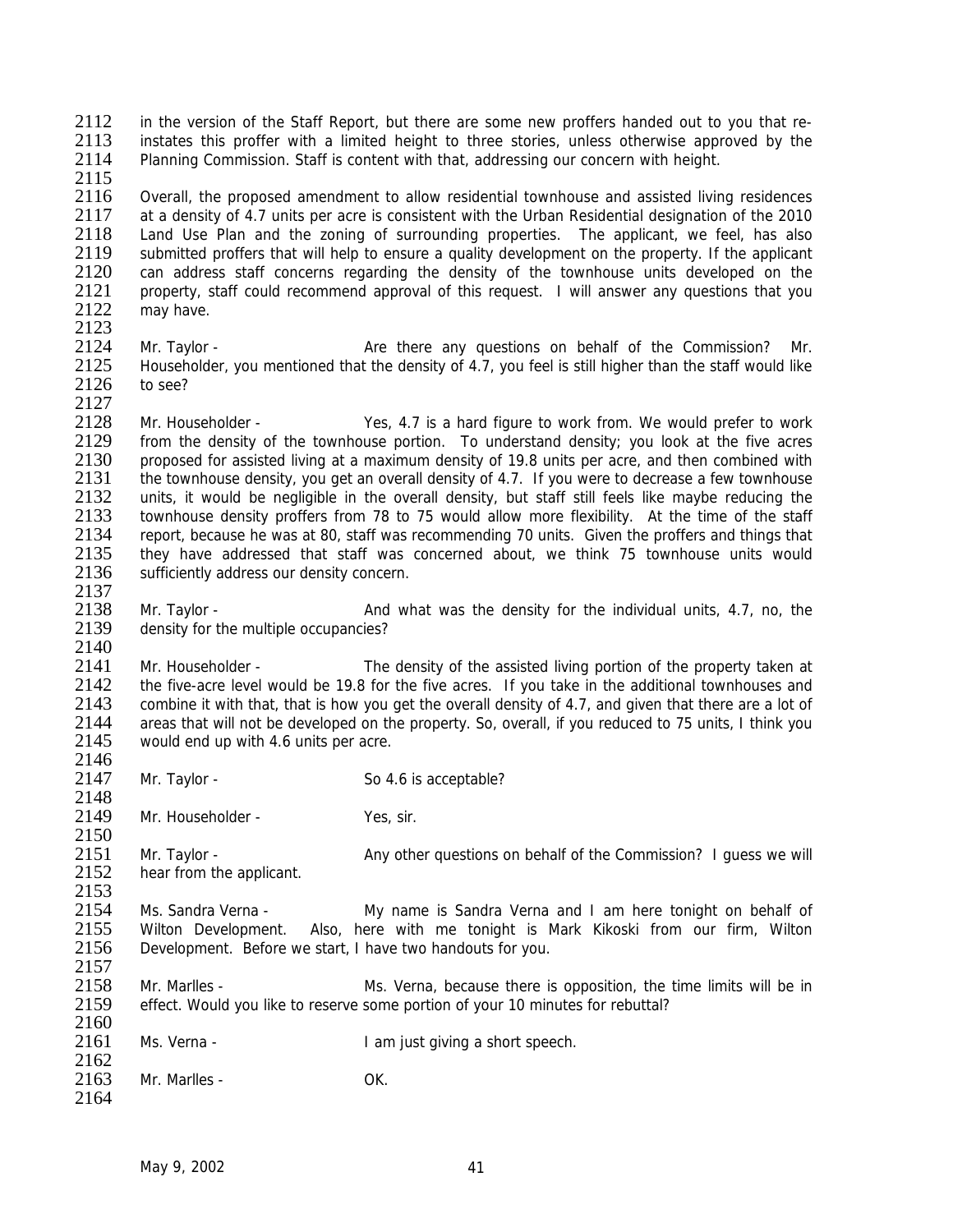2165 Ms. Verna - I do want to begin by saying that we will be happy to reduce the 2166 number of units to 75, and, although my report talks about density with 78, before the Board of 2167 Supervisors' meeting, we will be happy to change that number to 75 to comply with the staff 2168 recommendation. I would like to clarify that this is not a new rezoning case, but only a change in 2169 the proffered conditions approved with the original rezoning case, C-45C-99. We are proposing a the proffered conditions approved with the original rezoning case, C-45C-99. We are proposing a 2170 maximum of now 75 townhouse units, instead of the 85 units that were approved with the original 2171 rezoning case. Fyen though the townhouse units are not age restricted, a recent survey of 2171 rezoning case. Even though the townhouse units are not age restricted, a recent survey of 2172 residents in a similar Rvan development showed at least 50% of the buvers were over the age of 2172 residents in a similar Ryan development showed at least 50% of the buyers were over the age of 2173 50 and only one in ten had children. We have included an age-restricted assisted living facility for 2173 50 and only one in ten had children. We have included an age-restricted assisted living facility for 2174 future development. We held a neighborhood meeting. We walked the site with representatives 2174 future development. We held a neighborhood meeting. We walked the site with representatives<br>2175 from the neighborhood. We sent the neighbors who attended the meeting revised proffers, and 2175 from the neighborhood. We sent the neighbors who attended the meeting revised proffers, and 2176 asked them if they would like to have an additional meeting to please contact us. Before you is a asked them if they would like to have an additional meeting to please contact us. Before you is a 2177 letter that I sent to the neighborhoods on April 23, which gave them the proffered conditions, and 2178 said if you have any concerns and would like to meet before the Planning Commission, please give<br>2179 us a call. We'd be happy to meet with you to discuss any additional concerns. We were not us a call. We'd be happy to meet with you to discuss any additional concerns. We were not 2180 contacted by any of the neighborhood. Today I did receive comments from a member of the 2181 reighborhood, and that was just today. If there is a need for a meeting after tonight, we would be 2181 neighborhood, and that was just today. If there is a need for a meeting after tonight, we would be 2182 happy to set up a meeting with the neighborhood between now and the time of the Board of 2182 happy to set up a meeting with the neighborhood between now and the time of the Board of 2183 Supervisors' meeting. Since the assisted living facility is planned for future development, we will 2183 Supervisors' meeting. Since the assisted living facility is planned for future development, we will 2184 hold a meeting with the neighborhood prior to submitting any plan of the assisted living facility to 2185 the County for review. We have made a number of additional improvements from the original 2185 the County for review. We have made a number of additional improvements from the original 2186 rezoning, as result of meetings and suggestions with the neighborhood and County staff. Those rezoning, as result of meetings and suggestions with the neighborhood and County staff. Those 2187 improvements include reducing the density from 6.8 to 4.7 units per acre. Of course, that will be 2188 additionally reduced after we change the number to 75. Reducing the number of units from 80 to 2189 75. Eighty was the last proffered condition that we had. Increasing the buffer along Interstate 64<br>2190 from 15 to 25 feet. limiting the height of the assisted living facility from four stories to three stories. from 15 to 25 feet, limiting the height of the assisted living facility from four stories to three stories, 2191 fronting units on Three Chopt Road versus backing them up to Three Chopt Road, which was in the 2192 original case, adding construction standards to the townhouses and assisted living facility, which<br>2193 vill insure a quality development. We are extremely aware of the environmentally sensitive 2193 will insure a quality development. We are extremely aware of the environmentally sensitive<br>2194 features of the site, and plan to incorporate those features into our development plan, which will be 2194 features of the site, and plan to incorporate those features into our development plan, which will be 2195 fully detailed at the time of POD review before the Planning Commission. At the request of the 2195 fully detailed at the time of POD review before the Planning Commission. At the request of the 2196 members of the community, we asked the County to look at the delineation of the RPA, the letter 2196 members of the community, we asked the County to look at the delineation of the RPA, the letter 2197 presented to you tonight confirms the original delineation approved with the original case. Mr. 2197 presented to you tonight confirms the original delineation approved with the original case. Mr.<br>2198 Perry is here tonight to answer any questions you may have regarding that delineation. As Perry is here tonight to answer any questions you may have regarding that delineation. As 2199 previously stated, the density of the original case was 6.8 units per acre, which is the maximum<br>2200 density allowed in an Urban Residential zoning classification. We have proffered a density of 4.7 2200 density allowed in an Urban Residential zoning classification. We have proffered a density of 4.7<br>2201 units per acre. When the five-acre parcel for future development is subtracted from the total units per acre. When the five-acre parcel for future development is subtracted from the total 2202 acreage, the overall density of the townhouse parcel is only 2.3 units per acre. The lowest density<br>2203 of an urban residential zoning classification is 3.4 units per acre. Our development is less than the 2203 of an urban residential zoning classification is 3.4 units per acre. Our development is less than the 2204 one that was originally approved by the Board of Supervisors. This will be a quality development. 2204 one that was originally approved by the Board of Supervisors. This will be a quality development,<br>2205 similar to The Townes of Shady Grove that we are currently developing for Ryan Homes on Shady 2205 similar to The Townes of Shady Grove that we are currently developing for Ryan Homes on Shady<br>2206 Grove Road. Current sales of The Townes of Shady Grove are averaging in the low \$200,000s. For 2206 Grove Road. Current sales of The Townes of Shady Grove are averaging in the low \$200,000s. For 2207 these reasons. I respectfully request the Planning Commission to approve this request. Any 2207 these reasons, I respectfully request the Planning Commission to approve this request. Any 2208 questions? questions?

2209<br>2210 2210 Mr. Taylor - Any questions on behalf of the Commission? Ms. Verna, could<br>2211 vou go over again the density. It is such an important thing. Go over the final numbers now vou go over again the density. It is such an important thing. Go over the final numbers now 2212 relative to density. I guess one of them is from 78 to 75, and it is 2.3 units per acre?

2213<br>2214 2214 Ms. Verna - Well, the density that I have mentioned in my presentation, I did<br>2215 not calculate 75. I calculated the 78, so what I am mentioning is even less than when we used the 2215 not calculate 75. I calculated the 78, so what I am mentioning is even less than when we used the 2216 75 units. It is less, but basically the bottom line is that when you take out the five-acre parcel, the 75 units. It is less, but basically the bottom line is that when you take out the five-acre parcel, the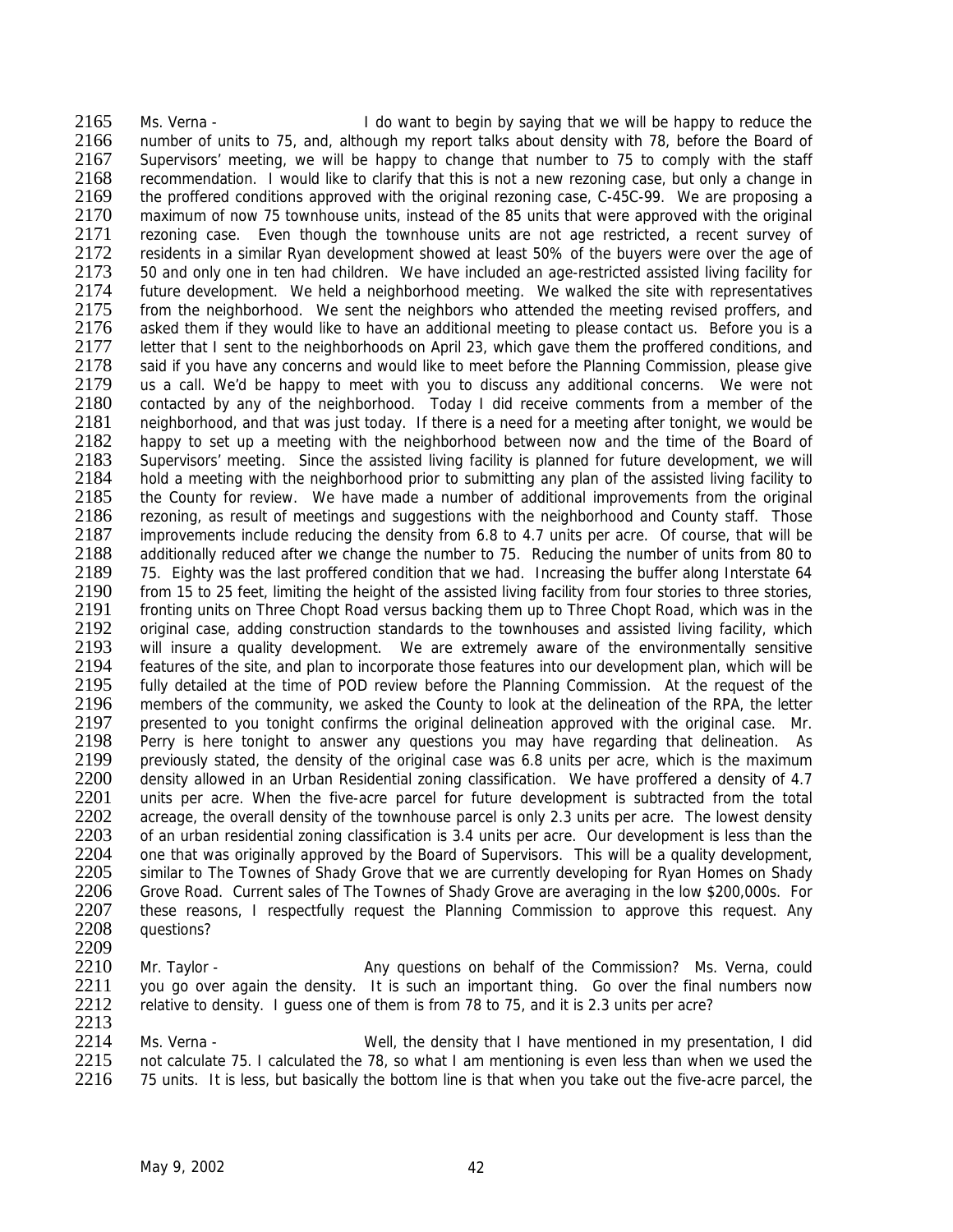2217 assisted living parcel, and we are just talking about the townhouse units, even at 78. The overall 2218 density of that acreage that remaining acreage is only 2.3 units per acre density of that acreage, that remaining acreage is only 2.3 units per acre.

2219

2221<br>2222

2220 Mr. Taylor - Thank you very much for that.

Ms. Verna - And it is a little bit lower when you use 75.

2223<br>2224 2224 Mr. Taylor - Another area of concern here from the beginning has been the 2225 environmental aspect, and I believe Mr. Perry is here, so we will ask Mr. Perry to come up. environmental aspect, and I believe Mr. Perry is here, so we will ask Mr. Perry to come up.

2226<br>2227 Ms. Verna - And you do have his letter. 2228

2229 Mr. Taylor - Are there any other questions on the Commissions' part? Thank 2230 you, Ms. Verna. Now, I guess we will hear from the opposition. Who would like to speak? Mr.<br>2231 Kovacs? If you would come down, sir, to the podium and identify yourself for the record. Kovacs? If you would come down, sir, to the podium and identify yourself for the record.

2232<br>2233 2233 Mr. Kovacs - Thank you. Hello. My name is David Kovacs and I live at 10803<br>2234 Foxmore Avenue. Foxmore Avenue.

2235<br>2236 Mr. Vanarsdall - **Did you come in from Chicago?** 

2237<br>2238 Mr. Kovacs - The I came in from Chicago. I was there last month. I am just the 2239 lead off person that wants to speak, so I am going very quickly. You do have a five-page white 2240 paper handout that is for you and things that I would like to have entered into the record. I am 2241 going to summarize them. The one page buff sheet that you have is what I am going to go<br>2242 through very quickly to make our main point, and the other folks will follow in. In one sense, just 2242 through very quickly to make our main point, and the other folks will follow in. In one sense, just 2243 two of vou were on the Planning Commission when we were here in 1999 with the CareMatrix two of you were on the Planning Commission when we were here in 1999 with the CareMatrix 2244 proposal, and, of course, Supervisor Thornton was on the Board of Supervisors at that time. That 2245 proposal was really worked out with the neighborhood folks, and even though there was some 2245 proposal was really worked out with the neighborhood folks, and even though there was some 2246 opposition, a very compelling proposal and presentation was made to the Planning Commission 2246 opposition, a very compelling proposal and presentation was made to the Planning Commission<br>2247 about why the CareMatrix project was suitable for the property. What we have here for this project 2247 about why the CareMatrix project was suitable for the property. What we have here for this project 2248 are substantial changes. I identified six substantial changes, and I will just highlight each one of 2248 are substantial changes. I identified six substantial changes, and I will just highlight each one of 2249 those. First is the change in overall character. CareMatrix was an integrated senior citizen care 2249 those. First is the change in overall character. CareMatrix was an integrated senior citizen care<br>2250 facility, just like Cedarfield was, and that was a big selling point, to be able to get the zoning from facility, just like Cedarfield was, and that was a big selling point, to be able to get the zoning from 2251 Agricultural to the present zoning, and because of its character, the lower peak-hour traffic, and as <br>2252 was mentioned in staff report, the decreased impact on schools was a real benefit over the 2252 was mentioned in staff report, the decreased impact on schools was a real benefit over the 2253 previous site plan. That previous proposal, C-79C-97, was withdrawn, and it proposed attached 2253 previous site plan. That previous proposal, C-79C-97, was withdrawn, and it proposed attached<br>2254 units in apartment complexes, and the Planning Commission received a very thorough report about 2254 units in apartment complexes, and the Planning Commission received a very thorough report about 2255 the number of six units in the area and the like, and that was a significant factor in it being 2255 the number of six units in the area and the like, and that was a significant factor in it being<br>2256 withdrawn. The changes in character along Three Chopt, the current zoning for this property is 2256 withdrawn. The changes in character along Three Chopt, the current zoning for this property is 2257 single-family to single-family relationship. Again, Gloria Freye made a presentation and made that 2257 single-family to single-family relationship. Again, Gloria Freye made a presentation and made that 2258 as a very strong point. The one-story height restriction was proffered along Three Chopt. That is 2258 as a very strong point. The one-story height restriction was proffered along Three Chopt. That is<br>2259 now being taken away to go to two-stories for the town-homes and three stories for the assisted 2259 now being taken away to go to two-stories for the town-homes and three stories for the assisted<br>2260 care facilities. The care facility first showed up in CareMatrix on Three Chopt Road. That was a care facilities. The care facility first showed up in CareMatrix on Three Chopt Road. That was a 2261 major point of objection. CareMatrix moved it to 600 feet and proffered that it would be no closer<br>2262 than 600 feet to Three Chopt, and now we see it coming back to Three Chopt. So, all of those 2262 than 600 feet to Three Chopt, and now we see it coming back to Three Chopt. So, all of those 2263 things that were negotiated out in CareMatrix are now being reversed in this development project. things that were negotiated out in CareMatrix are now being reversed in this development project.

2264<br>2265 2265 Another one is a change in access. By moving the care facility back down to its location on Three<br>2266 Chopt, it precludes the ability to use Pell Street as a maior intersection. Precluding the ability to 2266 Chopt, it precludes the ability to use Pell Street as a major intersection. Precluding the ability to 2267 use Pell Street as a four-way intersection, then precludes other things from happening in a traffic 2267 use Pell Street as a four-way intersection, then precludes other things from happening in a traffic<br>2268 situation, which may well, in a relatively short period of time, lead to median installation and other 2268 situation, which may well, in a relatively short period of time, lead to median installation and other<br>2269 things versus traffic safety, which then changes a whole neighborhood traffic pattern. And while things versus traffic safety, which then changes a whole neighborhood traffic pattern. And while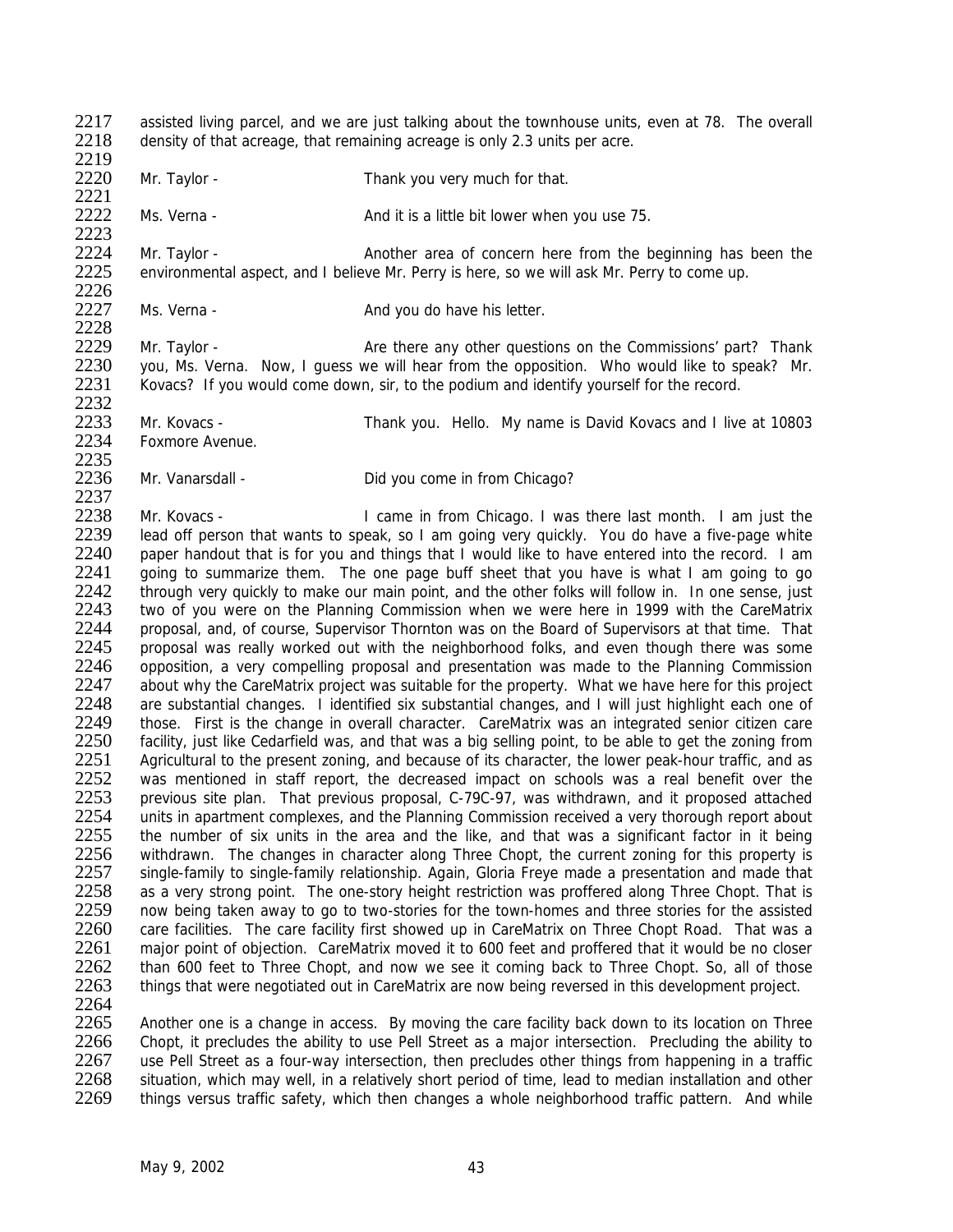2270 this is being advertised as a change in proffers, it is really much more significant than that, and I<br>2271 vould think vou'd certainly want to have the implications of more traffic on West Tec. more traffic 2271 would think you'd certainly want to have the implications of more traffic on West Tec, more traffic<br>2272 on the north part of Sebring, more traffic on Newland, and issues like that all brought into the on the north part of Sebring, more traffic on Newland, and issues like that all brought into the 2273 decision-making process, none of which is addressed in the staff report or has been presented to<br>2274 vou. Also, CareMatrix resolved a problem of internal circulation by having an internal interconnect. 2274 you. Also, CareMatrix resolved a problem of internal circulation by having an internal interconnect.<br>2275 That is not there today. So, what you have in the proffered site plan for. I think, several of the 2275 That is not there today. So, what you have in the proffered site plan for, I think, several of the 2276 units, about 25 units, is right in and right out only, so I certainly hope that people who buy those 2276 units, about 25 units, is right in and right out only, so I certainly hope that people who buy those 2277 town-homes will be told that you are purchasing this and it may well be that you are going to be 2277 town-homes will be told that you are purchasing this and it may well be that you are going to be 2278 right in and right out only in the future. right in and right out only in the future.

2279<br>2280

2280 And the next is the change in development approach. CareMatrix Foundation ran from 2,000 to<br>2281 5.000 square feet per foundation, and this proposal we are dealing with a minimum of 10.500 5,000 square feet per foundation, and this proposal we are dealing with a minimum of 10,500 2282 square feet per foundation. So, in this very steep terrain, in this Resource Management Area, 2283 which is supposed to be more sensitive to these things than elsewhere, and I think CareMatrix did a<br>2284 fairly good job of that, we now have the doubling of that foundation space. Also, we are going 2284 fairly good job of that, we now have the doubling of that foundation space. Also, we are going<br>2285 from parking requirements that more than double the number of parking spaces and the 2285 from parking requirements that more than double the number of parking spaces and the 2286 impervious coverage associated with that. All of these things add up together to say that this 2286 impervious coverage associated with that. All of these things add up together to say that this 2287 increased change has a lot of adverse things that were all negotiated out and worked out in 2287 proposed change has a lot of adverse things that were all negotiated out and worked out in<br>2288 CareMatrix, and to go to this proposal is very much contrary to the decisions that were made 2288 CareMatrix, and to go to this proposal is very much contrary to the decisions that were made 2289 before and should be reiected. Thank you. before and should be rejected. Thank you.

2290<br>2291 Mr. Taylor - Any questions for Mr. Kovacs? I just have one, Mr. Kovacs. As I 2292 remember on the CareMatrix, you were opposed to that development. 2293

2294 Mr. Kovacs - Con CareMatrix, two of us remained opposed to the end of the 2295 project and the testimony. project and the testimony. 2296

2297 Mr. Taylor - And now you are in favor of the CareMatrix proposal?

2298<br>2299 2299 Mr. Kovacs - All of the issues that I have raised today were all the beneficial<br>2300 aspects of the CareMatrix. There was one other aspect in the CareMatrix proposal that I remained 2300 aspects of the CareMatrix. There was one other aspect in the CareMatrix proposal that I remained<br>2301 with concerns with. But all the things that I presented today were all of the positive things, and 2301 with concerns with. But all the things that I presented today were all of the positive things, and 2302 these were the things I was supportive of in the CareMatrix. There was just one other part of 2302 these were the things I was supportive of in the CareMatrix. There was just one other part of 2303 CareMatrix that I had a problem with. But these were the things that swaved the neighborhood. CareMatrix that I had a problem with. But these were the things that swayed the neighborhood, 2304 the compelling arguments before the Planning Commission, and these are the things that should be 2305 changed. changed. 2306

2307 Mr. Taylor - One of the original things we thought of in the first proposal was<br>2308 the environmental considerations. Are you satisfied that the environmental considerations on this 2308 the environmental considerations. Are you satisfied that the environmental considerations on this 2309 particular proposal are acceptable now? particular proposal are acceptable now?

2310<br>2311 2311 Mr. Kovacs - No. I think the points I made at the end, going to these much<br>2312 Iarger foundations, meaning much more earth moving, going to the more parking spaces, and more 2312 larger foundations, meaning much more earth moving, going to the more parking spaces, and more<br>2313 impervious coverage makes development of the site much more difficult with this project than what impervious coverage makes development of the site much more difficult with this project than what 2314 it was with CareMatrix, which was going to present a challenge, in and of itself.

2315<br>2316 Mr. Taylor - **I** recognize it is a challenging site and I think that everybody is 2317 looking for a good engineering approach and coming up with a quality product, and I thought this 2318 continuing product and interest and interest and interest and interest and the 2318 continuing product and interest 2318 particular one here, relative to this reduced density, was really an improvement over the 2319 CareMatrix. CareMatrix.

2320<br>2321 2321 Mr. Kovacs - Well, you might be reducing the number of units, you are<br>2322 increasing the traffic volume, because of the characteristics. You are increasing public service increasing the traffic volume, because of the characteristics. You are increasing public service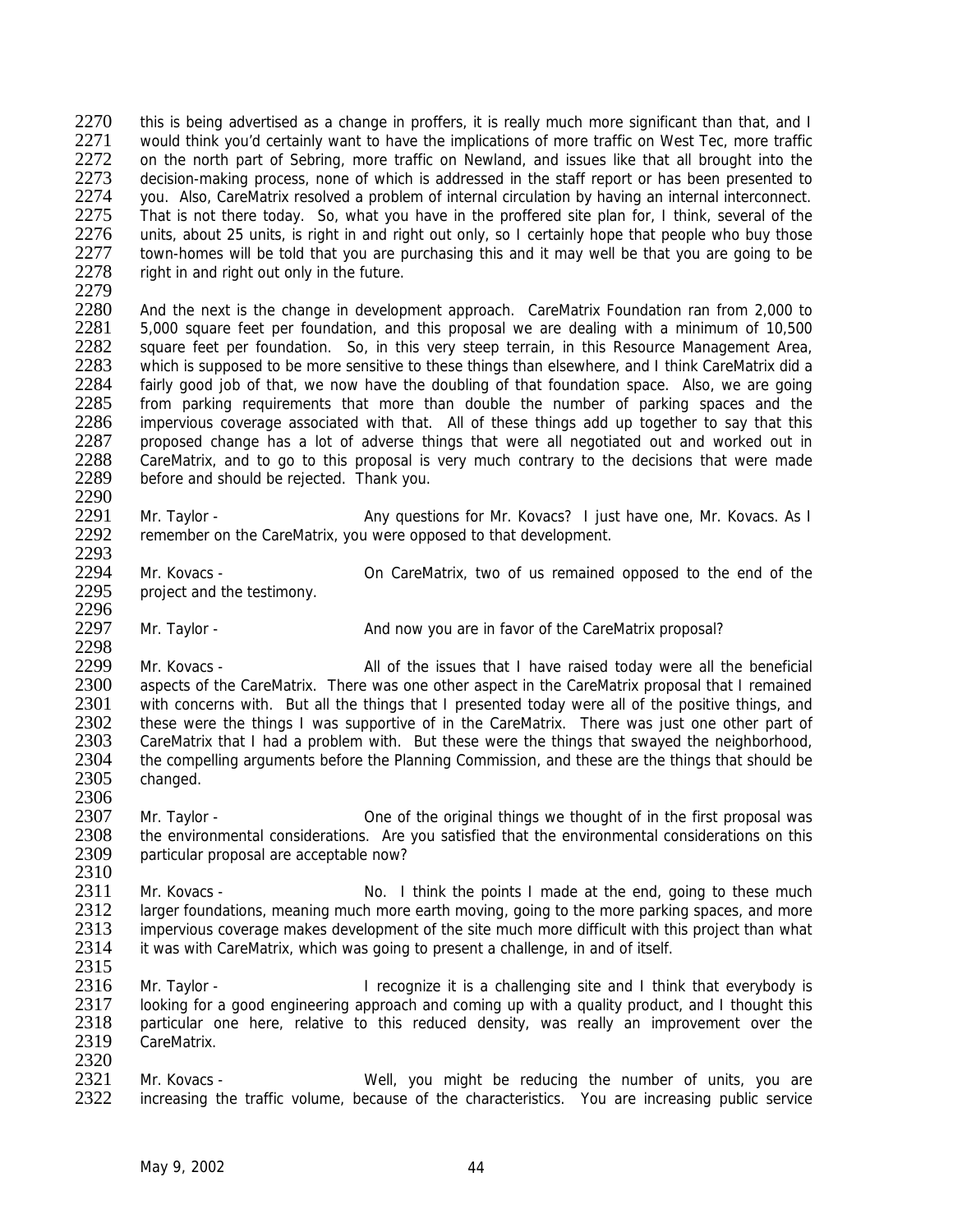2323 demands because of the characteristics. You are increasing impervious coverage due to the 2324 doubling of the parking space requirements, and we are increasing the amount of land disturbance 2324 doubling of the parking space requirements, and we are increasing the amount of land disturbance<br>2325 due to the doubling and greater of the foundation space, so the fact that it is a reduced number of due to the doubling and greater of the foundation space, so the fact that it is a reduced number of 2326 units is not at all reducing the impacts upon this site. 2327<br>2328 Mr. Taylor - Thank you very much. 2329<br>2330 2330 Mr. Jernigan - Mr. Chairman, how many neighborhood meetings have been on 2331 this project? this project? 2332<br>2333 2333 Mr. Taylor - Well, I think we had the litany of the meetings, but I am not sure<br>2334 of the exact answer of the neighborhood meetings. Mr. Householder, do we have any record of of the exact answer of the neighborhood meetings. Mr. Householder, do we have any record of 2335 that? 2336<br>2337 Mr. Householder - I really didn't hear the question, sir. 2338<br>2339 Mr. Taylor - **Example 23339 How many meetings have we had with the neighbors on this one?** 2340<br>2341 Mr. Householder - On this exact case, this exact proposal, one. 2342<br>2343 Mr. Taylor - **All and Struth How much on the previous proposal?** 2344 2345 Mr. Householder - There were a lot of meetings on the CareMatrix proposal. I am 2346 hearing almost 10, but there was quite a lot of discussion on that case. 2347<br>2348 2348 Mr. Vanarsdall - When you say community meetings, do you mean with you 2349 attending? attending? 2350<br>2351 Mr. Householder - I wasn't here with the CareMatrix case. In this case, one meeting. 2352<br>2353 Mr. Taylor - **I** have not attended a meeting on this proposal, this project, at all. 2354<br>2355 2355 Mr. Householder - I was present at one community meeting discussing this case with 2356 the members of the development community the members of the development community. 2357<br>2358 Mr. Taylor - We have a little over four minutes left, if you'd like to come up to 2359 the podium and we'll go ahead and start. 2360<br>2361 2361 Mr. Todd Lewis - Hello. My name is Todd Lewis and I live at 10809 Foxmore. My<br>2362 objections are primarily that what was described at the community meetings is upscale town-2362 objections are primarily that what was described at the community meetings is upscale town-<br>2363 bomes in the \$200,000 range don't seem to match the presence of the assisted living facility. 2363 homes in the \$200,000 range don't seem to match the presence of the assisted living facility,<br>2364 especially given the multi-story facilities prominent location on Three Chopt. As well, given the 2364 especially given the multi-story facilities prominent location on Three Chopt. As well, given the 2365 possible traffic and storm water issues that we observed at the walk-through of the site it seemed 2365 possible traffic and storm water issues that we observed at the walk-through of the site, it seemed<br>2366 to be prudent in that area moving the ACLE or releasing the land reserve for the assisted care living to be prudent in that area moving the ACLF or releasing the land reserve for the assisted care living 2367 facility back to the overall development would give adequate flexibility to address these issues and 2368 provide for better placement of buildings, parks, areas and roads. In short, the current proposal in 2369 my view has several basic issues, which make it inconsistent, and not in harmony with the my view has several basic issues, which make it inconsistent, and not in harmony with the 2370 surrounding neighborhood or even within the development itself. My preference is for a 2371 repositioned ACLF and the 55 and over limitation to be restored as a proffer. Thank you. repositioned ACLF and the 55 and over limitation to be restored as a proffer. Thank you. 2372<br>2373 2373 Mr. Taylor - Thank you, Mr. Lewis. Any questions for Mr. Lewis? Are there<br>2374 any other questions? Any other speakers? any other questions? Any other speakers? 2375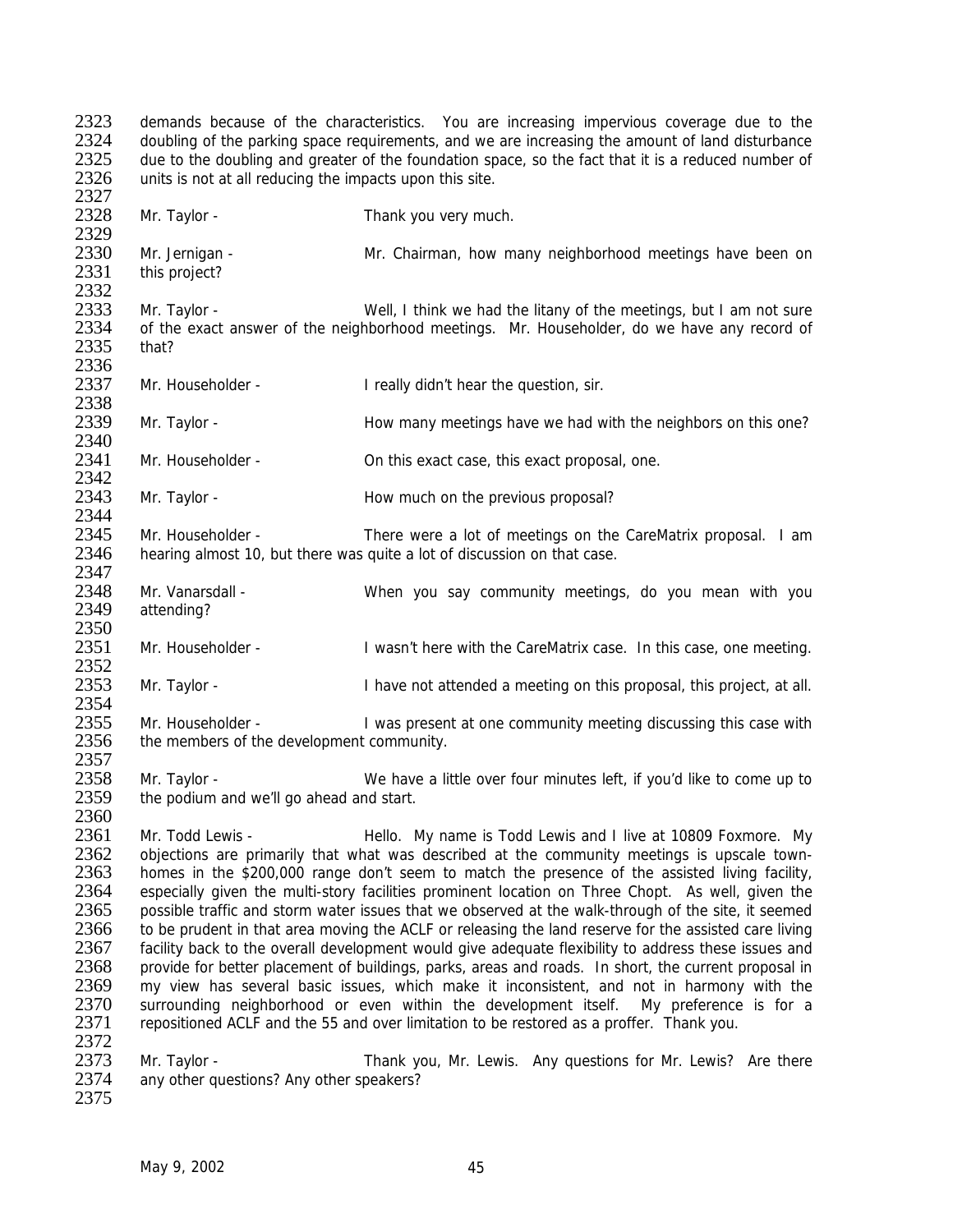2376 Mr. Duncan Mills - Mr. Chairman, Commission members, my name is Duncan Mills. 2377 My wife and I have acted as representatives for the Deep Run Manor community with various 2378 developers since the mid-1980s, I guess. And we worked very, very hard with CareMatrix to 2379 develop their site plan, and one of the major issues, at that time, with the community, was in their<br>2380 assisted living facility and where it would be located to maintain the residential needs of the 2380 assisted living facility and where it would be located to maintain the residential needs of the 2381 community and other neighbors. When we met with the Wilton developers in March, they indicated 2381 community and other neighbors. When we met with the Wilton developers in March, they indicated 2382 at that time that they would send us the new proffers, and, at that time, that I would have the 2382 at that time that they would send us the new proffers, and, at that time, that I would have the 2383 opportunity to meet with the two people on either side of Pell and Three Chopt, and meet with 2383 opportunity to meet with the two people on either side of Pell and Three Chopt, and meet with<br>2384 them over various issues that we might have. I didn't receive those proffers until two days ago, 2384 them over various issues that we might have. I didn't receive those proffers until two days ago, 2385 and that was after my wife called and indicated that we did not receive a copy of those changes. 2385 and that was after my wife called and indicated that we did not receive a copy of those changes.<br>2386 So, we weren't able to reach our neighbors in that amount of time or get together with him in any 2386 So, we weren't able to reach our neighbors in that amount of time or get together with him in any<br>2387 way. Basically, the community designed by Wilton Real Estate doesn't answer our needs. The way. Basically, the community designed by Wilton Real Estate doesn't answer our needs. The 2388 multi-level assisted living facility will loom over the trees that are in the buffer, and distract from 2389 our community as far as we are concerned, rather than the CareMatrix design, which placed the 2390 facility at the rear of the property. In addition, the placement of the multi-level assisted living 2390 facility at the rear of the property. In addition, the placement of the multi-level assisted living<br>2391 facility on Three Chopt Road eliminates the placement of an entrance across from Pell Street. 2391 facility on Three Chopt Road eliminates the placement of an entrance across from Pell Street,<br>2392 which in our opinion limits traffic problems. Members of our subdivision are also concerned about 2392 which, in our opinion, limits traffic problems. Members of our subdivision are also concerned about 2393 the impact of non age-specific housing, and what that impact will have on the school system. 2393 the impact of non age-specific housing, and what that impact will have on the school system.<br>2394 Lastly, we concur with the neighbors in Cross Keys in voicing concerns related to changes in the 2394 Lastly, we concur with the neighbors in Cross Keys in voicing concerns related to changes in the 2395 overall character and development approach of this plan of development vs. those of the 2395 overall character and development approach of this plan of development vs. those of the 2396 CareMatrix design. Thank you very much. CareMatrix design. Thank you very much. 2397

2398 Mr. Taylor - Thank you, Mr. Mills. Any questions for Mr. Mills? Thank you, Mr. 2399 Mills. We've got one minute left if we've got somebody that cares to speak. Sir, if you would, Mills. We've got one minute left if we've got somebody that cares to speak. Sir, if you would, 2400 please identify yourself.

2401<br>2402 Mr. Richard Solari - My name is Richard Solari and I live at 10805 Three Chopt Road, 2403 directly across the street from this proposed development. As the others have indicated, this is<br>2404 now at this point in time an entirely different proposal than C-45C-99 was, and it is substantively 2404 now at this point in time an entirely different proposal than C-45C-99 was, and it is substantively 2405 different from what was approved, most notably as they have mentioned, the dropping of the age 2405 different from what was approved, most notably as they have mentioned, the dropping of the age<br>2406 restriction and the impact that that is going to have on traffic. In C-79C-97, five vears ago, the 2406 restriction and the impact that that is going to have on traffic. In C-79C-97, five years ago, the 2407 staff report on a proposal on this same piece of property at that point and time stated, and I quote. 2407 staff report on a proposal on this same piece of property at that point and time stated, and I quote,<br>2408 Fibre Chopt Road is operating at or near maximum capacity now "That was five years ago 2408 Three Chopt Road is operating at or near maximum capacity now." That was five years ago.<br>2409 Since then they have built a children's daycare facility on Three Chopt Road less than half a mile Since then they have built a children's daycare facility on Three Chopt Road less than half a mile 2410 from this proposed development, and removing the age restriction from this proposed development<br>2411 one according to the preliminary numbers from the traffic engineer will increase the traffic on now, according to the preliminary numbers from the traffic engineer will increase the traffic on 2412 Three Chopt Road at peak hours somewhere in the neighborhood of 150 trips a day. There is 2413 nothing in this proposal that stipulates that Three Chopt is going to be widened to four lanes. In 2414 order to accommodate this sort of a proposal. Three Chopt would absolutely have to be widened to 2414 order to accommodate this sort of a proposal, Three Chopt would absolutely have to be widened to 2415 four lanes. But, aside from the traffic concerns, the other maior concern is the environmental 2415 four lanes. But, aside from the traffic concerns, the other major concern is the environmental 2416 impact on the land and the RPA. This is not an environmentally sensitive proposal at all. They 2416 impact on the land and the RPA. This is not an environmentally sensitive proposal at all. They<br>2417 have development crammed up against the RPA on all sides, as you can see from the site map 2417 have development crammed up against the RPA on all sides, as you can see from the site map 2418 there (referring to slide). Two of the corners of these structures, as drawn now anyway, are 2418 there (referring to slide). Two of the corners of these structures, as drawn now anyway, are 2419 actually sitting in the buffer zone and in construction, obviously, you are going to have bulldozers, actually sitting in the buffer zone and in construction, obviously, you are going to have bulldozers, 2420 cement mixers, all sorts of heavy equipment rolling through that buffer zone, just to construct 2421 these where they are drawn. So given that it is an entirely different proposal than the one that was 2421 these where they are drawn. So given that it is an entirely different proposal than the one that was<br>2422 approved. I would have to ask the Commission to reject these amended proffers tonight. Thank approved. I would have to ask the Commission to reject these amended proffers tonight. Thank 2423 you.

2424<br>2425

Mr. Taylor - Thank you, Mr. Solari. I think that is it.

2426<br>2427 2427 Mr. Marlles - Mr. Chairman, I believe that Ms. Verna has four minutes and 30<br>2428 seconds for rebuttal if she would like to take advantage of it. seconds for rebuttal if she would like to take advantage of it.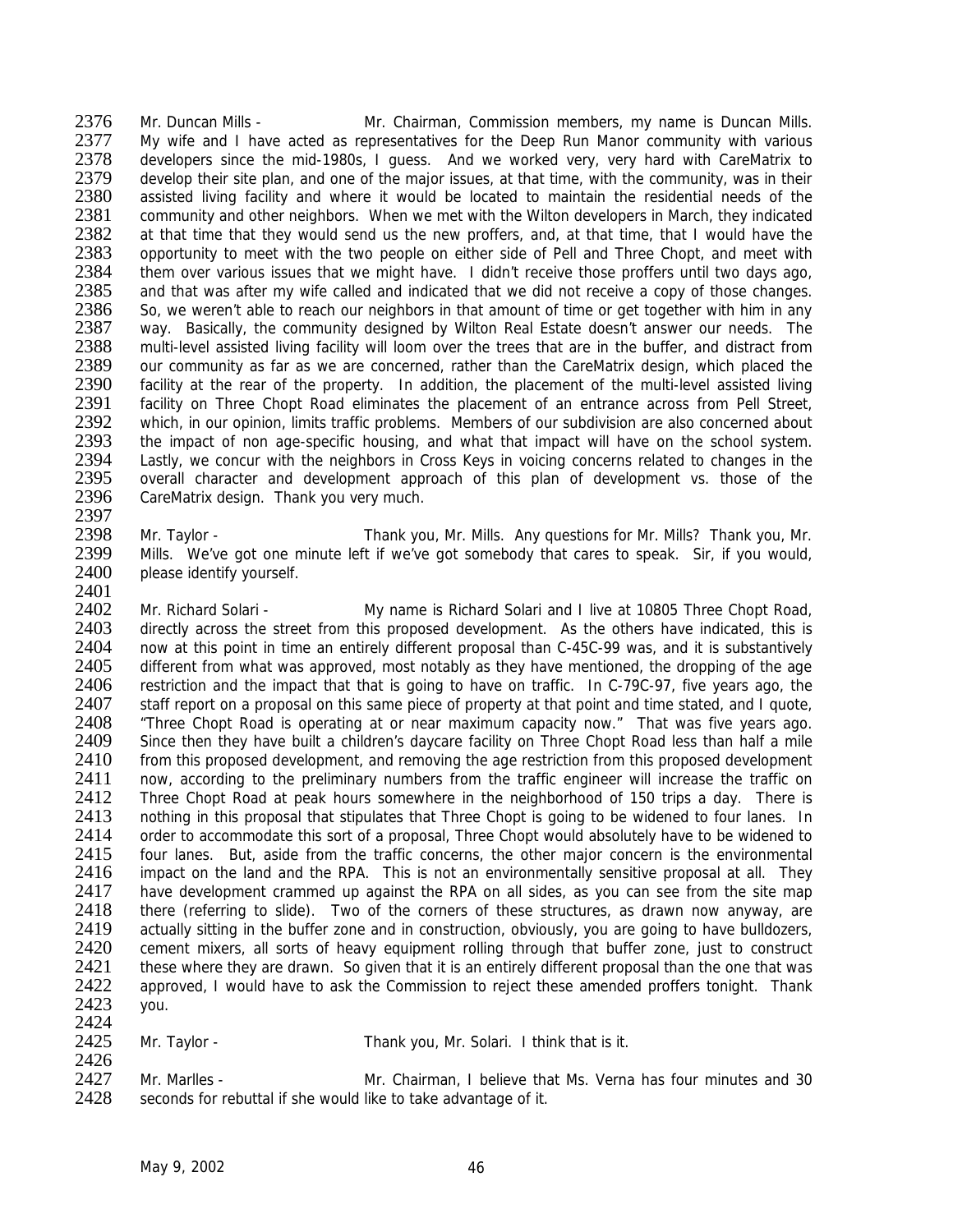$\frac{2429}{2430}$ Mr. Taylor - **Before that, would it be appropriate if Mr. Perry** – there is one 2431 point that Mr. Solari made with regard to the environmental issues, and I thought we had worked 2432 on the environmental issues, and I would enjoy hearing Mr. Perry talk about the environmental<br>2433 aspects of this proposal. If you would. Mr. Perry. This is environmentally sensitive. This is not an 2433 aspects of this proposal. If you would, Mr. Perry. This is environmentally sensitive. This is not an <br>2434 environmentally challenging site, and I would like to hear generally speaking what it is and then. 2434 environmentally challenging site, and I would like to hear generally speaking what it is and then, 2435 specifically, as to his proposal what your thoughts are. specifically, as to his proposal what your thoughts are.

2436<br>2437 2437 Mr. Perry - Sure. For the record, I am Jeff Perry. I am the Environmental<br>2438 Management Engineer for the Department of Public Works. Before I do get started. I just want to 2438 Management Engineer for the Department of Public Works. Before I do get started, I just want to 2439 say that I am here at the request of the Planning Department and Mr. Taylor, not at the request of 2439 say that I am here at the request of the Planning Department and Mr. Taylor, not at the request of 2440 the applicant I just want to clarify that As far as the site is environmentally sensitive. Mr. Taylor 2440 the applicant. I just want to clarify that. As far as the site is environmentally sensitive, Mr. Taylor, 2441 you and I were both in a meeting where I discussed the RPA and the fact that those buildings that 2442 would encroach into the RPA would need to be removed, basically down-scaled. We would not 2443 accept that unless they could demonstrate a hardship into the RPA, and, quite frankly, at this time, accept that unless they could demonstrate a hardship into the RPA, and, quite frankly, at this time, 2444 I see no such hardship. The applicant has been made aware of that, and I believe at least, just in 2445 some preliminary conversations, they agreed that they recognized they would need to move that. 2445 some preliminary conversations, they agreed that they recognized they would need to move that.<br>2446 We did make a call on the RPA, where it was located when the CareMatrix site was in. We stand 2446 We did make a call on the RPA, where it was located when the CareMatrix site was in. We stand 2447 behind that RPA delineation and I don't know what else to say with respect to that. I did hear 2447 behind that RPA delineation and I don't know what else to say with respect to that. I did hear<br>2448 some comments saving that there would be an increase in impervious cover possibly for more 2448 some comments saying that there would be an increase in impervious cover possibly for more<br>2449 parking. The only way that I can address that is to say that whatever is built on that site, we 2449 parking. The only way that I can address that is to say that whatever is built on that site, we 2450 would require storm water quality management, and they would have to meet those requirements. would require storm water quality management, and they would have to meet those requirements, 2451 and that is standard for all development sites. The more impervious cover they put on, the more 2452 efficient the BMP has to be, sometimes the larger it has to be, but that is all taken care of during 2453 the design phase of the development. At this point, to be quite honest, I am not sure what else to 2454 say about the site. say about the site.

2456 Mr. Taylor - With regard to the environmental aspects in terms of the wetlands<br>2457 delineation, do vou see him as being accurate on the sheet? delineation, do you see him as being accurate on the sheet?

2458<br>2459 2459 Mr. Perry - That is correct pretty much. I think you have a letter that I wrote.<br>2460 I was requested by the applicant to actually review what he has in front of you, and, in fact, this 2460 I was requested by the applicant to actually review what he has in front of you, and, in fact, this 2461 site the RPA boundary does match up to the RPA boundary that we feel verified and approved 2461 site, the RPA boundary does match up to the RPA boundary that we feel verified and approved 2462 when the site was formerly CareMatrix. And at that time we took a great deal of care making that when the site was formerly CareMatrix. And, at that time, we took a great deal of care making that 2463 determination. We went out and determined where the streams were perennial and where they<br>2464 veren't. As a matter of fact, we had the Chesapeake Bay Local Assistance Department come out weren't. As a matter of fact, we had the Chesapeake Bay Local Assistance Department come out 2465 and look at the site with us, and they determined that our determination was, in fact, appropriate. I 2466 have a letter in the file so stating. So, I feel confident what we did was accurate, and at this point I<br>2467 see no reason of changing our determination. see no reason of changing our determination.

2468<br>2469 Mr. Taylor - **All right. Thank you very much.** 

2470<br>2471 2471 Mr. Thornton - Mr. Perry, I have just one question just for my edification. It has 2472 to do with the BMP As I said I just didn't understand this If that have water a storm water to do with the BMP. As I said, I just didn't understand this. If that have water, a storm water 2473 management is a pond, a wet pond, it shall be designed to include water features. I just want to 2474 know, what is meant by water features? know, what is meant by water features? 2475

2476 Mr. Perry - Well, I guess what I think of as a water feature. I've seen some 2477 people put in wet ponds with fountains, well landscaped. I think that is what they imply. I guess I<br>2478 vould have to ask the applicant, is that what they envisioned when they say water feature. That is 2478 would have to ask the applicant, is that what they envisioned when they say water feature. That is 2479 what I envision when someone does something like that. Now, I am not speaking for them. 2479 what I envision when someone does something like that. Now, I am not speaking for them.<br>2480 Maybe the question needs to be to the applicant what they envision when they say water feature in 2480 Maybe the question needs to be to the applicant what they envision when they say water feature in 2481 a BMP. a BMP.

2455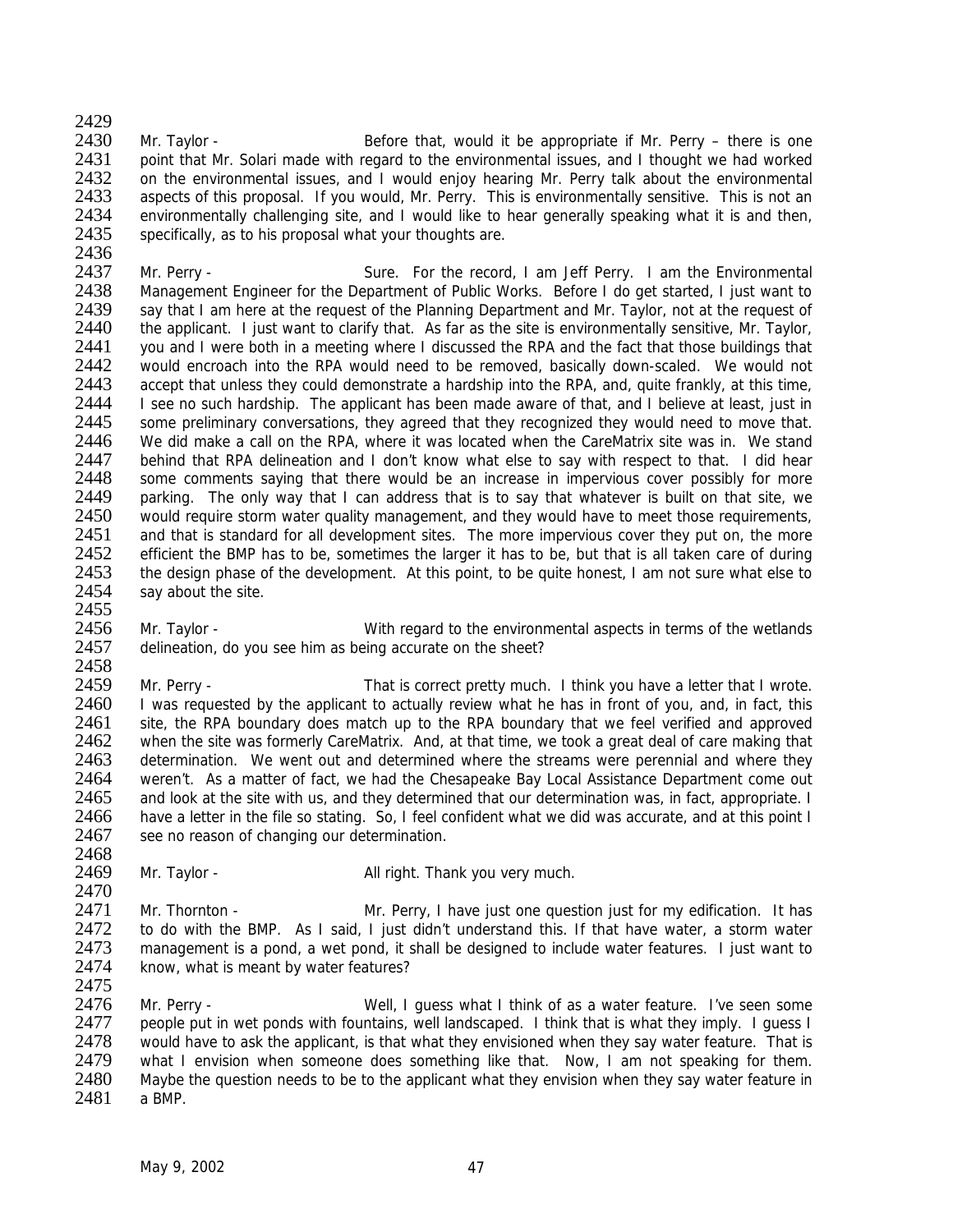2482 2483 Mr. Thornton - That gives me an idea. That helps me a little bit. Thank you very 2484 much.

2485

2486 Mr. Vanarsdall - Somebody put one over near Virginia Center Commons on Brook 2487 Road and it was a fountain, and that was one of the things that they use. It kind of dresses it up.

2488<br>2489

Mr. Taylor - The Chair recognizes Mr. Kovacs.

2490<br>2491 2491 Mr. Kovacs - This is an opportune time because of the testimony and your<br>2492 auestion. As Mr. Perry pointed out, there may be some problems being able to construct in the 2492 question. As Mr. Perry pointed out, there may be some problems being able to construct in the 2493 proximity as shown there. As he has pointed out, there may be a need for a considerable BMP of proximity as shown there. As he has pointed out, there may be a need for a considerable BMP of 2494 some sort, which the land does not accommodate for under this site plan, and my question is, with 2495 the proffered site plan, what does it mean, what gives? In other words, if Mr. Perry comes in and 2496 says, "You can't do this here and do that there," does this mean that 75 units are going to be shoesays, "You can't do this here and do that there," does this mean that 75 units are going to be shoe-2497 horned in this thing, no matter what, and accommodations have to be made for the development 2498 that is approved, or do we look at the wetland delineations that are put on this thing. Those are 2498 that is approved, or do we look at the wetland delineations that are put on this thing. Those are 2499 the most important things, and if you have to do earth movement that is going to go into or 2499 the most important things, and if you have to do earth movement that is going to go into or 2500 destrov those wetlands, no, vou've got to use the units. It doesn't seem, the topography and all, 2500 destroy those wetlands, no, you've got to use the units. It doesn't seem, the topography and all, 2501 and discussions here that this is really all going to fit there. Something is going to have to give. 2501 and discussions here that this is really all going to fit there. Something is going to have to give.<br>2502 So, my question is what gives? Or might it be best not to have a proffered site plan, and if the 2502 So, my question is what gives? Or might it be best not to have a proffered site plan, and if the 2503 access point, after further, if this goes forward, is then discussed and they say, "Hey, that access access point, after further, if this goes forward, is then discussed and they say, "Hey, that access 2504 should really be somewhere else." And they say, "We can't change the access without going to 2505 another public hearing and opening the whole thing again. We don't want to do that." That is the 2506 wrong reason to preclude a change in access, so some of the things here; this site plan really locks<br>2507 a lot of things in. I want to know, what does it lock in, and if it locks in that access at that point a lot of things in. I want to know, what does it lock in, and if it locks in that access at that point 2508 and at that point only, and it has a lot of implications, so my question came from that 2509 environmental thing. Environmental or units, which gives? What is the right that is created with 2510 the plan? the plan?

2511<br>2512

Mr. Taylor - Thank you, Mr. Kovacs. I appreciate that.

2513<br>2514 2514 Mr. Marlles - Mr. Chairman, I can take a shot at answering that. Mr. Kovacs,<br>2515 when we have a proffered site plan as part of the rezoning case, and then, of course, the next step when we have a proffered site plan as part of the rezoning case, and then, of course, the next step 2516 in the process is usually the plan of development, which is the more detailed engineering plan,<br>2517 basically what staff looks for is that there aren't maior changes between the proffered site plan and basically what staff looks for is that there aren't major changes between the proffered site plan and 2518 the POD. It should be in substantial conformance. These are words that planners use, but it is a 2519 judgment call, but basically we want to make sure that the major elements that are proffered on 2520 the proffered site plan are reflected in the final POD. the proffered site plan are reflected in the final POD.

2521<br>2522 2522 Mr. Householder - Just to follow up on that, I think Mr. Kovacs is also saying that 2523 since they have proffered 75 units, does that entitle them to 75 units, or they will proffer 75 units. 2523 since they have proffered 75 units, does that entitle them to 75 units, or they will proffer 75 units.<br>2524 That wouldn't be the case. If they can't make 75 units work to meet our standards, then they will 2524 That wouldn't be the case. If they can't make 75 units work to meet our standards, then they will<br>2525 oet less than that so that is another point to make I think the site plan should not show get less than that, so that is another point to make. I think the site plan should not show 2526 encroachments into RPAs that have been proffered. I would encourage the applicant to; if they are 2527 going to reduce the units, maybe reduce and make the site plan reflect their proffer to tighten that 2528 up. 2529

2530 Mr. Jernigan - That was my question because if you have units that are in the 2531 RPA now, and you've given up three, you're going to have to give them up anyway. RPA now, and you've given up three, you're going to have to give them up anyway.

2532<br>2533 2533 Ms. Verna - When we met with County staff last week or this week, I am<br>2534 confused. Jeff Perry brought that up, as far as we had one of the lots that was encroaching on the confused, Jeff Perry brought that up, as far as we had one of the lots that was encroaching on the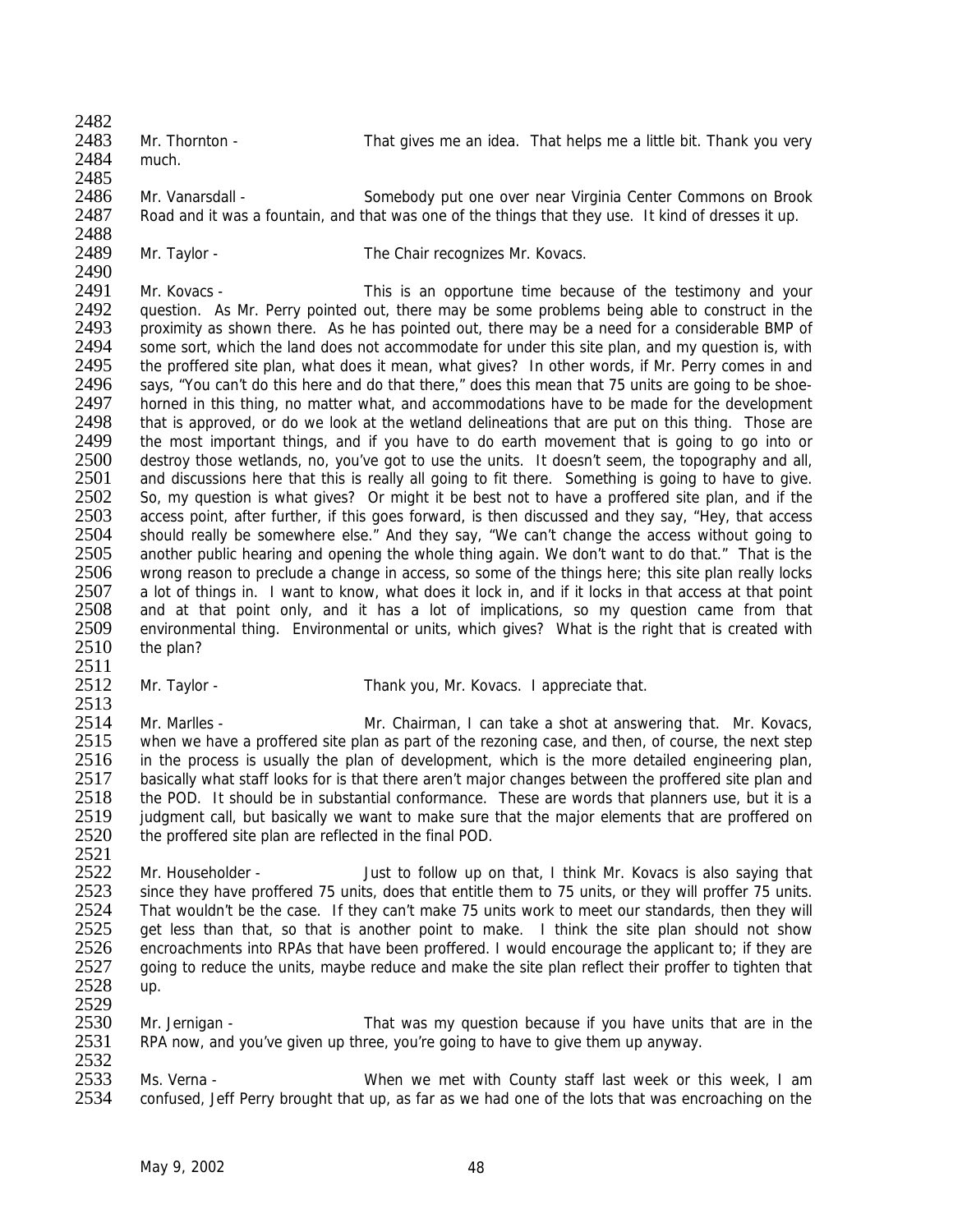2535 RPA. We eliminated two of those lots with the buildings on them and we no longer have a building<br>2536 or a lot encroaching on the RPA, and I do want to clarify, and I am assuming that everybody or a lot encroaching on the RPA, and I do want to clarify, and I am assuming that everybody 2537 understands that the lines on these plans, the interior lines are the buildings. The exterior lines on 2538 the box are lots. These are lots that people have. They buy lots so that they can have their own<br>2539 personal little lot. So, you are looking at green area on the outside and then the buildings are just 2539 personal little lot. So, you are looking at green area on the outside and then the buildings are just 2540 the interior lot, and I do want to clarify one point. I did talk to Michael Kennedy and asked him the 2540 the interior lot, and I do want to clarify one point. I did talk to Michael Kennedy and asked him the 2541 parking requirements for the CareMatrix site, and they are identical to the parking requirements for 2541 parking requirements for the CareMatrix site, and they are identical to the parking requirements for <br>2542 the townhouses. There is no change in the parking requirements. They both require 2.25 parking 2542 the townhouses. There is no change in the parking requirements. They both require 2.25 parking 2543 spaces per unit, so they would require a lot more parking than we currently require. I did do a very 2543 spaces per unit, so they would require a lot more parking than we currently require. I did do a very<br>2544 cough calculation of the impervious area of the CareMatrix site. I did eliminate the assisted living 2544 rough calculation of the impervious area of the CareMatrix site. I did eliminate the assisted living<br>2545 site from our plan and from their plan, so that we are matching apples with apples, and the 2545 site from our plan and from their plan, so that we are matching apples with apples, and the 2546 CareMatrix site had 25% site coverage. Our site including the entrance road, which goes through CareMatrix site had 25% site coverage. Our site, including the entrance road, which goes through 2547 the assisted living parcel, only had 20% coverage, and that is using 78 units. So, it is really 2548 impossible to tell exactly what that site coverage will be until the property is totally engineered, and<br>2549 a lot of these concerns and questions are POD questions and are not questions that can be a lot of these concerns and questions are POD questions and are not questions that can be 2550 addressed at this point in time, and we don't normally totally engineer a site until we have gone<br>2551 through the Board of Supervisors. It is a very expensive process. As far as the residential 2551 through the Board of Supervisors. It is a very expensive process. As far as the residential 2552 character of these buildings, as far as two-story versus one-story. I feel like my house is of 2552 character of these buildings, as far as two-story versus one-story, I feel like my house is of 2553 residential character. I live in a two-story house. I don't think you find very many single-family 2553 residential character. I live in a two-story house. I don't think you find very many single-family<br>2554 residences out there in homes anymore that are one-story. I wish there were more one-story. But 2554 residences out there in homes anymore that are one-story. I wish there were more one-story. But 2555 I think the residential character of this neighborhood will enhance the area, not detract from it. 2555 I think the residential character of this neighborhood will enhance the area, not detract from it.<br>2556 Traffic impact. I will let Tim Foster talk to you about that, but I think the main concerns here are 2556 Traffic impact, I will let Tim Foster talk to you about that, but I think the main concerns here are 2557 the traffic, and that was the main reason for the age restriction, and we met with Tim, and it 2558 seemed like the impact of the traffic from this development will be minimal. The other point is we 2559 do not know who will be developing the assisted living care facility. That is why we have tried to 2560 proffer 50% brick on the building, no higher than three stories. Once we actually find someone, we proffer 50% brick on the building, no higher than three stories. Once we actually find someone, we 2561 will go back to the neighborhood prior to presenting anything to the Planning Department and work 2562 with them on what it will look like and what the access points will be, and the reason why we did<br>2563 eliminate the access from one point to the next, as far as the town-homes were concerned is so 2563 eliminate the access from one point to the next, as far as the town-homes were concerned is so<br>2564 that we wouldn't have to cross the wetlands and we wouldn't be disturbing anymore of the 2564 that we wouldn't have to cross the wetlands and we wouldn't be disturbing anymore of the 2565 environmentally sensitive areas of the site. So, for those reasons. I think I do request that the 2565 environmentally sensitive areas of the site. So, for those reasons, I think I do request that the 2566 Planning Commission approve this request and send it on to the Board of Supervisors meeting. We 2566 Planning Commission approve this request and send it on to the Board of Supervisors meeting. We<br>2567 will be more than happy to meet and will set a meeting between now and the Board of Supervisors 2567 will be more than happy to meet and will set a meeting between now and the Board of Supervisors<br>2568 meeting to discuss the points that Mr. Kovacs suggested for proceeding when he gave you his meeting to discuss the points that Mr. Kovacs suggested for proceeding when he gave you his 2569 literature and also faxed, e-mailed it to me today, and I really think we could work out any <br>2570 differences in the site plan between now and the Board of Supervisors meeting. differences in the site plan between now and the Board of Supervisors meeting. 2571<br>2572 2572 Mr. Taylor - Would you be willing to take a 30 or 60-day deferral to do some 2573 of the designs?

of the designs? 2574<br>2575

2575 Ms. Verna - No. You mean to engineer the site before we have even come into<br>2576 the before the Board of Supervisors meeting? the, before the Board of Supervisors meeting?

2577<br>2578 Mr. Taylor - Well, right now, because there are some concerns that I have, 2579 one is that we haven't done a real traffic impact study, and traffic along Three Chopt right now,<br>2580 there are mornings when you try to get down to Three Chopt, and you can barely get below the 2580 there are mornings when you try to get down to Three Chopt, and you can barely get below the 2581 church before you find a queue of cars waiting for the signal on Gaskins, and admittedly there are church before you find a queue of cars waiting for the signal on Gaskins, and admittedly there are 2582 construction problems, but the aspect of widening Three Chopt as a result of this, I think is real.

2583<br>2584 Ms. Verna - The State of Three Chopt. Well, we will be widening our side of Three Chopt.

2585<br>2586 Mr. Taylor - Yes. 2587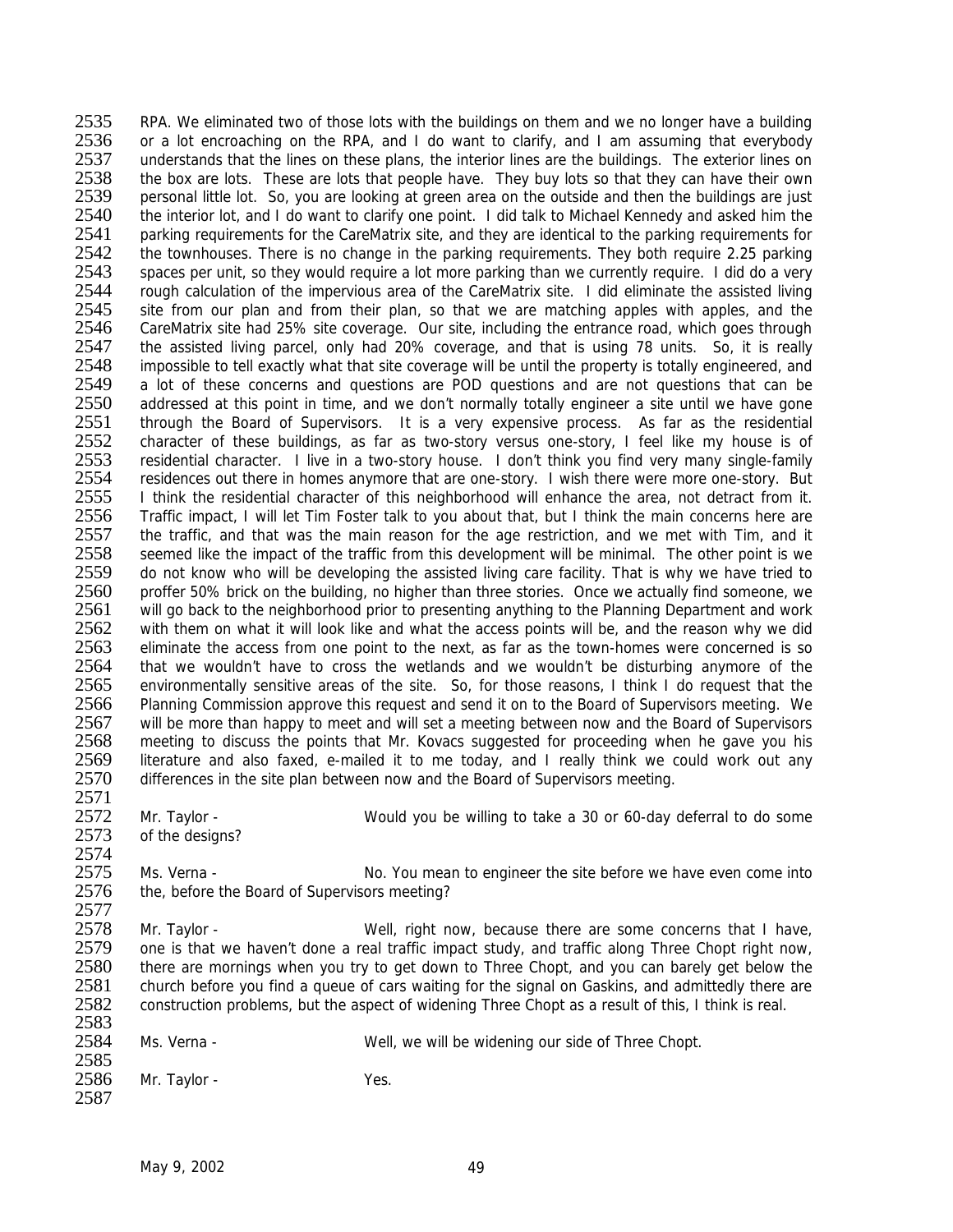2588 Ms. Verna - As part of this development plan, so that will be an improvement 2589 right there, because that is part of the process. We will have to make that additional lane across<br>2590 Three Chopt on our side of the property, so you will have the additional two lanes on our side, but Three Chopt on our side of the property, so you will have the additional two lanes on our side, but 2591 as far as traffic, I would refer all of those questions to Tim Foster.

2592<br>2593 2593 Mr. Taylor - Well, that is what I was about to do, but I wanted to ask you if 2594 vou thought that a deferral would allow you to answer the questions on traffic, the questions on 2594 you thought that a deferral would allow you to answer the questions on traffic, the questions on 2595 environmental, meet with the neighbors, and then take a look at the three-story assisted living 2595 environmental, meet with the neighbors, and then take a look at the three-story assisted living<br>2596 facility. facility.

2597<br>2598 Ms. Verna - And as I said... 2599

2600 Mr. Taylor - I don't mean to slow it down, but I do think that these are 2601 reasonable questions in the neighbors' minds that really should have an answer developed. I know<br>2602 when CareMatrix did it we worked on some of these things, and their environmental was a major when CareMatrix did it we worked on some of these things, and their environmental was a major 2603 consideration. Now, it seems that environmental is maybe not as much a consideration, but the 2604 rest of the development and the assisted care facility of three stories. I think is still a worry, and I 2604 rest of the development and the assisted care facility of three stories, I think is still a worry, and I<br>2605 think some time might help to work it out. If I might, if you are unwilling to defer it, let me just 2605 think some time might help to work it out. If I might, if you are unwilling to defer it, let me just 2606 stop right here and I will ask Tim Foster to talk about the transportation standing. stop right here and I will ask Tim Foster to talk about the transportation standing.

2607<br>2608 2608 Ms. Verna - And I am – if we could do a two-week deferral to the next<br>2609 Planning Commission meeting instead of a one month deferral, we'd be happy to do that, and meet Planning Commission meeting instead of a one month deferral, we'd be happy to do that, and meet 2610 with the neighborhood next week.

2612 Mr. Taylor - I really think a month is about as, knowing how fast time passes<br>2613 and trying to schedule a couple of meetings, two weeks is really in my mind right now a little bit and trying to schedule a couple of meetings, two weeks is really in my mind right now a little bit 2614 too short a time to enable us together, working with the neighbors, to look at these issues and then 2615 come up with a reasonable solution to them.

2616<br>2617 2617 Mr. Jernigan - Ms. Verna, let me ask you a question. This letter is dated April 23<br>2618 and it says in the last paragraph. "We have attached a copy of the changes to the proffered 2618 and it says in the last paragraph, "We have attached a copy of the changes to the proffered 2619 conditions." You said you only had one response to this letter? conditions." You said you only had one response to this letter?

 $\frac{2620}{2621}$ Ms. Verna - Chamber 2012 Ms. Verna - Oh, and again, the gentleman that didn't get a copy, and I 2622 apologize for that. I sent everyone a copy, and basically the letter even said that if you know<br>2623 anybody that didn't get a copy, please let me know and we will be happy to send them an anybody that didn't get a copy, please let me know and we will be happy to send them an 2624 additional copy, and I do apologize for that. I did send them out to the neighborhood and 2625 everybody that had attended a meeting, and everybody wrote down their address, so I apologize<br>2626 for that. for that.

2627<br>2628 2628 Mr. Jernigan - My question is, "Did you people receive this letter?" We can't<br>2629 hear you. I just wanted to make sure the people had received this. OK. I wanted to make sure 2629 hear you. I just wanted to make sure the people had received this. OK. I wanted to make sure 2630 that it had been received that it had been received 2631

2632 Mr. Taylor - Thank you, Ms. Verna. Let me talk to Tim Foster, if I might. Mr.<br>2633 Foster, I would like to talk about the traffic along Three Chopt, and what the extra-added traffic of Foster, I would like to talk about the traffic along Three Chopt, and what the extra-added traffic of 2634 this project might mean on that road. 2635

2636 Mr. Foster - For the record, I am Tim Foster, the Traffic Engineer for the 2637 County, and as Mr. Perry spoke earlier, we are here at the request of the Planning Office and the 2637 County, and as Mr. Perry spoke earlier, we are here at the request of the Planning Office and the 2638 Planning Commission, even though my name was mentioned by the applicant. We are not here at 2638 Planning Commission, even though my name was mentioned by the applicant. We are not here at 2639 the request of the applicant, so we want to make that clear. We did look at the traffic volumes at 2639 the request of the applicant, so we want to make that clear. We did look at the traffic volumes at 2640 this site and we compared it to the CareMatrix site. This site generates about 150 more vehicles this site and we compared it to the CareMatrix site. This site generates about 150 more vehicles

2611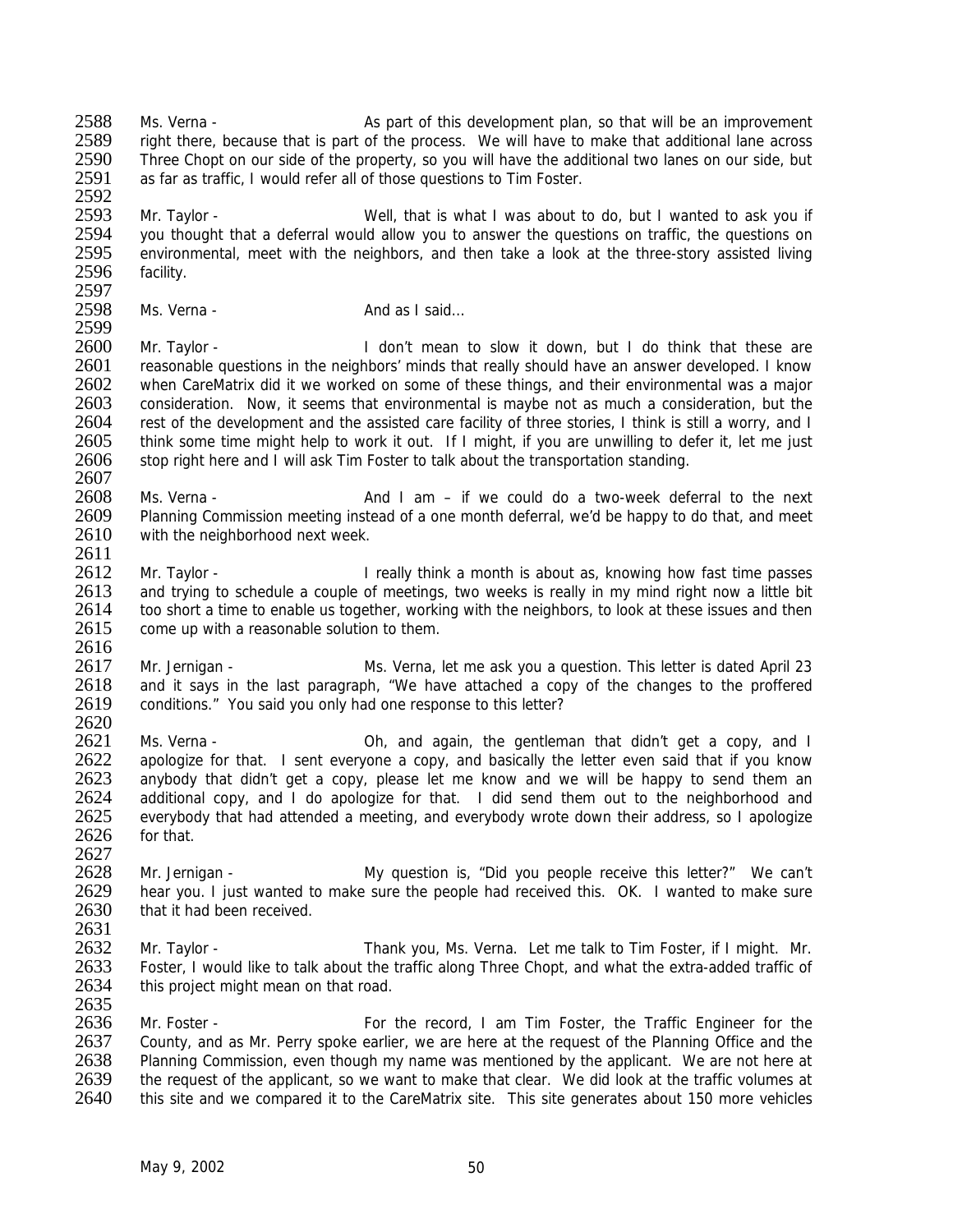2641 per day than the CareMatrix site did. During the peak hour, which is the worst times we have out 2642 there, it generates about 35 vehicles more than the CareMatrix site did. In the scheme of things, 2643 as much traffic as is out there, adding 35 cars to the mix, we'd probably get that type of change 2644 daily, so from a standpoint of making it worse out there, it is not going to be any better, obviously, <br>2645 but we felt it wouldn't make it any worse than it is now. Now, normal development will require but we felt it wouldn't make it any worse than it is now. Now, normal development will require 2646 them to widen in front of their property to the ultimate section; however, that is not going to 2647 decrease the queue that you are speaking off, because that problem exists down at the intersection 2647 decrease the queue that you are speaking off, because that problem exists down at the intersection 2648 of Three Chopt and Gaskins, and we have had a little bit of a change in traffic patterns because of 2648 of Three Chopt and Gaskins, and we have had a little bit of a change in traffic patterns because of 2649 the construction on Gaskins Road. That construction should be finished late summer/early fall 2649 the construction on Gaskins Road. That construction should be finished late summer/early fall<br>2650 finally, and we think the patterns will change back. We also looked at the traffic volumes on Three 2650 finally, and we think the patterns will change back. We also looked at the traffic volumes on Three 2651 Chopt and we compared them over the last five years, and what we found was, in 1996 we had 2651 Chopt and we compared them over the last five years, and what we found was, in 1996 we had<br>2652 about 13.500 cars per day on Gaskins Road, or excuse me. Three Chopt Road, That number about 13,500 cars per day on Gaskins Road, or excuse me, Three Chopt Road. That number 2653 increased to about 14,500 in 1997-98 time frame, and it has been hovering around that number for 2654 the last three years. So, we haven't seen an increase in traffic volume on that particular road,<br>2655 mainly because we think that the widening of Broad Street took some of that traffic out west for mainly because we think that the widening of Broad Street took some of that traffic out west for 2656 that. So, from a standpoint we compared CareMatrix to this development, and we felt from that 2657 standpoint that the changes would not be that noticeable. Now, one thing that we did do is we 2657 standpoint that the changes would not be that noticeable. Now, one thing that we did do is we<br>2658 recommended that the access originally be opposite Pell. In this case, we recommended that the 2658 recommended that the access originally be opposite Pell. In this case, we recommended that the 2659 access be changed to opposite Cedarfield, and the reasoning for that is, as we are looking and we 2659 access be changed to opposite Cedarfield, and the reasoning for that is, as we are looking and we<br>2660 aet ready to do a feasibility study for the widening of Three Chopt Road, it was originally set up as 2660 get ready to do a feasibility study for the widening of Three Chopt Road, it was originally set up as 2661 a four-lane undivided roadway. We feel that we probably need a wider road than a four-lane 2661 a four-lane undivided roadway. We feel that we probably need a wider road than a four-lane<br>2662 undivided, so we are now looking at a four-lane divided. There's two ways with that width, you can undivided, so we are now looking at a four-lane divided. There's two ways with that width, you can 2663 do four-lane divided or five-lane sectioned. I feel that we should not have 6700 feet of pavement 2664 out there, because that is a lot of pavement, and we don't have many five-lane sections in the 2665 County, especially through areas that are predominantly residential. So, I think that Three Chopt 2666 Road will be a four-lane divided roadway with a raised median. Based on that then, and given the 2667 fact that Cedarfield only has one access point, and given the population in that facility, we feel that 2668 a crossover should be provided at Cedarfield, if we go to a four-lane divided section. That would 2669 preclude a crossover from happening at Pell. Therefore, we recommended that this access point to 2670 this development be opposite Cedarfield, where the next crossover would probably be at Newlands 2670 this development be opposite Cedarfield, where the next crossover would probably be at Newlands<br>2671 north of this site. That does mean that people turning left on the Pell would have to go up to 2671 north of this site. That does mean that people turning left on the Pell would have to go up to 2672 Newlands, and we felt that by the time we widened Three Chopt Road that Cox Road Extension will 2672 Newlands, and we felt that by the time we widened Three Chopt Road that Cox Road Extension will<br>2673 be in place, and we should see a traffic decrease through the neighborhood at Pell. Ghana and the be in place, and we should see a traffic decrease through the neighborhood at Pell, Ghana and the 2674 cut-through problem that we have now. Also, this has to all be done at a public hearing, because<br>2675 there are residents that would be affected by putting a median on Three Chopt Road, so this is there are residents that would be affected by putting a median on Three Chopt Road, so this is 2676 going to be our proposal. However, the residents that live on Three Chopt in the area would also 2677 have to make that determination. So, that is another reason that we looked at putting the access 2678 across from Cedarfield. Another reason we looked at Cedarfield instead of Pell was we have always<br>2679 had a concern about cut-through traffic through the neighborhood, and that has been a concern. I 2679 had a concern about cut-through traffic through the neighborhood, and that has been a concern. I<br>2680 have talked to several neighbors over many vears for that, and we felt that maybe by moving it 2680 have talked to several neighbors over many years for that, and we felt that maybe by moving it 2681 down to Cedarfield, even though I don't think we'll have a lot of cut-through traffic from this 2681 down to Cedarfield, even though I don't think we'll have a lot of cut-through traffic from this 2682 development, it actually takes that access point and moves it further away from Pell to not entice 2682 development, it actually takes that access point and moves it further away from Pell to not entice<br>2683 someone to just go straight across the street and cut through the neighborhood. Also, by having someone to just go straight across the street and cut through the neighborhood. Also, by having 2684 the access at Pell, we have to have a left-turn lane at Pell and even though we can fit that in with 2685 the widening, that means the car is actually stopped in front of the single-family homes on Three 2686 Chopt. By moving it down to Cedarfield, we eliminate that situation as well. So, those are some of 2687 the traffic aspects that we looked at during this review. 2688

2689 Mr. Taylor - How long do you feel it would take you to work with the applicant 2690 and rearrange the traffic from so that it does the things that you are saying, particularly relative to 2690 and rearrange the traffic from so that it does the things that you are saying, particularly relative to 2691 Cedarfield, and then Pell or Newlands? Cedarfield, and then Pell or Newlands?

2692<br>2693 Mr. Foster - As far as...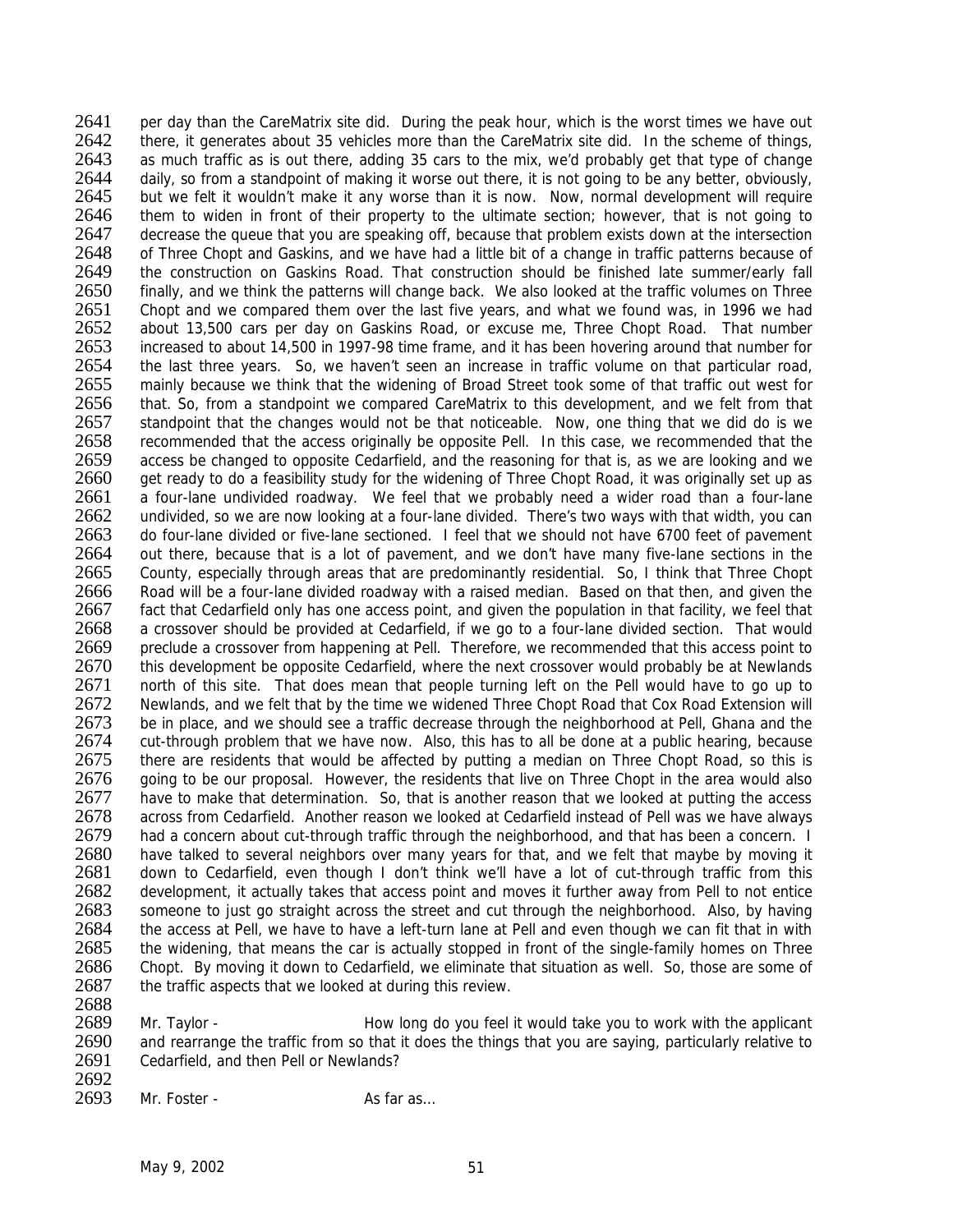2695 Mr. Taylor - Working with the applicant to rearrange the traffic from this 2696 sketch to what you feel is the long-range...

2697<br>2698 2698 Mr. Foster - This sketch does have what we think the long-range would be.<br>2699 Now, Mr. Kovacs is right. The access point that is to the west, if we go with the median, would 2699 Now, Mr. Kovacs is right. The access point that is to the west, if we go with the median, would 2700 eventually be a right-in right-out only access point. They would be able to turn left out of their 2700 eventually be a right-in right-out only access point. They would be able to turn left out of their 2701 now, but sometime within the next 10 years they won't be able to do that anymore. The access 2701 now, but sometime within the next 10 years they won't be able to do that anymore. The access 2702 across from Pell. we can still make work. I don't have a problem with the access there. But 2702 across from Pell, we can still make work. I don't have a problem with the access there. But 2703 looking at the long-range plan of what may happen out there, we thought would work better at 2703 looking at the long-range plan of what may happen out there, we thought would work better at 2704 cedarfield and with the widening that the developer will have to do, is required to do, we will still 2704 Cedarfield and with the widening that the developer will have to do, is required to do, we will still<br>2705 be able to keep the left-turn lane and fit a left-turn lane in at Pell, a left-turn lane in at this be able to keep the left-turn lane and fit a left-turn lane in at Pell, a left-turn lane in at this 2706 development, and also a left-turn lane for Cedarfield.

- 2707<br>2708 2708 Mr. Taylor - One thing that we have in there besides the difficulty on those 2709 roads is there is on a hill and that complicates... roads is there is on a hill and that complicates...
- 2710<br>2711 2711 Mr. Foster - Yes, sir. Any access point will have to meet sight distance<br>2712 requirements. If they don't meet sight distance requirements, then the access point has to be 2712 requirements. If they don't meet sight distance requirements, then the access point has to be 2713 relocated or eliminated. We will not compromise on that issue. relocated or eliminated. We will not compromise on that issue.
- 2714<br>2715 2715 Mr. Taylor - Thank you, sir. I appreciate that. I am still looking at the 2716 opportunity to defer this for some period of time. 2717
- 2718 Ms. Verna Um… 2719
- 2720 Mr. Taylor I mean there is a lot of study here, there's a lot of things that I 2721 think need to be done, and I think I would like to try and see if you would be agreeable to a 30-day 2722 deferral.
- 2723<br>2724 Ms. Verna - The Same Commodate vould like, we can accommodate you.
- 2725<br>2726 2726 Mr. Taylor - All right. Then I will move deferral of C-49C-00 for one month at 2727 the applicant's request. the applicant's request.
- 2728<br>2729 Mr. Jernigan - Second.
- 2731 Mr. Taylor Motion made by Mr. Taylor and seconded by Mr. Jernigan. All in<br>2732 favor say ave. All opposed say no. The motion passes. The vote is 5-0 (Mr. Thornton abstained). favor say aye. All opposed say no. The motion passes. The vote is 5-0 (Mr. Thornton abstained).
- 2733<br>2734 2734 At the applicant's request, the Planning Commission deferred C-49C-00, Henry L. Wilton, to it's 2735 meeting on June 13, 2002. meeting on June 13, 2002.
- 2736<br>2737 Mr. Taylor - We will defer this for 30 days for further study and I do want to 2738 thank the people and all of the neighbors. And I do want to ask that Sandy, that you have a 2739 meeting with the neighbors. meeting with the neighbors. 2740
- 2741 Ms. Verna We have always scheduled meetings with the neighbors. As I said,<br>2742 we wanted to schedule a meeting prior to this meeting to get their point, so that we wouldn't have 2742 we wanted to schedule a meeting prior to this meeting to get their point, so that we wouldn't have 2743 had this long discussion tonight, and they did not contact us. But we will be happy to schedule 2743 had this long discussion tonight, and they did not contact us. But we will be happy to schedule 2744 another meeting. another meeting.
- 2745

2730

2694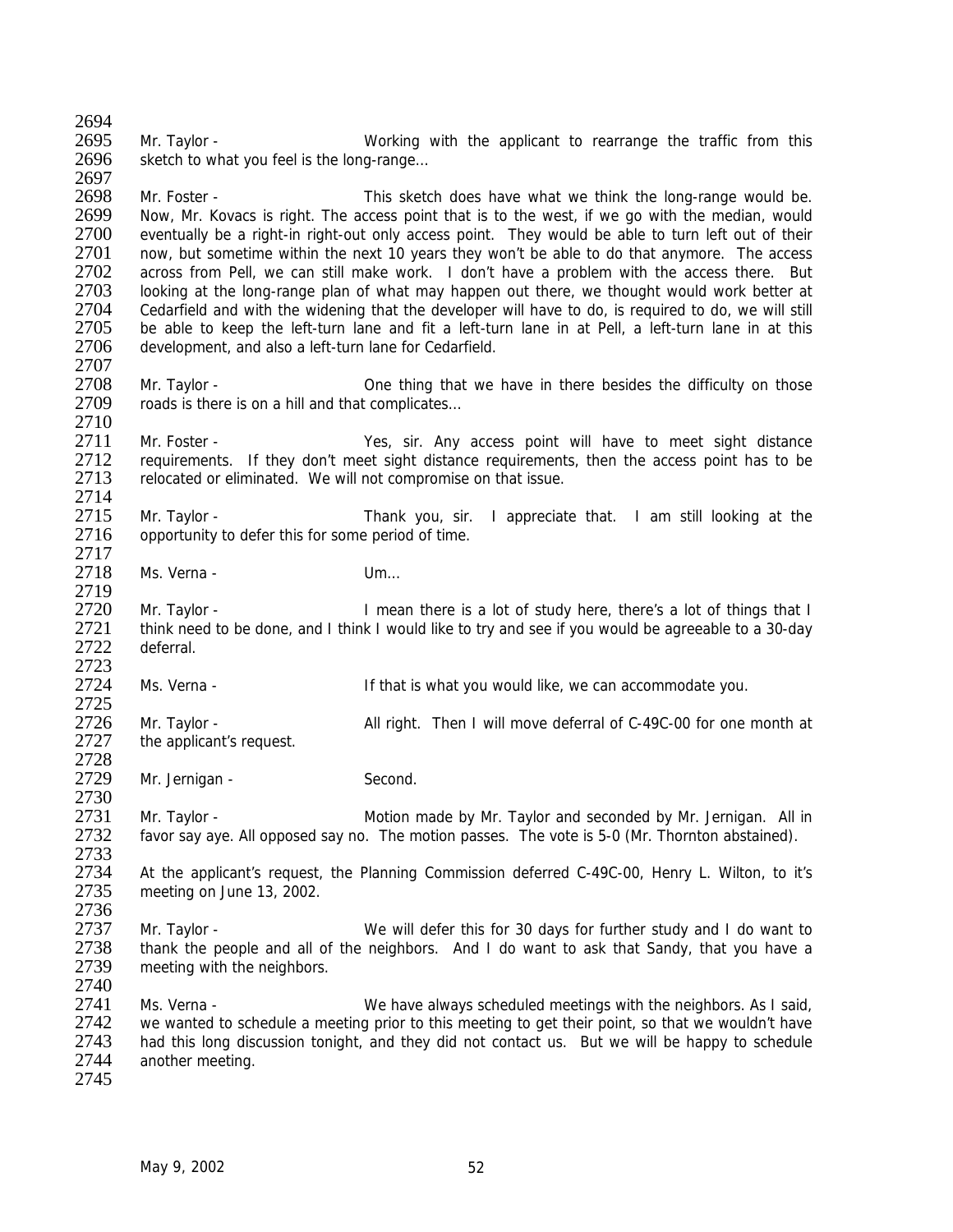2746 Mr. Taylor - And I will be delighted to attend. Thank you very much. Mr.

2747 Director, next case. 2748

## 2749 *Deferred from the April 11, 2002 Meeting:*

2750 **C-20C-02 James W. Theobald for HHHunt Corporation:** Request to conditionally 2751 rezone from A-1 Agricultural District to RTHC Residential Townhouse District (Conditional),<br>2752 Parcels 744-773-3059 (18-A-11) and 744-773-6354 (18-A-12), containing 11.329 acres, located 2752 Parcels 744-773-3059 (18-A-11) and 744-773-6354 (18-A-12), containing 11.329 acres, located 2753 on the south line of Old Nuckols Road approximately 300 feet east of Shady Grove Road.<br>2754 Residential townhouses for sale are proposed. The RTH District allows a maximum density of 9 2754 Residential townhouses for sale are proposed. The RTH District allows a maximum density of 9<br>2755 units per acre. The use will be controlled by proffered conditions and zoning ordinance 2755 units per acre. The use will be controlled by proffered conditions and zoning ordinance<br>2756 regulations. The Land Use Plan recommends Urban Residential, 3.4 to 6.8 units net density per 2756 regulations. The Land Use Plan recommends Urban Residential, 3.4 to 6.8 units net density per 2757 acre. Suburban Residential 2. 2.4 to 3.4 units net density per 2757 acre, Suburban Residential 2, 2.4 to 3.4 units net density per acre, Environmental Protection Area 2758 and Government.

2759<br>2760 Mr. Marlles - The staff report will be given by Mr. Mark Bittner.

2761<br>2762 Mr. Bittner - Do you want to see if there is any opposition?

2763<br>2764 Mr. Taylor - **IS there any opposition to this project?** Thank you.

2765<br>2766 2766 Mr. Bittner - I would like to point out we just handed out some revised<br>2767 proffers, but I do believe all of the members of the Commission got their own copy of those 2767 proffers, but I do believe all of the members of the Commission got their own copy of those 2768 earlier this week. We just gave them to you for ease of reference. These proffers are different 2769 versus what is contained in the staff report. New proffer items include the following*.*

- 2770<br>2771 Architectural Standards: A minimum of 50% brick has been proffered on the front 2772 exterior of buildings. Also, any building side facing a road or driveway would be 100% 2773 brick.
- 2774<br>2775 2775 - Southern Border Buffer: The Kensington single-family subdivision is proposed on<br>2776 adiacent property to the south zoned R-3C, and that is in this area right here (referring 2776 adjacent property to the south zoned R-3C, and that is in this area right here (referring<br>2777 to rendering). The applicant has proffered a line of wax myrtles and a wooden fence in 2777 to rendering). The applicant has proffered a line of wax myrtles and a wooden fence in<br>2778 this area. The developers of Kensington have submitted a letter stating that this buffer 2778 this area. The developers of Kensington have submitted a letter stating that this buffer<br>2779 material is acceptable to them. material is acceptable to them.
- 2780<br>2781 Eastern Border Stub Road: A vacant parcel of land is along the eastern border of the 2782 site. It would be logical for the proposed townhouse development to someday 2783 incorporate this property. The conceptual plan submitted with this application shows<br>2784 parking areas along this border, and on this drawing that border is on the bottom side of 2784 parking areas along this border, and on this drawing that border is on the bottom side of 2785 the page. It shows parking area along the border that could someday be extended with 2785 the page. It shows parking area along the border that could someday be extended with<br>2786 a road connection. The applicant has submitted proffer language that ensures this 2786 a road connection. The applicant has submitted proffer language that ensures this 2787 possibility.
- 2788<br>2789 Entrance Landscaping: The conceptual layout also shows a boulevard-type entrance with 2790 a median. This could become a very attractive entrance feature to this community. The 2791 applicant has submitted proffer language that provides the type of entrance shown on 2791 applicant has submitted proffer language that provides the type of entrance shown on 2792 the layout plan.
- 2793<br>2794 Staff finds these new proffers to be acceptable.

2795<br>2796 2796 There is still one outstanding issue that has not been addressed. The applicant has stated that 2797 the units in this development will not have garages. These are generally considered to be a 2797 the units in this development will not have garages. These are generally considered to be a<br>2798 high-quality feature and are included with units in the nearby Townes at Shady Grove. Staff high-quality feature and are included with units in the nearby Townes at Shady Grove. Staff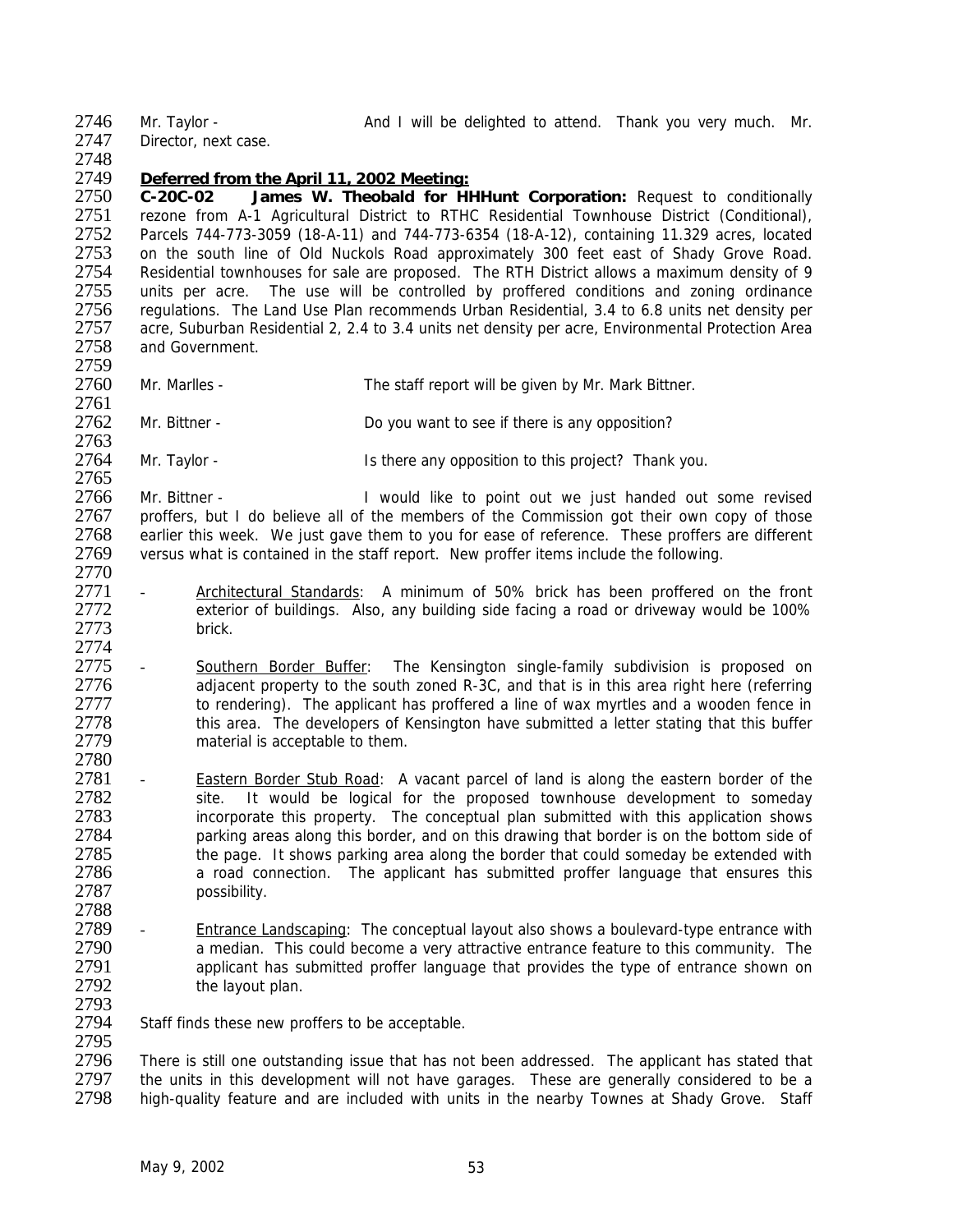2799 recommends that the applicant consider garages for all, or at least some, of these units. If not, 2800 perhaps the applicant could consider providing carport structures. perhaps the applicant could consider providing carport structures.

2801

2802 The proposed townhouses are an appropriate use on this site. The current proffers provide<br>2803 several positive items and address most issues in the staff report. Staff continues to recommend several positive items and address most issues in the staff report. Staff continues to recommend 2804 the inclusion of garages or carports but also recommends approval of this application. I would 2805 be happy to answer any questions that you may have. be happy to answer any questions that you may have.

2806<br>2807 Mr. Taylor - Any questions for Mr. Bittner? 2808<br>2809 2809 Mr. Jernigan - Mr. Bittner, across the street at Townes of Shady Grove, do they<br>2810 have garages? have garages? 2811 2812 Mr. Bittner - Yes, sir, they do. 2813 2814 Mr. Jernigan - And Kensington? 2815<br>2816 Mr. Bittner - Kensington is a single-family development. 2817<br>2818 Mr. Jernigan - OK. 2819<br>2820 Mr. Taylor - **Any other questions for Mr. Bittner?** Then we will hear from the 2821 applicant. Thank you, Mr. Bittner. 2822

2823 Mr. Jim Theobald - Good evening, Mr. Chairman, ladies and gentlemen. My name is 2824 Jim Theobald and I am here this evening on behalf of HHHunt to request this rezoning to RTH Jim Theobald and I am here this evening on behalf of HHHunt to request this rezoning to RTH 2825 Conditional on this 11.329-acre site along Old Nuckols Road. As you know, and Mr. Bittner has 2826 pointed out, this project is directly adjacent to County Fire Station #16. It is also across from the 2827 RTH zoned land that comprises The Townes of Shady Grove, and it is also across from R-6 zoned 2827 RTH zoned land that comprises The Townes of Shady Grove, and it is also across from R-6 zoned<br>2828 Land, which is the apartment community, formerly known as The Cameron at Wyndham, which I 2828 land, which is the apartment community, formerly known as The Cameron atWyndham, which I<br>2829 think has been recently renamed. This request is to develop this site as owner-occupied town-2829 think has been recently renamed. This request is to develop this site as owner-occupied town-<br>2830 homes as a part of Hunt's award winning Twin Hickory community. This request is absolutely 2830 homes as a part of Hunt's award winning Twin Hickory community. This request is absolutely<br>2831 consistent with the County's Land Use Plan that recommends Urban Residential development for 2831 consistent with the County's Land Use Plan that recommends Urban Residential development for<br>2832 the vast majority of this site. We plan some 69 units and have proffered that, representing a the vast majority of this site. We plan some 69 units and have proffered that, representing a 2833 density of 6.09 units per acre, which is well within the recommended range in the Land Use Plan<br>2834 of 3.4 to 6.8 units per acre. This site is proposed to be ultimately developed by Ryan Homes, the of 3.4 to 6.8 units per acre. This site is proposed to be ultimately developed by Ryan Homes, the 2835 developer of The Townes of Shady Grove. While this is a little different product than The 2836 Townes of Shady Groves, it is similar in overall quality. We have amended our conditions to 2837 address the comments in the staff report. Those conditions include, as you know, green belts 2837 address the comments in the staff report. Those conditions include, as you know, green belts 2838 along Old Nuckols Road, 25 feet in width and a minimum underground utilities. It is proffered 2838 along Old Nuckols Road, 25 feet in width and a minimum underground utilities. It is proffered<br>2839 bthat no driveway would have direct access to Old Nuckols Road. We will have restrictive 2839 that no driveway would have direct access to Old Nuckols Road. We will have restrictive 2840 covenants that set forth controls on the development, and maintenance of the property. This will 2840 covenants that set forth controls on the development, and maintenance of the property. This will<br>2841 be a part of the Twin Hickory community. We have proffered that the town-homes will have a 2841 be a part of the Twin Hickory community. We have proffered that the town-homes will have a<br>2842 minimum of 1.500 square feet of floor area. Again, we have proffered that the density would not minimum of 1,500 square feet of floor area. Again, we have proffered that the density would not 2843 exceed the 69 units shown on the plan. We did add a couple of proffers, again solely to address<br>2844 some raised by the staff report; the 50% brick proffer, brick on the sides facing public rights of 2844 some raised by the staff report; the 50% brick proffer, brick on the sides facing public rights of 2845 way or internal drives, as Mr. Bittner has relayed to you. We have limited the height of our way or internal drives, as Mr. Bittner has relayed to you. We have limited the height of our 2846 parking lot lighting, added an appropriate buffer next to Kensington, after consultation with 2847 Santex who is developing that site. We have proffered. I believe, the possibility of a connection 2847 Santex, who is developing that site. We have proffered, I believe, the possibility of a connection 2848 to this parcel here (referring to rendering). We do have that parcel under contract: however, the 2848 to this parcel here (referring to rendering). We do have that parcel under contract; however, the 2849 matter is currently in litigation as we seem to be disagreeing with the owner of that property as 2849 matter is currently in litigation as we seem to be disagreeing with the owner of that property as 2850 to the status of that contract. So, it is our hope to eventually prevail in that action and bring that 2850 to the status of that contract. So, it is our hope to eventually prevail in that action and bring that 2851 piece into this development, and we have designed our plan accordingly. And, again, we did piece into this development, and we have designed our plan accordingly. And, again, we did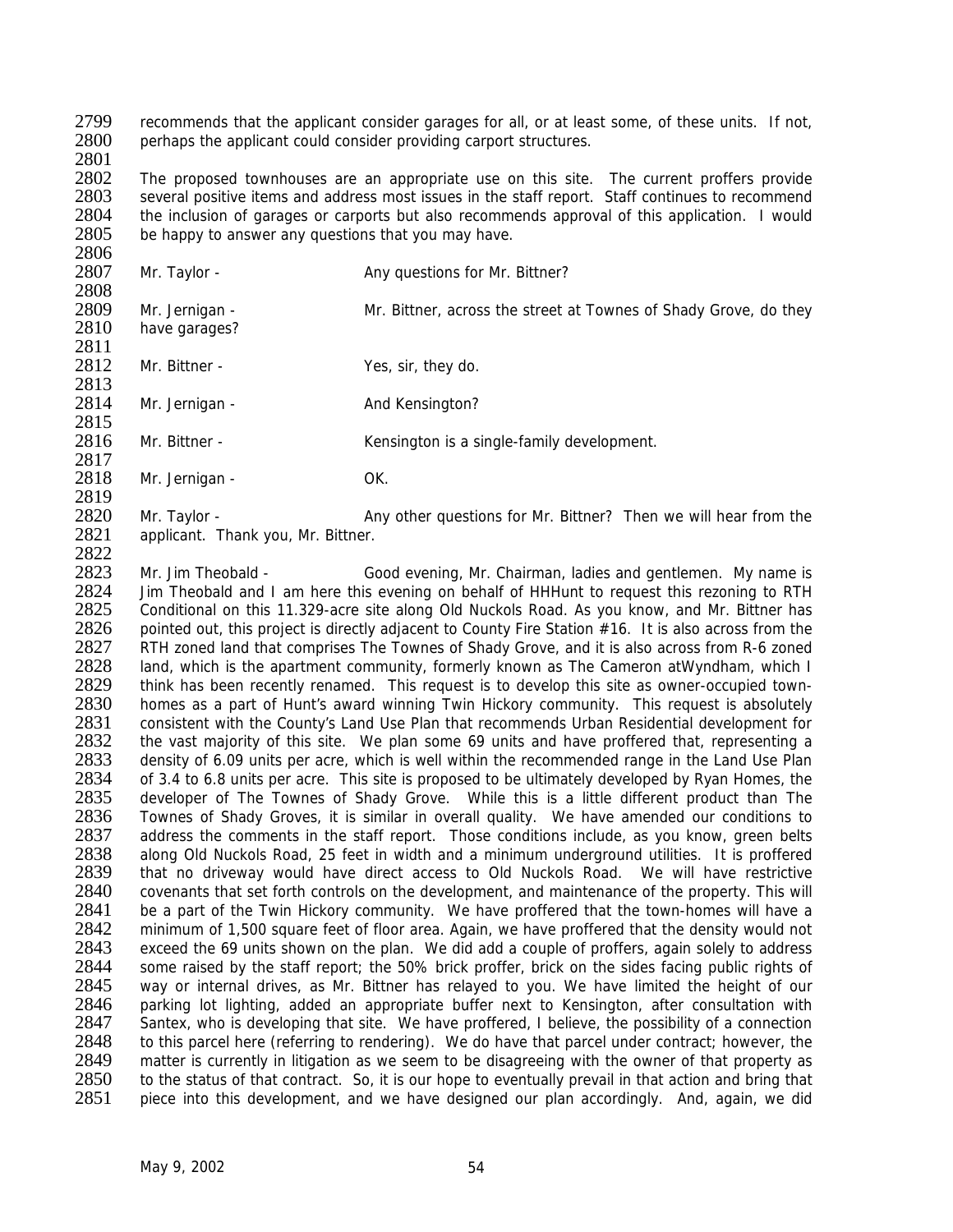2852 proffer the entrance feature would be provided consistent with this plan. This is a very logical 2853 transitional use, as I think you saw by the zoning map. It is consistent both with your land use 2854 plan and surrounding development, and with that I will stop and be happy to answer any 2855 guestions, and reserve the balance of my time for rebuttal. 2856 2857 Mr. Taylor - Any questions for Mr. Theobald? From the Commission? 2858<br>2859 2859 Ms. Ware - You had mentioned that there are RTH and R-6 across the street<br>2860 from this proposed location for the townhouses. It is also a considerable amount of residential 2860 from this proposed location for the townhouses. It is also a considerable amount of residential 2861 backing up to it and on the other side of Shady Grove Road. backing up to it and on the other side of Shady Grove Road. 2862<br>2863 Mr. Theobald - There is the Centex development, known as Kensington, on this 2864 side of the property to the south (referring to rendering). This is the side of the site in question, 2865 proposed single-family development by Centex here, and this was the parcel that is currently in 2866 litigation in the existing development with Avery Green. This is the County Fire Station right litigation in the existing development with Avery Green. This is the County Fire Station right 2867 here. 2868<br>2869 2869 Mr. Taylor - What is the density of The Townes of Shady Grove? Do we<br>2870 know that? know that? 2871<br>2872 Mr. Theobald - No, sir. I honestly don't know that. Six? About six. This is 6.09. 2873 2874 Mr. Taylor - And you said The Townes of Shady Grove do or do not have 2875 garages? 2876<br>2877 Mr. Theobald - **I** believe Mr. Bittner said that they do have garages, and this 2878 project does not. 2879<br>2880 Mr. Taylor - The Is there a possibility to put some garages in there? 2881<br>2882 2882 Mr. Theobald - No, sir. There honestly is not. I want to clarify one thing. The 2883 Townes of Shady Grove is about a 5.7 unit per acre density. Townes of Shady Grove is about a 5.7 unit per acre density. 2884<br>2885 Mr. Taylor - There is no way we could put any garages into this project. 2886<br>2887 Mr. Theobald - Con the design of these units, I want to put this up (referring to 2888 rendering), the garages are not consistent with this architectural design, and nor are the site plan 2889 that Mr. Bittner had up earlier. Many fine homes in the Richmond area do not have garages, 2890 and, as you know, your ordinance does not require garages nor carports or anything. In fact, 2890 and, as you know, your ordinance does not require garages nor carports or anything. In fact, 2891 when we provide garages, you don't let us count it toward our parking requirements anyhow, for 2891 when we provide garages, you don't let us count it toward our parking requirements anyhow, for 2892 fear that some will turn it into a rec room. So, no, this does not have garages, and is not 2892 fear that some will turn it into a rec room. So, no, this does not have garages, and is not 2893 designed to. designed to. 2894<br>2895 Mr. Taylor - Any other questions of Mr. Theobald? Thank you, Mr. Theobald. 2896<br>2897 2897 Mr. Theobald - Mr. Chairman, I do believe there were one or two people that<br>2898 expressed an interest in speaking in favor of this case, although I am a little confused as to 2898 expressed an interest in speaking in favor of this case, although I am a little confused as to 2899 whether who is speaking in favor of this case or the next case, but there may be some people in 2899 whether who is speaking in favor of this case or the next case, but there may be some people in 2900 the audience that want to speak in favor. I am not sure. the audience that want to speak in favor. I am not sure. 2901<br>2902 2902 Mr. Marlles - Mr. Theobald, you've got a little less than four minutes. Do you<br>2903 want to reserve maybe two minutes for rebuttal? want to reserve maybe two minutes for rebuttal? 2904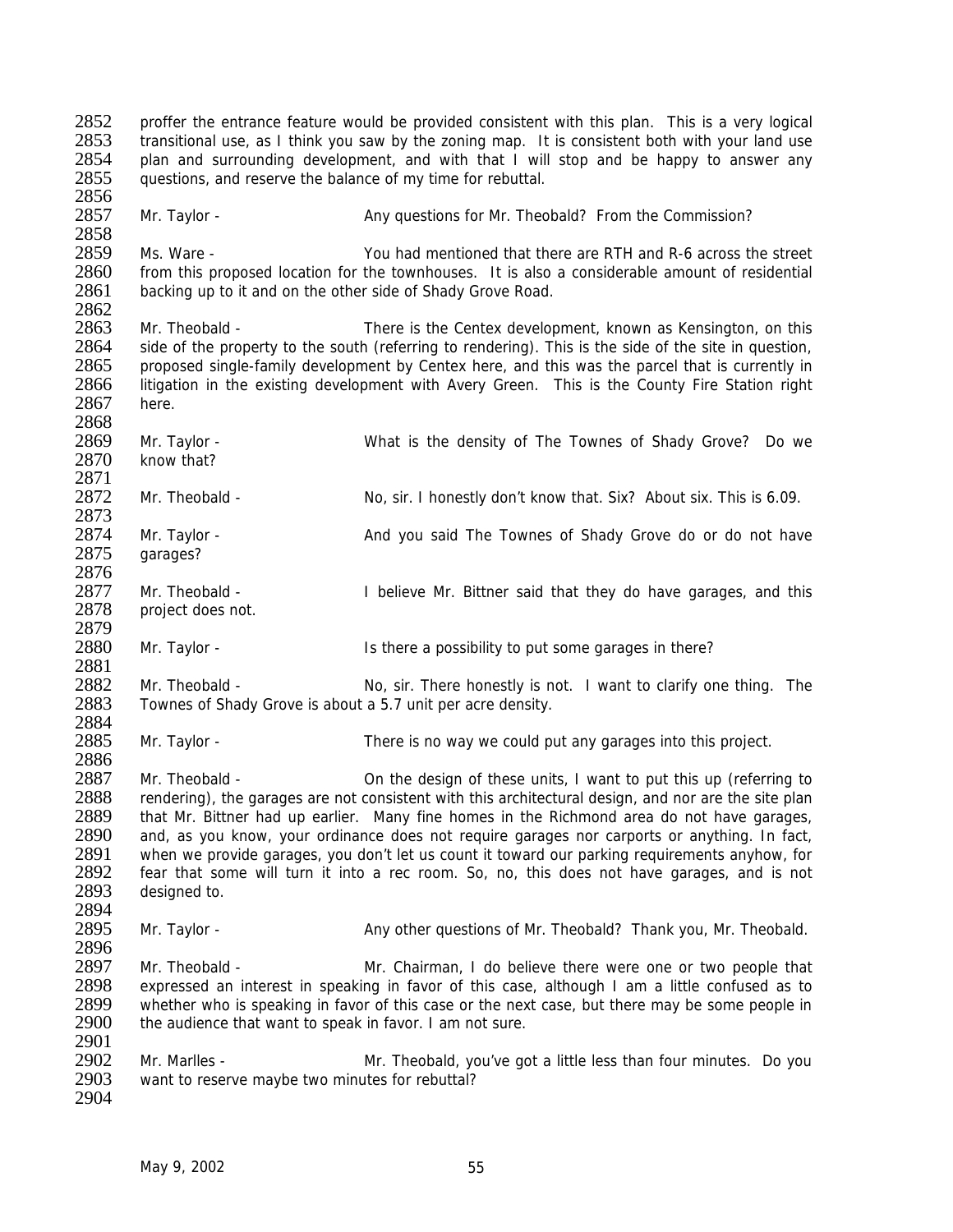2905 Mr. Theobald - Sure.

2906<br>2907 Mr. Taylor - Let me have another show of hands of those who are opposed. 2908 How many would like to speak in favor of this project? Does anybody wish to speak in favor of 2909 this project? We have 10 minutes for the opposition. Is there a key spokesperson? If you would 2909 this project? We have 10 minutes for the opposition. Is there a key spokesperson? If you would 2910 please, come down to the microphone and identify vourself. please, come down to the microphone and identify yourself.

2911<br>2912 2912 Mr. Rick Dodge - My name is Rick Dodge and I live at 5108 Park Meadows Court.<br>2913 If you recall. I was here at the April hearing talking and asking your deferral of 30 days on this 2913 If you recall, I was here at the April hearing talking and asking your deferral of 30 days on this 2914 case, which you did grant. I think, in part, to allow residents to provide input to the applicant. 2914 case, which you did grant, I think, in part, to allow residents to provide input to the applicant, 2915 and what we would like to see in this area of development, and I thought it was interesting that 2915 and what we would like to see in this area of development, and I thought it was interesting that 2916 Mr. Theobald mentioned several things that they included would more closely align their proffers Mr. Theobald mentioned several things that they included would more closely align their proffers 2917 with the staff report, but he didn't mention anything about the resident input that we provided 2918 after our May 1 all residents meeting that we held. I helped Chair that meeting, just as an 2919 individual resident with 84 residents in attendance. We provided that feedback to H.H. Hunt on 2919 individual resident with 84 residents in attendance. We provided that feedback to H.H. Hunt on<br>2920 May 5, sorry, to the applicant, on May 5, and I don't see where there has been any response to 2920 May 5, sorry, to the applicant, on May 5, and I don't see where there has been any response to 2921 the resident input in the proffers, and as we have learned, perhaps the hard way, proffers mean 2921 the resident input in the proffers, and as we have learned, perhaps the hard way, proffers mean<br>2922 everything. So, most of my feelings can be relayed through another resident who would like to 2922 everything. So, most of my feelings can be relayed through another resident who would like to 2923 speak, so I would like to basically cut off my comments, and maybe answer any questions that 2923 speak, so I would like to basically cut off my comments, and maybe answer any questions that 2924 vou might have, but I do want to thank you for the 30-day deferral. I thought it would be very 2924 you might have, but I do want to thank you for the 30-day deferral. I thought it would be very 2925 fruitful and, unfortunately. I have been disappointed. But I welcome your questions. fruitful and, unfortunately, I have been disappointed. But I welcome your questions. 2926

2927 Mr. Taylor - Thank you, Mr. Dodge. Are there any questions from the 2928 Commission? In the interest of time, we will pick up the other speakers for the opposition. Commission? In the interest of time, we will pick up the other speakers for the opposition.

2929<br>2930 Mr. Dodge - Thank you.

2931

2932 Mr. Rick Zuercher - Good evening, Mr. Chairman and members of the 2933 Planning Commission. My name is Rick Zuercher. I live at 5109 Dorin Hill Court in the Scotsglen 2933 Planning Commission. My name is Rick Zuercher. I live at 5109 Dorin Hill Court in the Scotsglen<br>2934 Subdivision of Twin Hickory. In the interest of time, I have been asked to speak on this case for 2934 subdivision of Twin Hickory. In the interest of time, I have been asked to speak on this case for 2935 the concerned Twin Hickory residents you see in the Board Room with their hands raised. On 2935 the concerned Twin Hickory residents you see in the Board Room with their hands raised. On 2936 behalf of these residents. I would like to express three reservations concerning the applicant's 2936 behalf of these residents, I would like to express three reservations concerning the applicant's 2937 proffers for these 70 townhouses to be built by Ryan Homes. First, I and those for whom I 2937 proffers for these 70 townhouses to be built by Ryan Homes. First, I and those for whom I<br>2938 speak today, believe that townhouses are probably the most realistic use of the proposed speak today, believe that townhouses are probably the most realistic use of the proposed 2939 acreage the applicant wishes to develop. We appreciate the applicant's proffer amendment of a<br>2940 minimum of 50% brick front elevations and 100% brick sides of units facing public roads and 2940 minimum of 50% brick front elevations and 100% brick sides of units facing public roads and 2941 internal driveways. We also appreciate the applicant's proffer of a 6 ft, privacy fence between 2941 internal driveways. We also appreciate the applicant's proffer of a 6 ft. privacy fence between<br>2942 this parcel and the adiacent Kensington subdivision, and a landscaped entrance feature. We still 2942 this parcel and the adjacent Kensington subdivision, and a landscaped entrance feature. We still<br>2943 wish to see the applicant meet the County's staff report recommendation of a one-car garage for 2943 wish to see the applicant meet the County's staff report recommendation of a one-car garage for 2944 each of the town-homes. To bring these town-homes closer to the quality of Ryan Homes' The 2944 each of the town-homes. To bring these town-homes closer to the quality of Ryan Homes' The 2945 Townes of Shady Grove across the road. In fact, The Townes of Shady Grove across the road. In fact, The Townes of Shady G 2945 Townes of Shady Grove across the road. In fact, The Townes of Shady Grove Townhomes are so<br>2946 attractive an addition to the Old Nuckols Road that we would have liked to have seen the 2946 attractive an addition to the Old Nuckols Road that we would have liked to have seen the 2947 applicant replicate them entirely on this parcel. We would have liked there parking design, which 2947 applicant replicate them entirely on this parcel. We would have liked there parking design, which<br>2948 avoids masses of parked vehicles outdoors to be imitated by the applicant on this parcel. The 2948 avoids masses of parked vehicles outdoors, to be imitated by the applicant on this parcel. The 2949 Townes of Shady Grove are set back 45 feet from the road, insuring a quality look of 2949 Townes of Shady Grove are set back 45 feet from the road, insuring a quality look of 2950 development that is not too close to the road. We would like the applicant to increase the 2950 development that is not too close to the road. We would like the applicant to increase the 2951 setback proffer from 25 ft, to 45 ft, for this reason. Finally, many residents have let the applicant 2951 setback proffer from 25 ft. to 45 ft. for this reason. Finally, many residents have let the applicant 2952 know, and that came in that report that Mr. Dodge spoke about, that we do not want these 2952 know, and that came in that report that Mr. Dodge spoke about, that we do not want these<br>2953 town-homes annexed into Twin Hickory or welcomed into our homeowners association, which the 2953 town-homes annexed into Twin Hickory or welcomed into our homeowners association, which the 2954 applicant wishes to do. Should the applicant meet these three conditions, a one-car garage for 2954 applicant wishes to do. Should the applicant meet these three conditions, a one-car garage for 2955 each town home. 45-foot setback, and restriction from the Twin Hickory Homeowners' 2955 each town home, 45-foot setback, and restriction from the Twin Hickory Homeowners'<br>2956 Association, many residents could support this case. Even so, we strongly feel that the addition 2956 Association, many residents could support this case. Even so, we strongly feel that the addition<br>2957 of townhouses to our community, including those proposed by the applicant for a separate 120-2957 of townhouses to our community, including those proposed by the applicant for a separate 120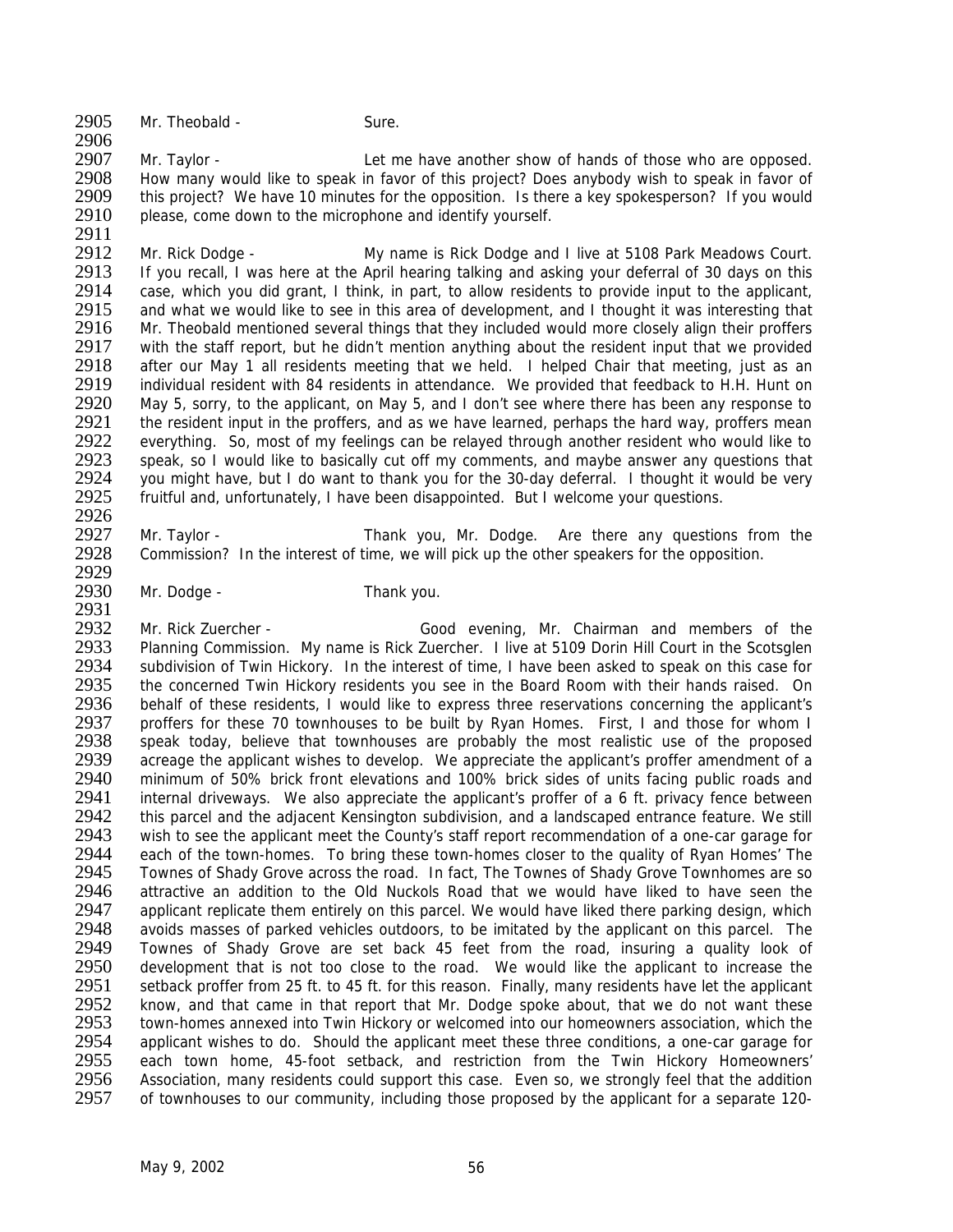2958 acre parcel on the east side of Shady Grove YMCA, that the Planning Commission will consider<br>2959 later this evening, will only increase population density and traffic in our community. We believe 2959 later this evening, will only increase population density and traffic in our community. We believe 2960 that the applicant's combined proposals, if approved, will result in an overcrowding of the Twin that the applicant's combined proposals, if approved, will result in an overcrowding of the Twin 2961 Hickory Elementary School and high school, and increase traffic volume on the roads through our 2962 community, ieopardizing the safety of pedestrians and bicycle riders, especially our children. I 2962 community, jeopardizing the safety of pedestrians and bicycle riders, especially our children. I<br>2963 am the father of two children, a boy age 9 and a girl age 6, and I am greatly concerned about 2963 am the father of two children, a boy age 9 and a girl age 6, and 1 am greatly concerned about 2964 their safety. That is one of the main reasons 1 am participating in this public hearing tonight. 2964 their safety. That is one of the main reasons I am participating in this public hearing tonight.<br>2965 We will have more to say about the subject when you consider the 120-acre rezoning request 2965 We will have more to say about the subject when you consider the 120-acre rezoning request<br>2966 Later this evening. We greatly appreciate the continuing efforts of the County staff in ensuring 2966 later this evening. We greatly appreciate the continuing efforts of the County staff in ensuring<br>2967 that residents' wishes are respected as development of Twin Hickory continues. We are counting 2967 that residents' wishes are respected as development of Twin Hickory continues. We are counting<br>2968 on the responsiveness to residents' concerns continuing through the upcoming rezoning and 2968 on the responsiveness to residents' concerns continuing through the upcoming rezoning and 2969 planning cases in our community. The group of residents that I represent have looked closely at planning cases in our community. The group of residents that I represent have looked closely at 2970 the applicant's case, and we feel we cannot support it without the further concessions that I have 2971 outlined. Residents present who agree with my remarks may raise their hands. Thank you. That 2972 is all I have. is all I have.

2973<br>2974

Mr. Taylor - Thank you, Mr. Zuercher.

2975<br>2976 Mr. Jernigan - Mr. Zuercher, it is three things that are the problem.

2977<br>2978 Mr. Zuercher - That is correct. 2979

2980 Mr. Jernigan - That is it. There are no other problems but those three? 2981

2982 Mr. Zuercher - These are the issues.

2983<br>2984 Mr. Taylor - Do you want to repeat those again?

2985<br>2986 Mr. Zuercher - Yes. One-car garages for each town home.

2987<br>2988 Mr. Jernigan - From a 25 to a 45-foot setback, and..

2989<br>2990 2990 Mr. Zuercher - That's right. And we don't want them being in the Twin Hickory<br>2991 Homeowners' Association. Homeowners' Association.

2992<br>2993 Mr. Taylor - So, if they meet those conditions, you are for annexation?

2994<br>2995 2995 Mr. Zuercher - Annexation? Meaning annexation to the Twin Hickory<br>2996 Homeowners' Association? No. No. Because the applicant is in the process of basically doubling 2996 Homeowners' Association? No. No. Because the applicant is in the process of basically doubling<br>2997 the size of our community, and we are concerned about this, the additional amounts of people 2997 the size of our community, and we are concerned about this, the additional amounts of people 2998 taxing the amenities that we currently have and enjoy, that being the pool, the tennis courts and 2998 taxing the amenities that we currently have and enjoy, that being the pool, the tennis courts and 2999 the club house. the club house.

3000<br>3001 Mr. Taylor - Thank you, Mr. Zuercher. We now have four minutes left for the 3002 opposition. Would there be another speaker or spokesman? Is Ms. Blumenthal here? There is 3003 somebody? Please, sir, if you'd approach the microphone and provide your name and address. somebody? Please, sir, if you'd approach the microphone and provide your name and address.

3004

3005 Mr. Cunningham - My name is Dan Cunningham and I live at 5007 Harvest Glen<br>3006 Court, which is in the Harvest Glen portion of Glen Hickory. I had not planned to speak tonight. 3006 Court, which is in the Harvest Glen portion of Glen Hickory. I had not planned to speak tonight, 3007 so I don't have any prepared notes, but this particular development would add quite a bit of 3007 so I don't have any prepared notes, but this particular development would add quite a bit of 3008 traffic to the area, which is already a, without the Twin Hickory Lake Drive extending all the way 3008 traffic to the area, which is already a, without the Twin Hickory Lake Drive extending all the way<br>3009 through to Pouncey Tract, is already becoming a very busy traffic roadway. The Shady Grove 3009 through to Pouncey Tract, is already becoming a very busy traffic roadway. The Shady Grove 3010 Road is currently one lane in each direction over to Pouncey Tract. There is no traffic signal at Road is currently one lane in each direction over to Pouncey Tract. There is no traffic signal at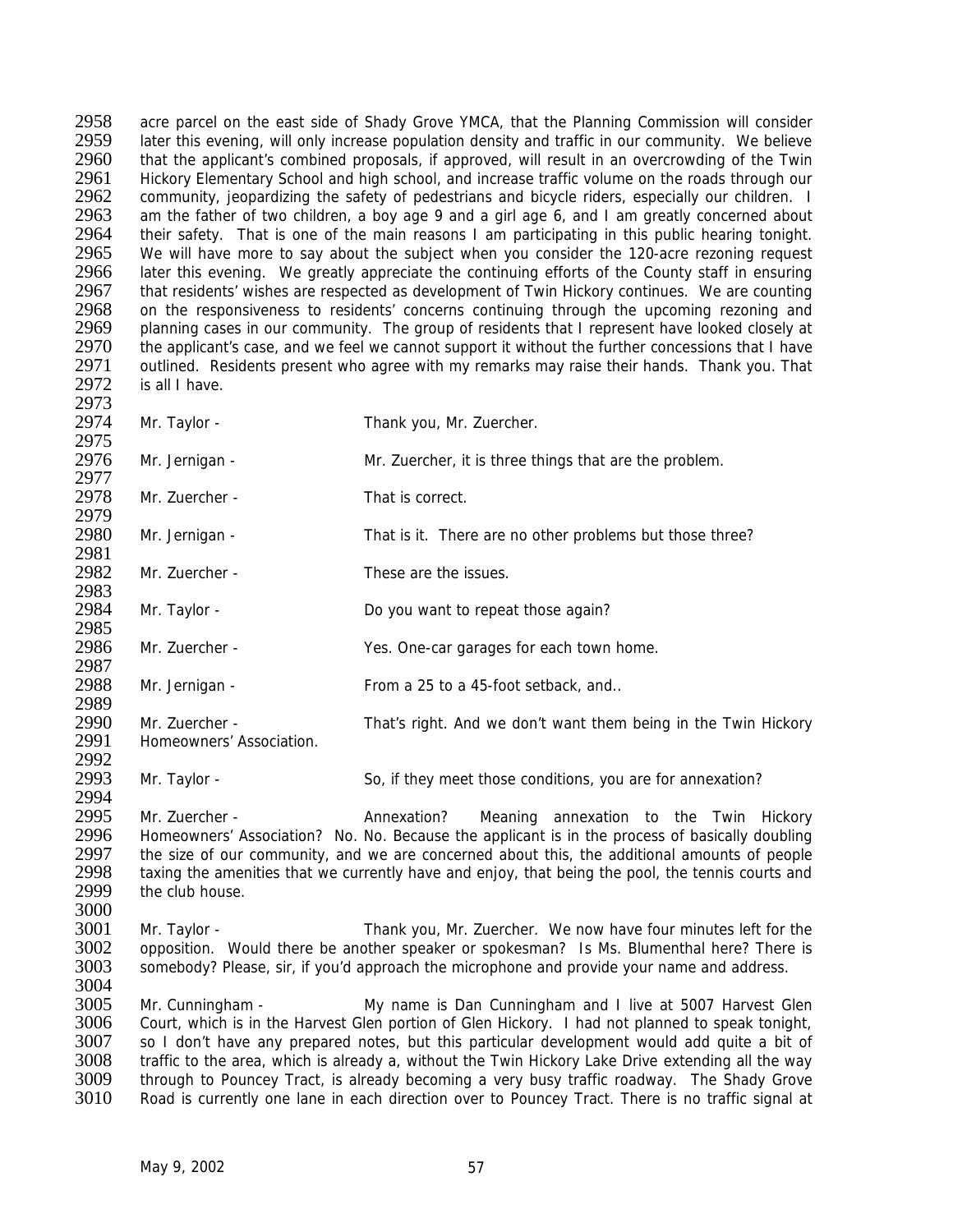3011 Pouncey Tract, so as a result, typically on a Saturday, maybe 20 or 30 cars looking to make that 3012 left turn. This is in that area. These are cars will either feed onto Shady Grove Road or run right left turn. This is in that area. These are cars will either feed onto Shady Grove Road or run right 3013 through the middle of Twin Hickory, and I am not aware of any plans to increase the size of 3014 Shady Grove Road to accommodate this additional development, so I think in addition to the 3015 three items that were mentioned earlier, those three issues, the issue, the additional issue that three items that were mentioned earlier, those three issues, the issue, the additional issue that 3016 needs to be addressed with this proposal is expanding Shady Grove Road to accommodate the 3017 extra traffic. extra traffic.

- 3018<br>3019 3019 Mr. Taylor - There are plans to do Shady Grove Road. Isn't Shady Grove 3020 being widened as we speak? being widened as we speak?
- 3021<br>3022 Mr. Cunningham - I was not aware of that.

3024 Mr. Taylor - Thank you for coming. Maybe Mr. Foster can resolve that 3025 question. Mr. Foster, would you discuss what the road plans are out in that area. question. Mr. Foster, would you discuss what the road plans are out in that area.

3026<br>3027 3027 Mr. Foster - Yes, sir, Mr. Taylor. For the record, again, I am Tim Foster, 3028 Traffic Engineer. Shady Grove Road is not under construction at this time. It is being widened 3028 Traffic Engineer. Shady Grove Road is not under construction at this time. It is being widened<br>3029 Trandually with development, as development occurs, portions of Shady Grove Road are being 3029 gradually with development, as development occurs, portions of Shady Grove Road are being<br>3030 videned. Twin Hickory Lake Drive is being built down Pouncey Tract Road. As a matter of fact. 3030 widened. Twin Hickory Lake Drive is being built down Pouncey Tract Road. As a matter of fact, 3031 they are down to Pouncey Tract Road, and we have paved part of that. We just got word about 3031 they are down to Pouncey Tract Road, and we have paved part of that. We just got word about 3032 two weeks ago that VDOT is going to put a traffic signal at that location, at Pouncey Tract Road two weeks ago that VDOT is going to put a traffic signal at that location, at Pouncey Tract Road 3033 and Twin Hickory. After much discussion, they are going to put a traffic signal there, and they 3034 are working on getting their plans together and do that as soon as possible. We are also going 3035 to be putting a traffic signal and I am hoping construction will begin in July, and it will be up<br>3036 before school starts at the intersection of Twin Hickory and Twin Hickory Lake Drive. We do before school starts at the intersection of Twin Hickory and Twin Hickory Lake Drive. We do 3037 think, it was always thought that, long before when we were in the planning stages of Twin 3038 Hickory, that we would see a decrease in traffic on Shady Grove Road to the west because of the<br>3039 Twin Hickory Lake Drive Extension. Our traffic counts and models showed that we would have a 3039 Twin Hickory Lake Drive Extension. Our traffic counts and models showed that we would have a<br>3040 decrease. We expect it will probably be about a 40% decrease on Shady Grove between Twin 3040 decrease. We expect it will probably be about a 40% decrease on Shady Grove between Twin<br>3041 Hickory and Pouncey Tract, because most people go Twin Hickory to take advantage of the traffic 3041 Hickory and Pouncey Tract, because most people go Twin Hickory to take advantage of the traffic<br>3042 signal. That was always planned that way, from day one when we looked at the traffic impact 3042 signal. That was always planned that way, from day one when we looked at the traffic impact 3043 studies for Twin Hickory. studies for Twin Hickory.

3023

3044

3046

3045 Mr. Taylor - Do you have any idea how far that will be in the future?

3047 Mr. Foster - Those improvements, that change will take place, I estimate, in 3048 the next six months, because Twin Hickory Lake is under construction now by the developer, and 3049 those signals: I know that our signal will be up by the start of school. That is what we have 3049 those signals; I know that our signal will be up by the start of school. That is what we have 3050 committed to and we are on that schedule. I am assuming the state signal will probably be up in 3050 committed to and we are on that schedule. I am assuming the state signal will probably be up in 3051 the same time frame. the same time frame.

- 3052<br>3053 3053 Mr. Taylor - Thank you, sir. Any other questions for Mr. Foster? Ms. 3054 Blumenthal, will you just come up and talk to us about the schools and the crowding issue, 3055 please, and what we are doing. 3056
- 3057 Ms. Blumenthal Good evening. My name is Penny Blumenthal, Director of 3058 Research and Planning for Schools. We have on the books, in terms of planning for schools in 3059 the area, we have a new elementary school that is scheduled to open in the Fall of 2003, we<br>3060 have a new middle school that will open in the fall of 2004, that will provide relief for Short Pump 3060 have a new middle school that will open in the fall of 2004, that will provide relief for Short Pump<br>3061 Middle, and, of course, the new high school will open this coming fall. And, then in the distant 3061 Middle, and, of course, the new high school will open this coming fall. And, then in the distant 3062 future we have another elementary school on the books in the area of northwest Henrico. future we have another elementary school on the books in the area of northwest Henrico. 3063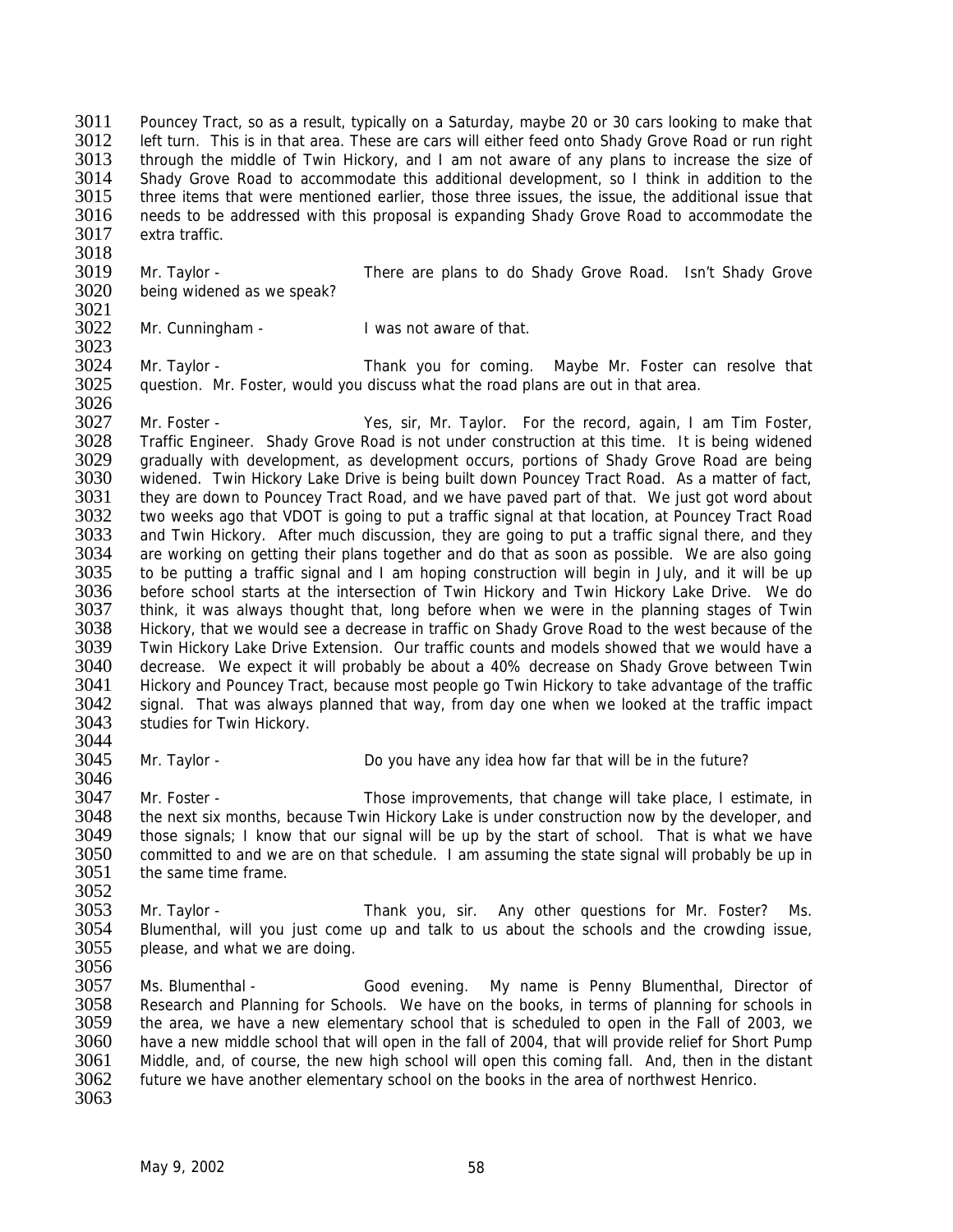3064 Mr. Taylor - Those school improvements are based on demographic 3065 projections and the comments that we have basically from that, I would guess, would be that 3066 schools are adequate now. 3067<br>3068 Ms. Blumenthal - Yes. We believe the schools at this point in time are adequate to 3069 serve the growth needs in that area of the County. 3070<br>3071 3071 Mr. Taylor - And our construction program for schools is in place with the 3072 development statistics that we've gotten from Twin Hickory. development statistics that we've gotten from Twin Hickory. 3073<br>3074 Ms. Blumenthal - The Yes. We stay in contact with the Planning Department. 3075 3076 Mr. Taylor - So you feel that schools and the population, depending on those 3077 schools, is well paced and well planned. 3078 3079 Ms. Blumenthal - Yes, sir, at this point in time we do. 3080<br>3081 3081 Mr. Taylor - So you wouldn't characterize schools as a limitation on 3082 development? development? 3083<br>3084 Ms. Blumenthal - No. I would not consider that to be a big issue at this point. 3085 3086 Mr. Taylor - Thank you, ma'am. I appreciate that. 3087 3088 Mr. Jernigan - I have a question for Mr. Bittner. Mr. Bittner, in Code, there is 3089 nothing stated in there that anybody has to put on a garage, is it? nothing stated in there that anybody has to put on a garage, is it? 3090 3091 Mr. Bittner - No. 3092<br>3093 Mr. Jernigan - The Strictly an amenity that is put on by a developer. 3094<br>3095 3095 Mr. Bittner - Yes, that is true. 3096<br>3097 Mr. Jernigan - And the reason I asked that question is, I know everybody over 3098 here wants a garage, but the decisions that we have to make, even though they go from here to 3099 the Board of Supervisors have to stand up in court. There's no sense in us turning down a the Board of Supervisors have to stand up in court. There's no sense in us turning down a 3100 project because it doesn't have a garage if it is going to the Board of Supervisors and be 3101 approved because of the legal status. So, what we try to do is clean these cases up before they<br>3102 oo to the Board of Supervisors. I don't see how we can demand a garage. If Mr. Theobald and 3102 go to the Board of Supervisors. I don't see how we can demand a garage. If Mr. Theobald and 3103 Hunt want to put them on there, they can. But I don't think we can deny it on that. The second 3103 Hunt want to put them on there, they can. But I don't think we can deny it on that. The second 3104 thing on the homeowner's association. Is that in our iurisdiction? thing, on the homeowner's association. Is that in our jurisdiction? 3105<br>3106 3106 Mr. Bittner - That is a legal question that I can't answer and it is really not an 3107 issue that we have dealt with before issue that we have dealt with before. 3108<br>3109 Mr. Jernigan - Think that is along the lines of restrictive covenants, which we 3110 have nothing to do with. So I am not too sure that the two issues, the two out of three issues 3111 here are even controlled by us. The only thing that I see that is the setback situation. Am I 3112 correct?  $\frac{3113}{3114}$ Mr. Marlles - Think you are basically correct, Mr. Jernigan.  $3115$ <br> $3116$ 3116 Mr. Jernigan - Did everybody understand what I said about the garage?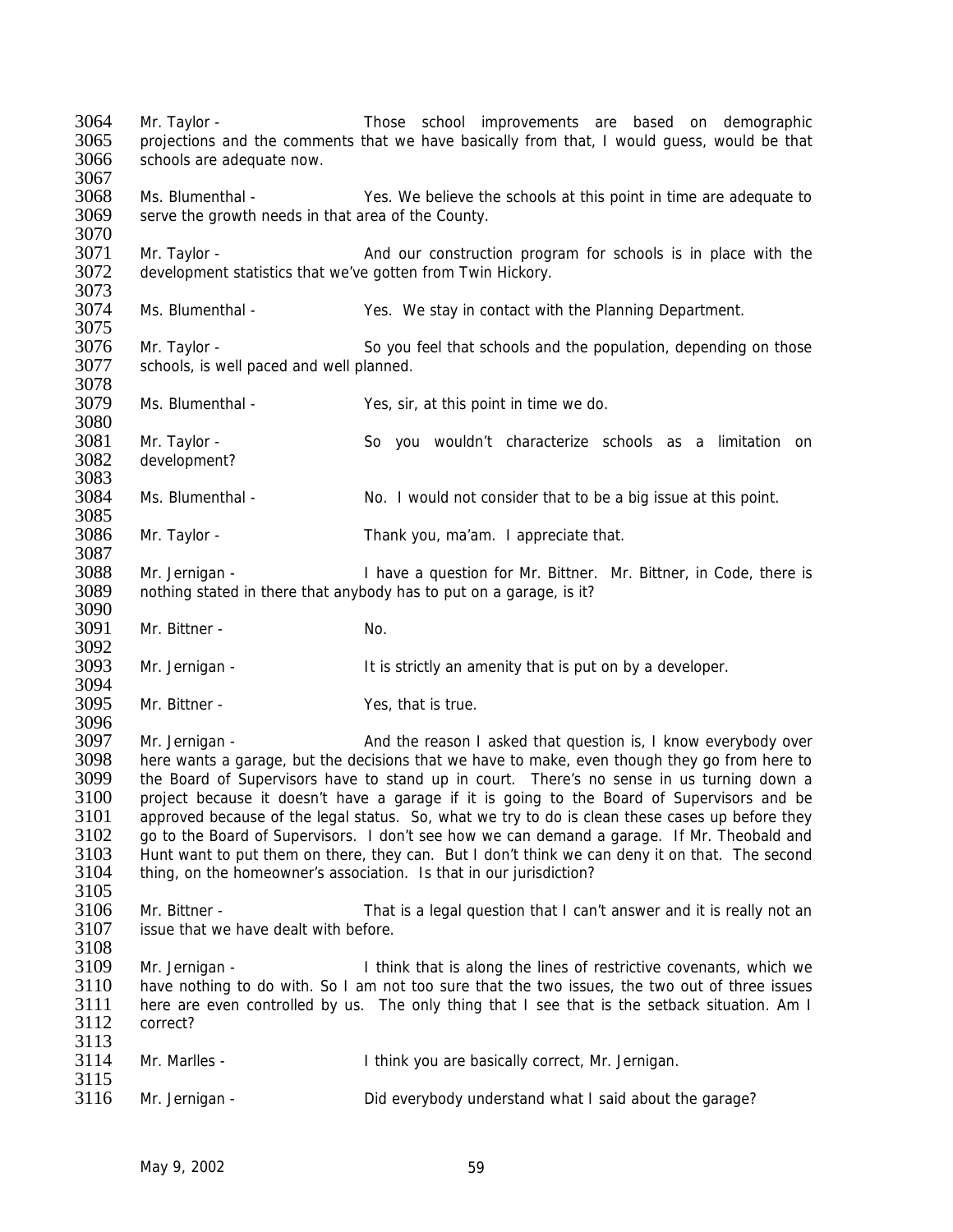3117

3118 Citizen Speaking but mic does not pick it up. 3119

3120 Mr. Jernigan - What I am saying is, I am not sure this Commission has control 3121 of that. Restrictive covenants does not fall under us. And I am not sure that is even, I 3122 understand what you are saying but I am not sure that is in our control. I'm not sure that we<br>3123 can legally tell him that you can't add that in there. can legally tell him that you can't add that in there.

3124<br>3125 3125 Mr. Vanarsdall - We don't get into homeowner associations. We don't get into 3126 that. We don't ever get into that. that. We don't ever get into that.

3127<br>3128 3128 Mr. Jernigan - That is what I am saying. That is what I am trying to clear up, 3129 the three issues here. Two of them I don't think we have any control over.

3130<br>3131 Ms. Karen Aiken - I am Karen Aiken and I am a resident of Twin Hickory, and to 3132 just address that issue on the homeowners, and I don't have the answer, but I am looking at the 3133 proffers for C-13C-02 which you will hear later, and one of the proffers is that based on rezoning. 3133 proffers for C-13C-02 which you will hear later, and one of the proffers is that based on rezoning, 3134 and this is from the staff report previously, no access to pool; residents of the RTH zoned 3135 property shall not be entitled to use of the swimming pool complex at Twin Hickory. It is not a 3135 property shall not be entitled to use of the swimming pool complex at Twin Hickory. It is not a<br>3136 proffer on the current issue that we are talking about, but it was a proffer put forward by Hunt 3136 proffer on the current issue that we are talking about, but it was a proffer put forward by Hunt 3137 and if it is not enforceable. I don't know why they would make that proffer. That is the point I 3137 and if it is not enforceable, I don't know why they would make that proffer. That is the point I am making.

3139 3140 Mr. Jernigan - Mr. Theobald... 3141<br>3142 3142 Mr. Taylor - Thank you, ma'am. Would you like to address that Mr. 3143 Theobald? 3144<br>3145 Mr. Theobald - Are you ready for me? 3146<br>3147 Mr. Taylor - I believe so.

3148<br>3149 3149 Mr. Marlles - Mr. Theobald, you have a little less than four minutes for 3150 rebuttal rebuttal

3151<br>3152 3152 Mr. Theobald - That should be sufficient, Mr. Marlles. Thank you. Mr. Jernigan, 3153 you have been reading law at night, obviously. I would tell you, you are correct in your 3154 interpretation as to the garage issue. It is not a legal requirement in the County Ordinance and 3155 would not be an appropriate topic for you all to consider in your decision. Let's talk a little bit 3156 about the HOA situation. You are also correct in terms of that. That is really a private matter. It 3157 really goes bevond that, though, because in the Twin Hickory restrictive covenants that all 3157 really goes beyond that, though, because in the Twin Hickory restrictive covenants that all<br>3158 residents are bound by, and which they are given copies of when they buy their homes. Hunt has 3158 residents are bound by, and which they are given copies of when they buy their homes, Hunt has 3159 specifically reserved the right to add additional property to become a part of Twin Hickory, and specifically reserved the right to add additional property to become a part of Twin Hickory, and 3160 those people pay dues and assessments and are entitled to use the amenities. So, not only can 3161 it be done, but that legal right was reserved with the very first piece of paper that was handed to 3162 every homeowner when they closed, so the expectation is that property will be added. These 69<br>3163 units are – will likely be occupied – if our demographics are correct, by an empty-nester type units are – will likely be occupied – if our demographics are correct, by an empty-nester type 3164 population, generally people without children. Interestingly, the group that is opposed to this 3165 has expressed interest in inviting the Kensington Subdivision to join the Twin Hickory Association. 3165 has expressed interest in inviting the Kensington Subdivision to join the Twin Hickory Association, 3166 those being single-family homes. I do have correspondence in my file that indicates that, but 3167 nonetheless, we have specifically reserved the legal right to add additional land as part of the 3167 nonetheless, we have specifically reserved the legal right to add additional land as part of the 3168 homeowners' association. homeowners' association. 3169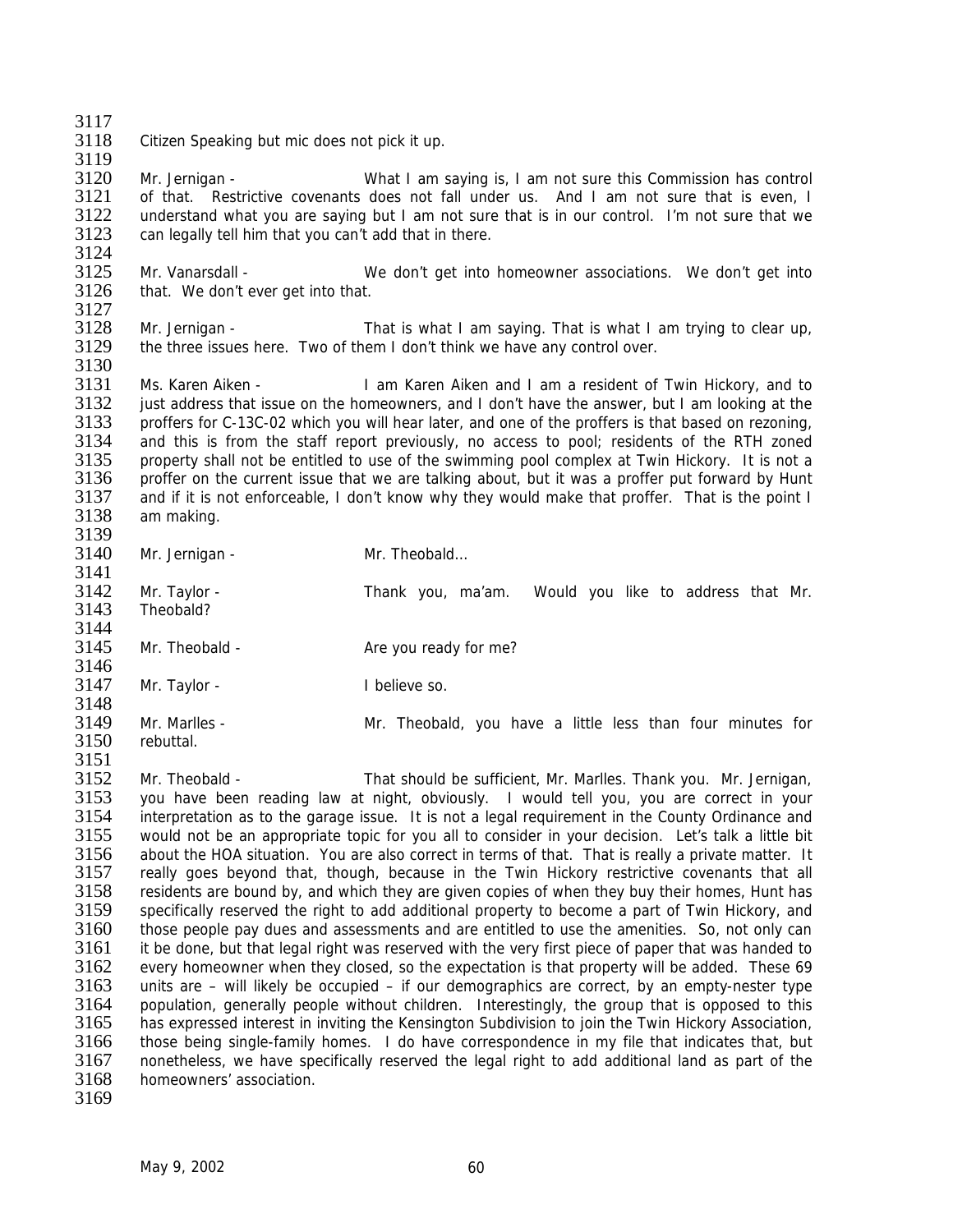3170 The setback is probably the easiest and that the last issue, and Mark, if you can help me put 3171 back up the site plan here. We actually set back further (referring to rendering) than 45 feet. back up the site plan here. We actually set back further (referring to rendering) than 45 feet, 3172 which is very difficult to see along here on this scale, but I will pass along this larger version. We 3173 first had to dedicate 15 feet of right of way, but after that, we've got the 25 feet of landscaped<br>3174 common area buffer. There is then, it looks like, about a 10-foot. I believe it is probably a common area buffer. There is then, it looks like, about a 10-foot, I believe it is probably a 3175 sidewalk area, and then what we have here (referring to rendering) are the front yard setback<br>3176 another 35 feet before you get to a unit. So these units, and if I am mis-stating that. Mr. Tyler, 3176 another 35 feet before you get to a unit. So these units, and if I am mis-stating that, Mr. Tyler, 3177 wherever you are, would you stop me. wherever you are, would you stop me.

- 3178<br>3179
	- Mr. Tyler The State of I am right here. You are exactly correct.
- 3180<br>3181

Mr. Theobald - So these units are almost 65 feet from the ultimate right of way. 3182

3183 Mr. Tyler - That is correct. 3184

3185 Mr. Theobald - So problem No. 3 is solved. I believe with regard to comments<br>3186 about the schools. Ms. Blumenthal has responded consistent with her written report, as put forth 3186 about the schools, Ms. Blumenthal has responded consistent with her written report, as put forth 3187 in the staff report, and with regard to traffic. Mr. Foster and whoever did the traffic commentary 3187 in the staff report, and with regard to traffic, Mr. Foster and whoever did the traffic commentary<br>3188 in the staff report said that the roads can adequately handle this traffic. I am sure he will 3188 in the staff report said that the roads can adequately handle this traffic. I am sure he will 3189 confirm that to you. confirm that to you.

3190<br>3191 I would just like to close again by respectfully reminding you that this is absolutely consistent 3192 with your Land Use Plan, absolutely consistent with the surrounding development, and I 3193 respectfully ask that you recommend approval of this case to the Board of Supervisors.

3194<br>3195 Mr. Thornton - Mr. Theobald, before you sit down, I have a few observations. I 3196 think that linguistically you obviously have a good point, from the legal aspect about the garages, 3197 but then there is another level, too. There's a level of wherein you are doing a process like this,<br>3198 seeing how far the developer and his applicants will go to accommodate the residents who are 3198 seeing how far the developer and his applicants will go to accommodate the residents who are<br>3199 affected by this, and it has a lot to do with prestige, honor, and all of that. So, my question to 3199 affected by this, and it has a lot to do with prestige, honor, and all of that. So, my question to 3200 vou, though, where that may be from a legal aspect that the County may not can require that. 3200 you, though, where that may be from a legal aspect that the County may not can require that,<br>3201 but isn't there another dimension wherein an august company like H. H. Hunt, that you are 3201 but isn't there another dimension wherein an august company like H. H. Hunt, that you are<br>3202 representing, that they owe it to listen to the citizens who are affected by this and to see 3202 representing, that they owe it to listen to the citizens who are affected by this and to see<br>3203 whether or not there can be flexibility. You show flexibility with the setbacks, more than 45 feet. whether or not there can be flexibility. You show flexibility with the setbacks, more than 45 feet, 3204 you said 65 feet. And I even thought I heard that the Planning Commission suggested maybe<br>3205 that the plan could have been improved with the garages. I am just wondering about the that the plan could have been improved with the garages. I am just wondering about the 3206 principle about flexibility. Another comment I heard, too, was that you met the ceiling of the 3207 Planning Commission, but probably could have done better by listening to some of the residents<br>3208 there, so I am saving, is there any ground there where what I am saving has any merit at all? there, so I am saying, is there any ground there where what I am saying has any merit at all?

3209<br>3210 3210 Mr. Theobald - Well, it certainly has merit, Mr. Thornton, and we do try to listen<br>3211 to the comments from neighbors, and then we have to decide whether or not those comments 3211 to the comments from neighbors, and then we have to decide whether or not those comments<br>3212 have merit and which comments we are able to incorporate into our design. I would say that 3212 have merit and which comments we are able to incorporate into our design. I would say that 3213 arrages don't necessarily equate to quality. Otherwise, what we would need to do is make sure garages don't necessarily equate to quality. Otherwise, what we would need to do is make sure 3214 that garages were used for, I guess, garages, and not converted into rec rooms and everything 3215 else, which is why you don't give credit for the parking. So, I don't want you to think that 3216 because there isn't a garage that it is not a quality product. These town-homes will start at because there isn't a garage that it is not a quality product. These town-homes will start at 3217 nearly \$200,000 and go up to a quarter of a million dollars in purchase price. That is a pretty 3218 steep price. This site, as you know, is a little physically disconnected from Twin Hickory<br>3219 property. It is next to the Fire Station and across from the apartments and town-homes. And I 3219 property. It is next to the Fire Station and across from the apartments and town-homes. And I<br>3220 vant to get back to one other issue that the last speaker raised, and that is that we did proffer in 3220 want to get back to one other issue that the last speaker raised, and that is that we did proffer in 3221 the case that comes up next that certain of those communities, the townhouse communities 3221 the case that comes up next that certain of those communities, the townhouse communities<br>3222 would not be a part of the association. Those were much larger communities that we thought would not be a part of the association. Those were much larger communities that we thought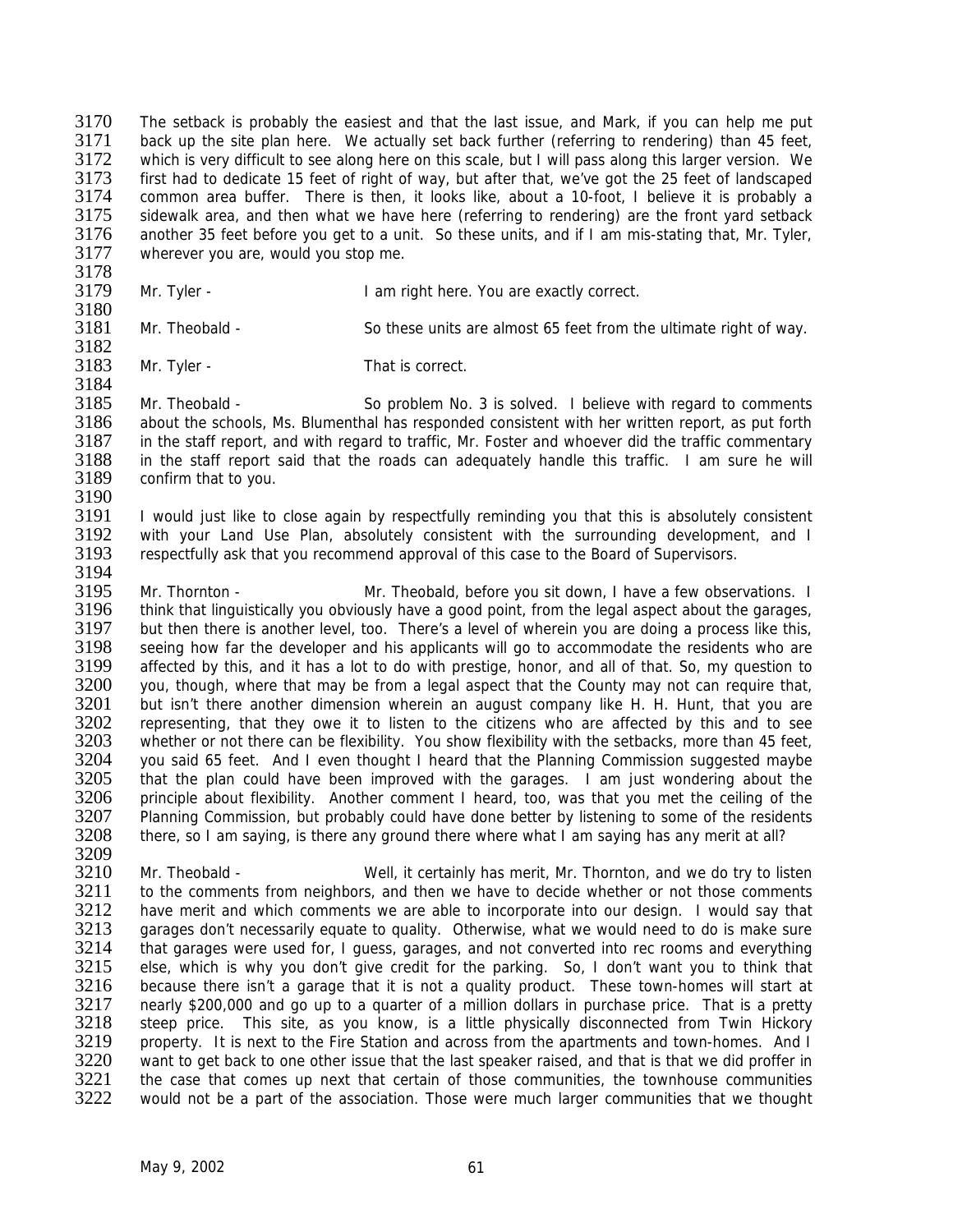3223 appropriate to have their own amenity package in those. And so while we can voluntarily say we<br>3224 von't do that. Mr. Jernigan correctly stated. I think, the Planning Commission's discretion with 3224 won't do that, Mr. Jernigan correctly stated, I think, the Planning Commission's discretion with<br>3225 regard to this issue. So these 69 town-homes, again, could readily be absorbed into the Twin 3225 regard to this issue. So these 69 town-homes, again, could readily be absorbed into the Twin<br>3226 Hickory community, and, again, I remind you, were specifically allowed, pursuant to the 3226 Hickory community, and, again, I remind you, were specifically allowed, pursuant to the 3227 restrictive covenants that bind Twin Hickory. restrictive covenants that bind Twin Hickory. 3228<br>3229 3229 Mr. Thornton - You know, my point was simply this. I am not enamored, 3230 necessarily, to a garage, but I am just talking about the principle of just working with groups that 3230 necessarily, to a garage, but I am just talking about the principle of just working with groups that 3231 are affected by these things. I just take the citizens' view sometimes, just putting myself in their 3231 are affected by these things. I just take the citizens' view sometimes, just putting myself in their 3232 position, and I am sure as you also do. When you come in you build this establishment and then 3232 position, and I am sure as you also do. When you come in you build this establishment and then<br>3233 vou leave, but those citizens that are affected are still there, so I was just talking about the 3233 you leave, but those citizens that are affected are still there, so I was just talking about the 3234 principle of flexibility and I'd appreciate your comments on that. principle of flexibility and I'd appreciate your comments on that. 3235 3236 Mr. Theobald - Thank you. 3237 3238 Ms. Aiken - Along with flexibility would there be room for a percentage of 3239 the town-homes to have a garage attached to them? the town-homes to have a garage attached to them? 3240<br>3241 Mr. Theobald - No, ma'am, I am sorry. There is not. 3242<br>3243 3243 Mr. Marlles - Mr. Theobald, I think this is spelled out in the staff report, but I<br>3244 think staff's perspective on the garages is that it would result in better design and a less 3244 think staff's perspective on the garages is that it would result in better design and a less 3245 monotonous development or design, at least to our experience, that garages and curbing the 3246 street do help improve the quality of the design. So, again, that is stated in the staff report, but I 3247 think you know our position on that. 3248 3249 Mr. Theobald - Well, it is my understanding that Mr. Bittner's position, say for 3250 the garages, was that this plan accomplished his concern with regard to the layout, but for the 3251 carages. garages. 3252<br>3253 Mr. Marlles - Think you are correct. 3254<br>3255 Mr. Theobald - OK. 3256 3257 Mr. Taylor - Are there any questions for Mr. Theobald? 3258 3259 Mr. Archer - One more thing. You did indicate that the present restrictive 3260 covenants did state that there would be additional users of the homeowners' association? 3261<br>3262 3262 Mr. Theobald - Same Hunt has the ability to annex additional parcels of land into Twin<br>3263 Hickory, ves. sir. Hickory, yes, sir. 3264<br>3265 3265 Mr. Archer - Does it stop with this particular case or are there more? 3266 3267 Mr. Theobald - No. Well, there could be more, but in the next case, which is 3268 120 acres, not all residential, we have basically said that one section of single-family detached 3269 homes would be part, and we would have the ability to annex that in, but that the other larger 3270 town home or condominium communities would have their own amenities. 3271<br>3272 Mr. Archer - No, I wasn't specifically referring to 13. 3273<br>3274 Mr. Theobald - There is the legal ability. 3275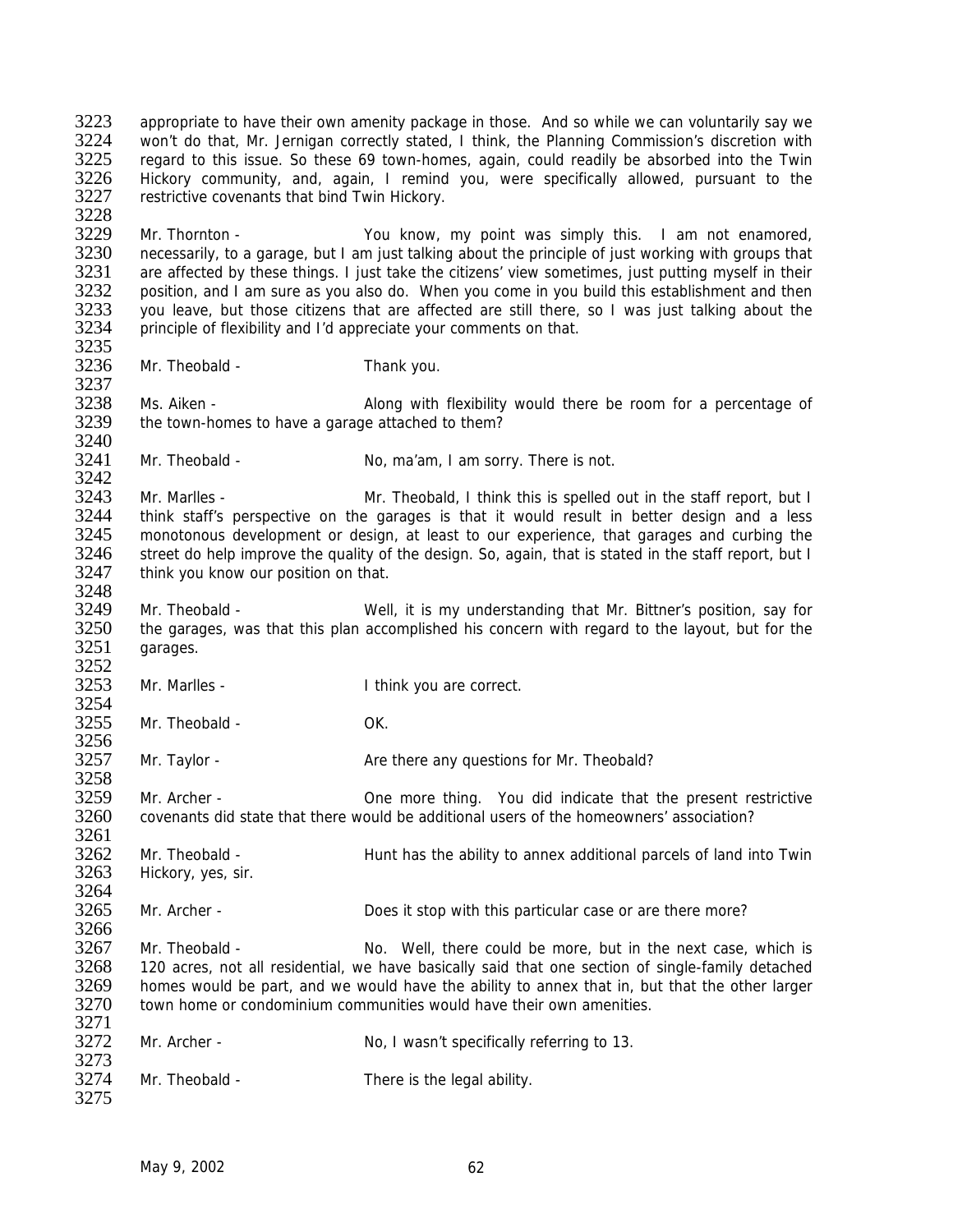3276 Mr. Archer - But are there...proffers even now to be added to that. 3277 3278 Mr. Theobald - Yes, sir. There is, if there was more land that was logically to be 3279 made a part of Twin Hickory, but I think we are running out of that. 3280<br>3281 Mr. Archer - **OK.** Well, that answered my question. Thank you. 3282<br>3283 3283 Mr. Thornton - Mr. Chairman, may I ask Mr. Marlles a questions? Just for my<br>3284 own edification, do developers have that ability that, if you will allow me to just use, this is not 3284 own edification, do developers have that ability that, if you will allow me to just use, this is not 3285 my area of specialty, but wherein seemingly you can kind of lock any group once you buy a piece 3285 my area of specialty, but wherein seemingly you can kind of lock any group once you buy a piece<br>3286 of property like that, and people don't have the option of not being a part of a group? of property like that, and people don't have the option of not being a part of a group? 3287 3288 Mr. Marlles - I am not sure I totally understand the question. 3289<br>3290 Mr. Thornton - Maybe I didn't, let me try again. Mr. Theobald was saying that 3291 there is an automatic right that the person he is representing, that the people must join this 3292 aroup. Am I right in saving that? group. Am I right in saying that? 3293<br>3294 3294 Mr. Theobald - If you reserve in your restrictive covenants the ability to annex<br>3295 additional land in, then you've given notice to everybody, and they buy, knowing that it can 3295 additional land in, then you've given notice to everybody, and they buy, knowing that it can<br>3296 become bigger. Now, if that had not been reserved legally, and somebody else just bought land 3296 become bigger. Now, if that had not been reserved legally, and somebody else just bought land<br>3297 next door and said. I want to make you a part of the association, you couldn't legally do that. next door and said, I want to make you a part of the association, you couldn't legally do that. 3298 But, keep in mind the concept of a planned community is that you have the amenities. You have 3299 people, and you make people pay dues. They know what those are up front, to support the 3300 amenities, and you do have the ability to grow a community. This was done at Wellesley. It was 3301 done at Wyndham. It was done here. It was done at Brandermill. It was done at Woodlake. It 3301 done at Wyndham. It was done here. It was done at Brandermill. It was done at Woodlake. It<br>3302 vas done in every planned community. It is done in many subdivisions, perhaps where many of 3302 was done in every planned community. It is done in many subdivisions, perhaps where many of 3303 vou live, where the developers had subsequent sections of, you know, whether it is Barrington 3303 you live, where the developers had subsequent sections of, you know, whether it is Barrington<br>3304 countryside or whatever. countryside or whatever. 3305<br>3306 3306 Mr. Marlles - Mr. Thornton, I am going to have to defer this, because I am not 3307 an attorney of Mr. Theobald's legal expertise. an attorney of Mr. Theobald's legal expertise. 3308<br>3309 Mr. Taylor - Thank you, Mr. Theobald. 3310<br>3311 Mr. Theobald - Thank you. 3312 3313 Mr. Taylor - Any other questions or comments from the Commission? Well, 3314 Iistening to this tonight indicates that some additional work needs to be done, but I think we<br>3315 Ineed to have something more in the way of mutual respect for each other here. As I listen to 3315 need to have something more in the way of mutual respect for each other here. As I listen to 3316 these. I begin to see what is distressing to me. and that a breakdown of what communities like 3316 these, I begin to see what is distressing to me, and that a breakdown of what communities like<br>3317 Twin Hickory is trying to achieve. I am not sure what the capital appreciation has been with 3317 Twin Hickory is trying to achieve. I am not sure what the capital appreciation has been with 3318 those properties, but I can't help but believe that it is not helped by the amenities, the 3318 those properties, but I can't help but believe that it is not helped by the amenities, the 3319 togetherness, and the neighborliness of the area, and what I see here is a rupture in that, and it togetherness, and the neighborliness of the area, and what I see here is a rupture in that, and it 3320 is somewhat distressing, perhaps the most distressing part, and I would like to try to work out all 3321 of these issues tonight, but it is apparent I cannot, even with the best of intentions. And I am<br>3322 on t sure we have the best of intentions here. And I am not sure we are working with goodwill not sure we have the best of intentions here. And I am not sure we are working with goodwill 3323 towards all in trying to work out the best for all of the residents of Twin Hickory. I can't do that 3324 alone. The Commission can't do that alone. That has to come from within. But I have seen<br>3325 enough of what Twin Hickory is doing to recognize that the people in Twin Hickory have received 3325 enough of what Twin Hickory is doing to recognize that the people in Twin Hickory have received<br>3326 significant benefits from being a part of Twin Hickory. One of them I am sure is in capital 3326 significant benefits from being a part of Twin Hickory. One of them I am sure is in capital 3327 appreciation. I don't know what the capital appreciation bas been from year to year, but I am 3327 appreciation. I don't know what the capital appreciation has been from year to year, but I am<br>3328 sure it has been highly positive, and, in fact, I don't know. Mr. Theobald, do you know that? sure it has been highly positive, and, in fact, I don't know. Mr. Theobald, do you know that?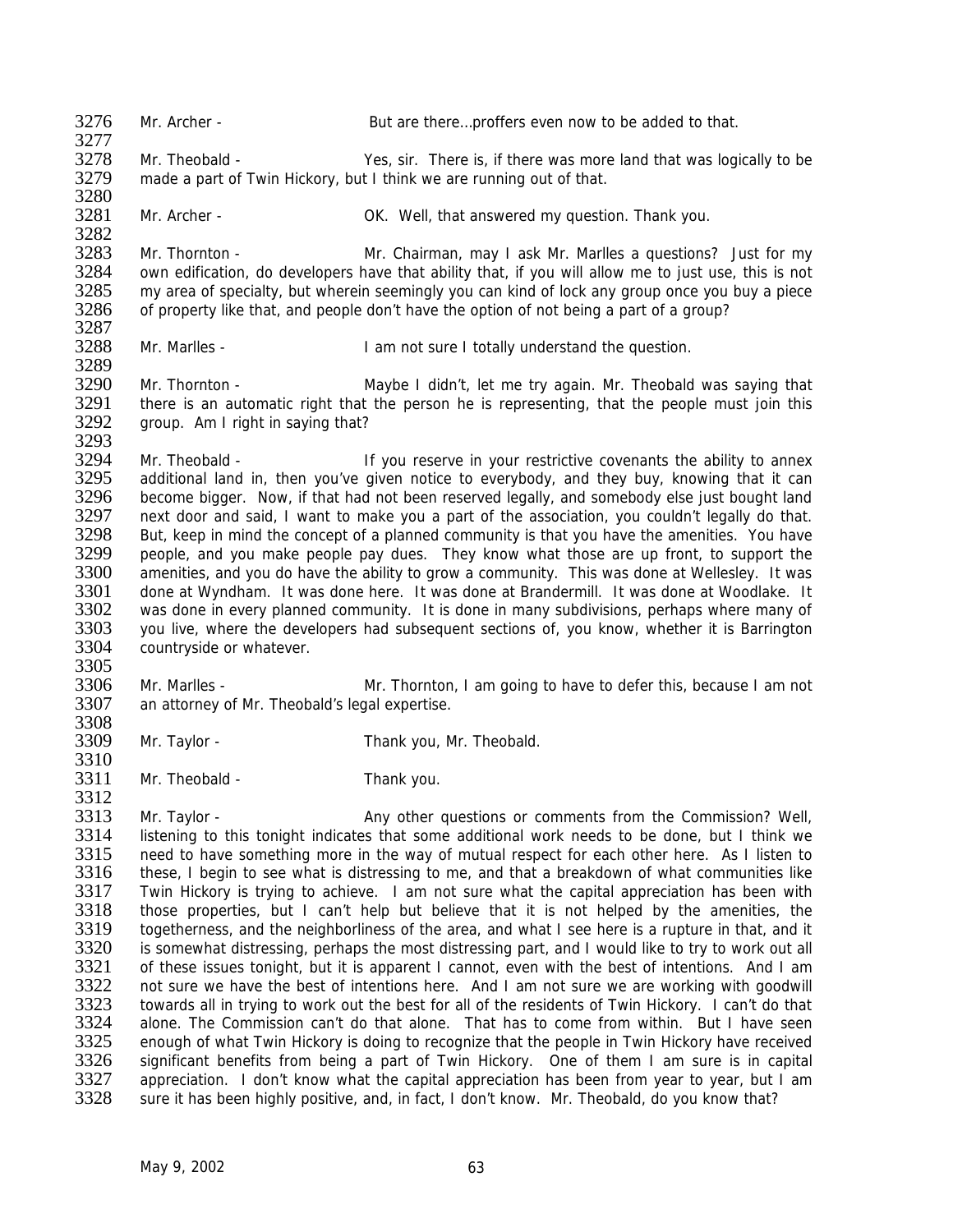3329

3330 Mr. Theobald - Mr. Taylor, the average price of homes in Twin Hickory from 3331 1999, when this project started, through today has appreciated almost 53% in terms of those 3332 average home prices. So you are correct. An amenity is a very, very popular, it is the fastest 3333 selling community in the metropolitan area, and has won four or five awards for the quality of 3333 selling community in the metropolitan area, and has won four or five awards for the quality of 3334 that community. that community.

3335<br>3336 Mr. Taylor - Say that again. I didn't copy down the numbers.

3337<br>3338 Mr. Theobald - Since 1999 the average home price has increased by 57%.

3339<br>3340 3340 Mr. Taylor - (Talking to lady in the audience) Ma'am, I am not sure we do, 3341 but would you come up and ask that question on the record, and perhaps somebody here can 3342 give you that figure. 3343

3344 Ms. Stephanie Hunt - Thello. My name is Stephanie Hunt. I live at 11405 Scotsglen<br>3345 Court, and in terms of appreciation, our home prices. That is wonderful. But that has a lot to do 3345 Court, and in terms of appreciation, our home prices. That is wonderful. But that has a lot to do<br>3346 with the actual area and the schools. Northwestern Henrico County has a wonderful reputation 3346 buith the actual area and the schools. Northwestern Henrico County has a wonderful reputation<br>3347 bior schools and that was ultimately what has driven people to buy a home in the area. Shady 3347 for schools and that was ultimately what has driven people to buy a home in the area. Shady<br>3348 Grove Elementary, for example, is a wonderful school. That was an impetus for us to move to 3348 Grove Elementary, for example, is a wonderful school. That was an impetus for us to move to 3349 the area. We wanted something a little smaller than Wyndham, but I do know that the homes in 3349 the area. We wanted something a little smaller than Wyndham, but I do know that the homes in 3350 Wyndham, their resale value is also very high. As a matter of fact, some of those are selling for a Wyndham, their resale value is also very high. As a matter of fact, some of those are selling for a 3351 higher per square foot value than the homes in Twin Hickory are. So, I will like for the applicant 3352 to, maybe, perhaps, give some of us resident's ratio, like multi-family to single-family ratio 3353 between Wyndham and Twin Hickory. How many acres is Wyndham vs. Twin Hickory? How<br>3354 many units will feed into their pool vs. our pool. I am also president of the Twin Hickory Swim many units will feed into their pool vs. our pool. I am also president of the Twin Hickory Swim 3355 Team, and I am very pleased and excited to know that we have 76 swimmers already, and Mr. 3356 Theobald can probably tell me how many units we presently have in Twin Hickory, but I don't 3357 even think we are a third of the way through. And, as a resident and trying to get an amenity 3357 even think we are a third of the way through. And, as a resident and trying to get an amenity 3358 established for my community, the swim team, I am looking at 76 swimmers. What am I going 3358 established for my community, the swim team, I am looking at 76 swimmers. What am I going 3359 to have five vears from now? So, that is my concern as a resident. Thank you. to have five years from now? So, that is my concern as a resident. Thank you.

3360<br>3361

 Mr. Taylor - Thank you. I am not sure of the answers, either. I don't know if anybody is, but it seems that, that particular rate of growth, I think, is acceptable in any group. 3363 And as I look at this project I feel it fits with the other projects that are out there. We certainly 3364 can't do anything about the annexation. I don't think we can put the one-car garages in there. can't do anything about the annexation. I don't think we can put the one-car garages in there. And I think that this is a reasonable fit with the townhouses that are out there. So, with that, I will move approval of Case C-20C-02.

3367<br>3368 Mr. Jernigan - Second.

3369<br>3370 3370 Mr. Taylor - Motion made by Mr. Taylor and seconded by Mr. Jernigan. All in<br>3371 Favor say ave. All opposed say no. The motion carries. The yote is 5-0 (Mr. Thornton 3371 favor say aye. All opposed say no. The motion carries. The vote is 5-0 (Mr. Thornton 3372 abstained). abstained). 3373

3374 REASON: The Planning Commission voted 5-0 (one abstention) to recommend the Board of 3375 Supervisors **grant** the request because it is consistent with the Urban Residential Land Use Plan Supervisors **grant** the request because it is consistent with the Urban Residential Land Use Plan 3376 designation and the proffered conditions will assure a level of development otherwise not 3377 possible.

3378<br>3379 3379 **C-13C-02 James W. Theobald for HHHunt Corporation:** Request to conditionally 3380 rezone from A-1 Agricultural District and RTHC Residential Townhouse District (Conditional) to O-<br>3381 3C Office District (Conditional), RTHC Residential Townhouse District (Conditional), R-5AC 3381 3C Office District (Conditional), RTHC Residential Townhouse District (Conditional), R-5AC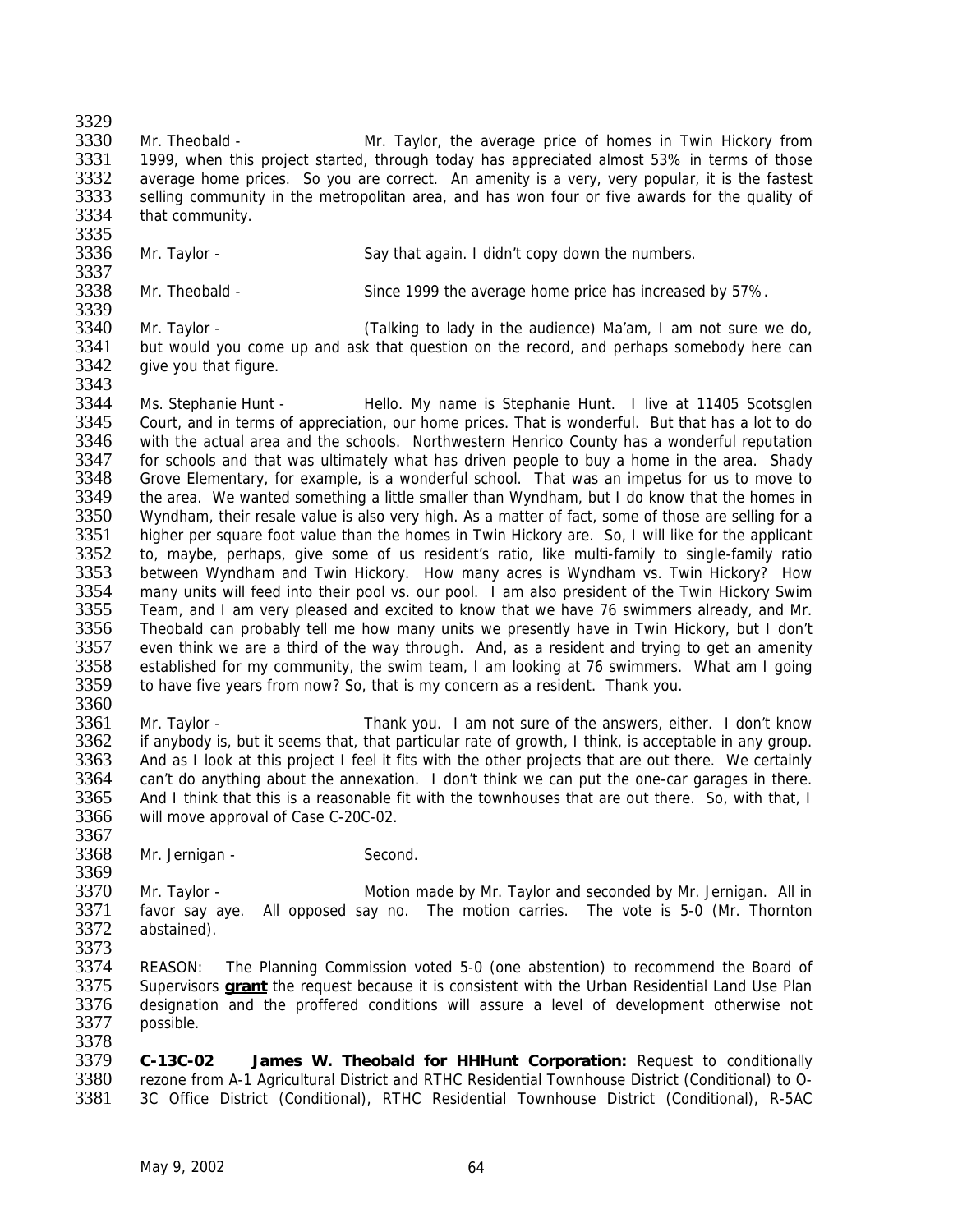3382 General Residence District (Conditional) and R-6C General Residence (Conditional) Parcels 747- 3383 771-2430 (18-A-35), 747-771-4048 (36), 747-771-3965 (37), 746-770-1492 (38), 745-770-0962 3384 (39A), 746-770-0619 (56), 745-769-6789 (56A), 746-770-4038 (57), 746-769-3486 (57A), and 3385 Parcels 745-768-7374 (27-A-14B), 745-769-5071 (15), 745-769-6845 (15A), 745-769-0926 (15B) 3386 and 746-769-3767 (49), containing approximately 120 acres, located along the north and west 3387 lines of New Wade Lane and Nuckols Road. A residential and office development is proposed. 3388 The use will be controlled by proffered conditions and zoning ordinance regulations. The Land<br>3389 Use Plan recommends Rural Residential, not exceeding 1.0 unit net density per acre, Suburban Use Plan recommends Rural Residential, not exceeding 1.0 unit net density per acre, Suburban 3390 Residential 2, 2.4 to 3.4 units net density per acre, Open Space/Recreation, and Environmental 3391 Protection Area. Protection Area. 3392<br>3393 Mr. Marlles - The staff report will be given by Mr. Bittner. 3394<br>3395 3395 Mr. Theobald - Same Mr. Marlles, with your permission, at this time on behalf of the 3396 applicant. I would like to request a 60-day deferral of this case. We have had people and staff applicant, I would like to request a 60-day deferral of this case. We have had people and staff 3397 members coming up to us all evening asking our consideration of a 60-day deferral, primarily so<br>3398 that Mr. Foster can have a fighting chance of reviewing the Traffic Impact Study, which we had 3398 that Mr. Foster can have a fighting chance of reviewing the Traffic Impact Study, which we had<br>3399 boped to have to him a little bit sooner, and in the interest of saving everybody some time, if it is 3399 hoped to have to him a little bit sooner, and in the interest of saving everybody some time, if it is 3400 vour will. I would request that you defer this case at the applicant's request for 60 days. your will, I would request that you defer this case at the applicant's request for 60 days. 3401 3402 Mr. Marlles - That would be to July 11, Mr. Theobald? 3403 3404 Mr. Theobald - That sounds right. 3405<br>3406 3406 Mr. Taylor - Is there any opposition to a 60-day deferral in case C-13C-02 to<br>3407 aive H. H. Hunt the opportunity to review the... give H. H. Hunt the opportunity to review the... 3408<br>3409 Mr. Vanarsdall - None. 3410 3411 Mr. Taylor - No opposition. I didn't think there would be, but I wanted to 3412 ask. I move for a 60 day deferral, Case C-13C-02, at the request of the applicant to July 11, 3413 2002. 3414 3415 Mr. Vanarsdall - Second. 3416 3417 Mr. Taylor - Motion made by Mr. Taylor and seconded by Mr. Vanarsdall. All 3418 in favor say aye. All opposed say no. The motion is approved. The vote is 5-0 (Mr. Thornton 3419 in abstained). abstained). 3420<br>3421 3421 At the applicant's request, the Planning Commission deferred Case C-13C-02, James W. Theobald 3422 for HHHunt to it's meeting on July 11 2002 for HHHunt, to it's meeting on July 11, 2002. 3423 3424 Mr. Vanarsdall - Mr. Secretary, I have a correction for the minutes. 3425 3426 Mr. Taylor - Thank you very much for coming tonight, folks. I appreciate the 3427 involvement. 3428<br>3429 Mr. Vanarsdall - Thave a correction on Page 49. 3430<br>3431 3431 Mr. Taylor - Ladies and gentlemen, please hold it down. We have some<br>3432 more business to transact before we are finished tonight. Mr. Vanarsdall it might be good if you 3432 more business to transact before we are finished tonight. Mr. Vanarsdall, it might be good if you 3433 state that again, please. Sorry about that. state that again, please. Sorry about that. 3434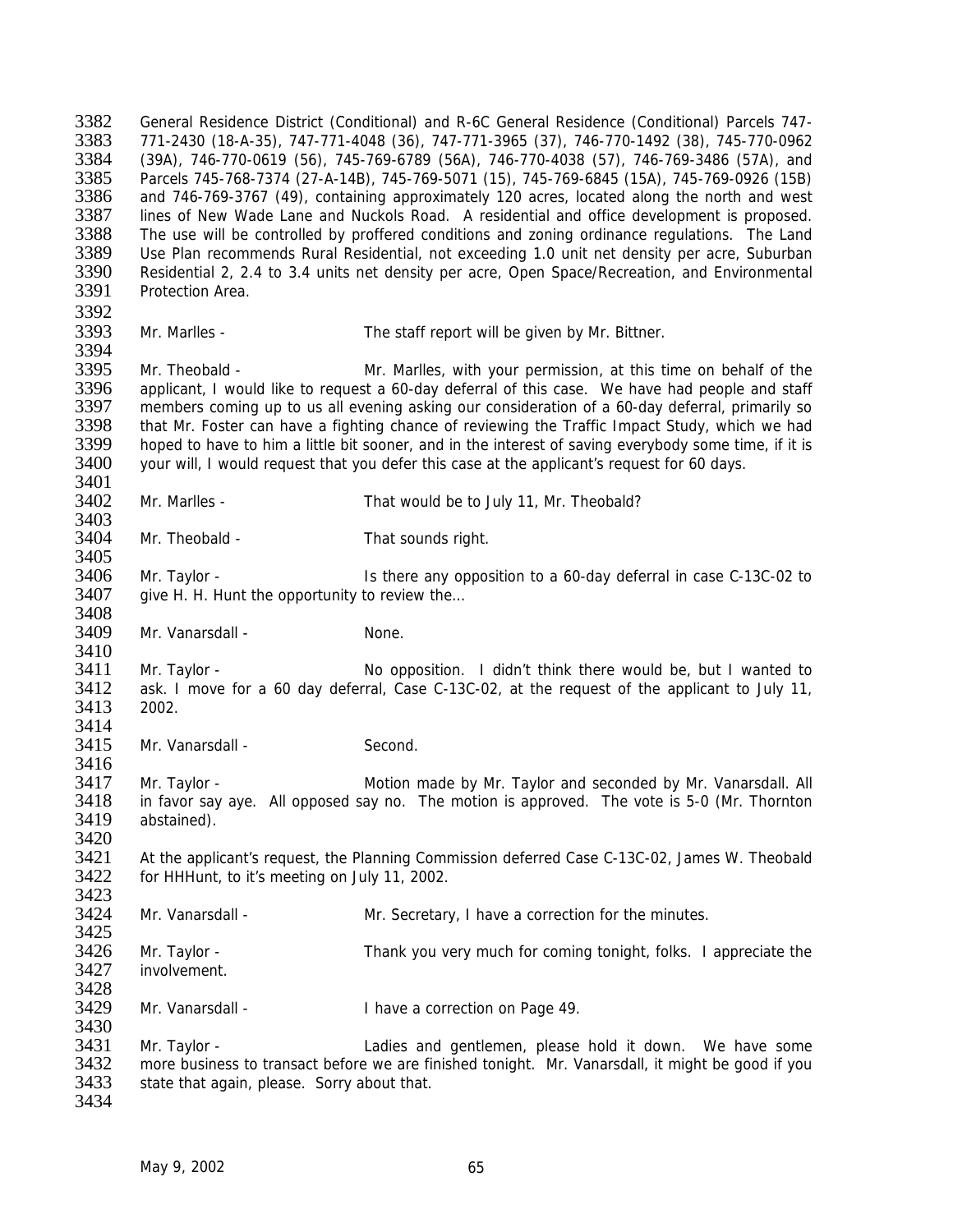3435 Mr. Vanarsdall - Mr. Marlles, I have something to say about the minutes. 3436 3437 Mr. Marlles - Yes, sir. 3438<br>3439 Mr. Vanarsdall - The I remember, and you may, too, that we used to be approving 3440 minutes, like in December we may be approving the February before minutes, and somehow or<br>3441 another the system has really paid off, and Debbie has anything to do with it and I want to 3441 another the system has really paid off, and Debbie has anything to do with it and I want to 3442 congratulate her back there, because we are now approving April last month's minutes. You 3442 congratulate her back there, because we are now approving April, last month's minutes. You 3443 remember when they used to be backlogoed. Randy, remember when they used to be backlogged, Randy. 3444<br>3445 Mr. Silber - They haven't been backlogged for a while. 3446 3447 Mr. Vanarsdall - I just want to congratulate whoever got it moving. 3448<br>3449 Mr. Marlles - Thank you for those comments, Mr. Vanarsdall. 3450<br>3451 3451 Mr. Vanarsdall - <br>3452 Ripley, Believe it or not.<br>3452 Ripley, Believe it or not. Ripley. Believe it or not. 3453<br>3454 3454 Mr. Marlles - She stepped into some pretty large shoes when Judy Thomas 3455 passed away, and she has hit the ground running. She has done a great job. passed away, and she has hit the ground running. She has done a great job. 3456 3457 Mr. Taylor - All right, let's have a round of applause here. Thank you very 3458 much. 3459<br>3460 Mr. Archer - Thave already got next month's minutes. 3461 3462 Mr. Jernigan- 0n line 668 and on line 669, not that it really matters, but when<br>3463 they were stating that, he said 18,000 square feet and 11,000 square feet, and then we 3463 they were stating that, he said 18,000 square feet and 11,000 square feet, and then we 3464 straightened him out later, but he did state that. He said 18,000, because we made the 3465 comment. "That's a big house." comment, "That's a big house." 3466<br>3467 Mr. Archer - **I** remember that. 3468 3469 Mr. Taylor - Do we have a motion to adjourn? 3470 3471 Mr. Marlles - Have we approved the minutes for April? 3472<br>3473 Mr. Archer - So moved. 3474<br>3475 Mr. Jernigan - Second. 3476<br>3477 3477 Mr. Taylor - Motion made by Mr. Archer, seconded by Mr. Jernigan, to 3478 approve the minutes. All in favor say aye. All opposed say no. The motion passes. The minutes 3479 are approved. 3480 3481 Mr. Marlles - We also have to re-approve the March 14, 2002 Work Session 3482 Minutes. 3483<br>3484 Mr. Taylor - **I** move approval of the March 14, 2002 Work Session Minutes. 3485<br>3486 Mr. Archer - Second. 3487